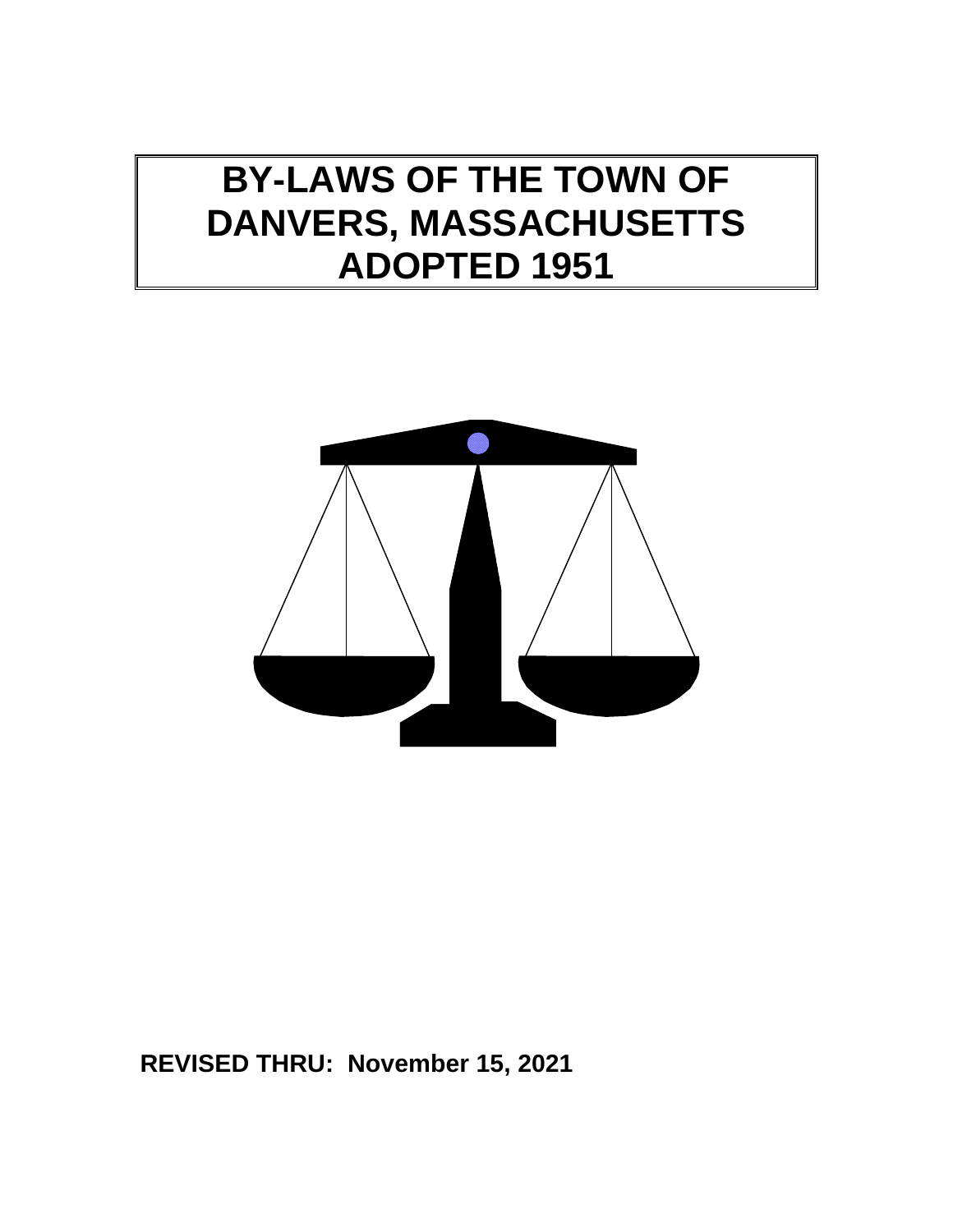# *INDEX*

| Chapter I             | <b>Town Meetings</b>                                                                      |
|-----------------------|-------------------------------------------------------------------------------------------|
| Chapter II            | <b>Conduct of Town Meetings</b>                                                           |
| <b>Chapter III</b>    | Committees                                                                                |
| Chapter IV            | Demands Against The Town                                                                  |
| Chapter V             | <b>Inspector of Wires</b>                                                                 |
| <b>Chapter VI</b>     | Sale of Tax Title Property                                                                |
| <b>Chapter VII</b>    | <b>Numbering on Streets</b>                                                               |
| <b>Chapter VIII</b>   | Overhanging Eaves and Awnings                                                             |
| Chapter IX            | <b>Moving Buildings</b>                                                                   |
| Chapter IX-A          | <b>Building Permits</b>                                                                   |
| Chapter IX-B          | Section 108.5.1 and Table 108 of State Building Code                                      |
| Chapter X             | Sale of Junk and Second Hand Articles                                                     |
| Chapter XI            | <b>Third Class Motor Vehicle Junk Licenses</b>                                            |
| <b>Chapter XII</b>    | Use of Areas - Use of Streets                                                             |
| <b>Chapter XIII</b>   | Peeping or Spying                                                                         |
| <b>Chapter XIV</b>    | Penalty                                                                                   |
| Chapter XV            | Amendment                                                                                 |
| <b>Chapter XVI</b>    | Repeal                                                                                    |
| <b>Chapter XVII</b>   | <b>Storage Fees</b>                                                                       |
| <b>Chapter XVIII</b>  | Excavations                                                                               |
| <b>Chapter XIX</b>    | Indemnification                                                                           |
| Chapter XX            | Swimming Pools                                                                            |
| <b>Chapter XXI</b>    | Dog Leash Law                                                                             |
| <b>Chapter XXII</b>   | <b>Fire Lanes</b>                                                                         |
| <b>Chapter XXIII</b>  | Unregistered Vehicle By-law                                                               |
| <b>Chapter XXIV</b>   | <b>Burglar &amp; Fire Alarm Regulation</b>                                                |
| <b>Chapter XXV</b>    | Regulations Governing the Use of Town Owned Land                                          |
| <b>Chapter XXVI</b>   | <b>Wetlands Protection By-law</b>                                                         |
| <b>Chapter XXVII</b>  | Non-Criminal Disposition of Certain Violations                                            |
| <b>Chapter XXVIII</b> | Danvers Waters By-law                                                                     |
| <b>Chapter XXIX</b>   | Demolition of Historically Significant Buildings & Structures                             |
| <b>Chapter XXX</b>    | Licenses and Permits Subject to Unpaid Taxes and Fees                                     |
| Chapter XXXI          | Use of Skateboards, Roller Skates or Roller Blades                                        |
| <b>Chapter XXXII</b>  | <b>Commercial Trash Pickup</b>                                                            |
| <b>Chapter XXXIII</b> | Hawkers, Peddlers, and Transient Vendors                                                  |
| Chapter XXXIV         | <b>Connection to Public Water System</b>                                                  |
| Chapter XXXV          | Possession of Certain Types of Knives with Blades                                         |
| Chapter XXXVI         | Licensure of Taxicabs                                                                     |
| Chapter XXXVII        | Danvers Right to Farm                                                                     |
| Chapter XXXVIII       | Storage of Flammable, Combustible, or Hazardous Materials                                 |
|                       | Used in Manufacturing and Processing Facilities - Deleted                                 |
| Chapter XXXIX-A       | Stormwater Management and Land Disturbance                                                |
| Chapter XXXIX-B       | Truss Construction Identification of Residential, Commercial,<br>and Industrial Buildings |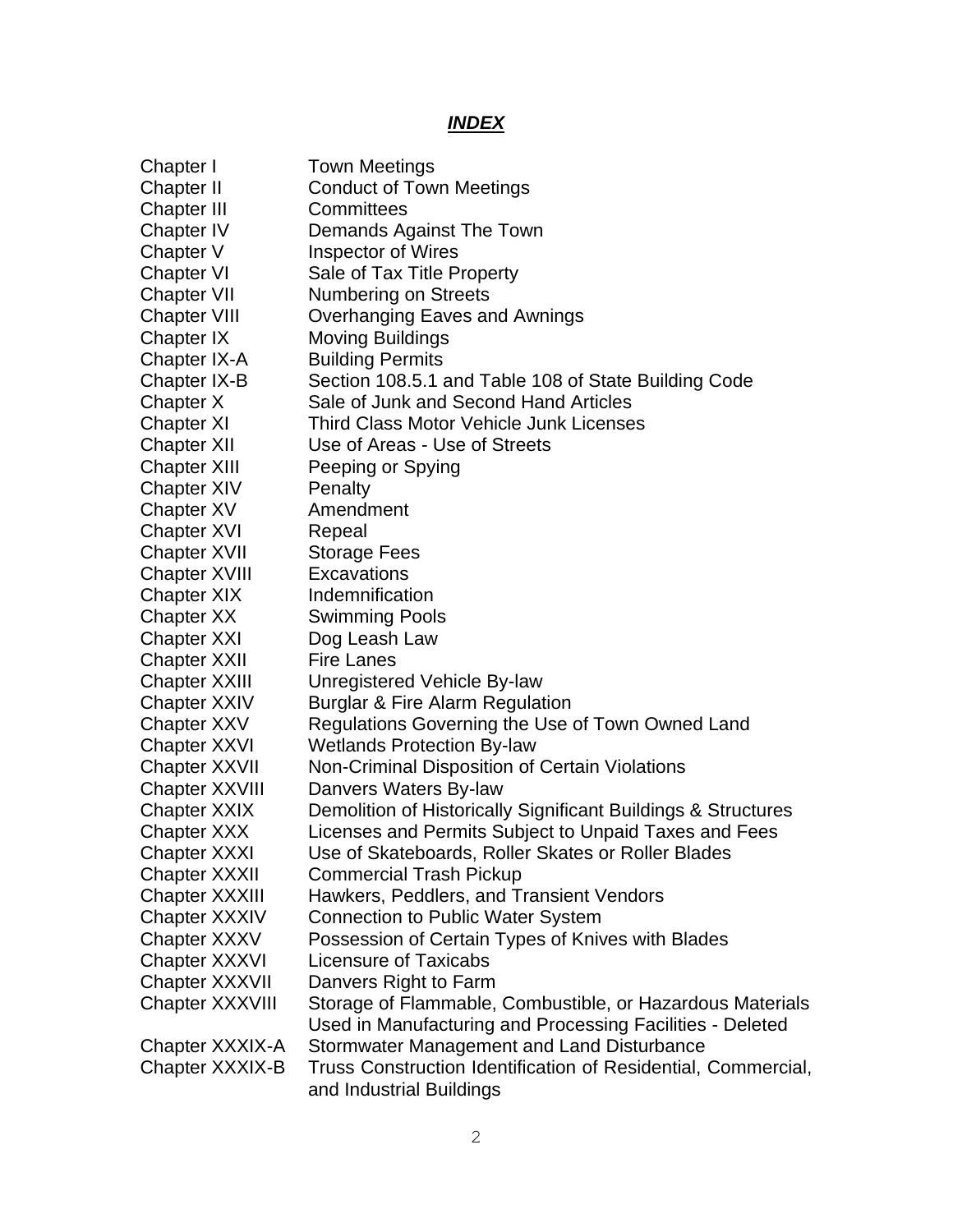| Chapter XL          | Regulate Illicit Discharges to the Municipal Storm Drain<br><b>System</b> |  |  |  |  |  |  |
|---------------------|---------------------------------------------------------------------------|--|--|--|--|--|--|
| Chapter XLI         | <b>Hardship Cultivation Registration</b>                                  |  |  |  |  |  |  |
| <b>Chapter XLII</b> | <b>Plastic Bag Reduction</b>                                              |  |  |  |  |  |  |

Salem Village Historic District

All Accepted Statutes will be found on the last pages.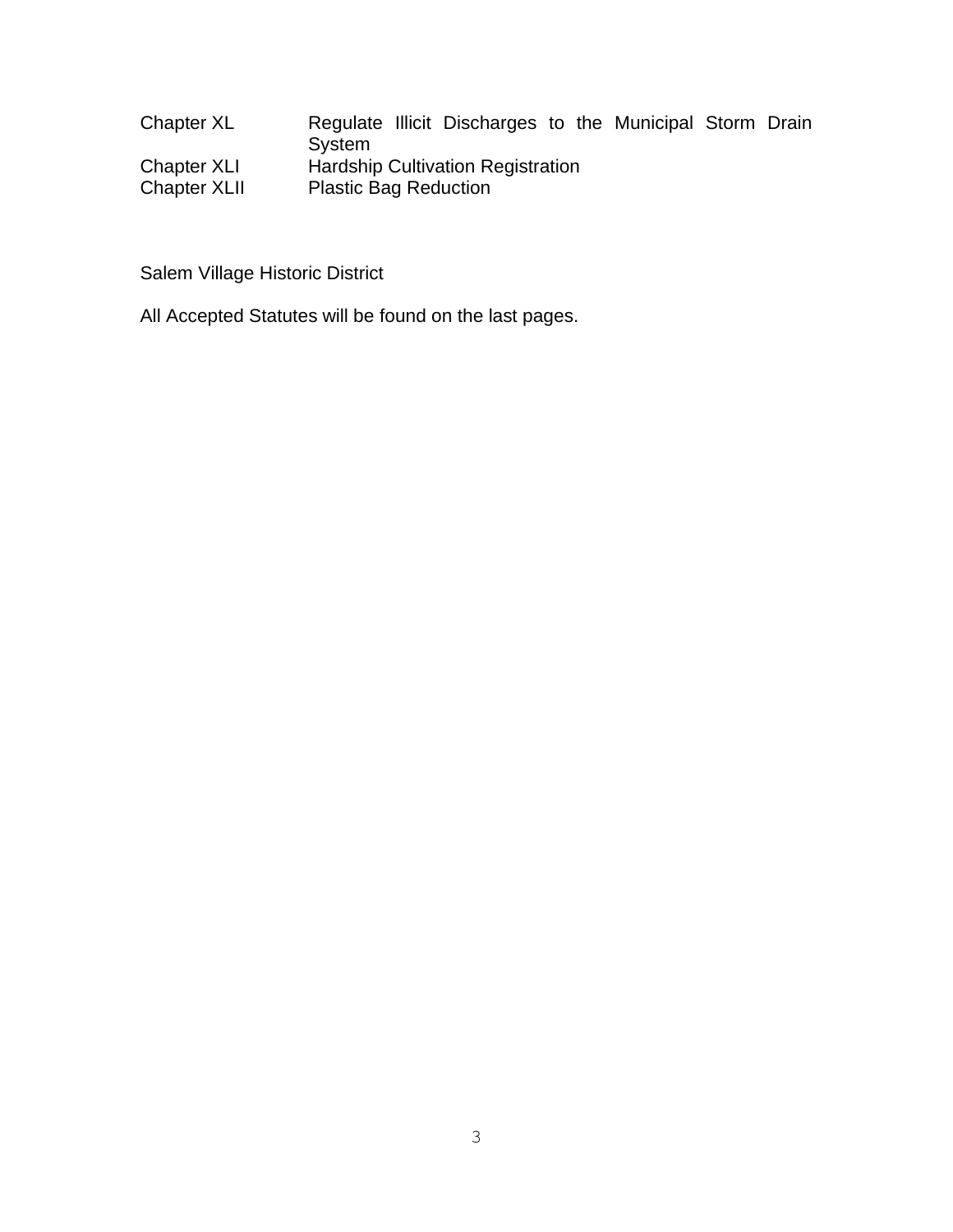#### *PREFACE*

At the 1951 Annual Town Meeting, the Committee appointed to revise the Town By-laws, exclusive of the Zoning and Building By-laws, recommended that the following By-laws be adopted. Under Article 25 of the Warrant, the Committee's Report was accepted, and under Article 26, the By-laws as recommended were unanimously adopted.

Many of the matters which are ordinarily covered by Town By-laws are set out in the Limited Town Meeting Act, Chapter 294 of the Acts of 1930 as amended by:

> Chapter 63, Acts of 1948 Chapter 20, Acts of 1951 Chapter 69, Acts of 1956 Chapter 293*,* Acts of 1956 Chapter 65, Acts of 1963 Chapter 50, Acts of 1973

Our form of Government has been further affected by the following Two Special Acts of the Legislature:

> An Act to Establish the Town Manager Form of Government in the Town of Danvers, Chapter 13 of the Acts of 1949.

An Act Providing that the Placement of Names of Candidates for Public Office on the Official Ballot used in Municipal Elections in the Town of Danvers Shall be Drawn by Lot, Chapter 39 of the Acts of 1974.

The Danvers Historic District By-law created an Historic District to be known as Salem Village Historic District, Article 4 of the Annual Town Meeting held on March 18, 1974. The contents of this By-Law are at the end of these Town Bylaws.

These By-laws are in addition to those that are set forth and not in conflict therewith.

ATTEST:

Joseph L. Collins, Town Clerk

\_\_\_\_\_\_\_\_\_\_\_\_\_\_\_\_\_\_\_\_\_\_\_\_\_\_\_\_\_\_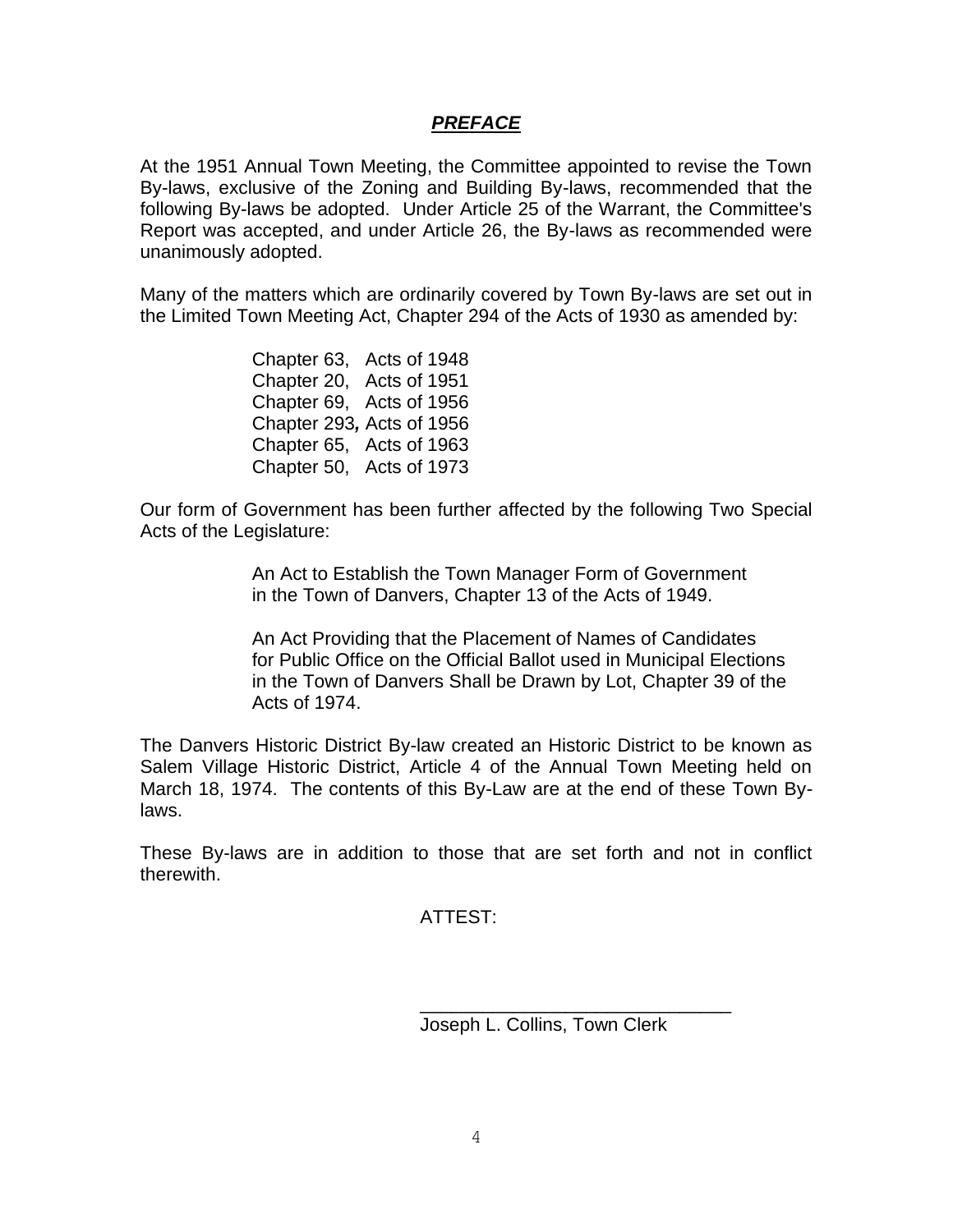# *BY-LAWS OF THE TOWN OF DANVERS*

#### **CHAPTER I Town Meetings**

**Section 1.** All warrants for Town Meetings shall be served by posting up attested copies thereof at the precinct voting places in the Town seven days, at least, before the day for holding said meeting. No notice of adjournment need be posted.

**Section 1A.** The Town of Danvers shall hold its Annual Town Meeting for the purpose of **election of officers only on the first Tuesday of May in each year.** The polls for the election of officers shall open not later than ten o'clock in the forenoon and shall be closed at eight o'clock in the evening. The Town of Danvers shall hold its **annual meeting for the transaction of municipal business in pursuance of the warrant for the Annual Town Meeting, except the election of officers, on the third Monday of May at thirty minutes past seven o'clock in the evening**. If the said business of the Annual Town Meeting is not completed on the evening on the third Monday of May, the said meeting may be adjourned to thirty minutes past seven o'clock of any evening or to as many evenings as the meeting votes, during the week of the third Monday of May as are necessary to complete said business.

(AUTH; ARTICLE 1, TM 10/15/73, CHAPTER 50.)

This section of the By-laws shall supersede Section 12 of the provisions of Chapter 294 of the Acts of 1930 entitled "An Act Establishing in the Town of Danvers Representative Town Government by Limited Town Meetings".

**Section 2.** No Special Representative Town Meeting shall be called to assemble earlier than thirty minutes past seven o'clock in the evening.

**Section 3.** After holding the public hearing on the articles of any warrant, the Finance Committee shall announce and file its recommendations with the Town Clerk at least one day before the day of the meeting. This requirement shall not prevent the Finance Committee from amending its own recommendations up to and at the time of the Town Meeting. Failure to announce and file the Finance Committee's recommendations with the Town Clerk shall not make the action taken by the Town illegal which otherwise would be legal.

**Section 4.** A majority of the Town Meeting Members shall constitute a quorum at a Town Meeting. Unless it otherwise specifically appears on the records of the Town Clerk, a quorum shall be deemed to have been present.

#### **CHAPTER II**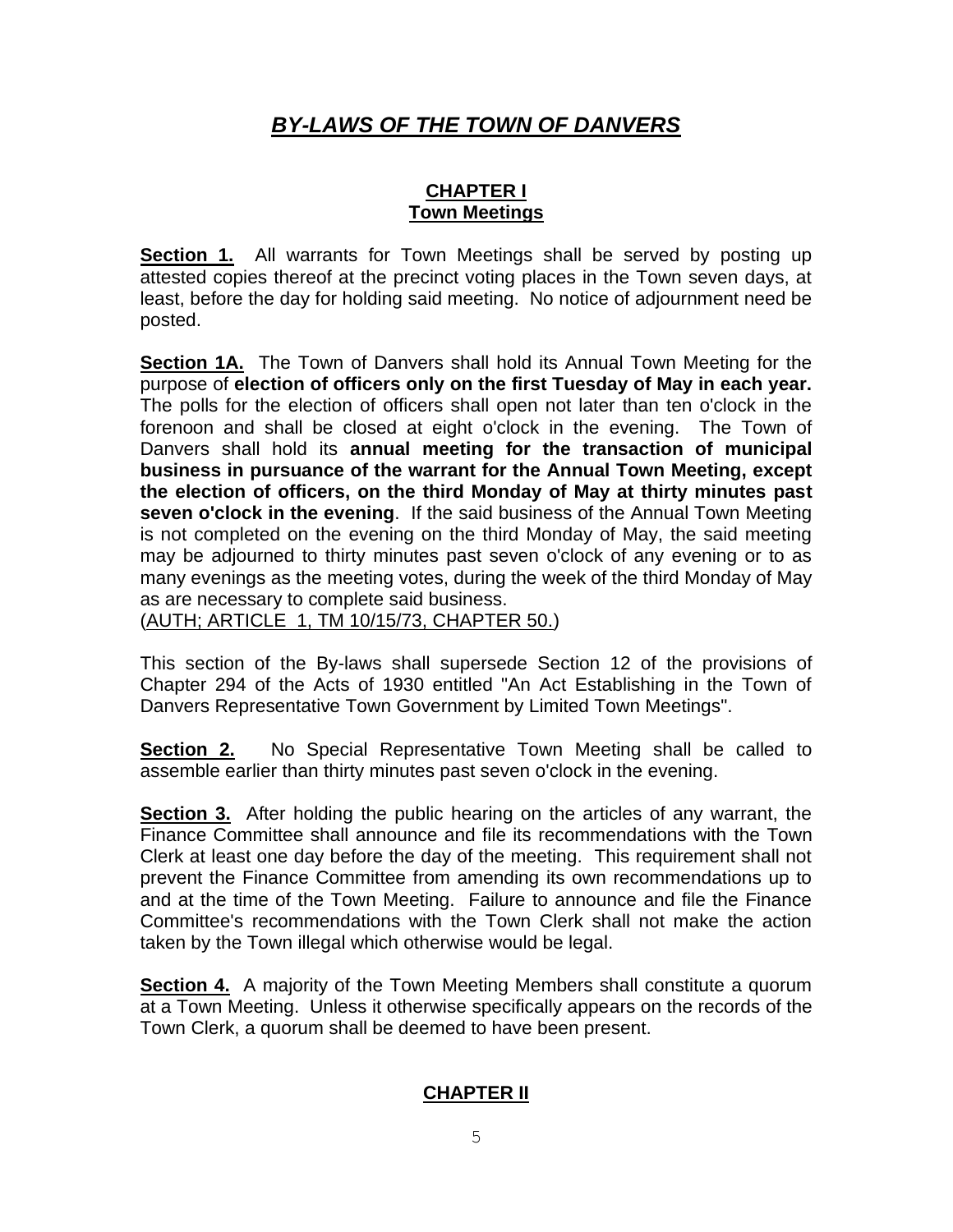## **Conduct of Town Meetings**

**Section 1.** Articles in the Warrant shall be acted upon in the order in which they stand unless the Meeting shall otherwise vote.

**Section 2.** When the Recommendation of the Finance Committee under a particular article is before the Meeting, the Moderator shall entertain no motion that does not relate to the same. He may entertain a motion to indefinitely postpone, to postpone to a day certain, to appoint a committee or to recommit to a committee, for the previous question and to amend.

**Section 3.** No motion to adjourn, the effect of which would be to dissolve the Town Meeting, shall be in order until every article in the Warrant has been considered and acted upon.

**Section 4.** When a vote is passed, it shall be in order to move a reconsideration thereof at the same meeting.

**Section 5.** In accordance with the provisions of M.G.L. Ch. 39, §15, the Moderator may, upon a voice vote, declare passage of any measure requiring a two-thirds vote, and such declaration shall be binding unless immediately challenged by seven or more Town Meeting Members. (AUTH: ARTICLE 15, TM 6/22/98)**.**

#### **CHAPTER III Committees**

**Section 1.** Whenever any matter has been referred to a committee, the committee shall make a temporary or partial report either orally or in writing at every Annual Town Meeting until the task with which it has been charged has been completed and a final report as hereinafter provided has been made. If an appropriation has been made for the work of the committees, the report shall contain an accounting therefor.

**Section 2.** Pursuant to a proper article in a warrant, a Town Meeting may discharge a committee at its pleasure, whether a committee has completed its task or not.

**Section 3.** When a committee has completed its task, it shall prepare a final written report and mail a copy of the same to every Town Meeting Member, at least seven days before the Town Meeting in which an article accepting the committee's report is up for consideration. The report shall also be filed with the Town Clerk. It shall not be necessary to read the report at the Town Meeting. A vote to accept the committee's report shall discharge the committee unless the Town specifically votes otherwise and assigns to the committee continuing or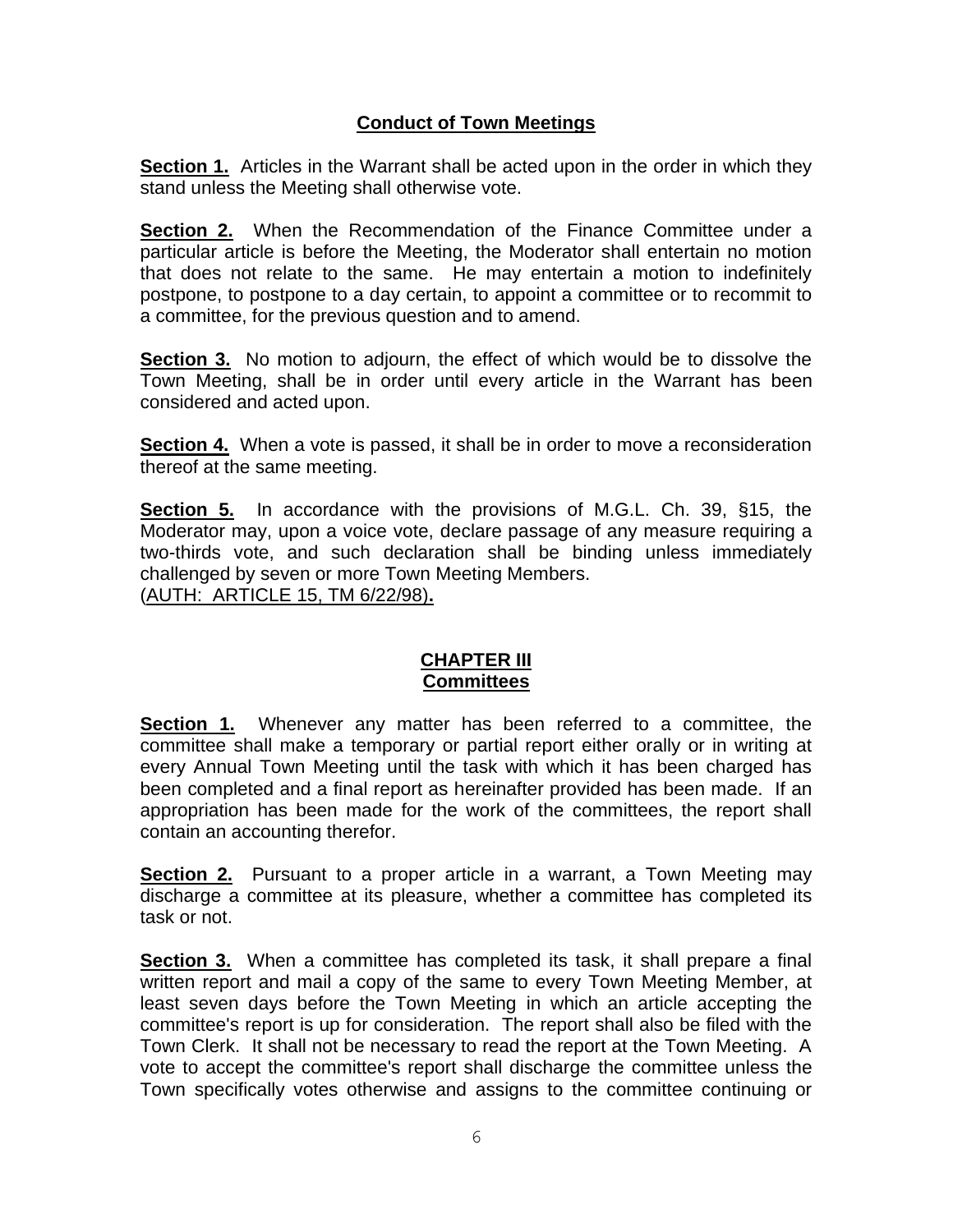additional duties. A vote to accept the committee's report shall not be deemed to be affirmative action by the Town on the recommendations contained in the report. To accomplish this result, appropriate articles must be inserted in the Warrant and affirmative action taken thereunder.

## **CHAPTER IV Demands Against The Town**

**Section 1.** No bill or payroll shall be paid unless there is sufficient balance in the appropriation to meet the same to which it is chargeable and unless it is approved by the Town Accountant. The Town Accountant shall not approve for payment any bill or other demand against the Town, if in his opinion, the bill is questionable, excessive or tainted with illegality. In such event, the Town Accountant shall turn it over to the Selectmen who may make such disposition of the same as they, in their discretion, may deem proper without the approval of the Town Accountant.

**Section 2.** Notes, bonds, interest and all sums required by law to be paid to the State or County Treasurer shall be paid by the Town Treasurer without special direction.

**Section 3.** The Town will hold a firefighter harmless for any liability arising out of the acts of the firefighter while acting as a firefighter where simple or no negligence is associated with firefighter's act.

#### **CHAPTER V Inspector of Wires**

**Section 1.** The Town Manager shall appoint an Inspector of Wires who shall perform the duties set forth in General Laws Chapter 166, Section 32, and such other duties as the Town Manager may direct.

**Section 2.** No person, firm, or corporation shall install or change any wires, appliances, or apparatus for the transmission or use of electricity for light, heat, or power in any building or on any premises, whether public or private, without first obtaining a permit therefore from the Inspector of Wires. Said permit shall only apply where the work to be done is by or for the same person, firm, or corporation on the same premises and at the same time.

**Section 2A.** The Town Manager shall appoint an Inspector of Gas Piping and Gas Appliances in buildings whose duties shall be to enforce the rules and regulations adopted by the Board established under Section Twelve-H of Chapter 25 of the General Laws.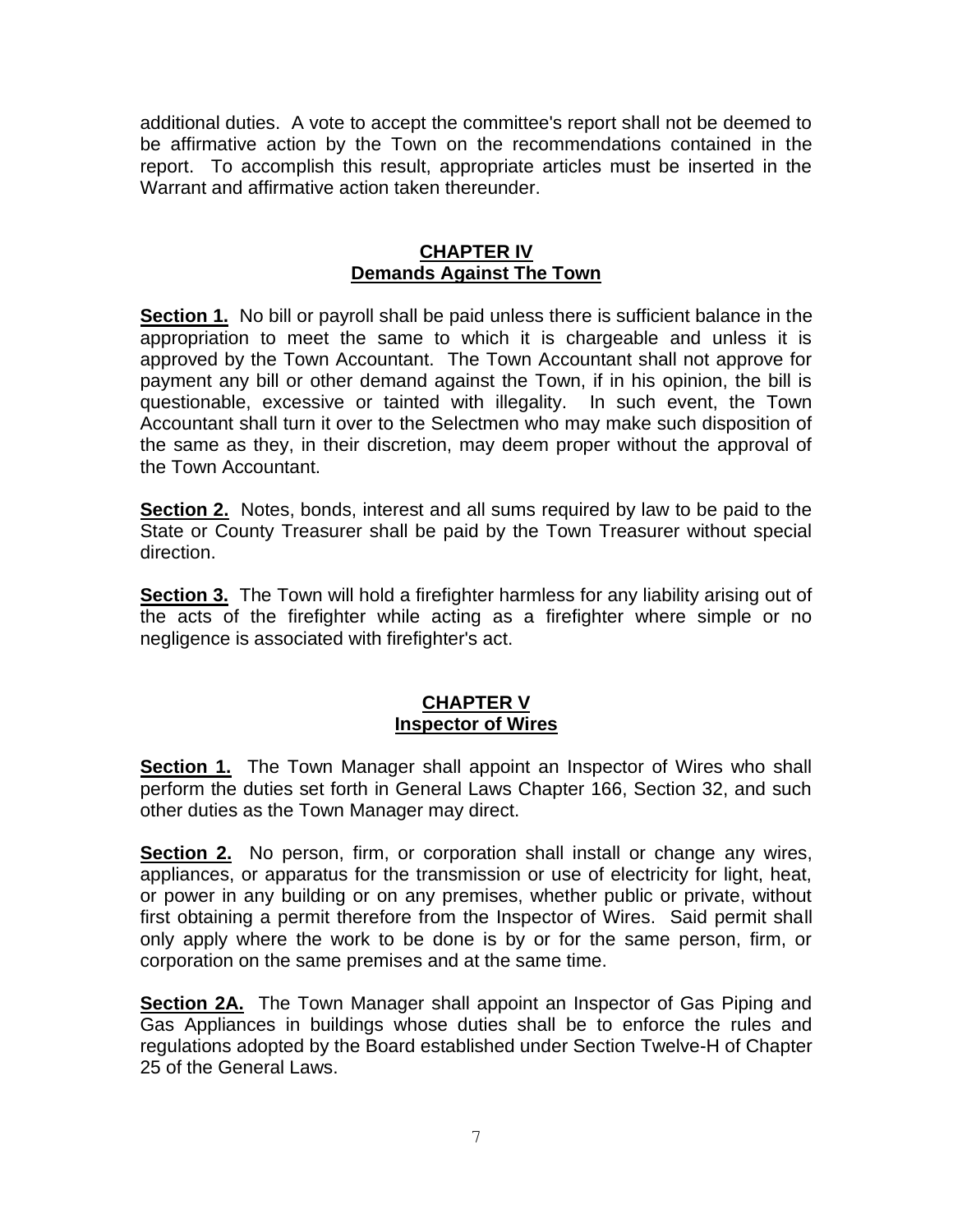**Section 3.** The following schedule of fees for permits and inspections made under the provisions of this By-law is hereby established, said fees to be payable at the Office of the Inspector of Wires at the time of the application for such permit or inspection.

- 1. One Dollar and Fifty Cents (\$1.50) per One Thousand Dollars (\$1,000) or fraction thereof of valuation of new one and two family residential construction, as shown on the building permit application, with a minimum fee of Twenty-Five Dollars (\$25). Multifamily and Non-residential, Two Dollars (\$2) per One Thousand Dollars (\$1,000) or fraction thereof of valuation of new construction as shown on the building permit application. Minimum fee shall be Fifty Dollars (\$50).
- 2. For a blanket permit for all electrical work in a commercial or industrial property, annually: Seventy-Five Dollars (\$75) where the average number of employees during the preceding six (6) months is less than one hundred (100).

One Hundred Twenty-Five Dollars (\$125) where the average number of employees during the preceding six (6) months is between one hundred (100) and three hundred (300). One Hundred Seventy-Five Dollars (\$175) where the average number of employees during the preceding six (6) months is more than three hundred (300).

All blanket permits to be applied for and permits issued during the first work week of each year, except that during the remainder of the year after the effective date of this by-law, permits may be granted during any month of the year, deducting 5% of the cost of the permit for each elapsed month. The total fee shall be not less than 25% of the annual cost. Blanket permits shall not cover work performed in conjunction with a building permit.

- 3. Existing Residential Property: Twenty-Five Dollars (\$25) for repairs, rewiring, replacement, additional or new wiring where no building permit is required. Sixty Dollars (\$60) for the installation of a new service or change of service. (AUTH: ARTICLE 13 TM 5/20/13)
- 4. Private Swimming Pools: A. Aboveground Swimming Pools, Twenty-Five Dollars (\$25). B. In-Ground Swimming Pools, Seventy Five Dollars (\$75). (AUTH: ARTICLE 13 TM 5/20/13)
- 5. Existing Commercial Property: Fifty Dollars (\$50) for the installation of a new service (400 AMPS or less), and/or rewiring, repair, replacement, additional or new wiring where no building permit is required. For new services in excess of 400 AMPS, Fifty Dollars (\$50) plus Twenty Dollars (\$20) per 100 AMPS in excess of 400 AMPS.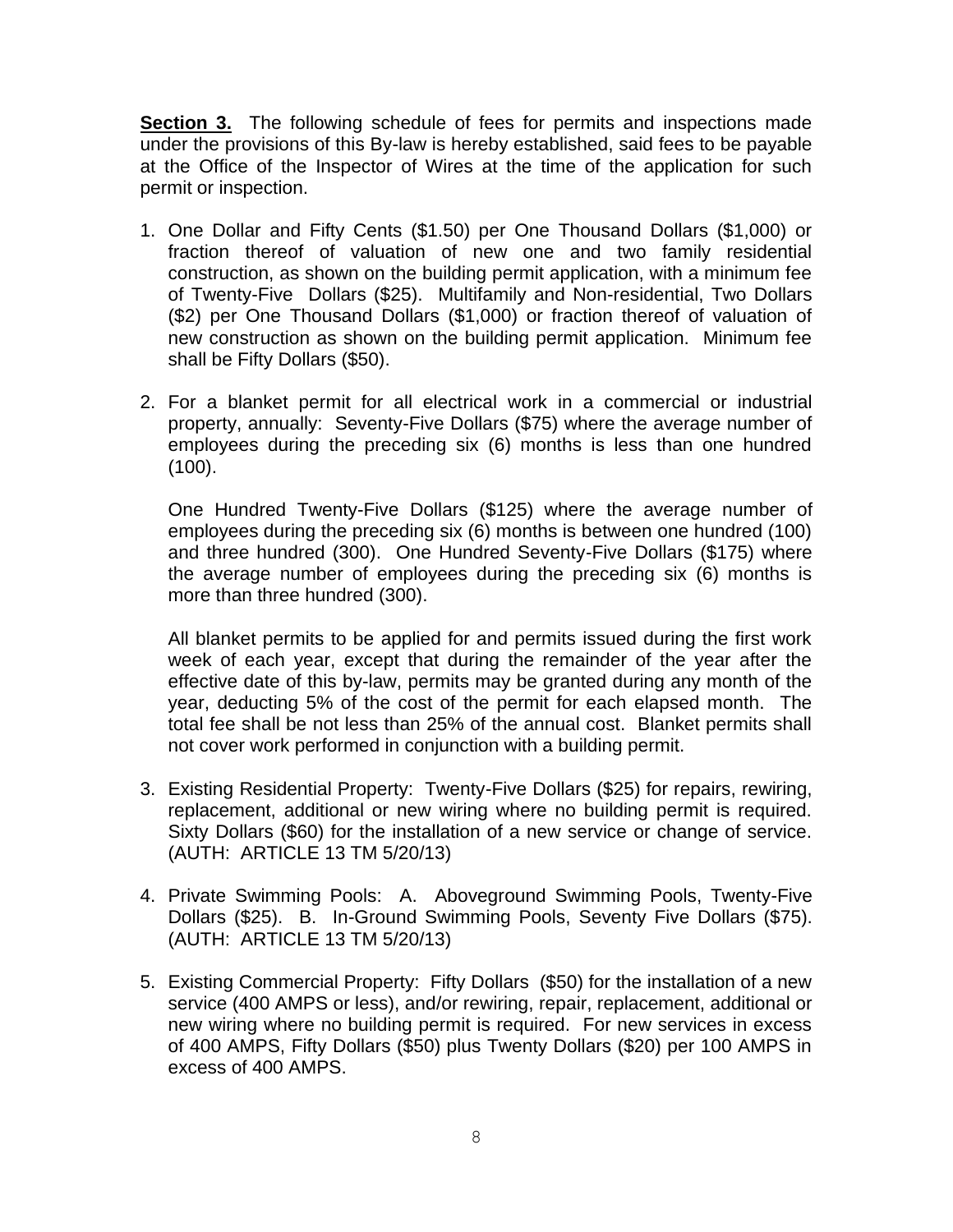- 6. Temporary Services: New Construction and Reconstruction, Twenty-Five Dollars (\$25).
- 7. For work begun without timely filing of the permit application, pursuant to Section 3L, Chapter 143, Massachusetts General Laws, the fee shall be double the above specified amount.
- 8. A re-inspection fee of Twenty-Five Dollars (\$25) may be imposed where the work requires additional inspections due to repeat violations and/or incomplete work. The decision of the Inspector of Wires shall be final regarding re-inspection fees.
- 9. No fee or other charge for any permit or inspection shall be charged for work or inspections required on any municipal project or Danvers Housing Authority project situated on real estate owned by the Danvers Housing Authority. A fee of \$.50 per \$1,000 or fraction thereof of valuation of new construction as shown on the building permit application shall be charges for the Essex North Shore Agricultural and Technical High School. AUTH; ARTICLE 13, TM 5/21/2012)
- 10.Low Voltage Wiring: Fire Alarms, Security Systems, Data and Telecommunications: One and Two Family Dwellings, Twenty-Five Dollars (\$25); All others, Two Dollars (\$2) per each One Thousand Dollars (\$1,000) or fraction thereof of estimated cost of the installation with a minimum fee of Fifty Dollars (\$50).
- 11.Site Work: In instances where site wiring (exterior lighting, signs, etc.) is performed by a separate contractor, not responsible for the entire project, the fee shall be calculated at a rate of Two Dollars (\$2) per each One Thousand Dollars (\$1,000) or fraction thereof of the estimated cost of the electrical site work.
- 12. Refunds: All fees for electrical permits are non-refundable. If, for some reason, the electrician to whom the permit is issued does not complete the work for which the permit has been issued, a new permit to allow for continuance of the work, consisting of the same scope as the original project, may be issued to another licensed electrician for a Twenty-Five Dollar (\$25) administrative fee plus a Twenty-Five Dollar (\$25) inspections fee if uninspected work remains before the next electrician commences his/her work. (AUTH; ARTICLE 43, TM 5/18/87, ARTICLE 6, TM 6/18/90, and ARTICLE 5, TM 3/31/03)

#### **CHAPTER VI Sale of Tax Title Property**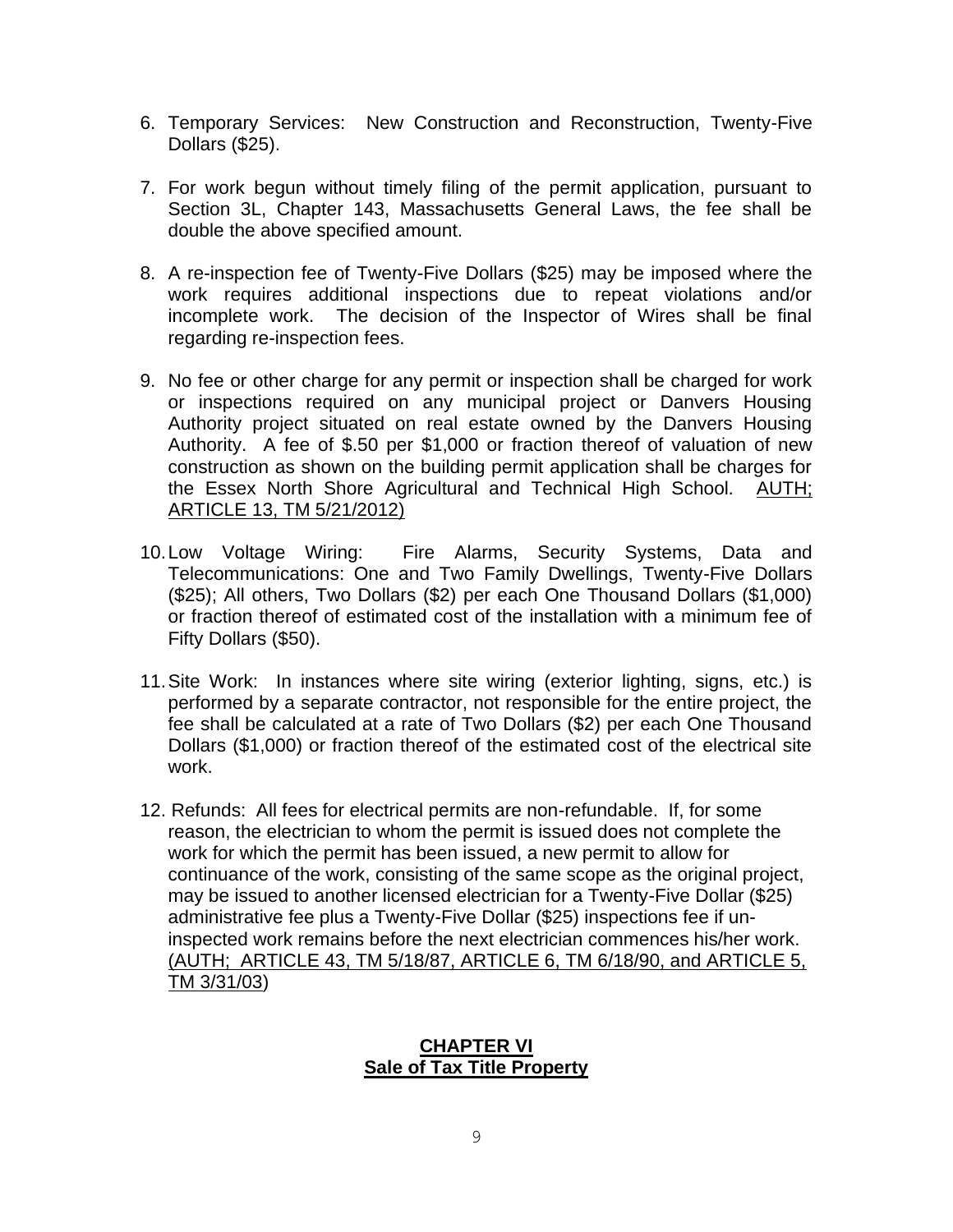**Section 1.** The Selectmen are authorized to sell property at public auction taken over by the Town under Tax Title Procedure, after first posting notice of sale in some convenient and public place in the Town, fourteen days at least, before the sale, the Selectmen being given full authority to reject any bid which they deem inadequate, and further that if the sale is made, the Town Treasurer is authorized to sign, seal, acknowledge and deliver a deed in behalf of the Town.

#### **CHAPTER VII Numbering on Streets**

**Section 1.** Buildings on or near the line of public or private ways shall be numbered numerically and in the method prescribed by the Town Manager.

#### **CHAPTER VIII Overhanging Eaves and Awnings**

**Section 1.** No owner or occupant of a building shall cause to be erected or maintained any eaves, awnings or other projections less than eight feet above the level of the sidewalk.

#### **CHAPTER IX Moving Buildings**

**Section 1.** No person shall move, or cause to be moved or carried, or assist in moving or carrying any house, shop or other building, either in parts or in whole through any part of any street or public way in the Town which exceeds twentyfive feet in height and fifteen feet in width, without permission from the Selectmen, having first been obtained in writing. The Selectmen may grant such a permit with such limitations and restrictions as they deem expedient for the protection of the Town. The Selectmen shall not give such a permit for moving until a public hearing has been held. Notice of the time and place of the hearing shall be published in a newspaper published in the Town, seven days at least before the time of the hearing, and the notice shall state the name of the applicant, the dimensions of the building to be moved, and the streets through which it is proposed to move said building.

#### **CHAPTER IX-A Building Permits**

**Section 1.** Before a building permit shall be issued in accordance with provisions of the State Building Code and the Town of Danvers Zoning Bylaw, a fee based on the following schedule shall be paid to the Town of Danvers as calculated by the Office of the Building Inspector, in the Office of the Town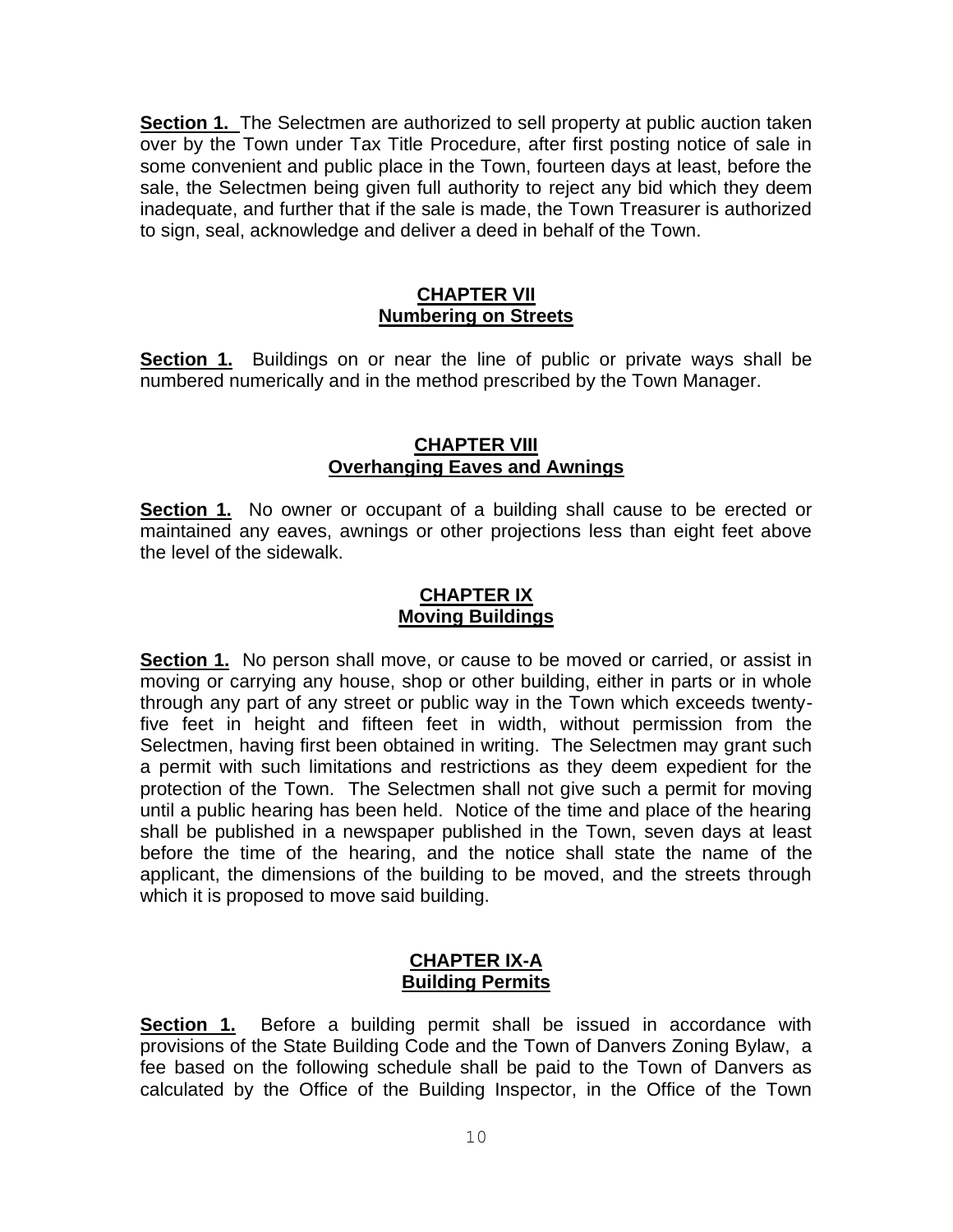Treasurer, for deposit in the Town Treasury:

Section 1. Before a building permit shall be issued in accordance with provisions of the State Building Code and the Town of Danvers Zoning Bylaw, a fee based on the following schedule shall be paid to the Town of Danvers as calculated by the Office of the Building Inspector, in the Office of the Town Treasurer, for deposit in the Town Treasury:

- A. Residential One and Two Family Dwellings, Individual Condominium Units after initial Certificate of Occupancy is issued, and Accessory Structures:
- 1. New Construction One & Two Family Dwellings Twelve Dollars (\$12) per each One Thousand Dollars (\$1,000) of the estimated cost of building--or any fraction thereof, rounded up to the next whole thousand. The inspector of Buildings may request substantiation of cost estimates and the judgment of the Inspector shall be final regarding estimates, but must be based upon reference to Marshall's Valuation Service, R.S. Means Values Guide or other recognized valuation manual. The minimum fee shall be \$25.
- 2. Additions, alterations or repairs shall be Eight Dollars (\$8) for one & two family dwellings per each One Thousand Dollars (\$1,000) of estimated cost or any fraction thereof, rounded up to the next whole thousand. Minimum fee shall be Twenty-Five Dollars (\$25).
- 3. Accessory structures (including swimming pools) shall be **Eight Dollars** (\$8) per each One Thousand Dollars (\$1,000) of estimated building cost or any fraction thereof, rounded up to the next whole thousand. Minimum fee shall be Twenty-Five Dollars (\$25).
- 4. Solid fuel burning appliances and vents shall be Twenty-Five Dollars (\$25) per appliance.
- B. Non-Residential, Commercial and Industrial and Residential (other than one and two family) and Multi-family Dwellings\*(§1A Applies to Existing individual Condos):
- 1. New construction shall be Fourteen Dollars (\$14) per each One Thousand Dollars (\$l,000) of the estimated cost of building or any fraction thereof, rounded up to the next whole thousand. The Inspector of Buildings may request substantiation of cost estimates and the judgment of the Inspector shall be final regarding estimates, but must be reasonable based upon reference to Marshall's Valuation Service or other recognized valuation manual. Minimum fee shall be Fifty Dollars (\$50).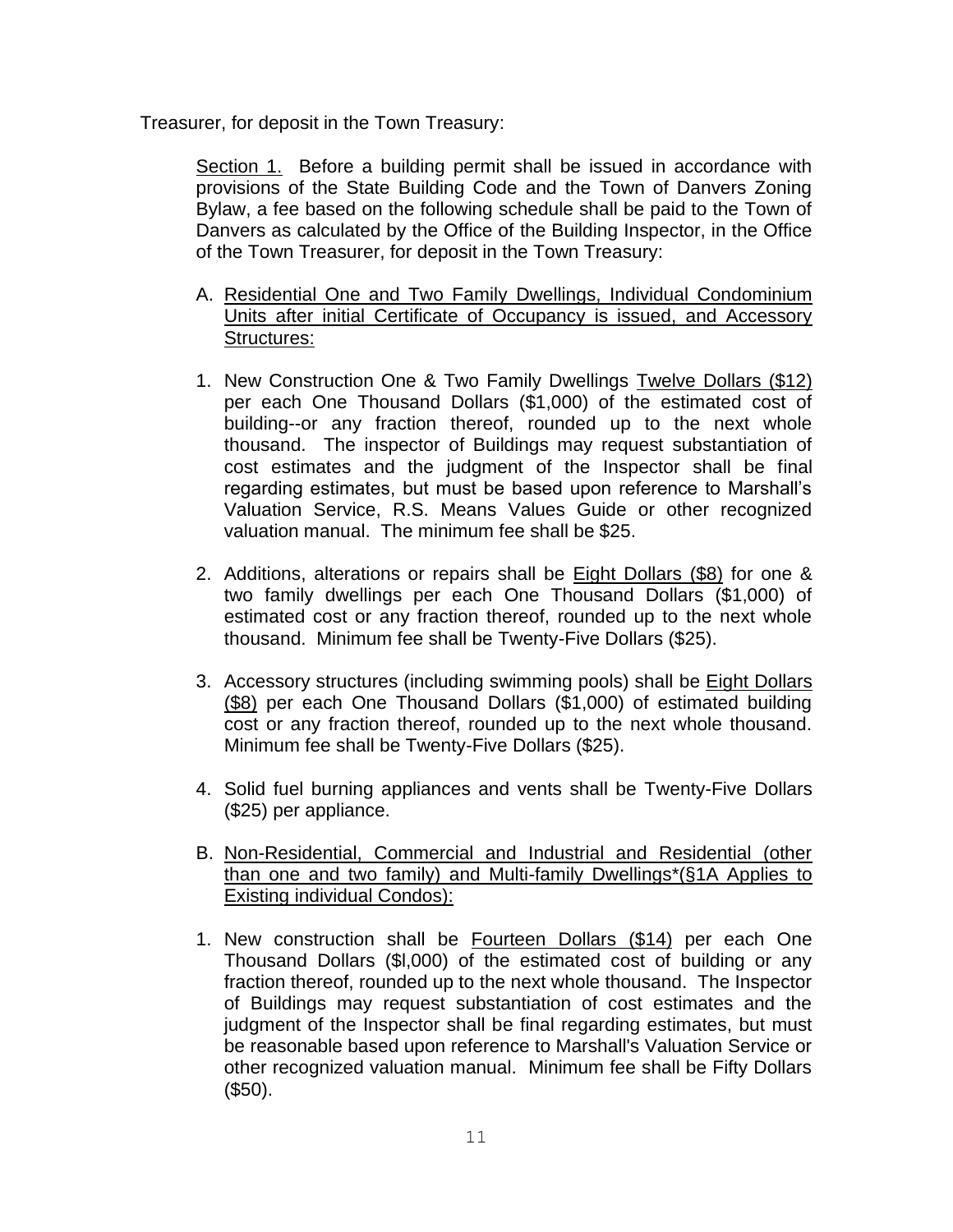- 2. Alterations, repairs, mechanical equipment shall be Fourteen Dollars (\$14) per One Thousand Dollars (\$1,000) of estimated cost of the building or any fraction thereof, rounded up to the next whole thousand. Minimum fee shall be Fifty Dollars (\$50).
- C. Demolition:
- 1. Twenty-Five Dollars (\$25) for the first l,000 square feet; Ten Dollars (\$10) for each additional l,000 square feet or fraction thereof, rounded up to the next whole thousand for one & two family dwellings and structures accessory thereto. For all others structures, the fee shall be One Hundred Dollars (\$100) for the first 1,000 square feet; Twenty-Five Dollars (\$25) for each additional 1,000 square feet or fraction thereof.

**Section 2.** No fee or other charge for any building permit or inspection shall be required for any work or inspection on a municipal project or Danvers Housing Authority project situated on real estate owned by the Danvers Housing Authority.

**Section 3.** A fee of Twenty Dollars (\$20) shall be paid for a Certificate of Use and Occupancy for work in conjunction with a building permit. Where no Building Permit is required, the fee shall be Twenty-Five Dollars (\$25).

**Section 4.** A re-inspection fee of Twenty-Five Dollars (\$25) may be imposed where work is under the direction of a Licensed Construction Supervisor or performed as Control Construction, both terms as defined in the Massachusetts State Building Code, requiring additional inspections due to repeat violations and/or incomplete work. The decision of the Inspector of Buildings shall be final regarding re-inspection fees.

**Section 5.** The above itemized fees shall be doubled when work is commenced without first obtaining the requisite building permit for work under the direction of a Licensed Construction Supervisor or performed as Control Construction, both terms as defined in the Massachusetts State Building Code.

**Section 6.** Refunds: If a permit application, for which a fee has been paid, is subsequently denied or withdrawn prior to commencement of construction, the applicant is entitled to a refund of the amount paid, less a plan review/administrative fee. The review/administrative fee shall be One Dollar (\$1) per each One Thousand Dollars (\$1,000) of construction cost estimate with a minimum fee of Twenty-Five Dollars (\$25) and a maximum fee of One Thousand Dollars (\$1,000). Once construction has commenced, there shall be no refunds. A permit shall lapse when work authorized is not commenced within six (6) months as regulated by the Massachusetts State Building Code. There shall be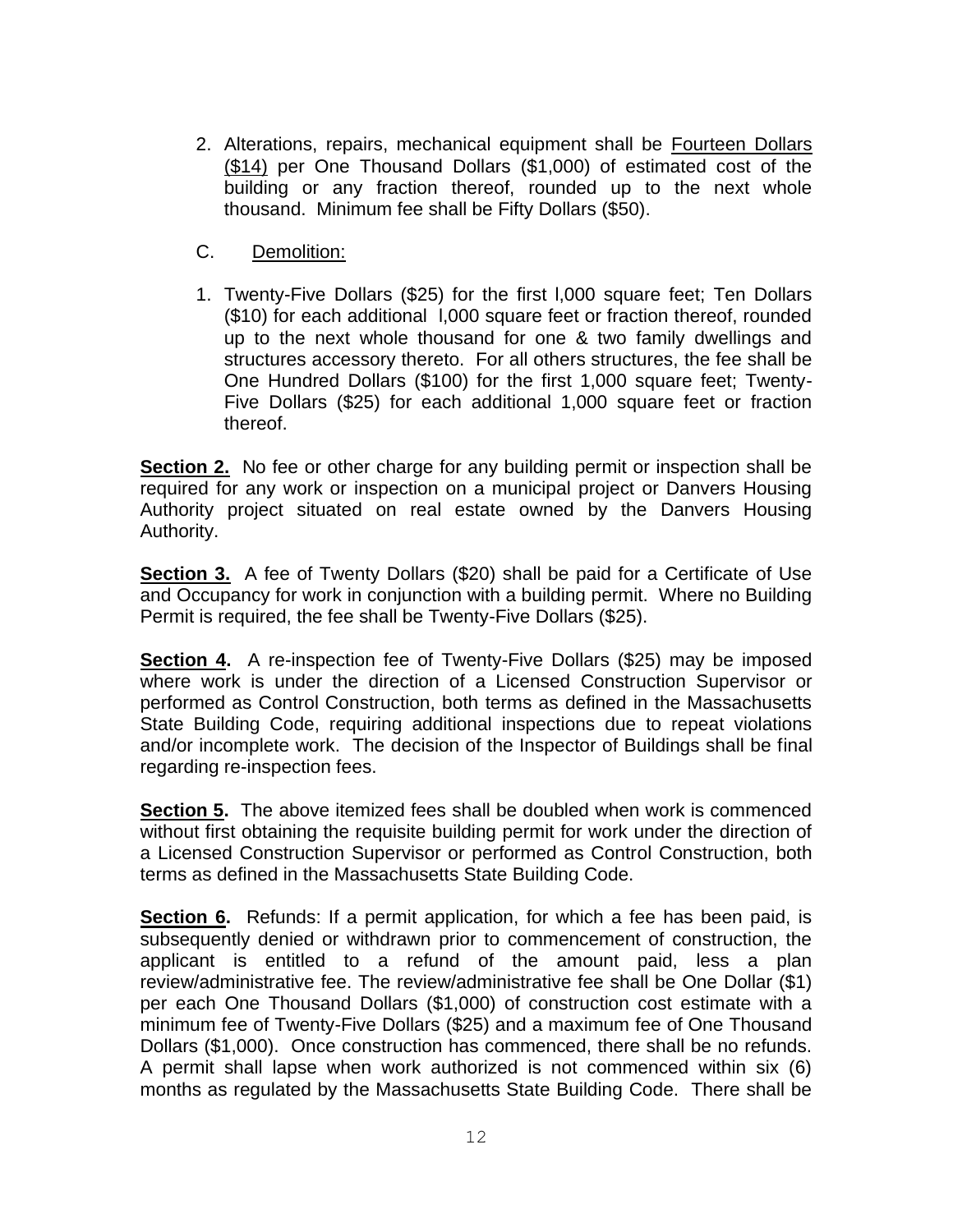no refunds for lapsed permits; however, a permit may be reissued upon payment of an administrative fee calculated to cover the cost of any additional expenditures by the Town associated with the services required to process the new application such as legal, clerical, technical (plan review, inspections), and administrative activities. The minimum fee for reissuing a permit shall be Twenty-Five Dollars (\$25) for One and Two Family Dwellings and Fifty Dollars (\$50) for all others. (AUTH: ARTICLE 12 TM 5/20/13) (AUTH: ARTICLE 10 TM 5/20/19)

#### **CHAPTER IX-B**

Chapter IX-B consists of the Fee Schedule for the required inspections of Section 110.7 and Table 110 of The Commonwealth of Massachusetts State Building Code regarding Certificates of Inspection for the following uses:

| Use Groups: A-1, A-2, A-3, A-4,            | \$100 |
|--------------------------------------------|-------|
| $A-5$                                      |       |
| Use Groups: E                              | \$100 |
| Use Groups: E (Day Care)                   | \$50  |
| Use Groups: I-1, I-2, I-3                  | \$100 |
| Use Groups: I-4 (Day Care)                 | \$50  |
| Use Groups: R-1, R-2, R-3, R-4             | \$100 |
| Use Groups: $R-2$ (Multi-family $\leq 4$ ) | \$50  |
| Units)                                     |       |

(AUTH; ARTICLE 5 TM 6/18/90.) (AUTH: ARTICLE 11 TM 5/20/19)

#### **CHAPTER X Sale of Junk and Second Hand Articles**

The Board of Selectmen may grant licenses to such persons as to them may appear proper, to be dealers in second-hand goods specifically but not limited to junk, old metals, second-hand furniture, glassware, antiques, video games, software, computer hardware, and musical instruments.

**Section 1:** All persons keeping a shop for the purchase, sale or barter of second hand articles shall abide by the following requirements:

**Section 2:** Every person who keeps a shop under this article shall keep a book or printable computer record. Entered in this book or record, at the time of every receipt or purchase by the licensee, will be a description of the article purchased, the name, date of birth and address person from whom the article was purchased and day and hour the purchase was made.

**Section 3:** A valid Massachusetts Driver's License, Massachusetts State ID card, Military ID card, United States Passport or valid driver's license of another state shall be required from each person when a purchase is made. A copy of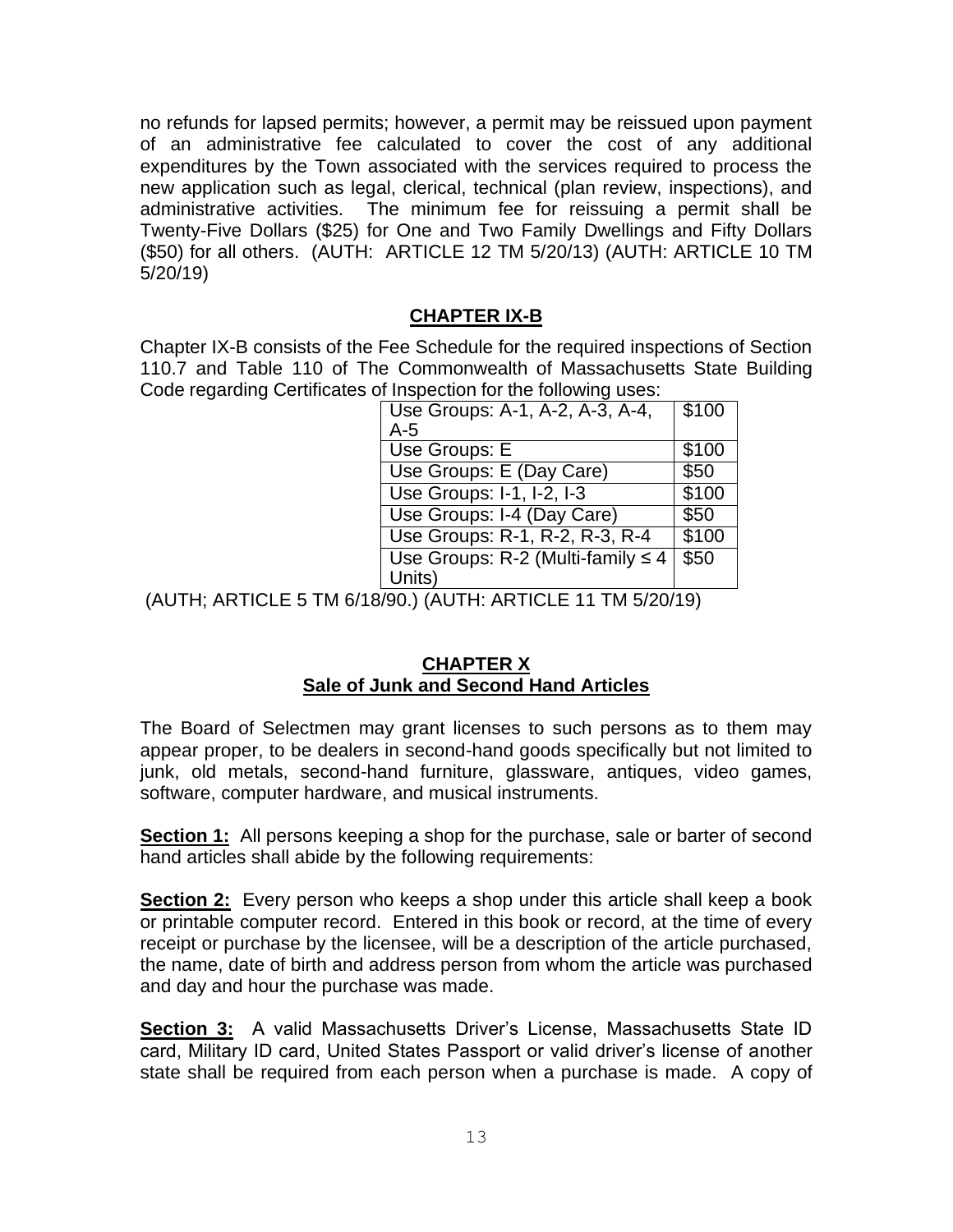this identification will be made and kept on file with the book or receipt. These records will be kept and maintained for a period of at least one year.

**Section 4:** Such book or computer record shall be open to inspection at all times to members of the Police Department.

**Section 5:** No person shall purchase or receive by way of barter or exchange any article of a minor (a child under the age of 17) unless the minor is accompanied by a parent or guardian. In such case, the name, date of birth, and address of both minor and parent or guardian shall be recorded and the identification of the parent or guardian will be kept on file.

**Section 6:** No article purchased or received shall be sold until a period of at least two weeks has elapsed from the date of purchase or receipt. **(**AUTH: ARTICLE 10, TM 5/19/2008 – replacing original Chapter X**.)**

#### **CHAPTER XI Third Class Motor Vehicle Junk License**

**Section 1.** Any person granted a license under Class Three as defined by General Laws Chapter 140, Section 58, shall at all times keep the premises where the license is exercised in a clean and orderly condition. The Selectmen may revoke such a license at any time, if after a seven days' notice and a public hearing, they find that the premises are not kept in a clean and orderly condition.

#### **CHAPTER XII Use of Areas**

**Section 1.** All areas known as parks, playgrounds, playfields, beaches, town forests, areas designated for conservation, recreation areas, school grounds, and other public grounds owned or controlled by the Town or by Trustees in behalf of the public, shall be closed during the hours of 10:00 p.m. and 6:00 a.m. on all days excepting by special permission of either the Board of Selectmen, School Committee, Town Manager, Conservation Commission, Recreation Director or Trustees of the Peabody Institute Library. **(**AUTH: ARTICLE 8, TM 11/20/72**.)**

# **Use of Streets**

**Section 1.** No person shall be or remain upon any sidewalk or street or upon any doorstep or other projection of any building within the Town so as to annoy or disturb any person or obstruct passage.

**Section 2.** No person shall within the limits of any public way play any game of football, baseball or any other game.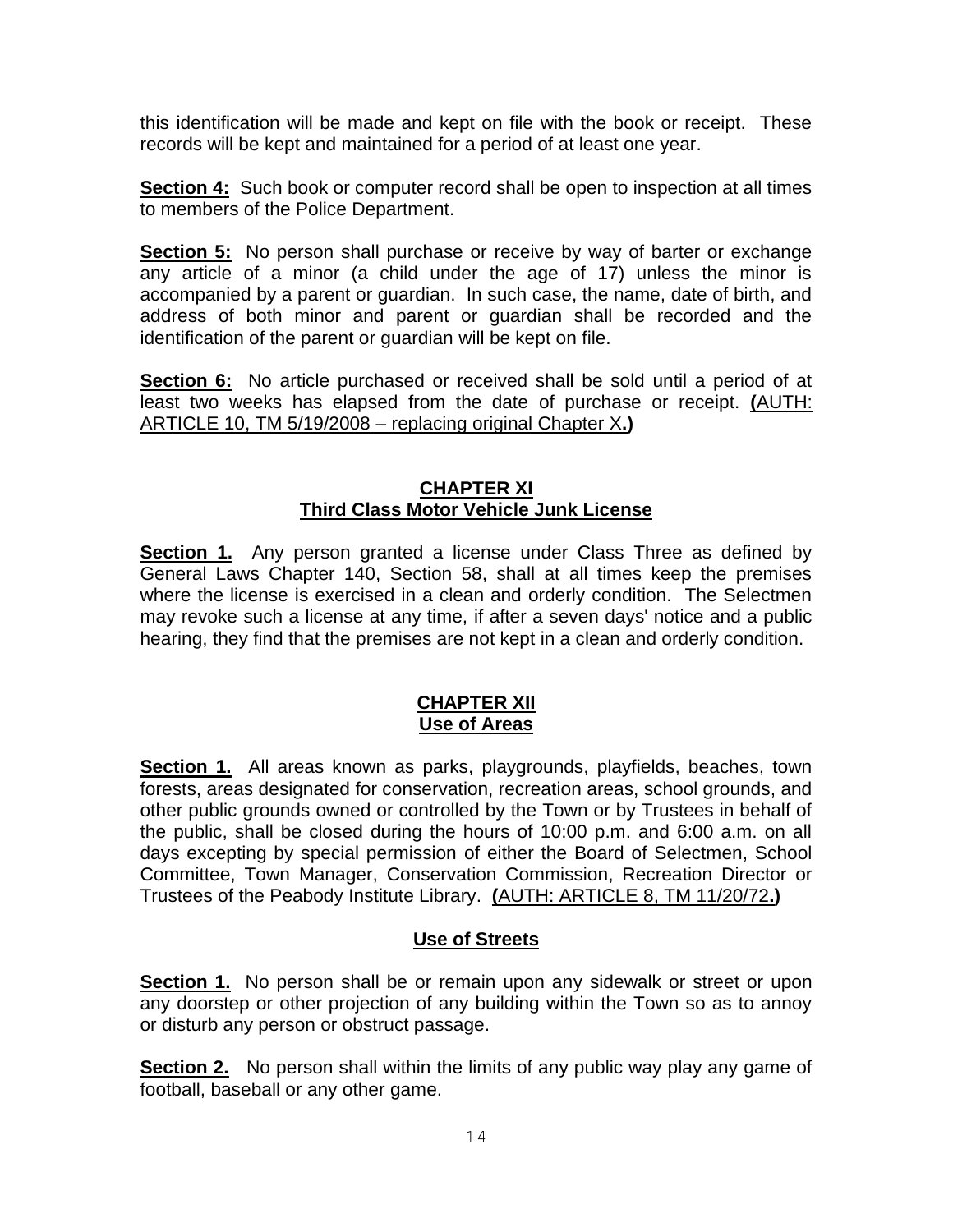**Section 3.** No person shall light bonfires or burn leaves in any street, public or private, without a permit therefor from the Chief of the Fire Department..

**Section 4.** No persons shall assemble in a disorderly manner in any street or near any dwelling within the Town, and no person shall use indecent, profane or insulting language.

**Section 5.** No person shall excavate in any street or sidewalk without first obtaining a permit therefor from the Selectmen.

**Section 6.** No person shall place in or on any street or public place any garbage, filth, offal, rubbish or snow and ice on any street. AUTH: ARTICLE 23, TM 5/21/84**.**)

**Section 7.** No person shall ride a horse, bicycle or motor vehicle on any sidewalk.

**Section 8.** No person shall use a sled for coasting on any street except as is permitted by regulation of the Selectmen under General Laws, Chapter 85, Section 10A.

**Section 9.** No person shall fire or discharge any firearms or explosives of any kind within the limits of any highway, park or other public property except with the permission of the Board of Selectmen; or on any private property except with the consent of the owner or legal occupant thereof; provided however that this by-law shall not apply to the lawful defense of life or property nor to any law enforcement officer acting in the discharge of his duties. (AUTH: ARTICLE 17, TM 3/17/58.)

**Section 10.** No person shall consume an alcoholic beverage as defined by Massachusetts General Laws Chapter 138, §1, as amended, or possess an opened container of such beverage, or consume marijuana [marihuana] or tetrahydrocannabinol [THC] as defined by Massachusetts General Laws Chapter 94C, §1 within the limits of any park, playground, public building or any public land (but not including a public way) owned or under the control of the Town of Danvers nor shall any person consume an alcoholic beverage, as defined in said Section 1, or consume marijuana or THC on any public way or way to which the public has a right of access as invitees or licensees, including any person in a motor vehicle while it is in, on, or upon any public way or any way to which the public has a right of access as aforesaid, within the limits of the Town of Danvers; and no person shall consume any alcoholic beverages, in, on, or upon any private land or place without the consent of the owner or person in control of such private land or place. Any person found to be violating this section must identify themselves to a police officer on demand. All alcoholic beverages, marijuana or THC being used in violation of this section may be seized and held until final adjudication of the charge against any such person or persons has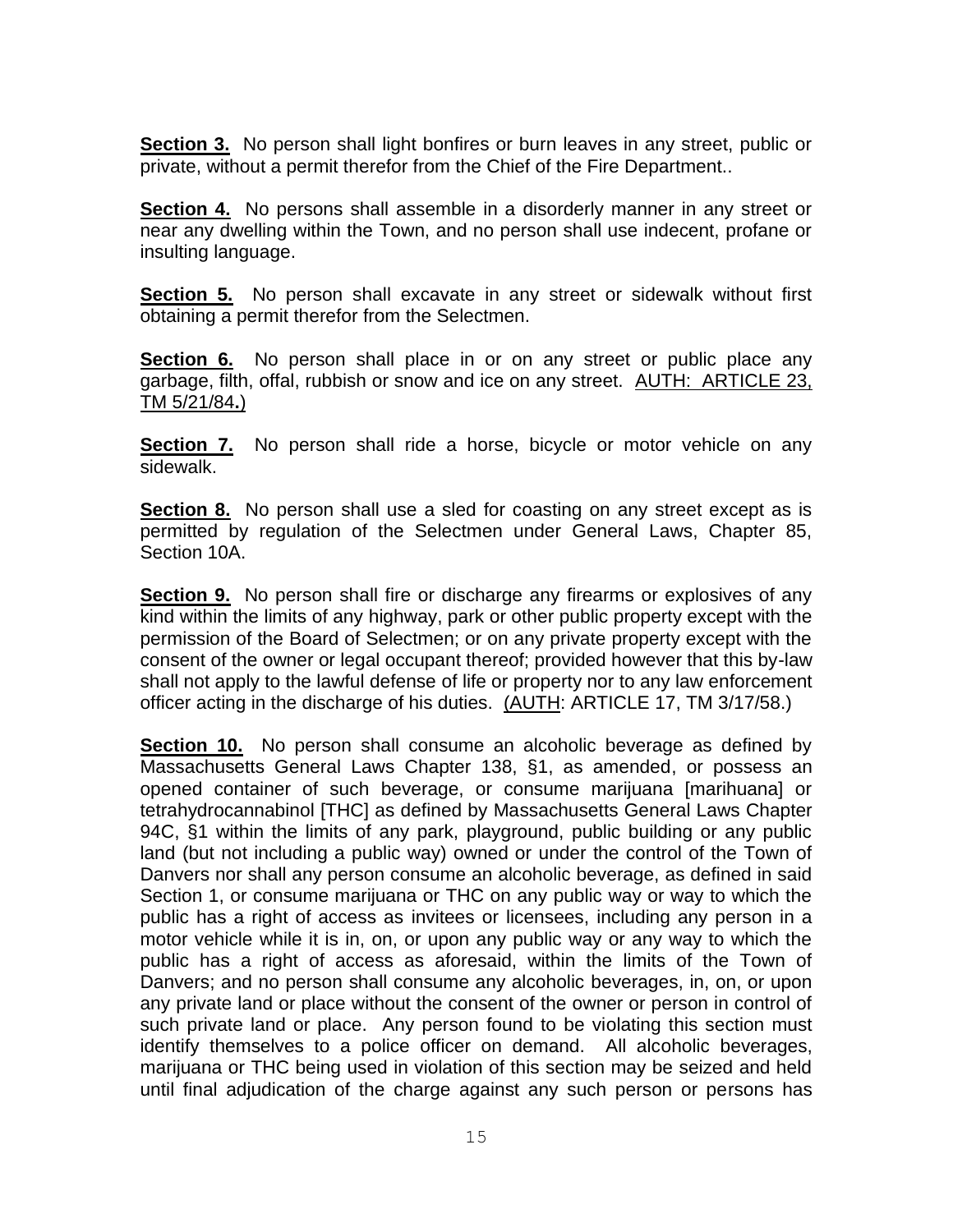been made by the court. Whoever violates the provisions of this section shall be punished by a fine of three hundred (\$300) dollars; the terms hereof may be enforced by any police officer of the Town of Danvers, and are subject to noncriminal citation pursuant to M.G.L. Chapter 40, §21D. (AUTH; ARTICLE 8, TM 12/3/73 & ARTICLE 15, TM 5/18/09)

#### **CHAPTER XIII Peeping or Spying**

**Section 1.** No person shall enter upon the premises of another for purposes of committing any wanton or malicious act or for the purpose or with intention of invading the privacy of another by peeping into the windows of a house or spying on any person or persons residing therein. Nothing contained in this section shall be construed to abridge, or in any way limit, the right of a police officer to enter upon private property and to perform any act necessary in the performance of his official duties.

#### **CHAPTER XIV Penalty**

**Section 1.** Whoever shall violate any provision of these by-laws shall be punished by a fine of twenty (\$20) for each offense, except where otherwise noted within these by-laws. (Revised: Article 11, ATM 5/18/15)

#### **CHAPTER XV Amendment**

**Section 1.** These by-laws may be altered, amended, or repealed at any Town Meeting in pursuance to an article in a warrant for the Town Meeting called for that purpose.

# **CHAPTER XVI Repeal**

**Section I.** All the Town By-Laws, except the Zoning By-Laws and the Building By-Laws, heretofore adopted are hereby repealed.

**Note:** This Repeal Section rescinds all By-Laws prior to April 16, 1951.

"I hereby certify that the foregoing by-laws are a true copy of the By-Laws of the Town of Danvers adopted and voted under Article 26 of the 1951 Annual Town Warrant and that after the same were approved in toto by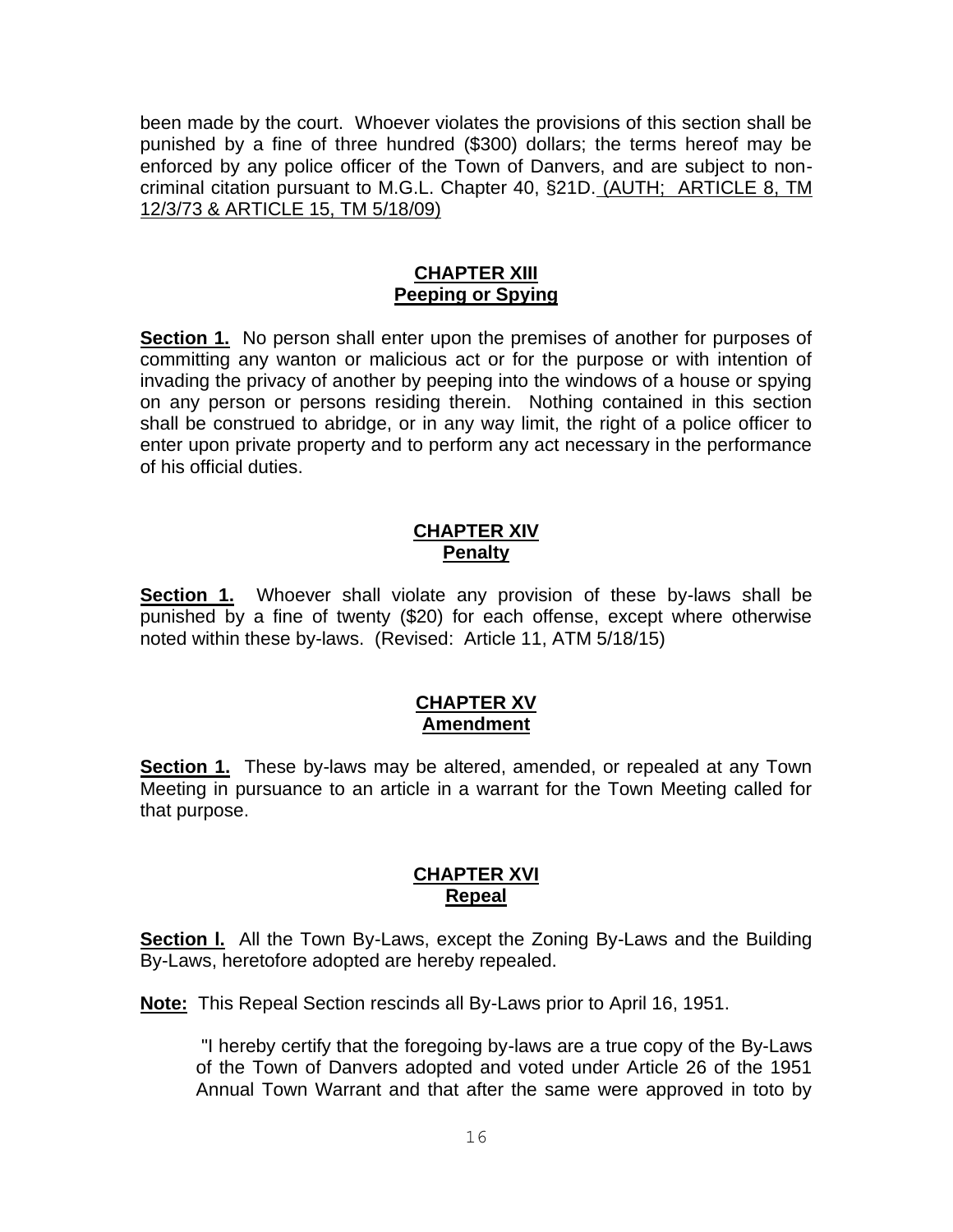the Attorney General (Francis E. Kelley) on April 16, 1951, they were published in pamphlet form and on 5/14/51 a copy of this pamphlet was posted in five public places in the Town of Danvers, at least one public place being in each of the four voting precincts in said Town, as required by General Laws, Chapter 40 Section 32, by Raymond F. Kirwin, the Town Constable. A True Copy. Attest: /s/ Arthur W. Gay, Town Clerk."

#### **CHAPTER XVII Storage Fees**

**Section 1.** By virtue of General Laws Chapter 148, Section 13, the Town hereby establishes the following fees for licenses for the keeping, storage, manufacture or sale of any of the articles or products enumerated in General Laws ,Ch. 148, Section 9:

|                                  |  |                 | $1 - 9,999$ Gallons = |     | \$75.00 |  |  |
|----------------------------------|--|-----------------|-----------------------|-----|---------|--|--|
|                                  |  | 10,000 - 19,999 |                       |     | 150.00  |  |  |
|                                  |  | 20,000 - 59,999 | H                     | $=$ | 200.00  |  |  |
|                                  |  | 60,000 - 99,999 | $\mathbf{u}$          | $=$ | 250.00  |  |  |
| 100,000 - 199,999                |  |                 | - 11                  | $=$ | 500.00  |  |  |
| For each additional 100,000      |  |                 |                       |     |         |  |  |
| Gallons or fraction thereof over |  |                 |                       |     |         |  |  |
| 199,999                          |  |                 |                       |     | 250.00  |  |  |

**Section 2.** This by-law shall not be applicable to the storage of fuel for domestic or agricultural purposes.

(AUTH; ARTICLE 8, TM 11/08/82 and ARTICLE 37, TM 5/20/96.)

#### **CHAPTER XVIII Excavations**

**Section 1.** Any owner of land which has been excavated shall be required to erect barriers or take other suitable measures within five days after such owner has been notified in writing by the Selectmen that in their opinion such excavation constitutes a hazard to public safety. (AUTH; ARTICLE 27 TM 3/21/60.)

#### **CHAPTER XIX Indemnification**

**Section 1.** A panel is hereby authorized with the powers and duties in accordance with General Laws, Chapter 41, Section 100, to review any and all claims for indemnification of Police Officers, Firemen, and persons aiding them, who are injured in the course of their employment as defined in General Laws,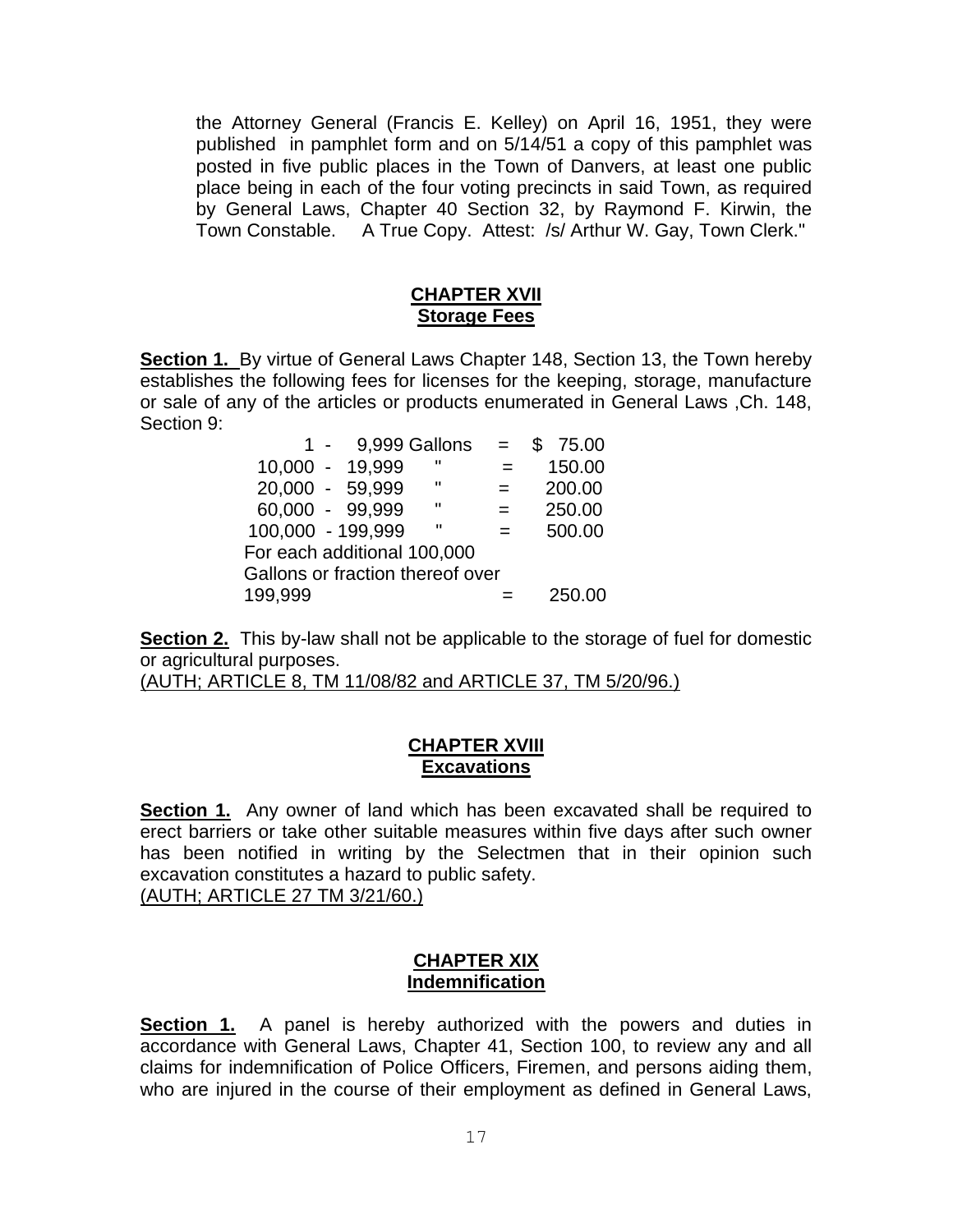Chapter 41, Section 100, 100A, 100B, and 100D. This panel shall consist of :

- A. The Town Manager or a person designated by him in writing.
- B. Town Counsel or other officer having similar duties and designated by the Town Counsel as his alternate.
- C. A physician as the Town Manager may appoint.

This panel is empowered to authorize any and all investigations necessary to enable the said panel to make a determination pursuant to the General Laws as hereinbefore designated. Said panel shall serve annually from July 1st to the following June 30th.

(AUTH; ARTICLE 16, TM 12/03/73.)

## **CHAPTER XX Swimming Pools**

**Section 1.** All permanently installed private swimming pools and all other pools capable of retaining over two-and-one-half feet of water shall be fully enclosed by a suitable fence or an equivalent enclosure, or means of protection from access to the pool, not less than five feet in height and containing a self-latching gate to ensure that small children will be barred from the swimming pool area.

The Building Inspector shall be responsible for enforcing the terms and conditions of this by-law and shall follow the procedures set forth in the State Building Code up to, but not including, the appeal procedure.

Any person, upon conviction under this by-law, shall be fined a sum not exceeding \$50 for each conviction and each day that such person is not in compliance with this by-law shall be deemed a separate offense. (AUTH: ARTICLE 4, TM 6/23/75.)

#### **CHAPTER XXI Dog Leash Law**

**Section 1.** The annual fee for each license issued under the provisions of Section 137 of Chapter 140 of the General Laws shall be twenty dollars (\$20) for spayed and neutered dogs and \$25 for intact dogs. The annual fee for Kennel licenses issued under Section 137A of Chapter 140 shall be \$50 for four (4) dogs or fewer; \$75 for five no nine  $(5 - 9)$  dogs and \$100 for ten (10) dogs or more. (AUTH: ARTICLE 31, TM 5/19/03 & ARTICLE 9, TM 5/20/13)

**Section 2.** No person owning, harboring or having custody and control of a dog shall permit such dog to be at large in the Town of Danvers at any time, elsewhere than a) on the premises of another person, if the dog is under the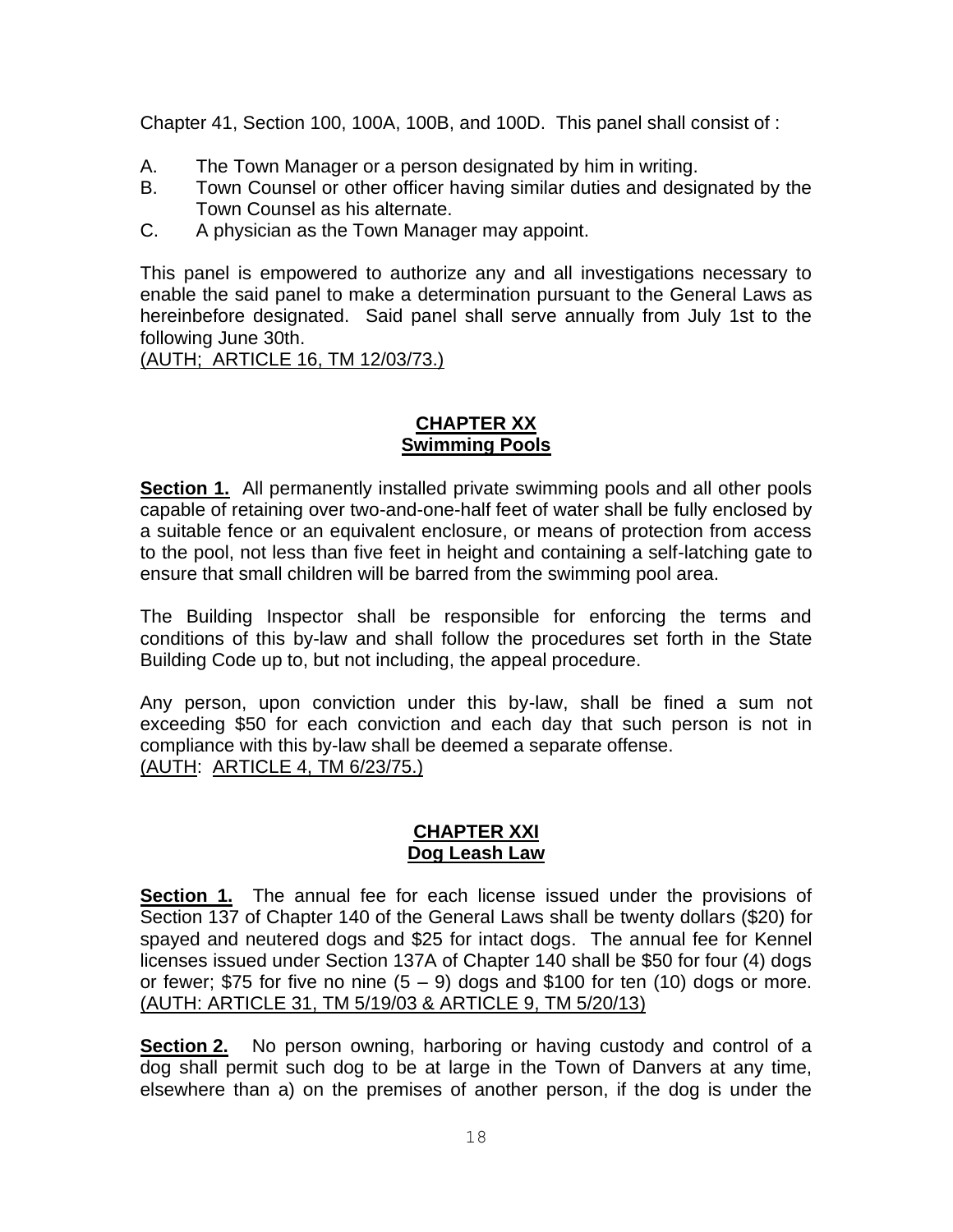supervision of its owner or a person harboring or having custody and control of the dog. Elsewhere, any dog shall be controlled and restrained by a proper leash defined as: "a leash designed and marketed for the specific purpose of dog restraint."

No person owning, harboring or having custody and control of a dog or other animal shall suffer, permit or allow such a dog or other animal to leave feces in any park, playground, beach, public common, municipal recreation area, street, sidewalk, public area or any private property of someone other than the owner within the Town of Danvers. Any person having custody and control of a dog or other animal in any park, playground, beach, public common, municipal recreation area, street, sidewalk, public area or any private property of someone other than the owner within the Town of Danvers shall remove and dispose of any feces left thereon by his or her dog. Any person having custody or control of a dog or other animal in any park, playground, beach, public common, municipal recreation area, street, sidewalk, public area or any private property of someone other than the owner within the Town of Danvers, shall carry with him or her proper equipment for the removal of such feces. For purposes of this section the means of removal shall be any tool, implement or other device carried for the purpose of picking up and containing such feces. This paragraph shall not apply to a guide dog accompanying a disabled person.

The first violation of this By-Law within a calendar year shall be punishable by a \$25.00 fine; the second and subsequent violations within the calendar year by a \$50.00 fine.

**Section 3.** The sum to be paid to the Dog Officer for the sale of a dog which has been detained in accordance with the provisions of Section 151A of Chapter 140 of the General Laws, shall be an amount equal to two dollars per day detained, or \$20.00, whichever is less. The Dog Officer shall keep an account of all moneys received by him from such sales and shall forthwith pay over such sums to the Town Treasurer to be treated in the same manner as dog license money.

**Section 4.** The Dog Officer shall supervise and coordinate the enforcement of the Dog Control and Licensing By-laws and the processing of violations thereof. Before a complaint is sought in a District Court under General Laws Chapter 140, Section 173A for such a violation, the Dog Officer shall cause written notice to be sent to the offender describing the violation and a schedule of established fines, ordering the offender to appear before the Dog Officer during specified office hours and containing the following notice. "This notice may be returned by mail, personally, or by an authorized person. A hearing may be obtained upon the written request of the dog owner. Failure to obey this notice within twenty-one days after the date of its receipt may result in a complaint being sought against you in a District Court." Any person notified as provided herein may appear and confess the offense charged either personally or through an agent duly authorized in writing, or by mailing to such Dog Officer the notice and the fine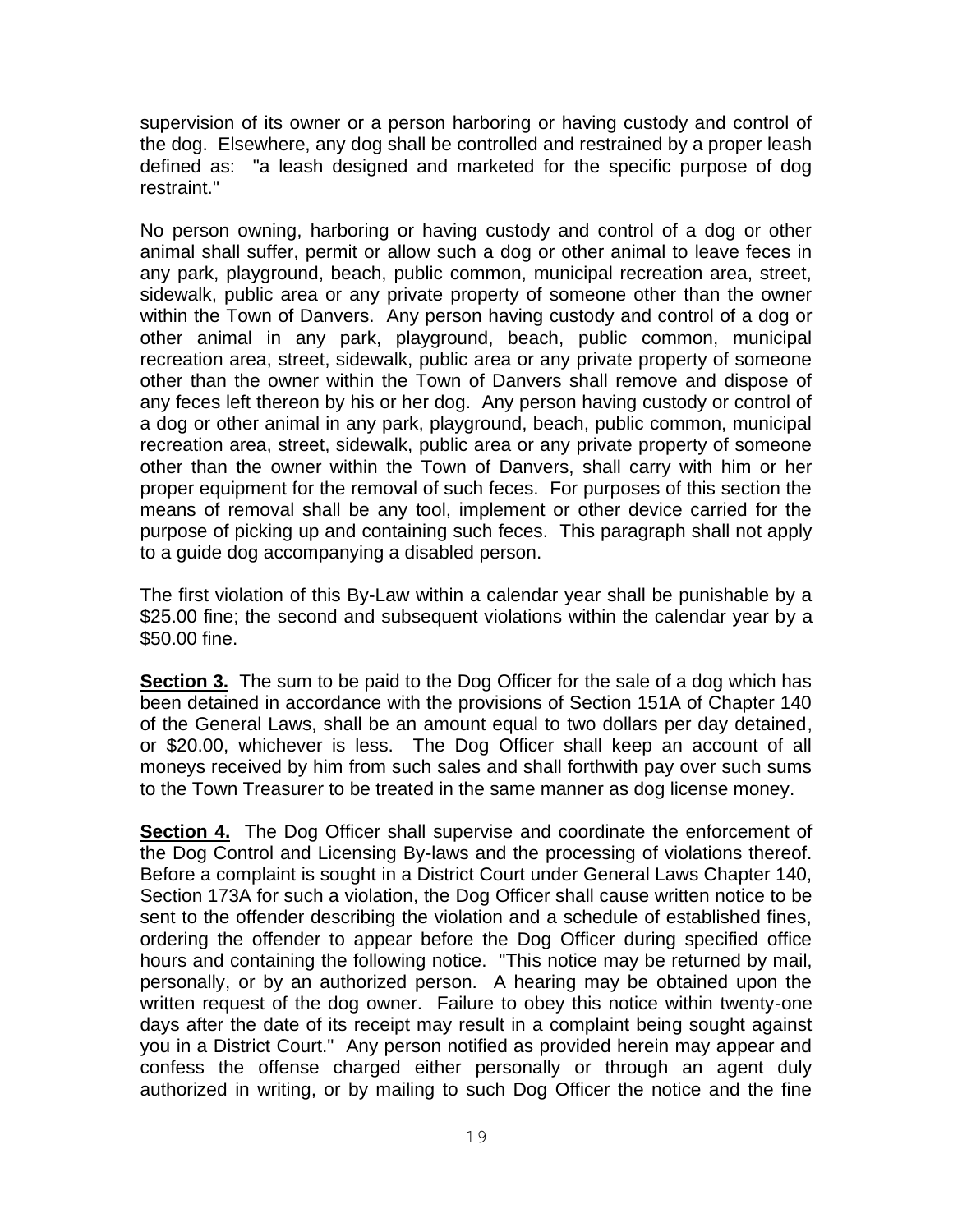provided therefor, such payment to be made to the Dog Officer. Should any person notified to appear hereunder fail to appear or to pay the appropriate fund, the Dog Officer may seek a complaint in the District Court under the provisions of General Laws, Chapter 140, Section 173A.

**Section 5.** In the event that the Dog Officer is called back on overtime to deal with emergency situations, the owner of the dog will be assessed a Thirty Dollar (\$30.00) call-back fee. For purposes of this section, emergency shall mean after hour call backs for injured animals, found animals, threatened animals and complaints of cruelty to animals.

(AUTH; ARTICLE 5, TM 11/8/82, ARTICLE 23, TM 5/21/90, and ARTICLE 5, TM 6/20/94)

# **CHAPTER XXII Fire Lanes**

**Section 1.** It shall be unlawful to obstruct or block a private way with a vehicle or other means so as to prevent access by fire apparatus or equipment to any building.

**Section 2.** It shall be unlawful to obstruct or park any vehicle in any fire lane, such fire lane to be designated by the Chief of the Danvers Fire Department and posted and marked as such. Said fire lane shall be at a sidewalk for a mall, shopping center, hotel, or nursing home. Where no sidewalks with curbing exist, the distance shall be eighteen (18) feet from the building.

**Section 3.** The building owner of record shall provide, install, and maintain signs and striping as provided in Section 2 of this Chapter.

**Section 4.** This By-Law shall be enforced by the Police Department of the Town of Danvers in accordance with the provisions of M.G.L. C. 90, Sec. 20A, except where uniformed security officers are employed by the owner of the building(s) in which case said security officers may be appointed Parking Control Officers in accordance with the provisions of M.G.L. C. 147, Sec. 10F and charged with enforcement of this By-Law.

(AUTH: ARTICLE 12, TM 10/26/77.)

#### **CHAPTER XXIII Unregistered Vehicle Bylaw**

**Section 1.** No person shall park, store, keep, leave or allow that there be parked, stored, kept, or left, any unregistered motor vehicle(s) or trailer(s) or registered motor vehicle(s) without a valid windshield inspection sticker as required by Massachusetts General Laws, Chapter 90, Section 7A, or by the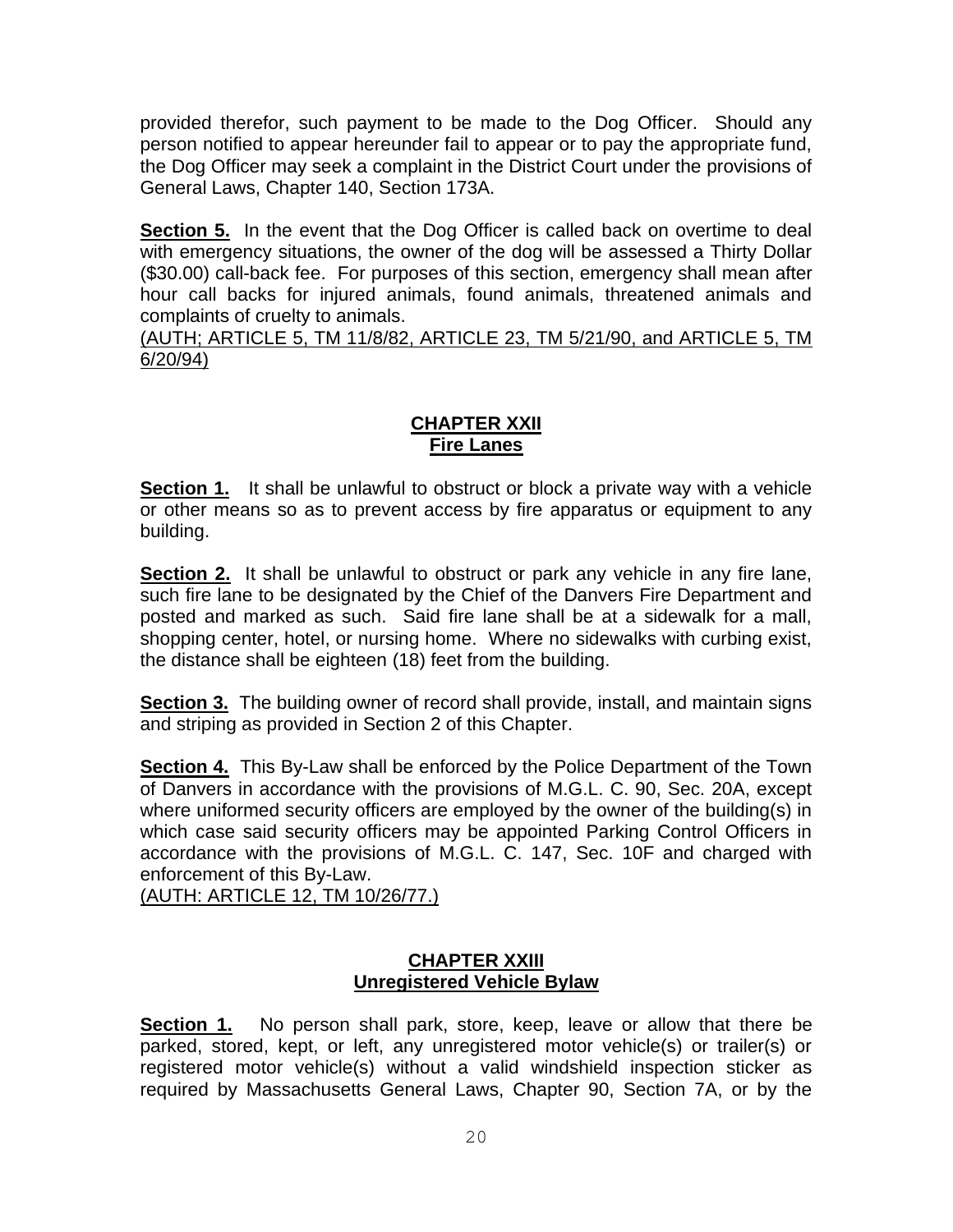laws of the state of registration, or any disassembled parts thereof, on any land within the Town of Danvers for a period in excess of thirty (30) days.

**Section 2.** Any person wishing to park, store, keep or leave one (1) such vehicle or trailer in excess of thirty (30) days must first apply for and obtain written approval from the Chief of Police. The Chief of Police shall review and act upon such application within fourteen (14) days of receipt thereof. Such approval shall not exceed one calendar year (365 days); however, upon reapplication, the Chief of Police may re-issue said approval on an annual basis. (AUTH: ARTICLE 38, TM 5/20/96.)

**Section 3.** Any person aggrieved by a denial of the Chief of Police for approval to store such a vehicle or trailer in excess of thirty (30) days or any person wishing to store two (2) or more such vehicles or trailers for any length of time, may seek approval from the Board of Selectmen by filing a written request for same in the office of the Town Clerk. The Board of Selectmen shall act upon such application within thirty (30) days after the date of its filing with the Town Clerk. (AUTH: ARTICLE 38, TM 5/20/96.)

**Section 4.** The Chief of Police and/or the Board of Selectmen may use the following criteria as a means of determining whether or not to grant such a permit:

- 1. The condition of the vehicle or vehicles. Is it considered to be junk, inoperative, rusted, dismantled or abandoned, or in any way a visible nuisance?
- 2. Whether or not the vehicle or vehicles present a public safety hazard, such as broken glass or jagged metal.
- 3. Whether or not the vehicle or vehicles present a public health hazard, such as oil or gas spillage, or other toxic fluids found in an engine. Does it serve as a harborage for diseased vermin?
- 4. The proximity of the vehicle or vehicles to adjoining properties and the visibility of such vehicles from adjoining or nearby properties on public ways.

**Section 5.** This Bylaw shall not apply to vehicles owned by the Commonwealth of Massachusetts, County of Essex or the Town of Danvers; to vehicles within a completely enclosed structure including side walls and roof; to vehicles on property operating under a license issued in accordance with the provisions of Chapter 140 Massachusetts General Laws for use in connection with the motor vehicle business or junk business; to farm vehicles on property where same are necessary in an agricultural use; or to vehicles stored on property on which industrial or commercial use is permitted under zoning which are not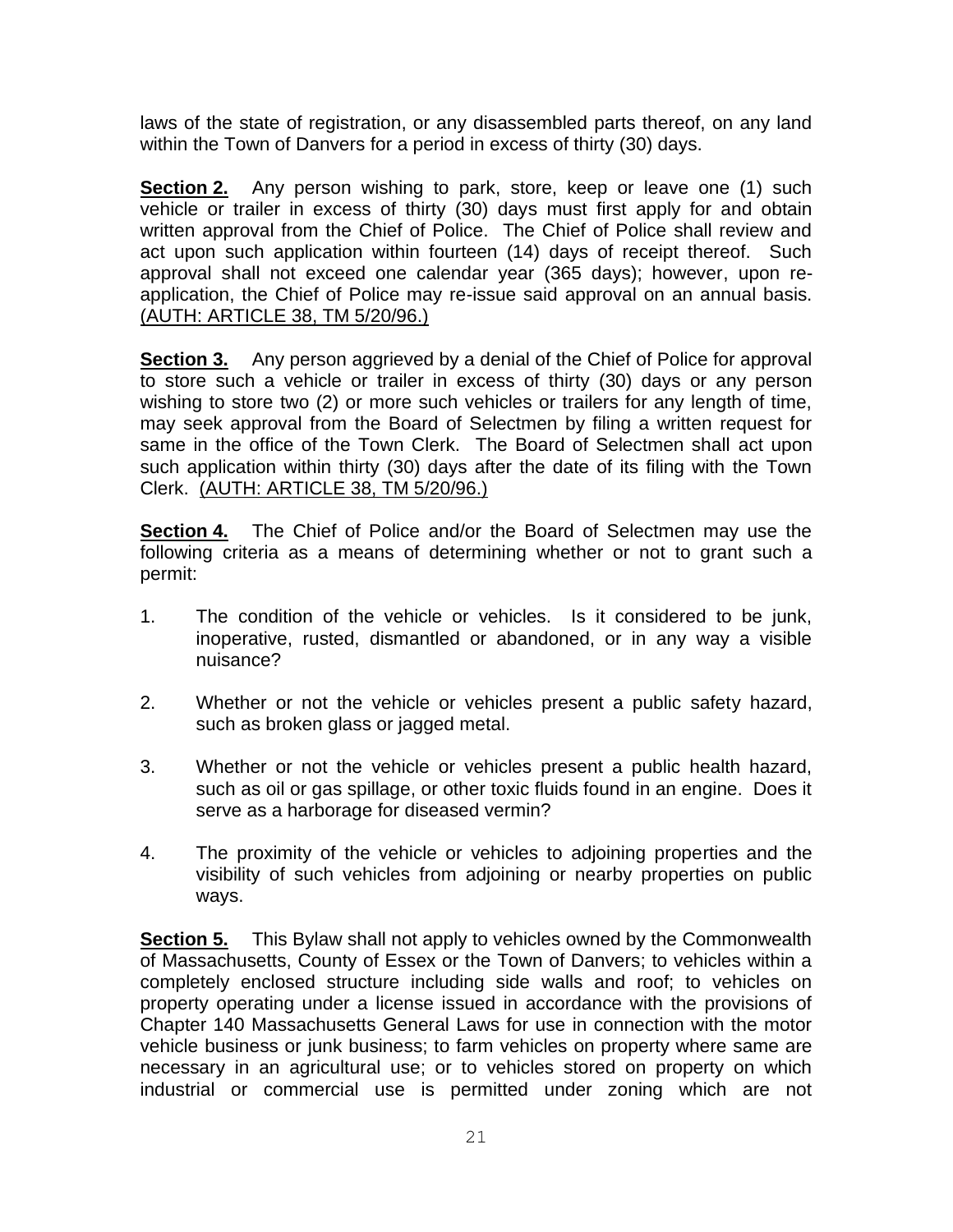manufactured for use over the road and are not customarily registered.

**Section 6.** Any person violating any provisions of this Bylaw shall, upon conviction thereof, be punished by a fine of not less than fifty dollars (\$50.00) nor more than one hundred dollars (\$100.00). Each day said violation continues after a conviction shall constitute a separate offense.

(AUTH: ARTICLE 5, TM 10/30/95 & ARTICLE 38, TM 5/20/96)

#### **CHAPTER XXIV Burglar & Fire Alarm Regulation**

#### **Section 1.** Purpose

The Town's "alarm history" from 1998 through 2007 has shown evidence that less than 1% of alarm activations involve criminal conduct. The model burglar alarm by-law drafted by the National Burglar & Fire Alarm Association and the False Alarm Reduction Association was used as a resource in preparing a modified version for the Town of Danvers. This has been done in an effort to provide some regulatory oversight and in the interests of public safety. The bylaw provides a more stringent policy for repeated, false burglar and/or fire alarms.

#### **Section 2.** Definitions

- A. Alarm Company is a person or business that sells, provides, monitors, maintains, services, repairs, alters, replaces, moves or installs an alarm system. This includes an individual or business that installs an alarm system for their private or proprietary facilities.
- B. Alarm Officer is a designee of the Police Department or Fire Department responsible for administration of the alarm program. The Alarm Officer is charged with the responsibility of reviewing alarm activations, service fee billing, reporting on problematic alarm systems and serving as a resource to the community.
- C. Alarm System is a device or series of devices that emit or transmit a remote or local audible, visual or electronic signal indicating an alarm has been activated and is intended or is likely to result in the summoning of police services or fire services. This does not include an alarm installed in a vehicle unless the vehicle is permanently located at the site.
- D. Alarm User is any homeowner, renter, lessee, or other resident and any renter, lessee, or owner of a business or other establishment or building (other than a government facility) who is primarily responsible for an alarm system and/or an activation of the alarm system.
- E. Alarm Verification is an alarm that has been independently verified by a third party other than the Police Department or Fire Department confirming that the alarm was activated as the result of a crime or incident requiring the police to investigate.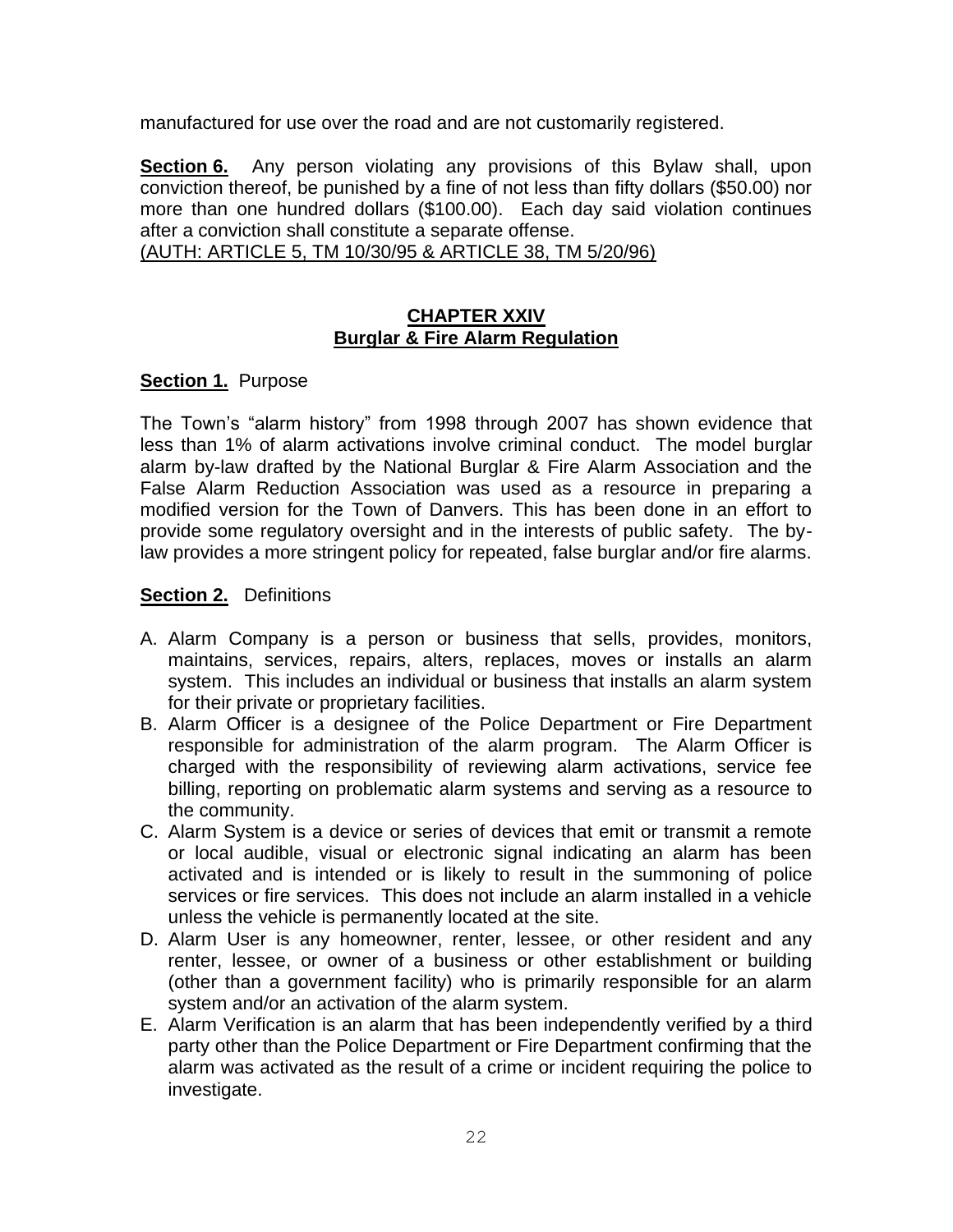- F. Automatic Voice Dialer is any electronic, mechanical or other device that, when activated, automatically contacts the Police Department or Fire Department by telephone, radio or other means requesting police services through a prerecorded message or other automated system.
- G. Cancellation is the notification of the Police Department by the person, who initially requests police response to a non-High Risk Alarm activation, that the situation does not require a police response.
- H. Contact Person. One or more individuals, or a private business, that can respond to the alarm location to assist police and fire services to thoroughly inspect the property, secure unlocked doors and windows, deactivate or reset an alarm, and/or take responsibility for protected property.
- I. False Burglar Alarm is any alarm where a responding officer(s), having completed a timely investigation of the alarm site, finds no reasonable evidence of a criminal offense. False alarms include avoidable alarms whereby the alarm activation caused by non-criminal behavior could have been avoided with simple preventative measures.
- J. False Fire Alarm is any alarm where responding firefighters, having completed a timely investigation of the alarm site, find no reasonable evidence of a fire. False alarms include avoidable alarms whereby the alarm activation caused by non-fire behavior could have been avoided with simple preventative measures.
- K. Fire Alarm Malfunction(s) include operation of a faulty smoke or heat detection device, a faulty control panel or associated equipment, a water pressure surge in automatic sprinkler equipment, accidental operations of an automatic sprinkler system, an action by an employee of the owner or occupant of the protected premises or a contractor employed by the owner or the occupant, causing accidental activation of the internal fire alarm.
- L. High Risk Alarms include panic, duress, silent, robbery, hold-up and/or any similarly labeled alarm that suggests the alarm has been manually activated and a crime is in progress or there is some other life threatening event. High Risk Alarms also include commercial establishments such as gas stations, banks, jewelry stores and/or businesses with cash or valuables commonly victimized by robbery or commercial thefts.
- M. Nuisance Alarm is any alarm that activates repeatedly and/or unnecessarily within the same 24-hour period, emits an outside audible that does not reset after 10 minutes, emits an outside audible that sounds more than twice from the same activation, and/or when the Chief of Police or Fire Chief, or a designee, determines the alarm is a nuisance due to a violation(s) of these rules and regulations.
- N. Malicious False Alarm is any intentional activation of a fire alarm system not resulting from an actual fire or emergency.

**Section 3.** Automatic Voice Dialers Prohibited

Alarm Users are prohibited from using, and Alarm Companies are prohibited from installing, automatic voice dialers. A violation of this rule is punishable by fine.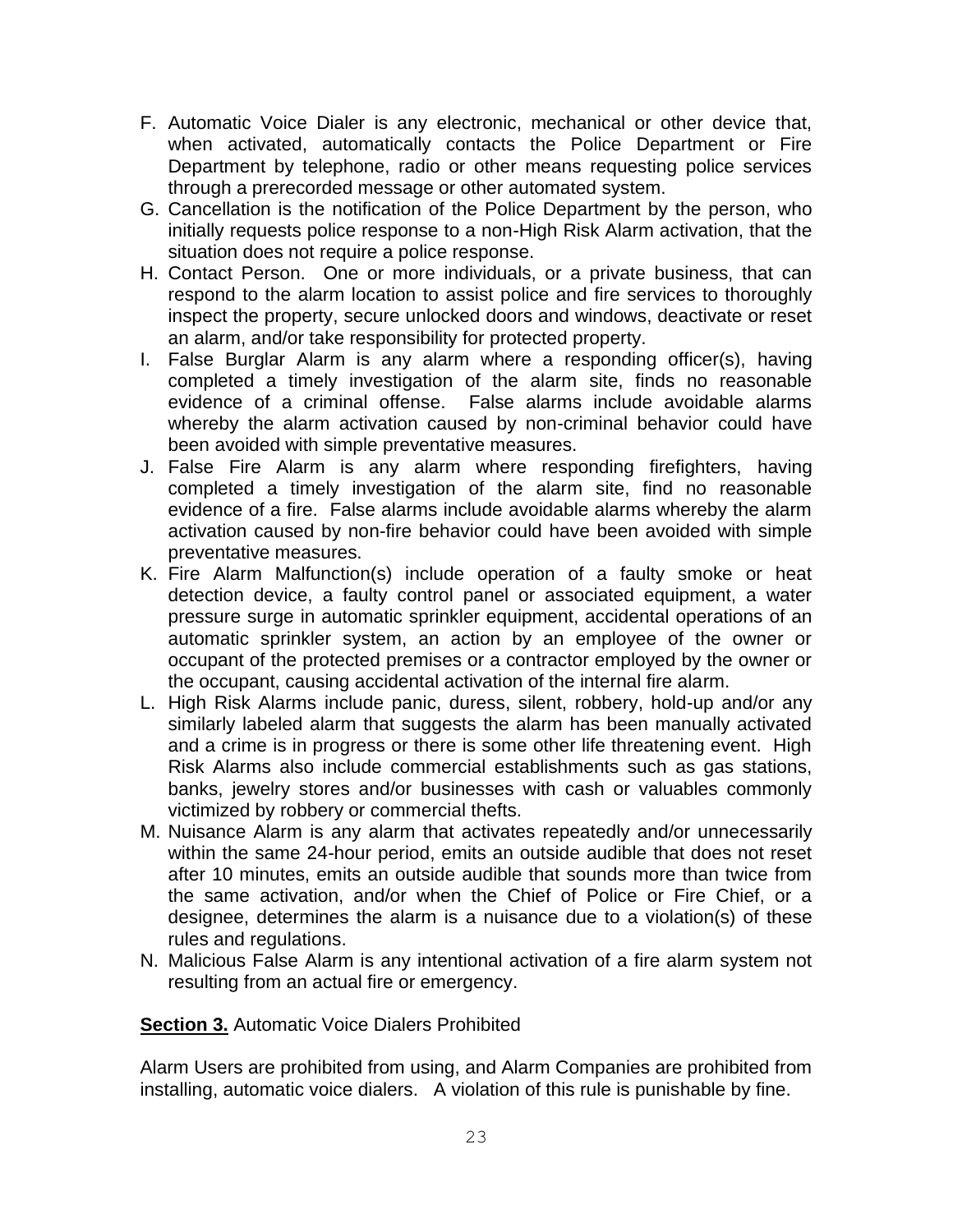Alarm activations that are not High Risk Alarms should be reported to the Police Department or Fire Department on the published business telephone line. Known emergencies should be reported by dialing 9-1-1. Other special lines may be designated by the Police Chief or Fire Chief to report alarm activations.

## **Section 4. Alarm Registration**

#### A. Required Information

- 1. The address and phone number of the protected property;
- 2. The resident name or business name at the protected property;
- 3. If different, the name, address and phone number of the person(s) or business responsible for any alarm activation.
- B. An Alarm Company that monitors alarm systems with the purpose of reporting alarm activations to the Police Department or Fire Department shall register all alarm systems monitored by the company located within Danvers annually between January 1 and January 15. If registering 10 or more alarms, the list must be provided in alphabetical order by name. Whenever there is a change, the Alarm Company will register, within two weeks, any new and removed Alarm Systems or where there has been a change to the required registration information.
- C. An Alarm Company without registration information must coordinate with the Alarm User and/or the person or business that retains the registration information and confirm that each Alarm System is properly registered. Without confirmation that an Alarm System is properly registered, Alarm Verification is required prior to reporting the alarm activation to the Danvers Police Department or Fire Department.
- D. An Alarm User with an Alarm Company is excused from registering their alarm if an Alarm Company has registered the same Alarm System. The Alarm User and the Alarm Company are responsible for coordinating who will register the Alarm System.
- E. An Alarm User without an Alarm Company is responsible for registering a local audible, visual or electronic signal indicating an alarm has been activated and is intended or is likely to result in the summoning of police services. The address, name of the person responsible for the Alarm System and phone number of the property must be provided annually between January 1 and January 15 and/or within two weeks of a change to this information.
- F. Alarm Registration Fee. The annual fee for registering an alarm is \$10 for residential alarms and \$25 for commercial alarms.
- G. No Registration is Required if the residence or business has no local audible, visual or electronic signal that alerts a neighbor or passing person that an alarm has been activated and for other types of alarms the Alarm User or Alarm Company provides Alarm Verification. In these instances, no False Alarm will be reported to the Police Department or Fire Department.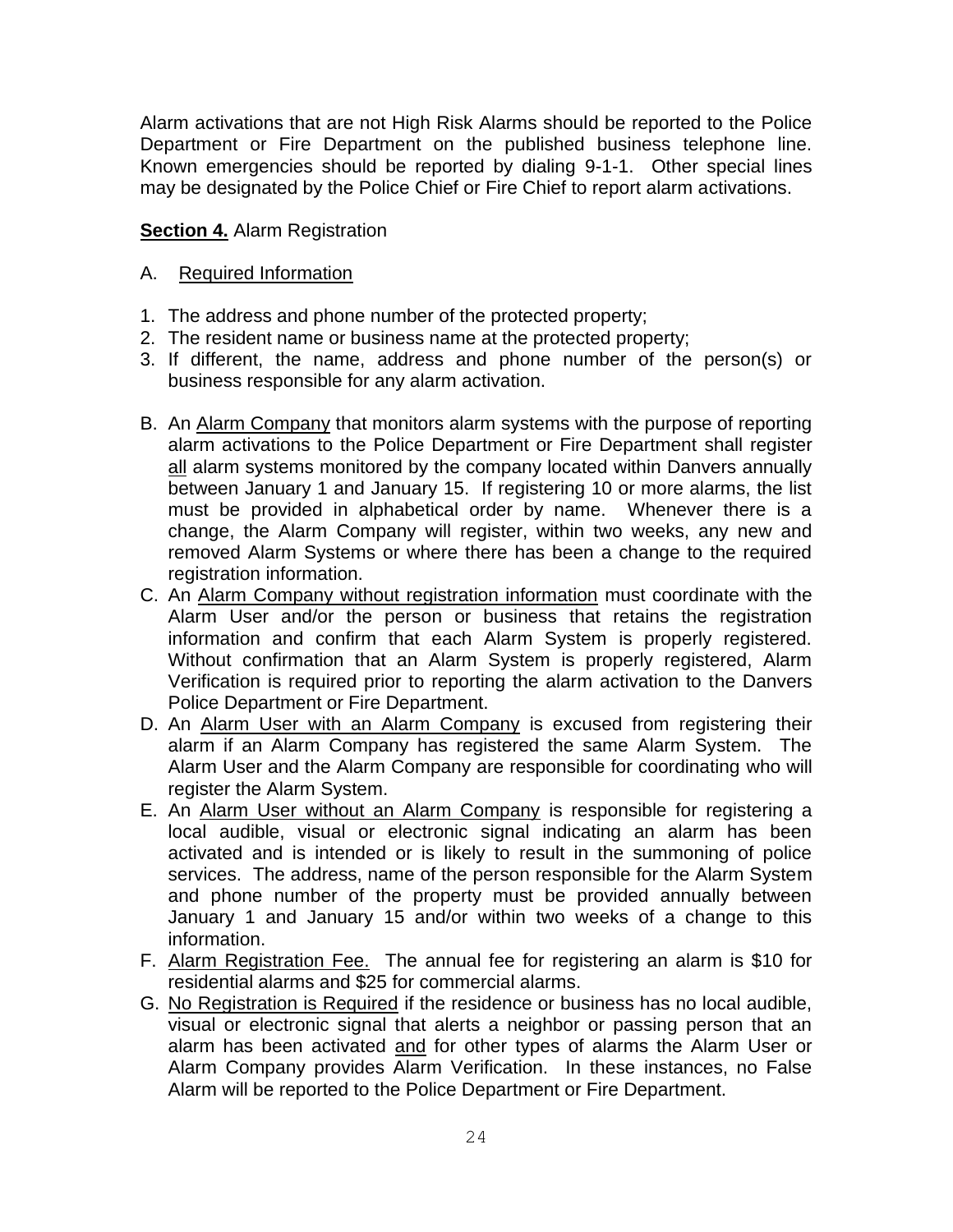- H. Recommendation Use of Contact Person. When registering an Alarm System, the Police Department will accept the name of and encourage the use of a Contact Person. This information will be used when there is an alarm activation to help protect the property or to avoid additional False Alarms.
- I. A violation of Section 4, including any false statements during the registration process, is punishable by fine.

**Section 5.** Duties of the Alarm User

- A. Register. Insure that the alarm is properly registered.
- B. Maintain. Insure that the Alarm System is properly installed and maintained to minimize or eliminate False Alarms (including equipment that prevents False Alarms during regional power outages and severe storms). If two False Alarms are received in a calendar year, the Alarm System should be inspected, repaired if needed, and/or the Alarm User(s) should receive additional training in the use of the Alarm System.
- C. Train. Insure that all persons who may activate the alarm are properly trained in the use of the Alarm System and/or have the means to disarm and rearm the Alarm System without causing a False Alarm.
- D. Proper Use. Adjust the Alarm System so that an alarm's audible signal sounds for no longer than ten (10) minutes after being activated. The alarm shall be programmed to sound or cycle not more than twice during any single activation. The Alarm User shall not intentionally cause a False Alarm resulting in a police response to the alarm site. Any violation of this subsection is punishable by a fine.

#### **Section 6.** Duties of the Alarm Company

- A. Proper Installation. The Alarm Company shall install Alarm Systems that meet current industry standards and offer Alarm Users written and oral instructions as to the proper use of the system. The Alarm Company should make regular maintenance, upgrades and remedial training available to the Alarm Users.
- B. High Risk Alarms. Alarm Companies should clearly distinguish High Risk Alarms when reporting alarm activation to the Police Department. High Risk Alarms will be given a high priority police response.
- C. Reporting Alarm. The Alarm Company representative, when reporting an alarm activation, should provide, when available: the nature of the alarm, the owner's name and the address of the alarm, the location within the address where the alarm was activated, and any other pertinent information that may assist police officers to safely investigate the alarm.
- D. Cancellation. An alarm Cancellation should be reported to the Police Department as soon as it is learned that a police response is not required. Cancellations received prior to police arrival will not result in a service fee. No Cancellation will be accepted for High Risk Alarm activations.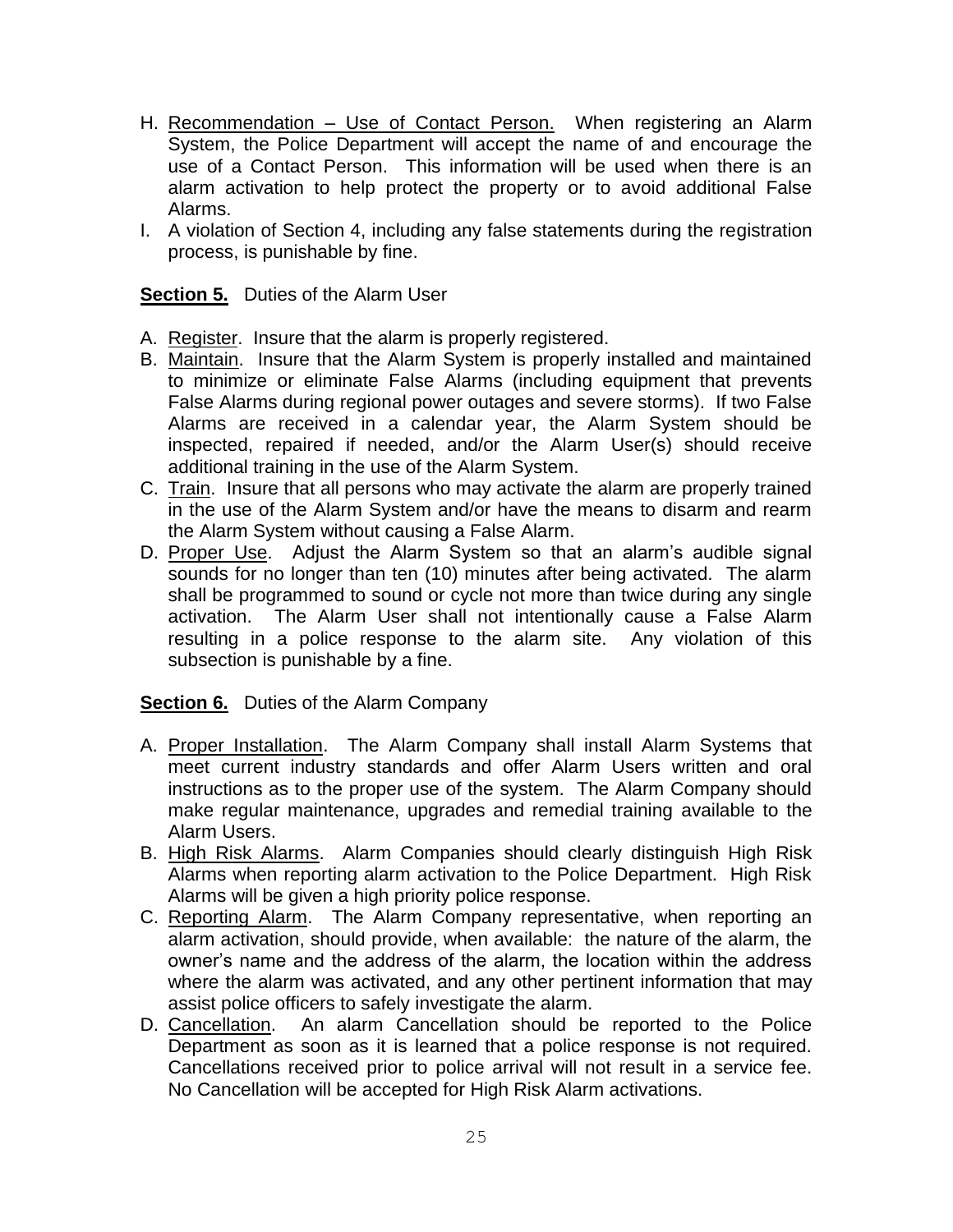#### **Section 7.** Nuisance Alarms and Alarm Response Suspension

- A. The Police Chief, or Fire Chief or his designee, may suspend police or fire response to any alarm where an undue number of false alarms have occurred and/or where an Alarm User or Alarm Company does not reasonably comply with any provision of the Burglar and Fire Alarm bylaw.
- B. High Risk alarms will be given a priority police response and will not be suspended without the prior investigation by the Alarm Officer or other designee as to the reasons for excessive False Alarms.
- C. Residential Alarm. When there have been three (3) False Alarm activations in a 24-hour period, the Police Chief or Fire Chief or designee may suspend further police or fire response to the alarm for up to three (3) days. When there have been eight (8) False Alarms that are subject to the alarm service fee, the Police Chief or Fire Chief or designee may suspend further police response for any period of time thereafter.
- 1) The Police Chief or Fire Chief or his designee shall issue to the permit holder a written notice by certified mail of his intention to suspend or revoke the alarm permit. Notice will include the date of the intended suspension or revocation, the reasons for the suspension or revocation, and notice that the permit holder is entitled to a hearing upon written request.
- 2) Upon receipt of a notice of suspension or revocation, the permit holder may, within five (5) working days of receipt, submit a written request for a hearing before the Police Chief, the Fire Chief, or a designee thereof. At the hearing, the permit holder shall have the right to present evidence, cross-examine witnesses, and be represented by counsel. The hearing shall be informal and shall not be subject to the rules of evidence or formal courtroom procedure. After a hearing, the hearing officer may issue a written order of suspension or revocation for a given period of time. He may also withdraw any previous order of suspension or revocation.
- D. Non-Residential Alarm. When there have been three (3) False Alarm activations in a 24-hour period, the Police Chief or Fire Chief or designee may suspend further police or fire response to the alarm for up to three (3) days. When there have been ten (10) False Alarms that are subject to the alarm service fee, the Police Chief or Fire Chief or designee may suspend further police or fire response for any period of time thereafter.
- E. Restoration of Service. The Police Chief or Fire Chief or designee may authorize restoration of police or fire response when an Alarm User or Alarm Company reasonably demonstrates that they have taken appropriate measures to prevent additional False Alarms and/or have come into full compliance with these rules and regulations.

**Section 8.** False Alarm Service Fee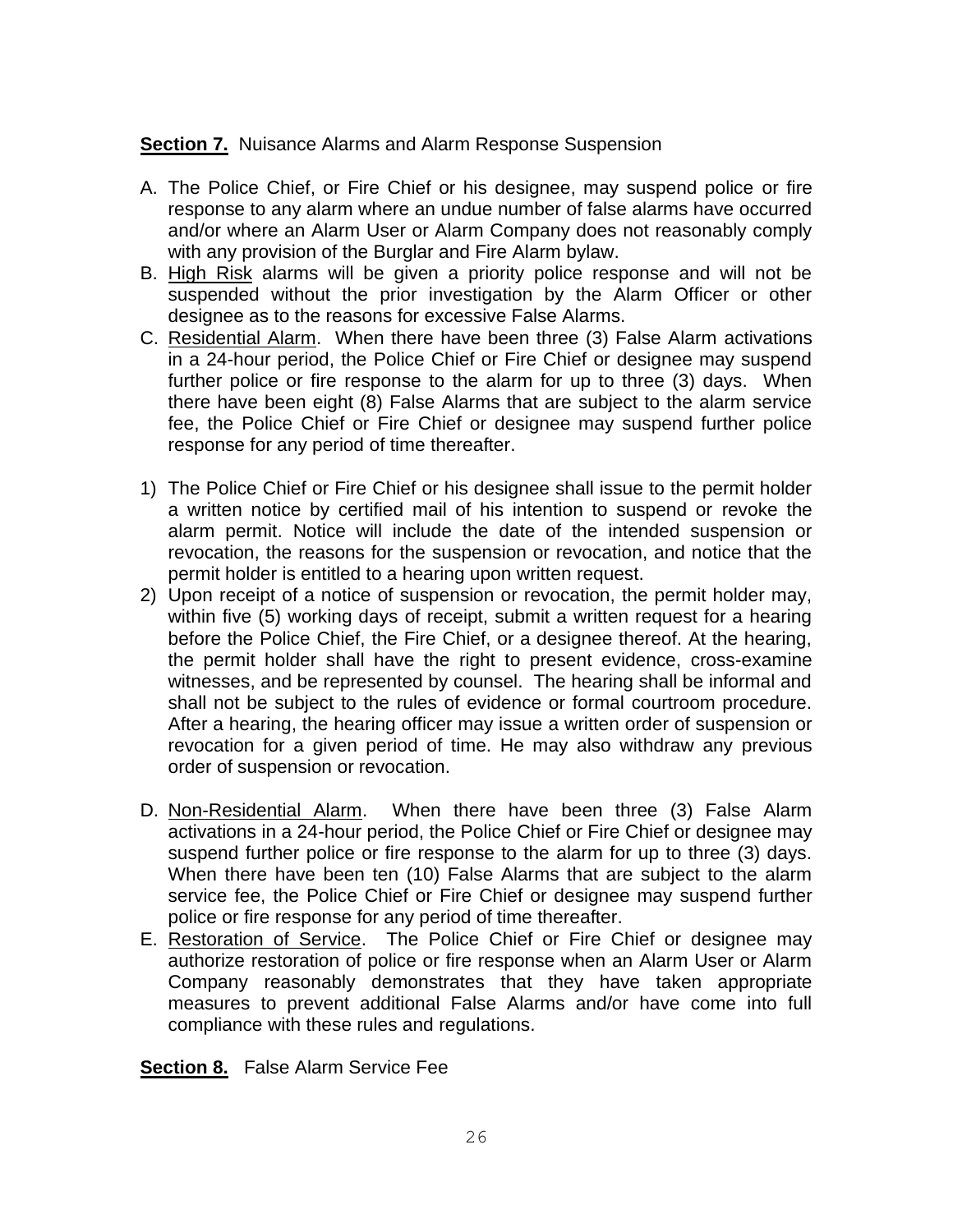- A. Residential. An alarm service fee of \$80 (eighty dollars) will be assessed on the third and each subsequent false alarm in a calendar year. The alarm service fee for the first and second alarm will not be assessed, provided no additional False Alarms occur during the calendar year.
- B. Non-Residential and High Risk Alarms. An alarm service fee of \$120 (one hundred and twenty dollars) will be assessed on the third and each subsequent false alarm in a calendar year. The alarm service fee for the first and second alarm will not be assessed, provided no additional False Alarms occur during the calendar year.
- C. Malicious False Alarm. An alarm service fee of \$150 (one hundred and fifty dollars) will be assessed for the first and subsequent alarms.
- D. All False Alarm activations that occur in one calendar day will be counted as one False Alarm.
- E. When possible, the Police Department will leave notice of each False Alarm activation at the residence or business and provide a written letter of warning on the second False Alarm.
- F. Alarm service fees are not subject to appeal. However, the Police Chief or Fire Chief, Alarm Officer or other designee will accept written documentation that outlines mitigating circumstances for the False Alarms and the measures being taken by the Alarm User to prevent future False Alarms. The Chief of Police or Fire Chief is authorized to waive service fees.
- G. An Alarm User with five (5) or more alarm service fees, unpaid for a period of six months, will be given a "FINAL" written notice of the fees owed. The Alarm User has fourteen (14) days to make full payment; otherwise the Alarm User is subject to an additional fine.

# **Section 9.** Fines

An Alarm User and/or an Alarm Company may be fined for violations of these rules and regulations. The levels of fines to be assessed by the Police Department or Fire Department are subject to Town Meeting endorsement.

- A. Property owners will be billed once a month for the previous month's malfunction activity. All fines assessed shall be paid to the Town of Danvers for deposit in the general fund.
- B. If a bill is not paid within thirty (30) days, a second notice will be sent; if the bill is not paid after another thirty-day period, a final notice will be sent informing the owner and/or occupant that court proceedings will commence.

#### **Section 10.** Confidentiality

In the interest of public safety, all employees or representatives of the Town of Danvers will hold confidential all information contained in alarm registrations and/or information that specifically identifies an Alarm System.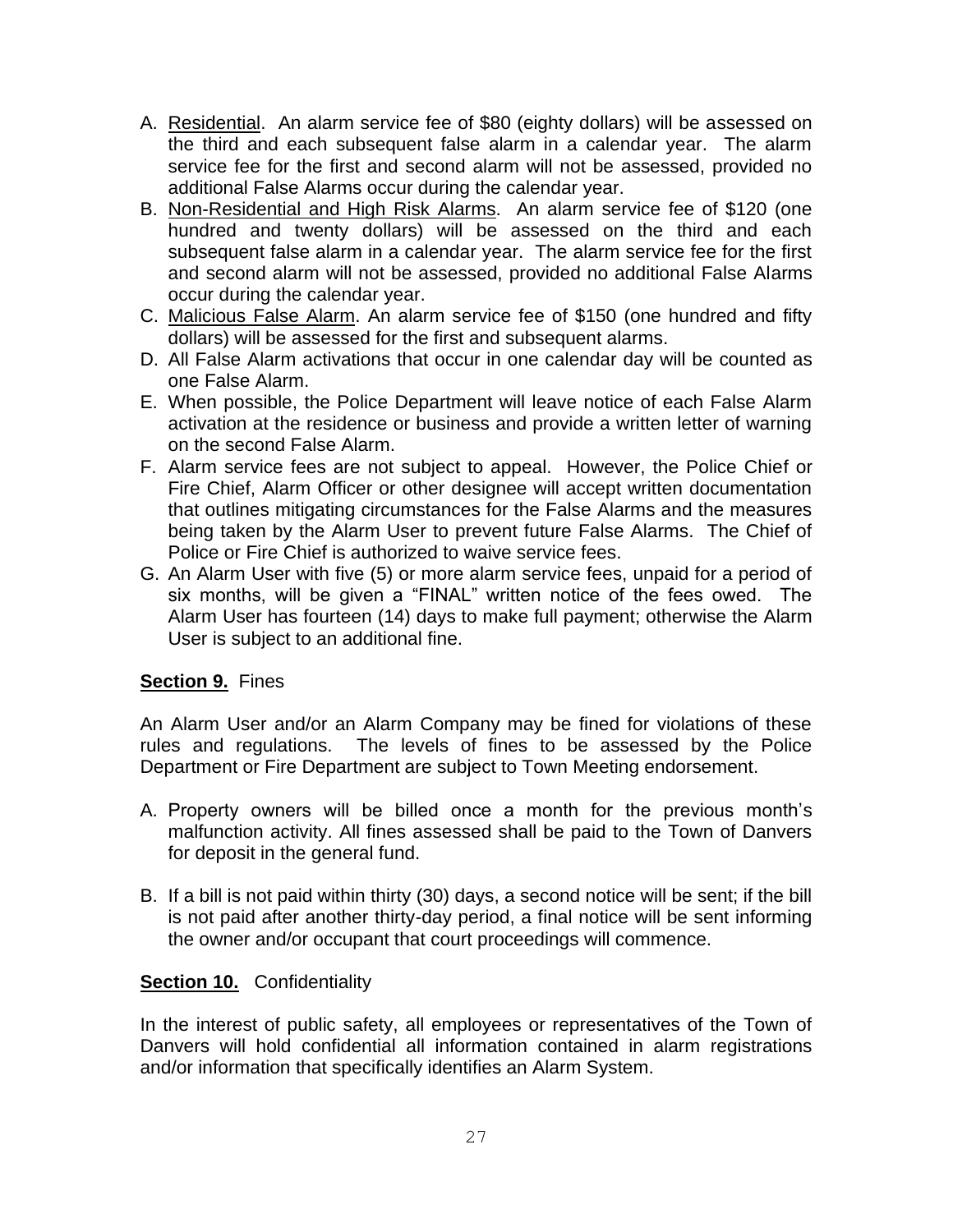#### **Section 11.** Government Immunity

Alarm registration is not intended to, nor will it, create a contract, duty or obligation, either expressed or implied, of response. Any and all liability and consequential damages resulting from the failure to respond to a notification are hereby disclaimed, Governmental Immunity, as provided by law, is retained. By registering an alarm, the Alarm User and the Alarm Company acknowledge that law enforcement or fire services response may be influenced by factors such as, but not limited to: the availability of police units or fire units, priority of calls, weather conditions, traffic conditions, emergency conditions, staffing levels and prior response history.

#### **Section 12.** Enforcement

The Police Chief and Fire Chief may promulgate such regulations as may be necessary to implement this section. The Police Chief and Fire Chief are authorized to pursue such legal action as may be necessary to enforce this bylaw. **(**AUTH: ARTICLE 11, TM 5/19/2008 – replacing original Chapter XXIV**.)**

#### **CHAPTER XXV Regulations Governing the Use of Town-Owned Land**

**Section 1.** Except as hereinafter provided, persons using Town-owned land shall be subject to the following regulations. These regulations apply to all areas in the Town of Danvers under the control of the Town of Danvers. All other laws of the Town of Danvers and the Commonwealth of Massachusetts, although not expressly stated herein, also apply to the use of Town-owned land in Danvers. If deemed appropriate, signs reading "Under the Control of the Town of Danvers" shall be posted at public entrances to each such area. Missing or unreadable signs in no way relieve the users of Town-owned land from using such land in conformance with these regulations. Copies of these regulations shall be available at the Town Clerk's Office, Planning & Human Services Department, and the Police Department.

**Section 2.** Unless otherwise permitted, use of Town-owned land for purposes of recreation and in conformity with the following regulations is allowed without charge or special permit from half an hour before sunrise until half an hour after sunset.

**Section 3.** The following activities are expressly prohibited on all Town-owned land:

a) Trapping, hunting, shooting or the carrying of weapons or firearms (even if unloaded) that are not properly encased or covered, except by law enforcement officials and except on Town roads and ways.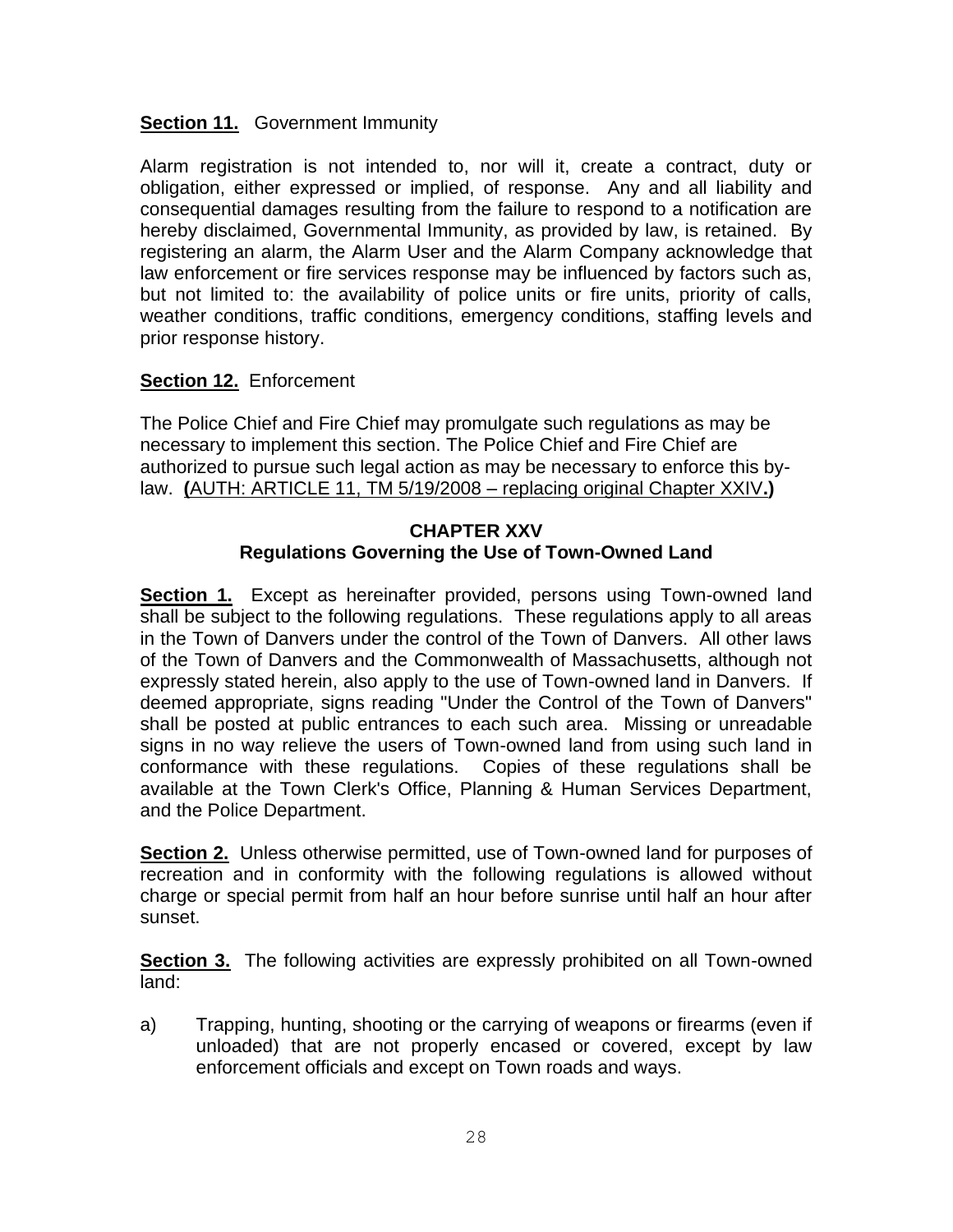- b) Operation of cars and trucks except on roads designated by appropriate signage. All-terrain vehicles, dirt bikes, snowmobiles and other powered vehicles are prohibited in all areas of Town-owned land. Authorized emergency and municipal vehicles of the Town of Danvers shall be exempt from this provision.
- c) The use of power tools, including but not limited to farming or logging equipment, except by written permission of the Town Manager or his designee.
- d) Parking of motor vehicles except in designated areas, or after authorized hours.
- e) Walking or riding into or across farm fields and nursery land, or in any way injuring crops, plantings, or livestock in these areas.
- f) Littering, dumping, or placing of waste of any description on Town-owned lands or in ponds, brooks, streams, waterways, or rivers, except in containers designated for such purpose.
- g) The flying of model airplanes, the driving or hitting of golf or polo balls, the use of lawn darts or engaging in archery
- h) The building of fires, unless allowed pursuant to Section 7.b. of this bylaw.
- i) Cutting, picking, injuring, or removing trees, shrubs, plants, or lawns.
- j) Defacing, damaging, or removing signs, gates, fences, walls, dams, barriers (whether temporary or permanent) or other structures.
- k) Operating a phonograph, bullhorn, radio, loudspeaker, or amplifier, or otherwise creating noise, at a level that could reasonable be expected to disturb other persons in or around any Town-owned land, except during Town-sponsored events, and those events for which prior written approval from the Town Manager or his designee has been obtained.
- l) Posting of unauthorized signs, selling or giving away of goods or circulars, or engaging in commercial activities except at Town sponsored events, or with the written permission of the Town Manager or his designee.
- m) Possession and/or consumption of alcoholic beverages and/or controlled substances not authorized through a valid medical prescription, except as permitted by a vote by the Board of Selectmen in accordance with the provisions of Massachusetts General Law Chapter 138, §14 for the granting of a one-day license for the on-premises consumption of alcohol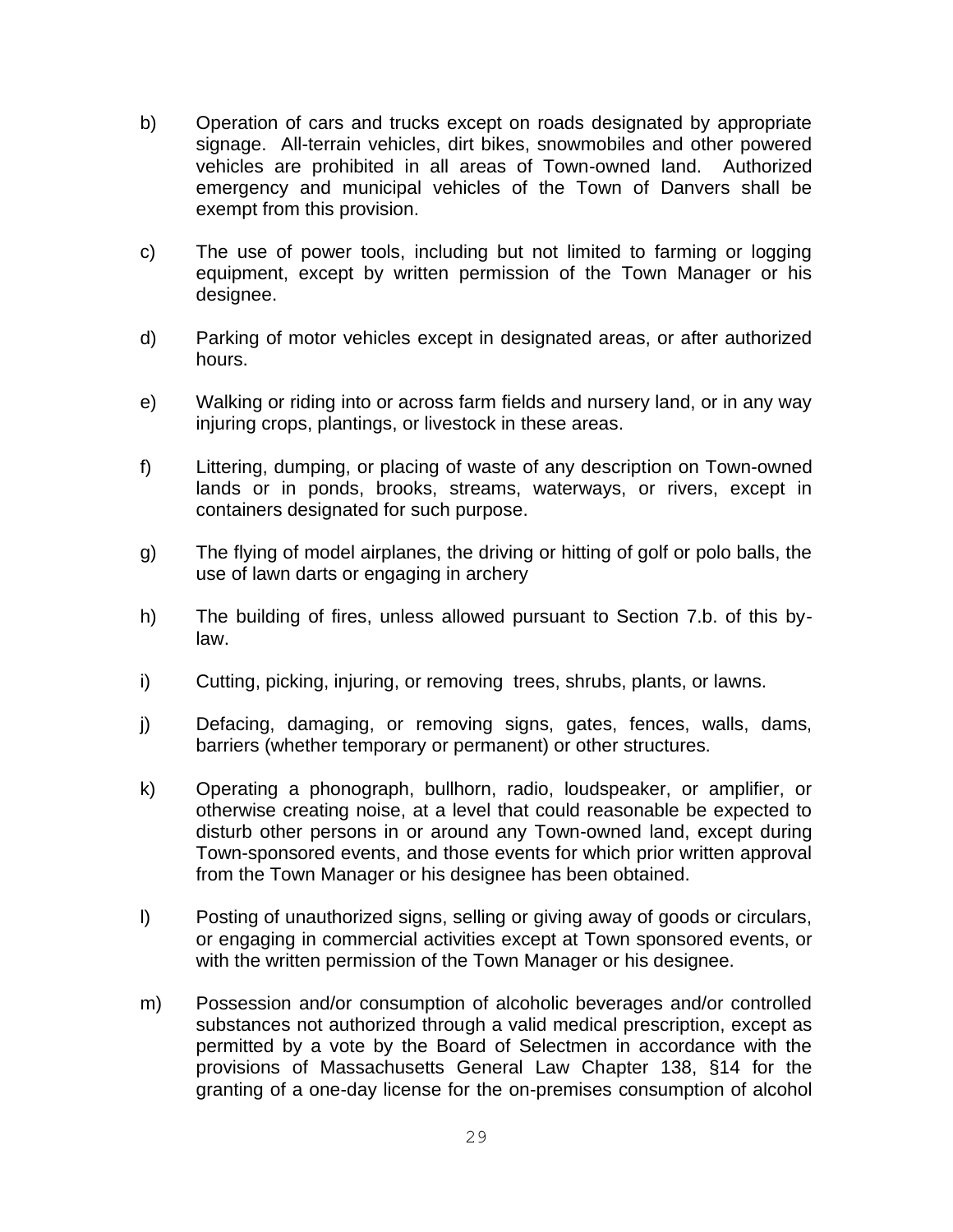at the Danvers Senior Center, Peabody Institute Library and Endicott Park. (AUTH: Article 8, ATM May 15, 2017)

- n) Annoying or threatening other persons, or committing any act of nuisance.
- o) Providing instruction to any person in driving an automobile, or learning to drive an automobile.
- p) Utilizing metal detectors or engaging in digging or excavating of sites, structures, or artifacts except by written permission of the Town Manager or his designee.
- q) Feeding or disturbing birds or any form of wildlife.

**Section 4.** Dogs or other pets on Town-owned land shall be subject to Chapter XXI, Section 2 Dog Leash Law of the Town By-laws.

**Section 5.** Horses must be kept under control; must not be galloped on woodland trails; must not be ridden through woods in the absence of trails, or across cultivated fields, or across private property; or wherever or whenever **NO RIDING** signs are posted. Also, horses must not be ridden on trails in wet or muddy conditions, in order to avoid soil damage.

**Section 6.** Fishing is allowed in season unless the area is otherwise posted.

**Section 7.** Specific written permission must be obtained from the Town Manager or his designee for the following uses of Town-owned land:

- a) Group activities including, but not limited to, horse or dog shows, classes of instruction, picnics; and
- b) Camping by individuals,, families, or groups. Camping groups must include at least one adult who will be responsible for the group. Cooking fires and/or campfires will be allowed only in designated areas, and only with the written permission of the Town Manager or his designee, and only after consultation with the Fire Department.

**Section 8.** Speed limit shall be fifteen (15) miles per hour on any way approved for motor vehicle traffic within the confines of any parcel(s) of Town-owned land.

**Section 9.** Public liability. The Town of Danvers cannot assume for itself any liability for injuries to persons or damage to their property while on Town-owned land; persons entering thereon do so at their own risk.

**Section 10.** Visitors to Town-owned land are urged to leave the land in the same condition in which they found it and to report violations of these regulations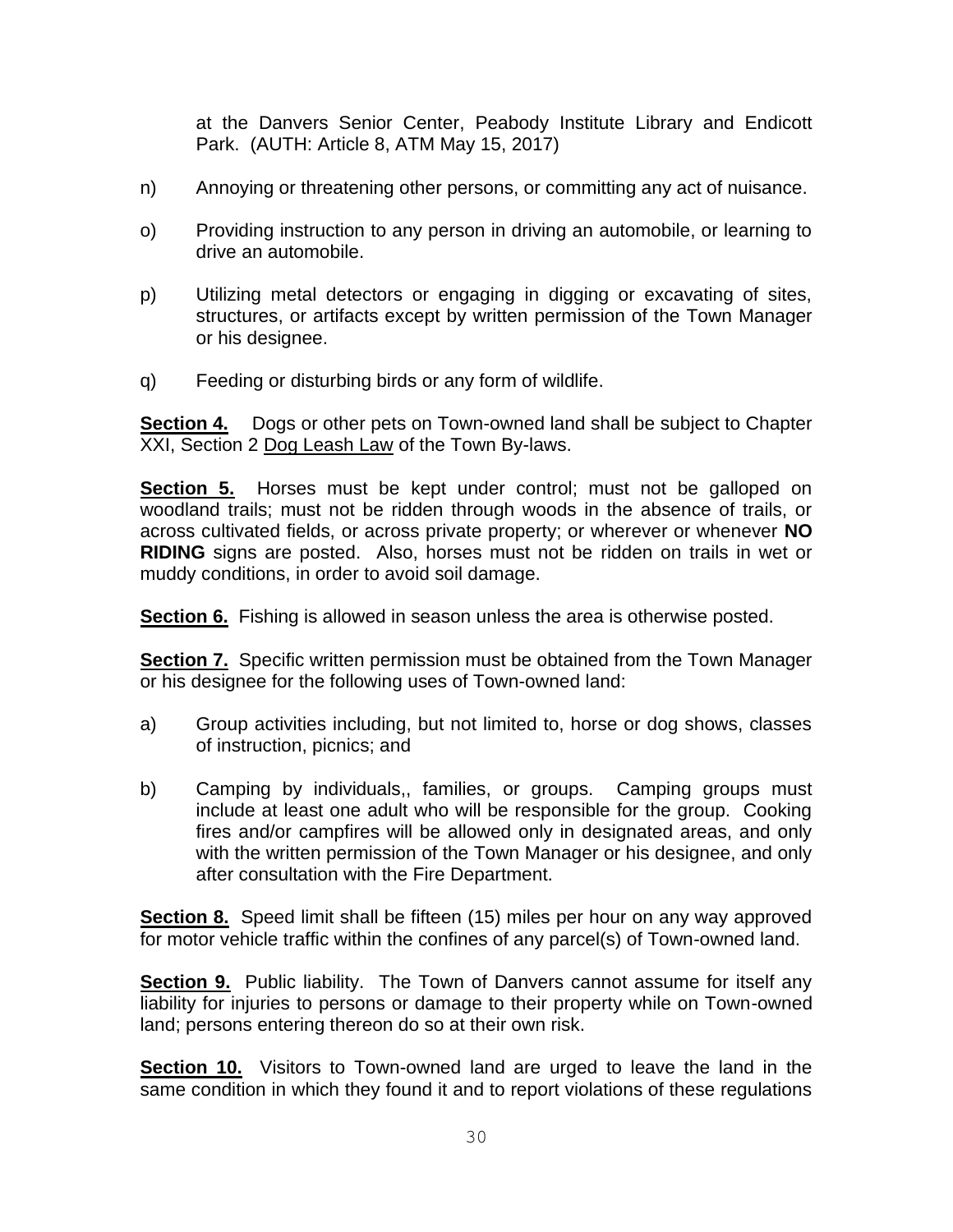to the Danvers Police Department, the Town Manager, or the Open Space Management Task Force.

**Section 11.** On all Town-owned property, violations of these regulations may be punishable by fines not to exceed \$100.00 (M.G.L. Chapter 40, Section 21).

**Section 12.** The Selectmen of the Town of Danvers reserve the right to waive and/or limit these regulations at any time if deemed in the best interest of the Town to do so.

(AUTH: ARTICLE 7, TM 10/19/87, ARTICLE 6, TM 6/20/94, and Article 38, Town Meeting 5/20/02.)

# **CHAPTER XXVI Wetlands Protection Bylaw**

**Section 1: Purpose.** The purpose of this bylaw is to conserve and protect the resource areas, the resource interests, and natural resource services in the Town of Danvers by regulating activities deemed by the Conservation Commission likely to have a significant or cumulative adverse effect upon resource interests. Protected resource interests include but are not limited to the following: Public or private water supply, groundwater supply, flood control, erosion and sedimentation control, storm damage prevention, water quality, prevention and control of water pollution, fisheries, shellfish, wildlife habitat, rare species habitat, recreation and aesthetic values deemed important to the community, agriculture, aquaculture and historic values (collectively, the interests protected by this bylaw).

This bylaw is intended to utilize the Home Rule authority of the Town of Danvers to conserve and protect additional resource areas, with additional standards and procedures stricter than those of the Wetlands Protection Act (MGL c. 131, § 40) and regulations thereunder (310 CMR 10.00)

Section 2: Jurisdiction and Activities Subject to Regulations.

- 1. Except as permitted by the Conservation Commission pursuant to this bylaw or as otherwise allowed by this bylaw, no person shall commence to remove, fill, dredge, degrade, discharge into, pollute, or alter the following areas ("Resource Areas"):
	- a) any freshwater or coastal wetland; salt marsh; wet meadow; bog; swamp; vernal pool; spring; bank; reservoir; lake; pond; river or stream; beach; dune; estuary; coastal bank; lands under any water body; land subject to flooding or inundation by groundwater or surface water; land subject to tidal action; coastal storm flowage or flooding; and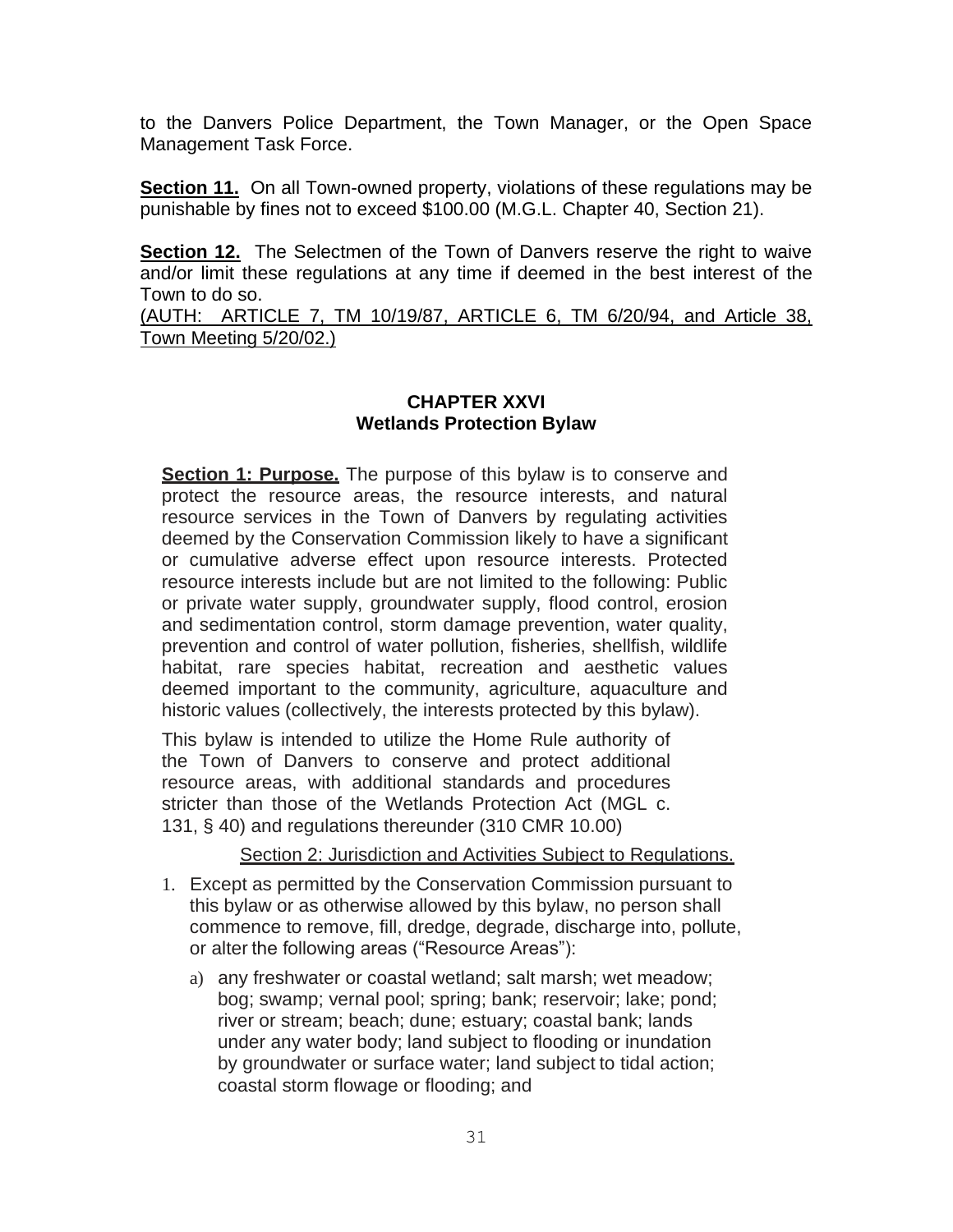- b) land within 200 feet of any river or perennial stream, brook or creek ("RiverfrontArea")
- 2. Except as permitted by the Conservation Commission pursuant to this bylaw or as otherwise allowed by this bylaw, no person shall commence to alter lands within 100 feet of any: freshwater or coastal wetland; salt marsh; wet meadow; bog; swamp; vernal pool; spring; bank; reservoir; lake; pond; stream; beach; dune; estuary; coastal bank; lands under any water body; or land subject to tidal action ("Resource Area Buffer Zone(s)")
- 3. Except as authorized by the Commission and as otherwise prohibited in this bylaw, no activity or alteration shall be permitted within thirty-five feet (35') of any resource area defined in Section 2.1.(a) and the closest limit of proposed site disturbance. This area shall be defined as the "No-Disturb Zone"
- 4. Except as authorized by the Commission and as otherwise prohibited in this bylaw, no activity or alteration shall be permitted within fifty (50') feet of any resource area defined in Section 2.1(a) and the closest limit of proposed site disturbance. This area shall be defined as the "No-BuildZone".
- 5. A resource area, where isolated and of a size of 5,000 square feet or greater, shall be protected whether or not it borders surface waters.
- 6. Residential dock and pier projects, as defined herein, shall adhere to the performance standards and regulations adopted by the Commission.

#### Section 3: Presumptions:

- 1. In reviewing activities within a "Resource Area Buffer Zone", the Commission shall presume a Resource Area Buffer Zone is important to the protection of the Resource Area(s) because activities undertaken in the Resource Area Buffer Zone have a high likelihood of adverse impact upon the Resource Area(s), either immediately, as a consequence of the activities, or over time, as a consequence of daily operation or existence of the activities. Adverse impacts from such activities and use can include, without limitation, erosion, accretion, siltation, loss of groundwater recharge, degradation of water quality, excess nitrogen and phosphorous loading and loss of wildlife habitat.
	- 2. In reviewing activities within the Riverfront Area, the Commission shall presume the Riverfront Area is important to all the Resource Areas unless demonstrated otherwise, and no permit issued hereunder shall permit any activities unless the applicant, in addition to meeting the otherwise applicable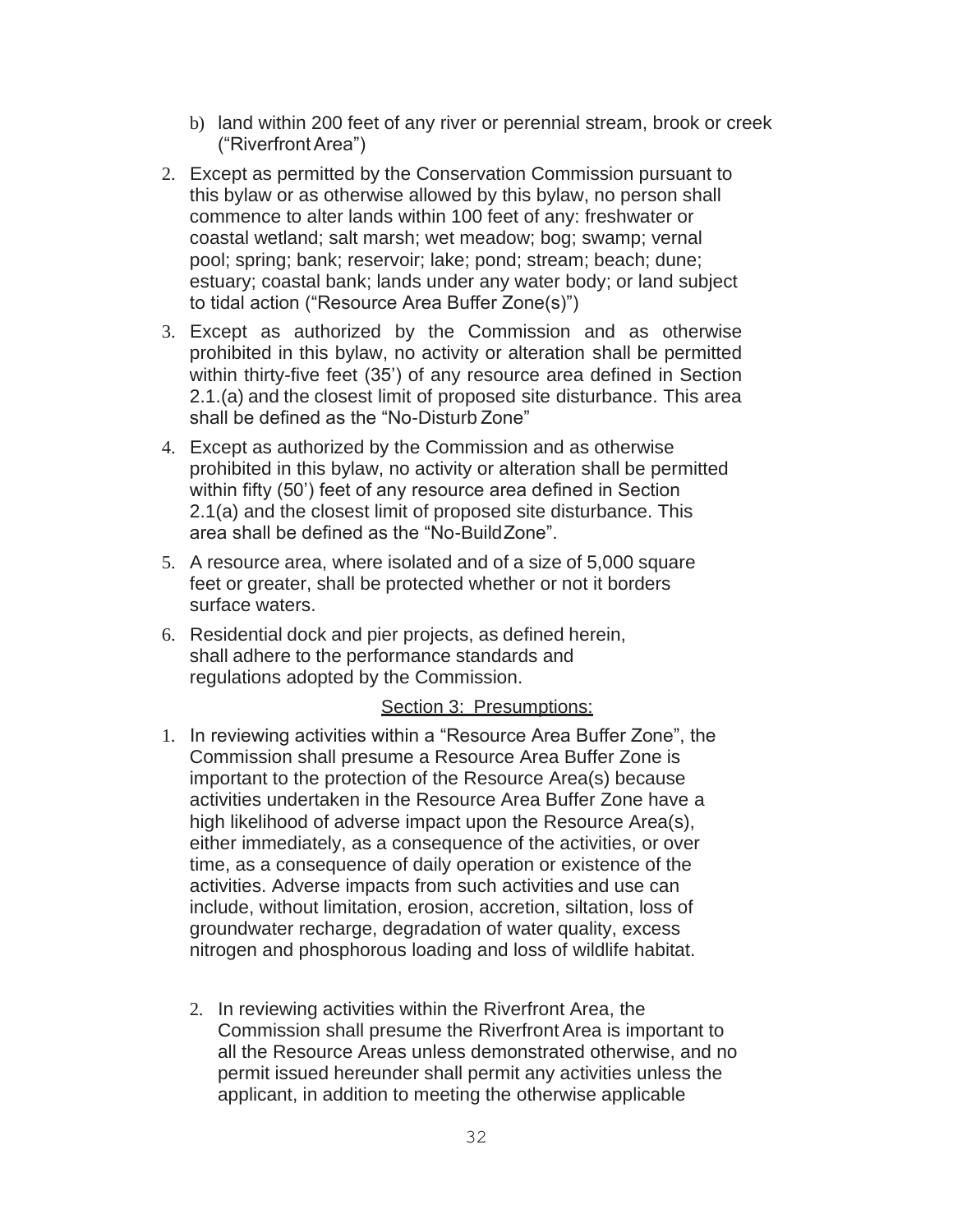requirements of this bylaw, has proved by a preponderance of credible evidence that:

- a. There is no practicable alternative to the proposed project with less adverse effects;and
- b. Such activities, including proposed mitigation measures, will have no significant adverse impact on the areas or values protected by the bylaw.
- 3. In reviewing activities involving the construction, use, and maintenance of docks and piers, the Commission shall presume that the activity is likely to have a significant or cumulative adverse effect on the Resource area values of storm damage prevention, shellfish, fisheries, wildlife habitat, aesthetics, erosion and sediment control, aquaculture, and recreation.

**Section 4: Definitions.** The following definitions shall apply in the implementation of this bylaw.

The term "alter" shall include, without limitation, the following actions when undertaken in resource areas subject to this bylaw:

> a) Removal, excavation or dredging of soil, sand, gravel, or aggregate materials of anykind;

b) Changing of pre-existing drainage characteristics, flushing characteristics, salinity distribution, sedimentation patterns, flow patterns, or flood retention characteristics;

- c) Drainage or other disturbance of water level or water table;
- d) Dumping, discharging or filling with any material which may degrade water quality;
- e) Placing of fill or removal of material which would change elevation;
- f) Driving of piles, erection of buildings or structures of any kind;
- g) Placing of obstructions or objects in water or waterways;
- h) Destruction of or injury to plant life including cutting of trees or their branches orroots;

i) Changing water temperature, biochemical oxygen demand or other physical or chemical characteristics of water;

- j) Any activities, changes or other work which pollute any body of water or groundwater.
- k) Incremental activities which have, or may have,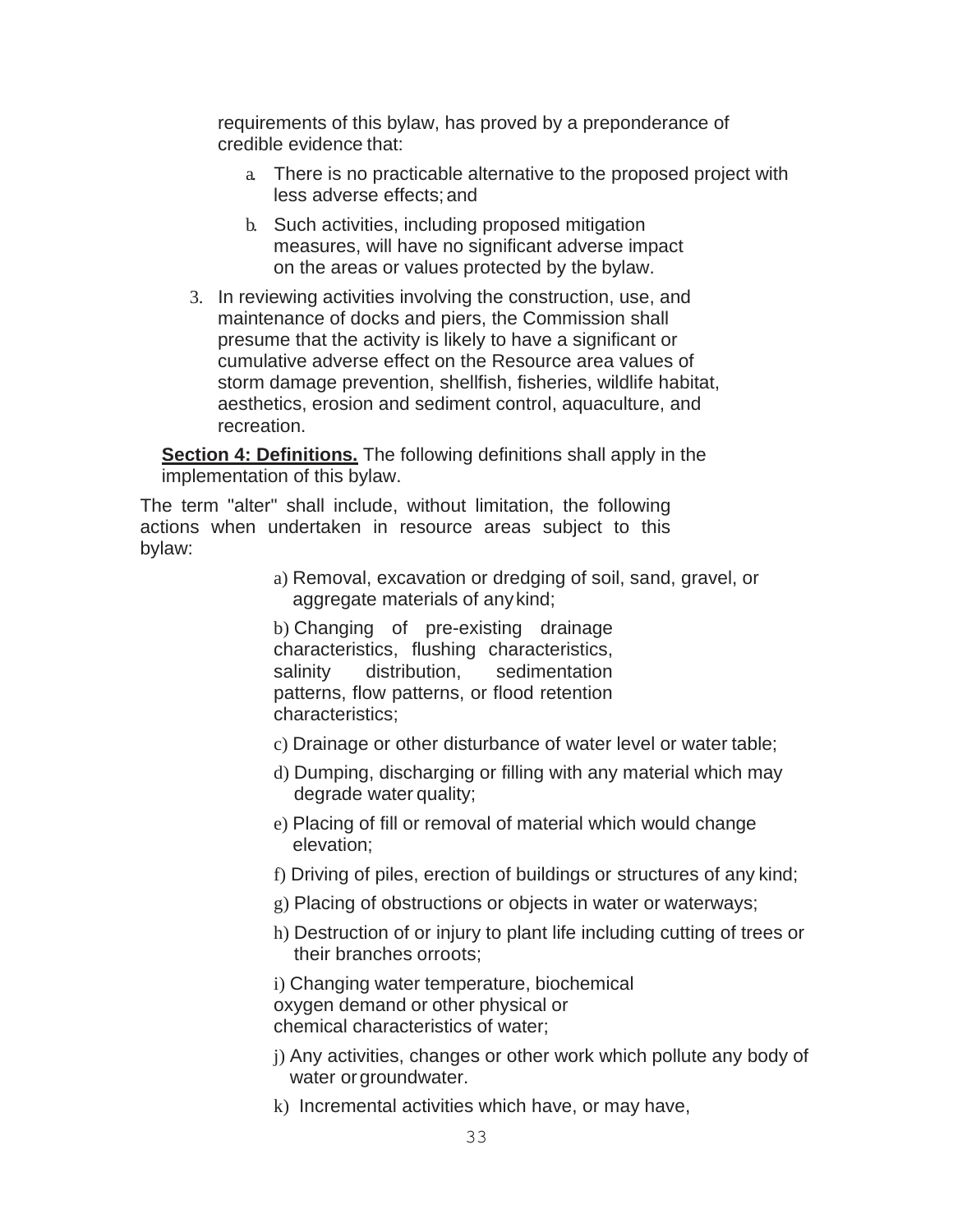a cumulative adverse impact on the resource areas protected by this bylaw.

The term "bank" shall mean any land area that normally abuts and confines a water body, the lower boundary being the mean annual lowflow level, and the upper boundary being the first observable break in the slope or the mean annual flood level, whichever is higher.

The term "buffer zone" shall mean a band of land, contiguous or intermittent, with a defined dimension, subject to restriction, extending 100 feet horizontally outward from the boundary of any resource area specified in Section 2.2.

> The term "construction" shall mean the construction of any permanent or temporary structure or building, including, without limitation, any residential or commercial building, garage, shed, barn, deck, swimming pool, parking area, driveway, fence, landscaping project, patio, retaining wall, or the like. For means of interpreting construction activities, attention should be given to the coverage and amount of increased impervious surface and site disturbance.

The term "dock" shall mean the entire structure of any pier, wharf, walkway, bulkhead or float, and any part thereof including pilings, ramps, walkways, float and/or tie-off pilings.

The term "freshwater wetland" shall include any marsh, bog, swamp or wet meadow, whether or not it borders on a water body. Said wetland may be defined by its vegetational community, soil composition or hydrologic regime.

The term "intermittent stream" shall mean a body of running water, including brooks and creeks, which moves in a defined channel, that may cease to flow from time to time throughout the area, including portions of up gradient of all bogs, swamps, wet meadows, marshes and vernal pools.

The term "No-Build Zone" shall mean that portion of the Resource Area Buffer Zone, extending fifty linear feet (50') from the edge of any Wetland Resources, contiguous or intermittent, subject to restriction as defined in the regulations.

The term "No-Disturb Zone" shall mean that portion of the Resource Area Buffer Zone extending thirty- five linear feet (35') from the edge of any Wetland Resources, contiguous or intermittent, subject to restriction, as defined in the regulations.

The term "person" shall include any individual, group of individuals, association, partnership, corporation, company, business organization, trust, estate, the Commonwealth or political subdivision thereof to the extent subject to town by-laws, administrative agencies, public or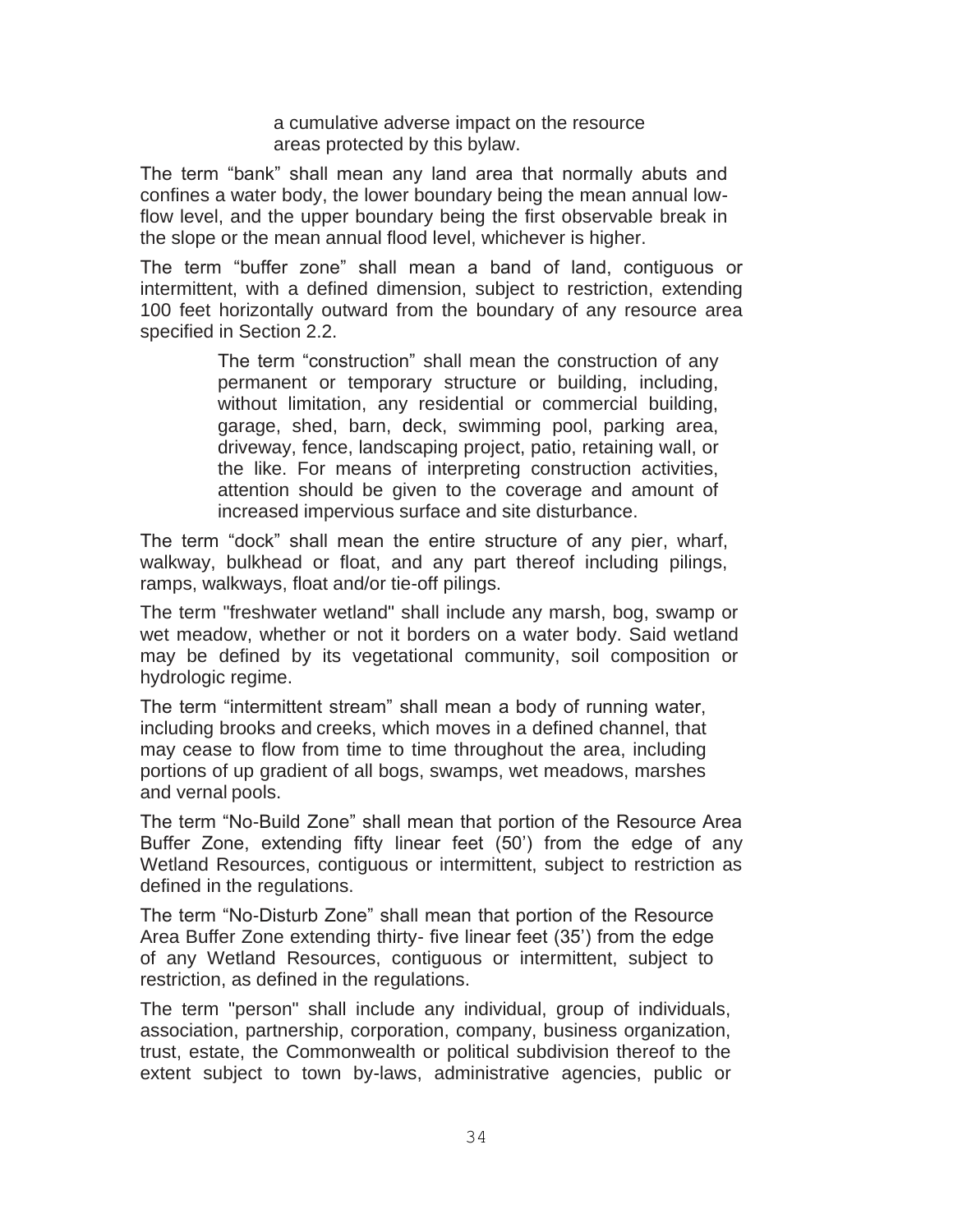quasi- public corporations or bodies, Town of Danvers, and any other legal entity, its legal representatives, agents, or assigns.

The term "pond" shall follow the definition of 310 CMR 10.04 except that the size threshold of 10,000 square feet shall not apply.

The term "practicable alternative" shall mean that which is reasonably available and capable of being done after taking into consideration the proposed property use, overall project purpose (e.g., residential, institutional, commercial, or industrial), logistics, existing technology, costs of the alternatives, and overall project costs.

The term "structure" shall mean combination of materials assembled at a fixed location to give support or shelter such as a building, house, barn, garage, or shed.

The term "vernal pool" shall mean, in addition to scientific definitions found in the Regulations, any confined basin or depression not occurring in existing lawns, gardens, landscaped areas, or driveways which, in most years, holds water for a minimum of two continuous months during the spring and/or summer; contains at least 200 cubic feet of water at some time during most years; is free of adult predatory fish populations; and provides essential breeding and rearing habitat functions for amphibian, reptile or other vernal pool community species, regardless of whether the site has been certified by the Massachusetts Division of Fisheries and Wildlife.

#### Section 5: Exemptions:

- 1. The application and permit required by this bylaw shall not be required for maintaining, repairing or replacing, but not substantially changing or enlarging, an existing or lawfully located structure or facility used in the service of the public to provide electric, gas, water, telephone, telegraph or other telecommunications services, sanitary sewers and storm sewers, provided the activity meets the performance standards found in the regulations adopted by the Commission.
- 2. This bylaw shall not apply to any activity preformed for the normal maintenance or improvement of land activity devoted to agricultural use at the time of application.
- 3. Limited Projects, as defined under MGL 310 CMR 10.53(3), shall be exempt from the requirements of this bylaw Section 2.3 and 2.4, No-Build and No-Disturb Buffer Zones. Where applicants are applying for limited project status the Commission has the authority to waive the restrictions of Section 2.3 and

2.4 of this bylaw. However, applicants are encouraged to avoid the 35' No-Disturb and the 50' No-Build buffer zones to the greatest extent possible. Exemption from the buffer zone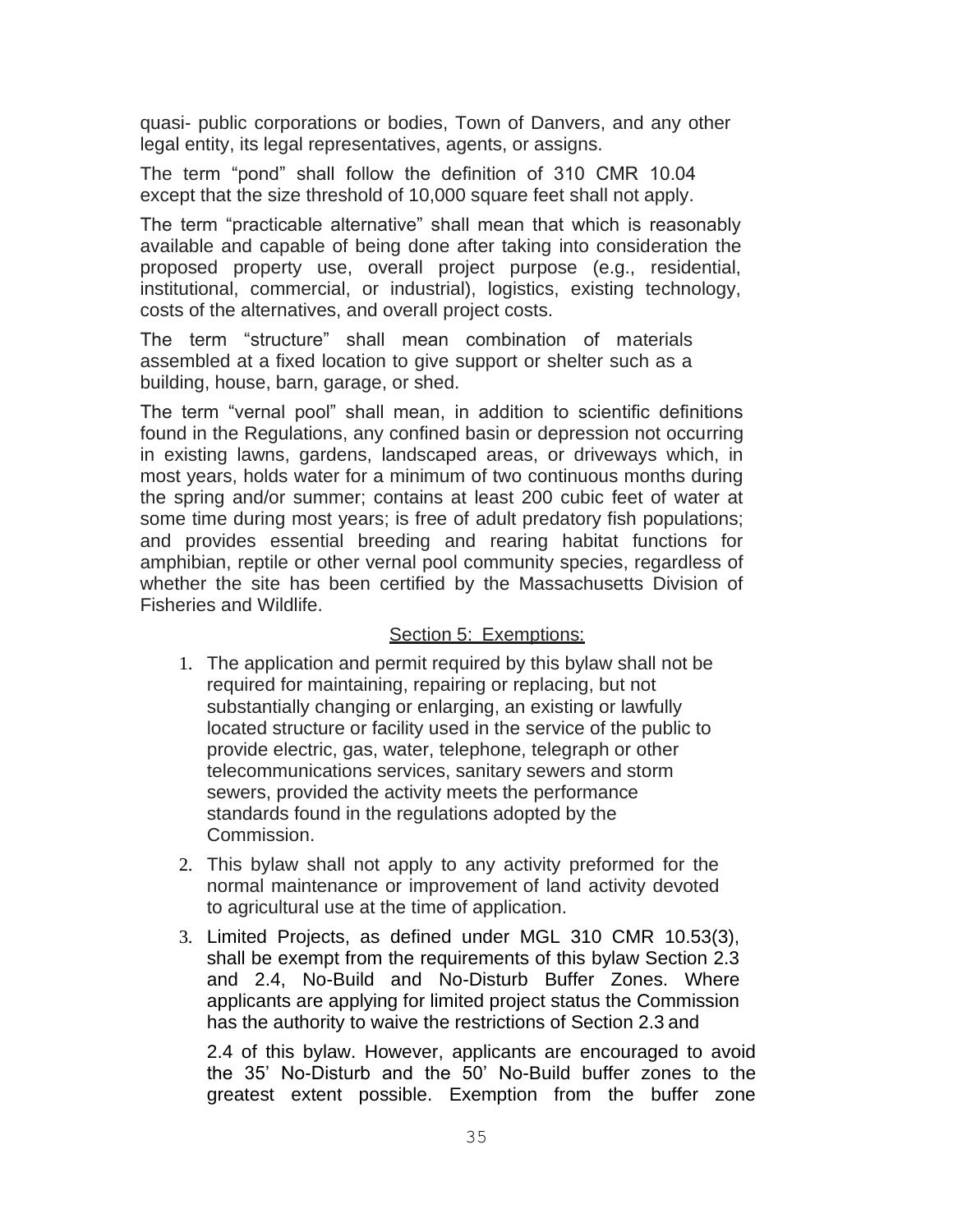restrictions does not imply exemption from any and all other applicable State and local requirements.

## Section 6: Minor Projects

Certain projects may involve minimal activity and/or alteration within the Resource Area Buffer Zone. The Commission may consider such projects, as defined below, to be minor in nature and is of the opinion that requiring review under an RDA or an NOI would be unnecessary. Considering this, the Conservation Commission designee shall have the authority to review applications for minor activities and further issue Minor Project Permits, for projects that meet the standards defined herein and in the regulations adopted by the Commission.

- 1. **Applicability:** Minor Projects are defined as those that occur:
	- a) Within the 100' buffer zone, but outside of the 50' No-Build Zone; or
	- b) Within the riverfront area, but at least 50' from the identified Mean Annual High Water Line (MAHWL)
- 2. **Minor Activities:** Minor activities include, but are not limited to:
	- i. Unpaved pedestrian walkways for private use;
	- ii. Fencing, stonewalls, and stacks of cordwood up to a maximum of 200 linear feet, provided they will not constitute a barrier to wildlife movement.
	- iii. Vista pruning for branches less than 1 inch in diameter.
	- iv. Mowing of pre-existing lawns and pruning of preexisting landscaped areas but not including disposal of lawn clippings or other yard debris
	- v. Planting of native trees, shrubs, or groundcover, but not turf lawns;
	- vi. Conversion of patios, pools, sheds, or other impervious surfaces to lawn or natural vegetation.
	- vii. Removal of dead or dying trees or pruning of live trees that pose a hazard to structures or public safety;
	- viii. Removal or trimming of healthy and/or nonhazardous trees in areas determined to not be providing crucial or critical shade habitat for surrounding resources areas.
	- ix. Activities, such as monitoring wells, exploratory borings, soil sampling, and surveying, that are temporary, have negligible impacts, and are necessary for planning and design purposes.
	- x. Conversion of lawn to uses accessory to existing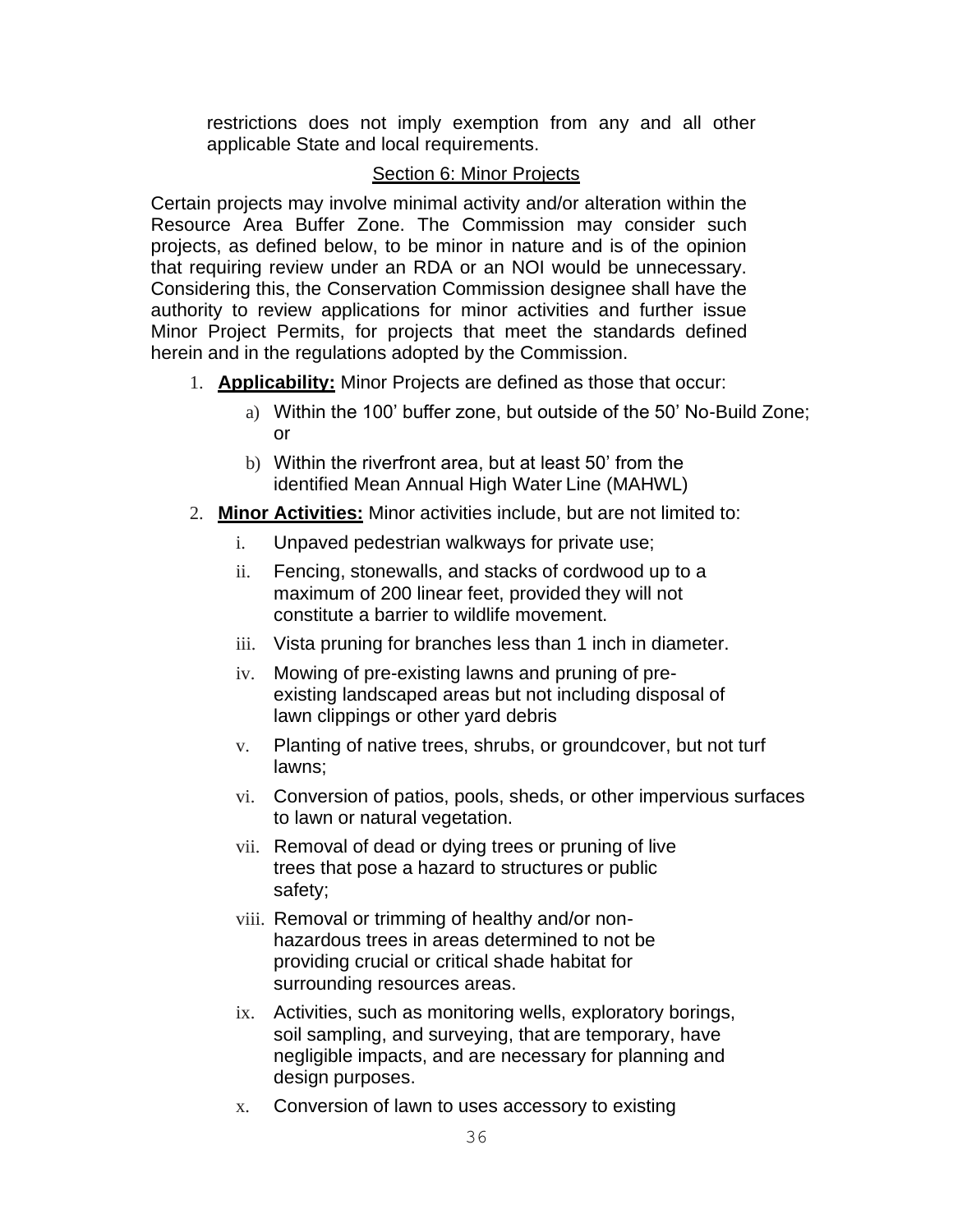single-family homes that results in no more than 500 square feet of permanent alteration.

- 3. The following minor activities proposed in the No-Disturb or No-Build Zones are permitted, granted they conform to the associated performance standards required in the regulations and this bylaw:
	- i. Maintenance, rehabilitation, repair or replacement of any existing structure within the No-Disturb Zone or No-Build Zone, granted the structure dimensions and locations stay the same with the exception that they are being reduced, removed, or relocated further away from the resource area.
	- ii. All activities listed in Section 6.2 above, but not including iii, viii, and x.
- 4. **Performance Standards:** All minor projects must be designed and executed in a manner so as to reduce the potential for any adverse impacts to the resource area during construction. Factors to consider when measuring the potential for adverse impacts to resource areas include the extent of the work, the proximity to the resource area, the need for erosion controls, and the measures employed to prevent adverse impacts to resource areas during and following the work. The follow standards apply to all minor projects:
	- a. Erosion and sediment controls must be installed and inspected prior to construction.
	- b. All exposed soils and work areas must be stabilized following construction.
	- c. There shall be no stockpiling of materials within the 50' No-Build Zone.
- 5. **Permit Application Requirements:** Property owners seeking to conduct any minor activity listed in Section 6.2 above, must submit a Minor Project Permit application to the Commission office at least fourteen (14) days prior to the commencement of any planned construction. The following requirements apply to all Minor Project Permit requests:
	- a. The applicant shall be required to provide the materials listed in the Minor Project Permit application, as it may be amended.
	- b. In its review of the minor activity, the Commissions designee may require the applicant to provide additional detailed information such as a site survey and wetland delineation to further determine the extent of any resource area buffers that may be impacted by the activity. In these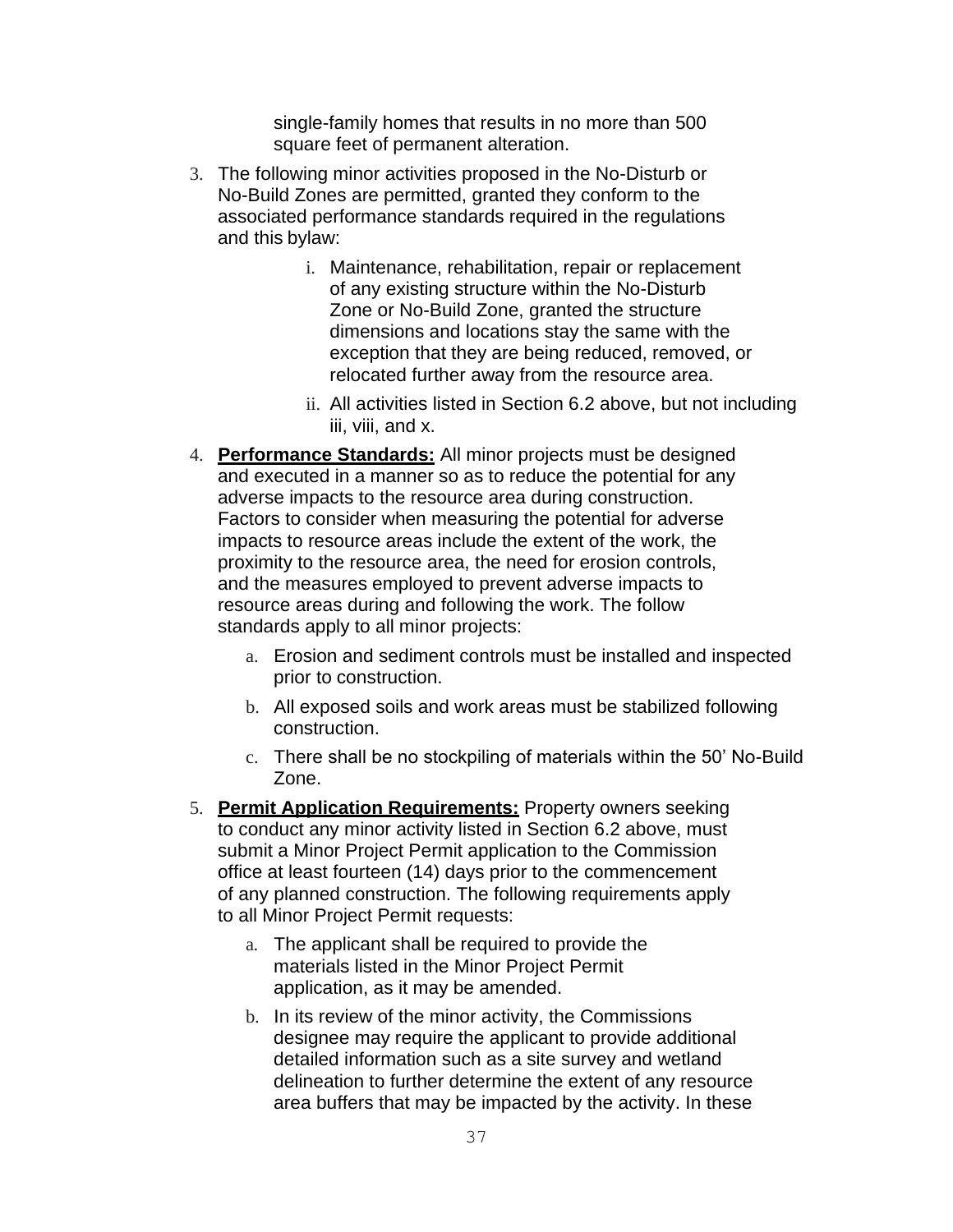instances, it is not the intent of the designee to create hardships on applicants seeking to conduct minor activities, but to preserve the resource areas that may be impacted by the activity itself.

- c. Projects that meet the requirements listed in this Section, and that comply with the requirements found in the Minor Project Permit application, shall be issued an approval by the Commissions designee through a Minor Project Permit.
- d. Minor Project Permits shall lapse three years from the date of issuance.
- e. Minor Project Permits may include conditions or safeguards as seen appropriate by the Commission or its designee in order to ensure the performance standards listed in Section 6.4 (a)-(c) are met.
- f. The fee for a Minor Project Permit shall be defined in the Conservation Commissions fee schedule.

**Section 7: Emergency Projects:** The permit and applications required by this Bylaw shall not be required for emergency projects necessary for the protection of the health or safety of the public, provided that the work is to be performed by or has been ordered to be performed by an agency of the Commonwealth or a political subdivision thereof, and provided that all the following conditions are met:

- a) Written notice has been given to the Commission prior to the commencement of work or within twenty- four (24) hours after commencement. In cases determined by the Commission to be extreme emergencies, verbal notice to be provided within five (5) business days.
- b) The Commission or its agent certifies the work as an emergency project;
- c) The work is performed only for the time and place certified by the Commission for the limited purposes necessary to abate the emergency; and
- d) Within twenty-one (21) days of commencement of an emergency project an application for permit shall be filed with the Commission for review as provided in this bylaw.

Upon failure to meet these conditions, the Commission may, after notice and a public hearing, revoke or modify an emergency project approval and order restoration and mitigation measures.

# **Section 8: Application for Permits and Request for Determinations.**

A written application shall be filed with the Commission to perform activities affecting resource areas protected by this bylaw. The permit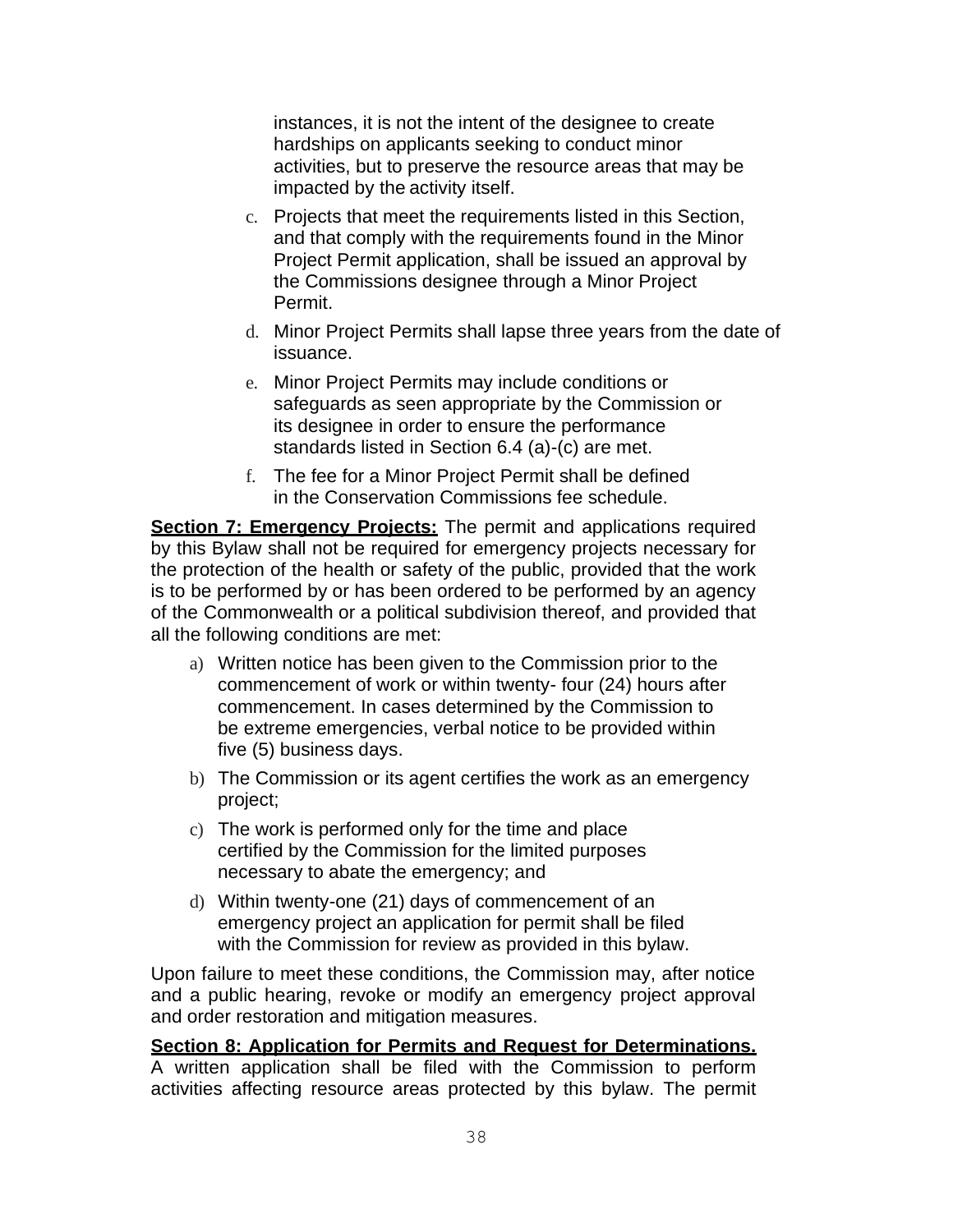application shall include such information and plans as set forth in the Danvers Wetlands Protection Regulations authorized under Section 12 of this bylaw and as may be deemed necessary by the Commission to describe the proposed activities and their effects on the resource areas protected by this Chapter. No activities shall commence without receiving and complying with a permit issued pursuant to this Chapter.

- 1. The application and plans shall contain data as required by this bylaw and regulations adopted by the Commission. The Commission, in appropriate cases, may accept as the permit application and plans under this Chapter the Notice of Intent (NOI) or Abbreviated Notice of Resource Area Delineation (ANRAD) and plans filed under the Wetlands Protection Act, G.L. Ch. 131, Sec. 40, and Regulations, 310 CMR 10.00.
- 2. Any person desiring to know whether proposed work or an area is subject to this bylaw may in writing request a determination of applicability (hereinafter "request for determination") from the Commission. Such a request for determination shall contain data and plans specified by the regulations of the Commission.
- 3. At the time of filing a permit or other application, the applicant shall pay a filing fee specified in regulations of the Commission. This fee is called the "Filing Fee". The filing fee is in addition to that required by the Wetlands Protection Act, MGL c. 131, § 40, and Regulations, 310 CMR 10.00.
- 4. Upon receipt of a permit or other application, the Commission is authorized to require an applicant to pay a consultant fee, pursuant to Section 17 of this bylaw, for the reasonable costs and expenses borne by the Commission for specific expert engineering and other consultant services deemed necessary by the Commission to make a final decision on the application and for enforcement services. This fee is called the "Consultant Fee" and may be required in addition to the Filing Fee. The specific consultant services may include but are not limited to resource area survey and delineation and analysis of resource area values, including wildlife habitat evaluations, hydrological and drainage analysis, hydric soil analysis and environmental or land use law.
- 5. Adequate access must be granted to the Commission, its agents and consultants, to determine the accuracy of the information submitted in any permit application or other application requests.

#### Section 9: Notice and Public Hearings:

1. Any person filing an application with the Commission shall at the same time give written notice thereof, by certified mail, certificate of mailing, or hand delivery, to all abutters according to the most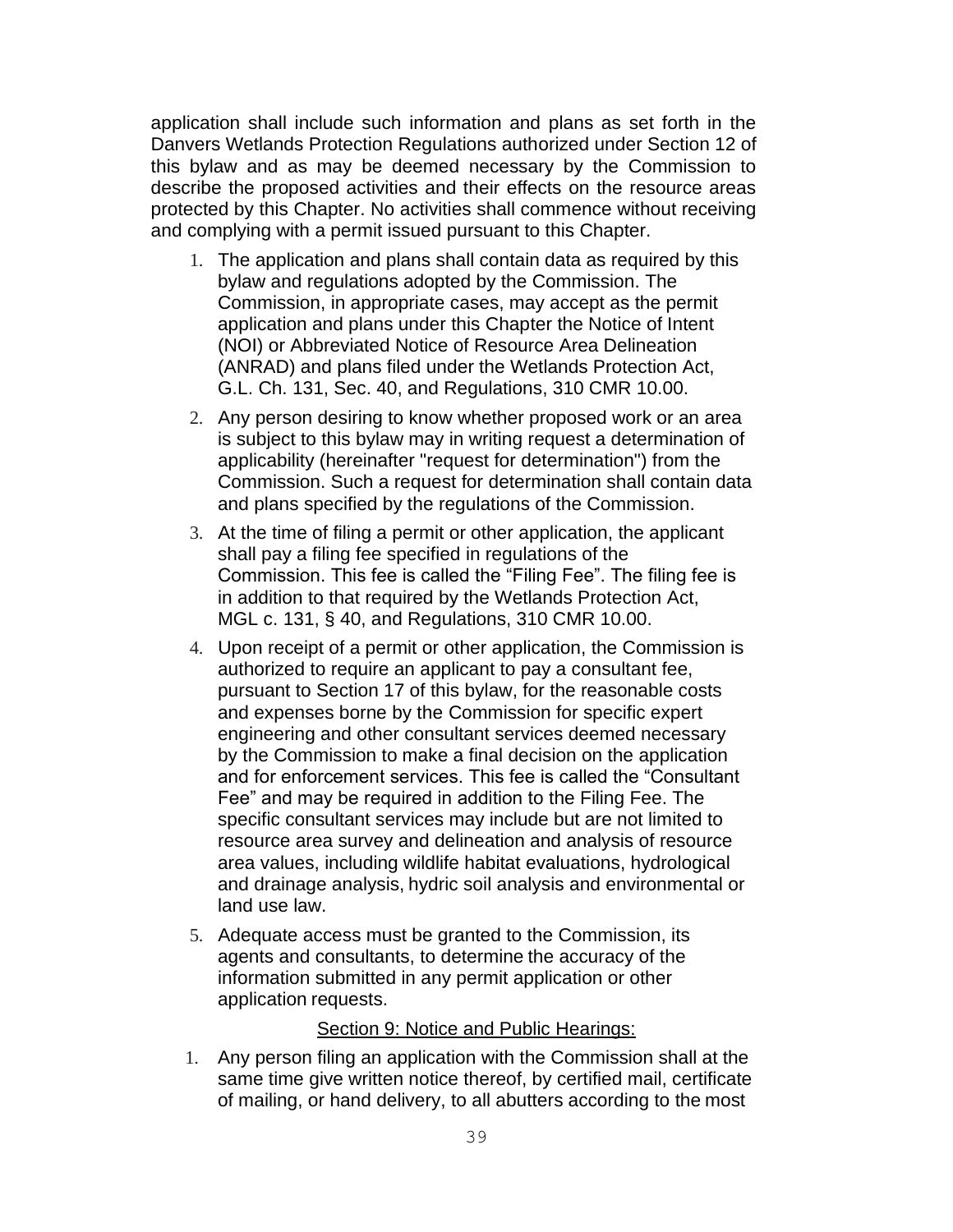recent records of the assessors, including those across a traveled way, across a body of water, and within 300 feet of the parcel which is the subject of the application or request. The notice shall include a copy of the application or request, with plans, or shall state where copies may be examined and obtained by abutters free of charge. When a person requesting a determination is other than the owner, the request, the notice of the hearing and the determination itself shall be sent by the Commission to the owner as well as to the person making the request.

- 2. The Commission shall conduct a public hearing on any application or request for determination, with written notice given at the expense of the applicant at least five working days, not including Saturdays or Sundays, prior to the hearing, in a newspaper of general circulation in the Town.
- 3. The Commission shall commence the public hearing on any application or request for determination within 21 days of a complete application.
- 4. The Commission shall issue its permit or other action, or determination, in writing within 21 days of the close of the public hearing thereon.
- 5. The Commission may combine its hearing under this bylaw with the hearing conducted under the Wetlands Protection Act, G.L. C. 131, Section 40, and may combine the public notices thereof.
- 6. For reasons announced by the Commission at the hearing, the Commission shall have authority to continue the hearing to a date certain announced at the hearing, either for receipt of additional information offered by the applicant or others, or for information required of the applicant, deemed necessary by the Commission in its discretion. In the event the applicant objects to a continuance, the hearing shall be closed, and the Commission shall take action on such information as is available.

#### Section 10: Permits, Determinations, and Conditions.

- 1. If the Commission after a public hearing determines that the area which is the subject of the application is likely to be significant to the interests protected by this bylaw, the Commission, within 21 days of the close of the hearing, shall issue or deny a permit for the work requested. If it issues a permit, the Commission shall impose conditions which the Commission deems necessary or desirable to protect those interests, and all work shall be done in accordance with those conditions.
- 2. The Commission is empowered to deny a permit for failure to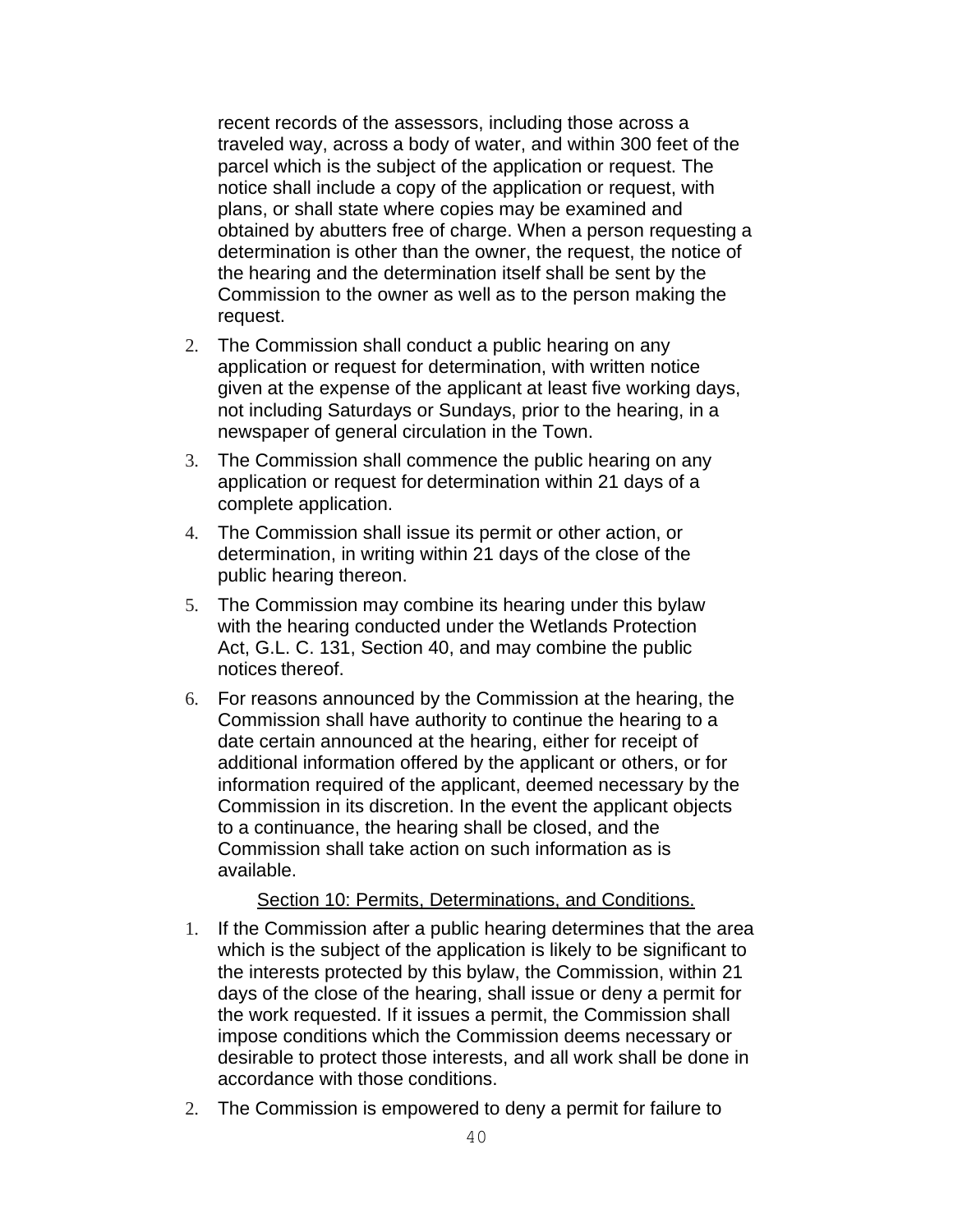meet the requirements of this Chapter; for failure to submit necessary information and plans requested by the Commission; for failure to meet design specifications, performance standards; and other requirements in the regulations of the Commission; for failure to avoid, minimize, mitigate, or prevent significant or cumulative detrimental effects upon the resource area values protected by this Chapter; for failure to provide sufficient information; and where no conditions would be adequate to protect the resource area values set forth herein.

- 3. The Commission may establish, in its Order of Conditions, design specifications, performance standards, and other measures and safeguards, including setbacks, no-disturb areas, no-build areas, and other work limits for protection of resource areas, including without limitation strips of continuous, undisturbed vegetative cover, unless the applicant convinces the Commission that the area or part of it may be disturbed without harm to the resource area values protected by this Chapter.
- 4. Due consideration shall be given to any demonstrated hardship on the applicant by reason of denial, as presented at the public hearing. The Commission may waive specifically identified and requested procedures, design specifications, performance standards, or other requirements set forth in this bylaw or the rules and regulations promulgated hereunder, provided that requirements listed in the regulations have been met and that:
	- a. the Commission finds in writing after said public hearing that there are no reasonable conditions or alternatives that would allow the proposed activity to proceed in compliance with said regulations;
	- b. avoidance, minimization and mitigation have been employed to the maximum extent feasible; or
	- c. the waiver is necessary to accommodate the public interest, or to avoid a decision that so restricts the use of the property as to constitute an unconstitutional taking without compensation.
- 5. The Commission may revoke or amend a permit issued under this Chapter after notice to the holder, public, abutters and Town Boards and a public hearing and notice in writing to the holder of the permit.
- 6. No work proposed in any permit application shall be undertaken until the permit issued by the Commission with respect to such work has been recorded in the Registry of Deeds or in the Land Registration section of said Registry as may be appropriate for the district wherein the land lies and until the holder of the permit provides a certified copy of the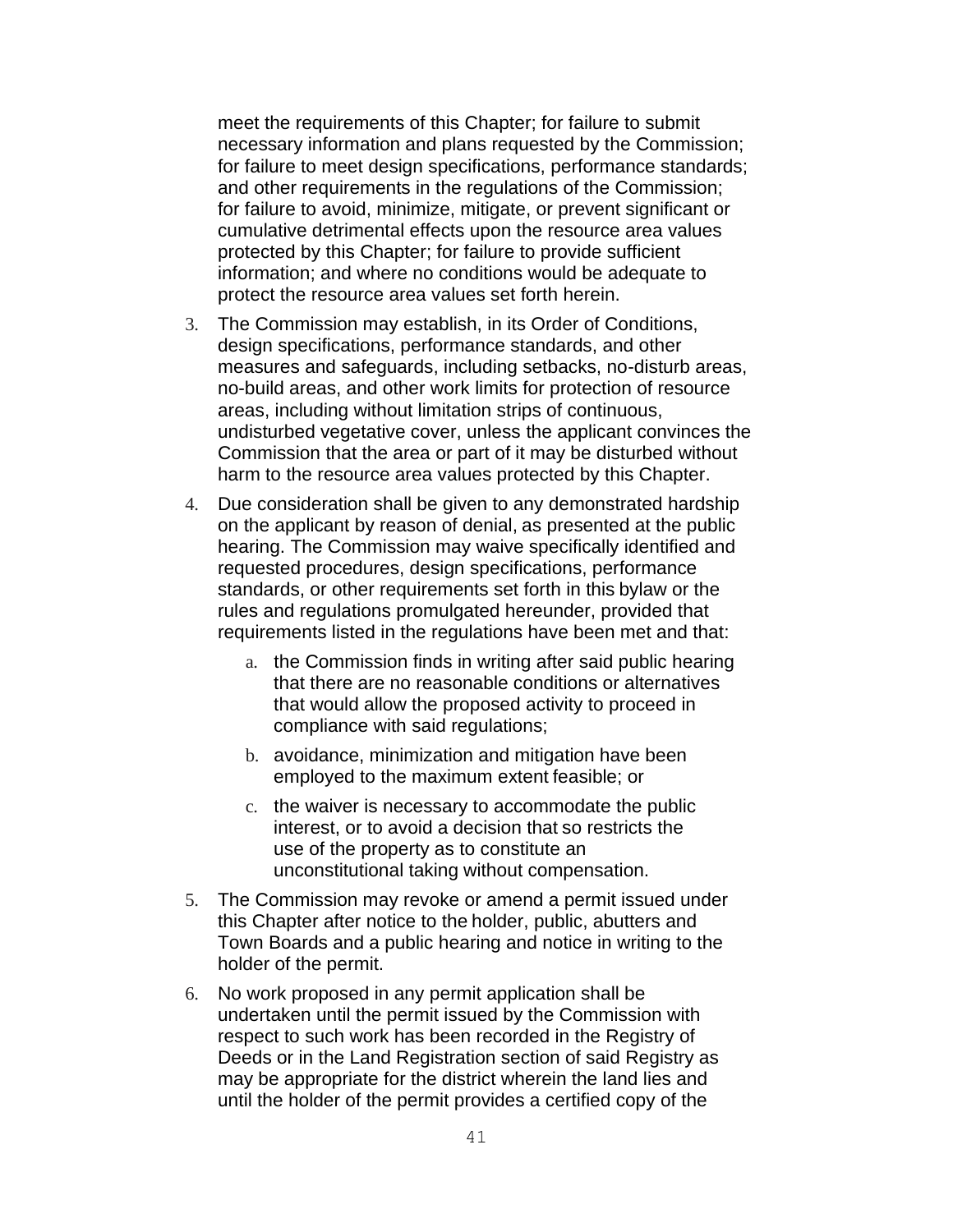recording activity to the Commission.

7. In acting on a request for determination, the Commission shall reference the data and plans relied on and may impose conditions on its determination on which the determination is contingent.

## Section 11: Permit Extensions

Permits and determinations shall expire three years from the date of issuance. Any permit may be renewed once for an additional one-year period, provided that a request for an extension is received in writing by the Commission prior to expiration and other requirements found in the regulations are met. Said request shall include the expected completion date and the reasons for the requested extension.

### Section 12: Regulations.

- 1. After public notice and public hearing, the Commission shall promulgate rules and regulations to effectuate the purposes of this bylaw, including filing fees. Failure by the Commission to promulgate such rules and regulations or a legal declaration of their invalidity by a court of law shall not act to suspend or invalidate the effect of this bylaw.
- 2. The Commission may establish in its rules and regulations design specifications, performance standards, and other measures and safeguards, including setbacks, no-disturb areas, no-build areas, maintenance of strips of continuous undisturbed vegetative cover, landscaping and other features, and other work limits for protection of Resource Area Buffer Zones.

**Section 13: Security.** As a part of a permit issued under this bylaw, in addition to any security required by any other town or state board, agency or official, the Commission may require that the performance and observance of the conditions imposed hereunder be secured wholly or in part by one or more of the methods described below:

- a) By a proper bond or deposit of money or negotiable securities sufficient in the opinion of the Commission to secure faithful and satisfactory performance of the work required by the Permit.
- b) By a covenant, or other enforceable undertaking, executed and duly recorded by the owner of record, running with the land to the benefit of the Town of Danvers and members of the public, whereby the permit conditions shall be performed and observed before the property on which the work is to be performed may be conveyed, other than by mortgage deed. Such covenant shall be recorded with the Essex South District Registry of Deeds or with the land registry section of such registry if the land is registered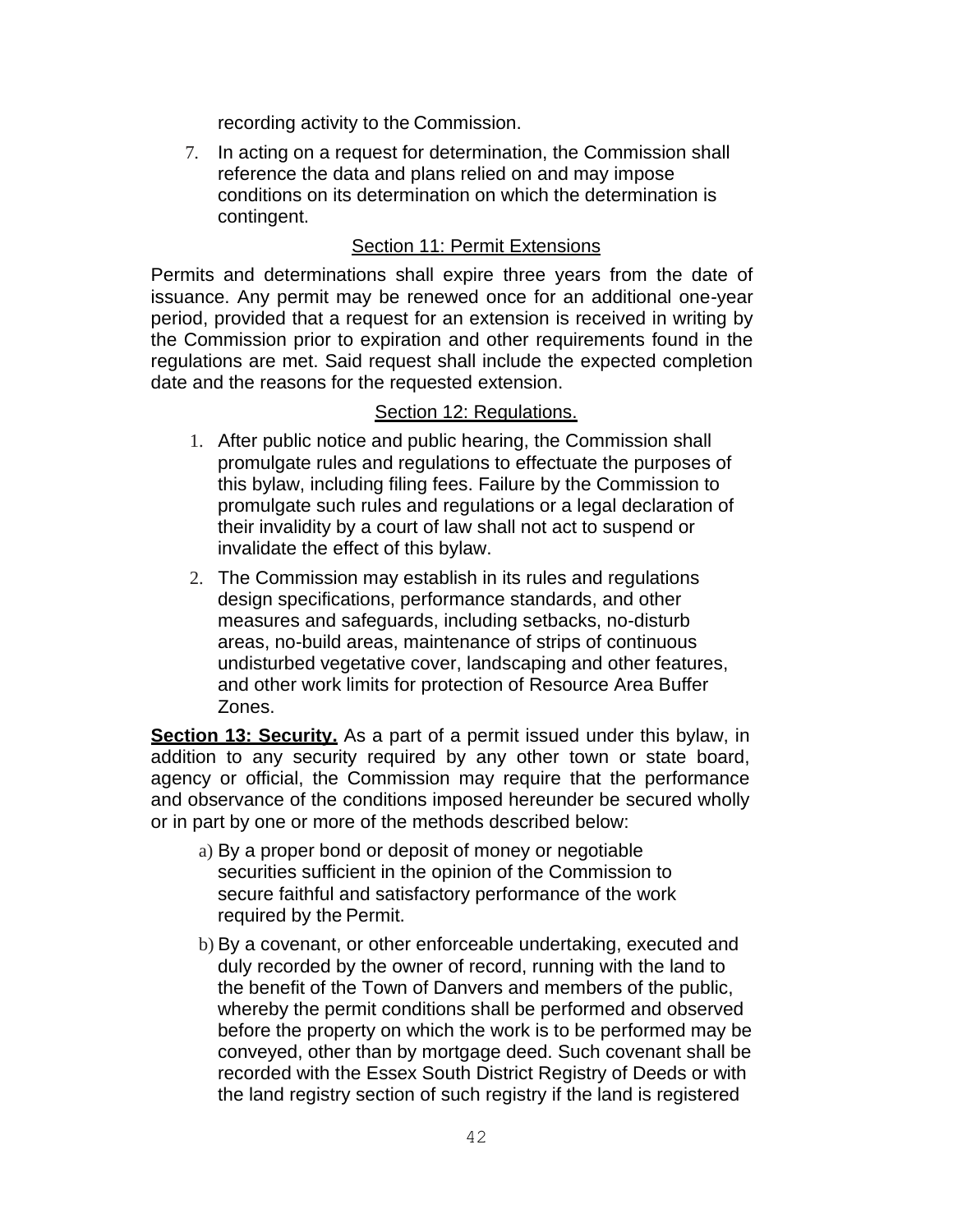land. A mortgagee who acquired title to the mortgaged premises by foreclosure or otherwise, may sell the same, subject to covenant. Nothing herein shall be deemed to prohibit conveyance by a single deed, subject to the permit and all its conditions, and the subject covenant, of the entire parcel of land of which the area that is the subject of the permit is part, as described by the deed or deeds established ownership of the area subject to the permit at the time the permit is issued. If this form of security is used, the permittee shall deliver to the Commission, prior to issuance of the permit, certified copies of said deed or deeds.

#### Section 14: Enforcement.

- 1. No person shall remove, fill, dredge, build upon, degrade or otherwise alter resource areas protected by this Chapter, or cause, suffer or allow such activity, or leave in place unauthorized fill, or otherwise fail to restore illegally altered land to its original condition, or fail to comply with a permit or Enforcement Order issued pursuant to this Chapter.
- 2. The Commission shall have the authority to enforce this Chapter, its regulations and permits issued thereunder by violation notices, administrative orders and civil and criminal court actions. Any person who violates any provision of this Chapter may be ordered to restore the property to its original condition and to take other action deemed necessary to remedy such violation, or may be fined, or both.
- 3. The Commission, its agents, officers and employees shall have the authority to enter upon privately owned land for the purpose of performing their duties under this by-law and may make or cause to be made such examinations, surveys or sampling as the Commission deems necessary.
- 4. Upon request of the Commission, the Town Manager shall direct the Town Counsel to take legal action for enforcement under civil law. Upon request of the Commission, the Chief of Police shall take legal action for enforcement under criminal law.
- 5. Town Boards and officers, including any police officer or other officer having police powers, shall have authority to assist the Commission in enforcement.
- 6. Any person who violates any provision of this bylaw, regulations thereunder, or permits issued thereunder, shall be punished by a fine of not more than \$100. Each day or portion thereof during which a violation continues shall constitute a separate offense, and each provision of the bylaw, regulations, or permit violated shall constitute a separate offense.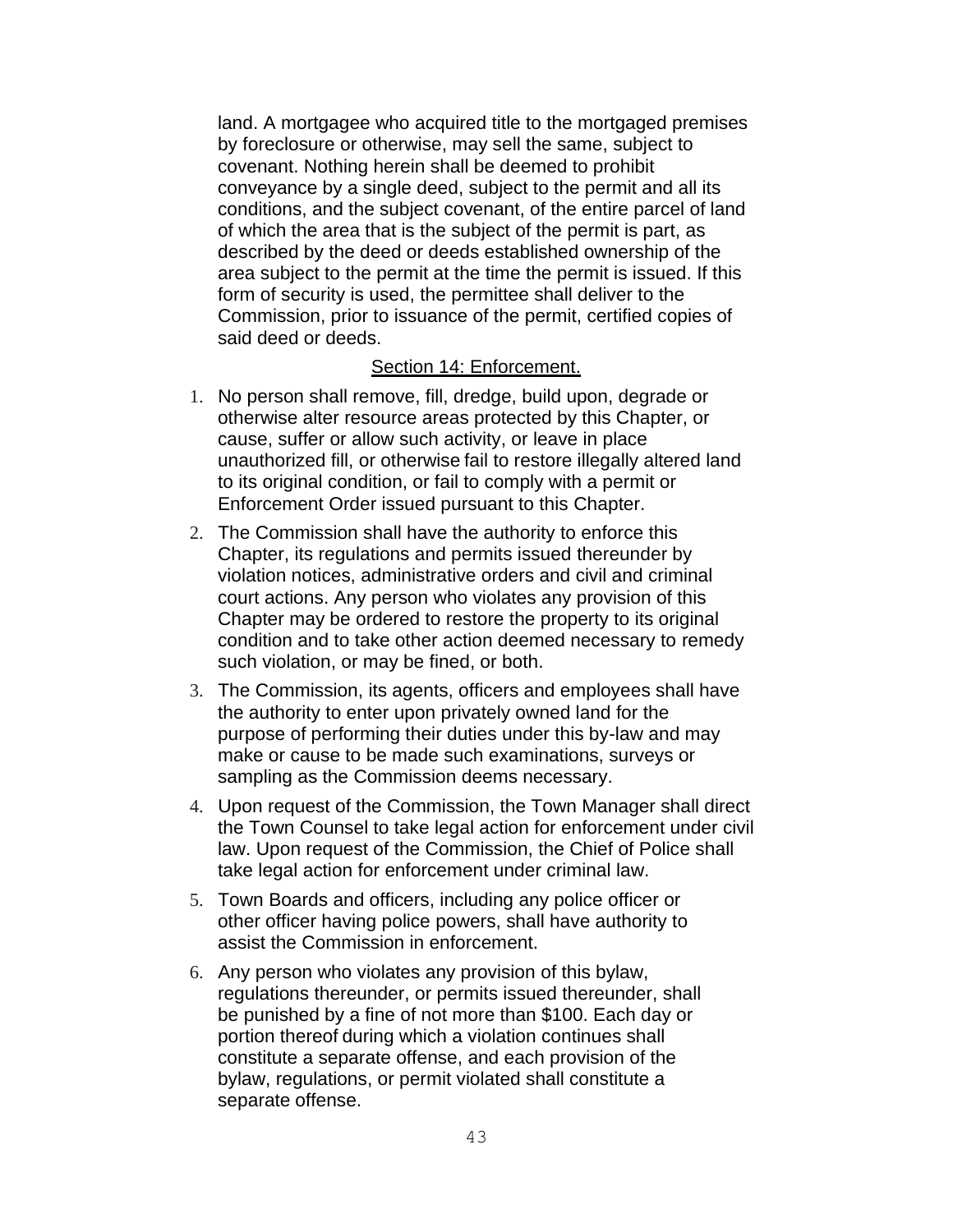**Section 15: Burden of Proof.** The applicant for a permit shall have the burden of proving by a preponderance of the credible evidence that the work proposed in the application will not harm the interests protected by this bylaw. Failure to provide adequate evidence to the Commission supporting a determination that the proposed work will not harm the interests protected by this bylaw shall be sufficient cause for the Commission to deny a permit or grant a permit with conditions.

**Section 16: Severability.** The invalidity of any section or provision of this bylaw or its associated regulations shall not invalidate any other section or provision thereof, nor shall it invalidate any permit which previously has been issued. If any Court of the Commonwealth shall invalidate any provision of the bylaw, the Commission shall present to the Town Meeting after such invalidation, amendments to the bylaw which are designed to comply with any Court decision invalidating such provision.

## Section 17: Fees.

- 1. At the time of filing a permit or other application the applicant shall pay a filing fee specified in the regulations of the Commission. This filing fee is in addition to that required by the Wetlands Protection Act, MGL c. 131, Sec. 40 and Regulations 310 CMR 10.00.
- 2. The Commission may waive the filing fee, for a permit or other application, RDA or other request, when such application is made by a government agency.
- 3. The exercise of discretion by the Commission in making its determination to require the payment of a consultant fees shall be based upon its reasonable finding that the additional information acquirable only through outside consultants or to provide enforcement services is necessary for the rendering of an objective decision.
- 4. Fees may be established by the Commission and may be amended. No such fee schedule shall be implemented unless a public hearing is held to discuss the fees.
- 5. In the event that the applicant has not paid the filing and/or consultant fees as required herein, the Commission may deny the requested permit for lack of sufficient information.

(AUTH: ARTICLE 3, STM10/26/2020) (ARTICLE 4, STM 11/15/2021

## **CHAPTER XXVII Non-Criminal Disposition of Certain Violations**

**Section I: Authority.** In accordance with the provisions of Massachusetts General Law, Chapter 40, Section 21D, certain violations of the following listed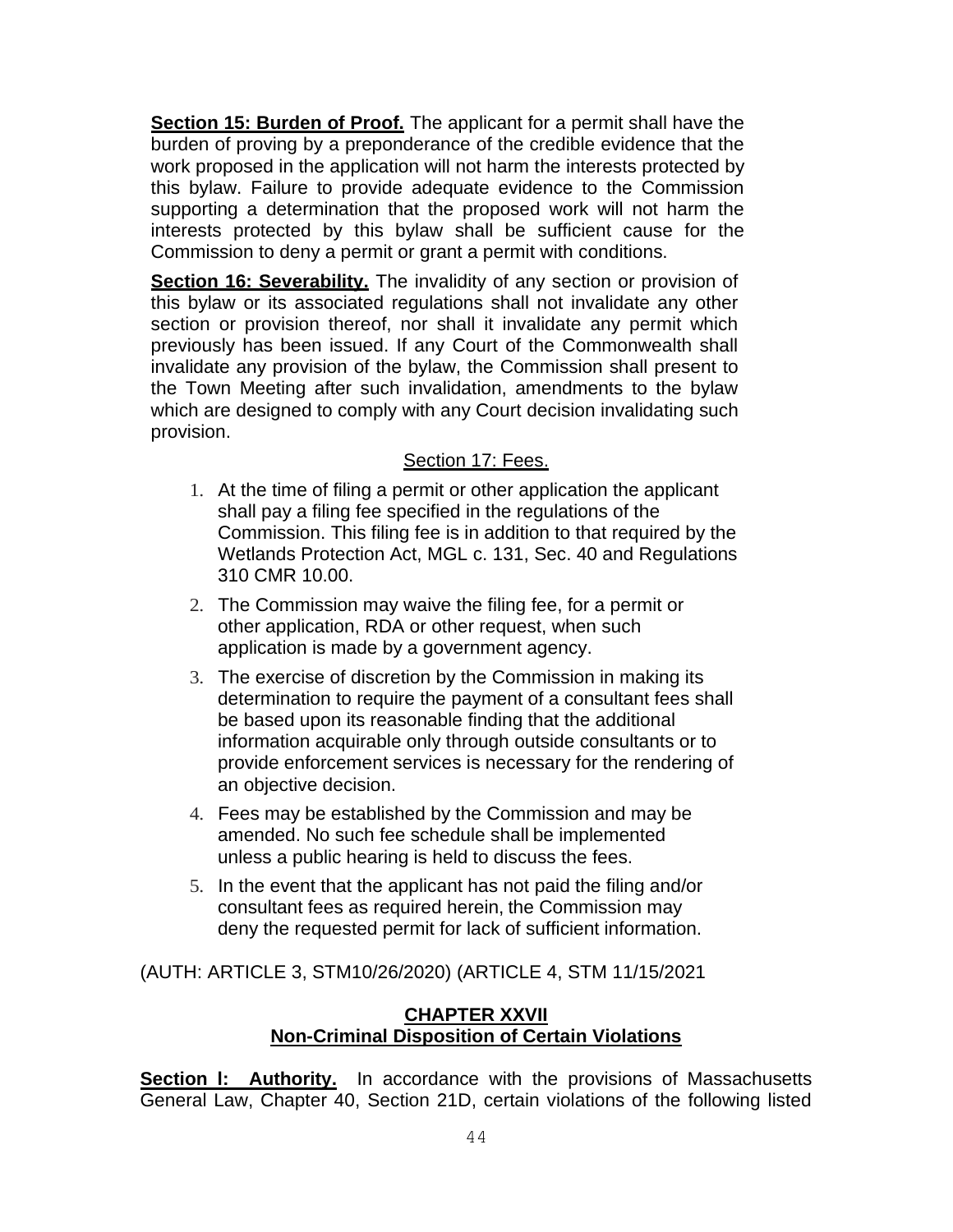by-laws or rules or regulations of municipal officials, boards, or departments may be enforced pursuant to said Section 21D as an alternative to initiating criminal proceedings.

**Section 2: Enforcement.** Non-criminal Disposition, when implemented, shall be enforced by the person(s) so designated in Section 4 below. The procedures of enforcement shall be in accordance with the provisions of Massachusetts General Law, Chapter 40, Section 21D.

**Section 3: Penalties:** The specific penalties for violation(s) of the applicable by-laws, rules or regulations shall be listed in Section 4 below.

### **Section 4: Applicable By-laws, Rules or Regulations:**

**Section 4A: Zoning By-laws.** Notwithstanding the Authority for enforcement and penalties prescribed in the Town of Danvers Zoning By-laws and the provisions of Massachusetts General Law, Chapter 40A, the provisions of said by-law may be enforced by the Inspector of Buildings or Local Inspector, and by the agent of the Planning Board, for purposes of Section 4, "Site Plan approval," by noncriminal complaint. Each day of violation shall constitute a separate offense. The penalty for violation(s) shall be as follows: (AUTH; ARTICLE 36, TM 5/15/95)

1st Offense Warning 2nd Offense Twenty-five Dollars (\$25.00) 3rd Offense Fifty Dollars (\$50.00) 4th and Each Subsequent Offense One Hundred Dollars (\$l00.00)

### (AUTH; ARTICLE 6, TM 6/20/88; ARTICLE 23, TM 1/29/07)

**Section 4B: Control of Tobacco Products on School Property.** Notwithstanding the Authority for enforcement and penalties prescribed in Chapter 111, Section 31 of the Massachusetts General Laws and the Town of Danvers Board of Health Regulations Affecting Smoking in Certain Places and Youth Access to Tobacco, the provisions of said Regulation may be enforced on school property by a duly appointed agent of the Board of Health by non-criminal complaint. The penalties for violations shall be consistent with those of Section 4A. (AUTH: ARTICLE 6, TM 10/30/95)

**Section 4C.** Any police officer of the Town may enforce, by a non-criminal citation, the provisions of Chapter XXIII "Unregistered Vehicles"; Chapter XXXI "Use of Skateboards, Roller Skates or Roller Blades"; and Chapter XXXII "Commercial Trash Pickup." When enforced by non-criminal citation, violations of the foregoing provisions shall be punishable by a penalty of \$25 for a first offense; and, in all instances, each day a violation continues shall be a separate offense. (AUTH: ARTICLE 35, TM 5/17/04)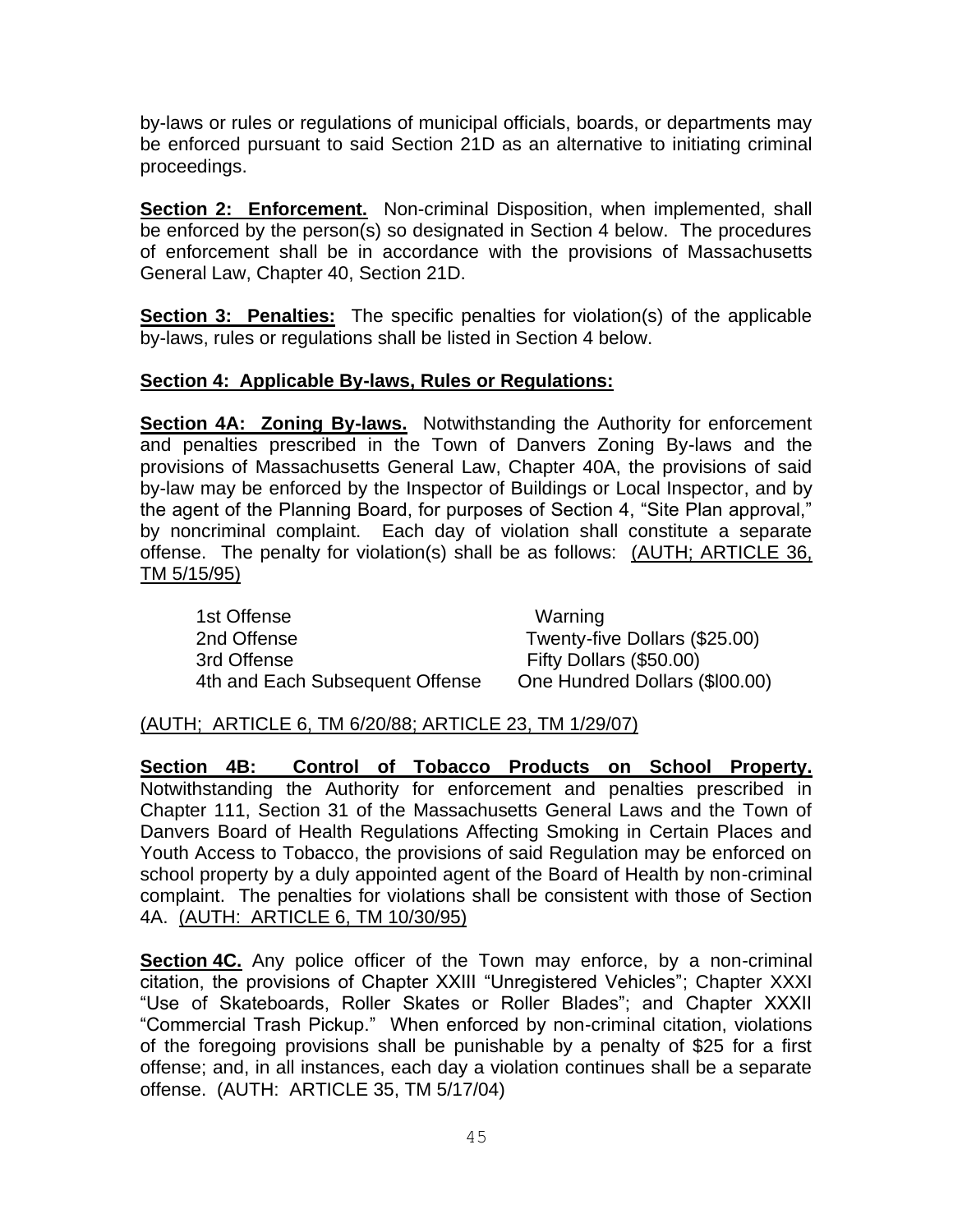**Section 4D.** Notwithstanding the authority for enforcement and penalties prescribed in the Town of Danvers Wetland By-law and Regulations, the provisions of said by-law and regulations may be enforced by the designated agent of the Conservation Commission, for purposes of Chapter XXVI, Wetland Protection By-law, Section 11: Enforcement and Wetland By-law Regulations Part XII. Enforcement, by noncriminal complaint. Each day of violation shall constitute a separate offense. The penalty for violation(s) shall be as follows:

| 1 <sup>st</sup> Offense                     | Warning                     |
|---------------------------------------------|-----------------------------|
| 2 <sup>nd</sup> Offense                     | Twenty-five dollars (\$25)  |
| 3 <sup>rd</sup> Offense                     | Fifty Dollars (\$50)        |
| 4 <sup>th</sup> and each subsequent Offense | One hundred dollars (\$100) |

Any person who violates any provision of this by-law, regulations thereunder, or permits issued thereunder, shall be punished by a fine of not more than \$100 each day or portion thereof during which a violation continues shall constitute a separate offense, and each provision of the by-law, regulations, or permit violated shall constitute a separate offense. **(Authority: Article 11, May 16, 2011 ATM)**

**Section 4E.** Any police officer of the Town may enforce, by a non-criminal citation, the provision of Section 6 of Chapter XII, Use of Areas – Use of Streets: "No person shall place in or on any street or public place any garbage, filth, offal, rubbish or snow and ice on any street." When enforced by non-criminal citation, violations of the foregoing provisions shall be punishable by the following penalties; and in all instances, each day a violation continues shall be a separate offense.

| 1 <sup>st</sup> Offense                             | Warning |
|-----------------------------------------------------|---------|
| 2 <sup>nd</sup> Offense                             | \$50    |
| 3 <sup>rd</sup> Offense                             | \$100   |
| 4 <sup>th</sup> Offense and each subsequent offense | \$200   |
| (Authority: Article 10, May 18, 2015 ATM)           |         |

**Section 5:** Rules or Regulations of the Board of Health may be enforced by the Public Health Director by means of non-criminal citation pursuant to M.G.L. Ch. 40, §21D. Each day of violation shall constitute a separate offense. Violations of such Rules and Regulations cited pursuant to non-criminal process shall be subject to the following schedule of penalties:

| "First Offense:                | Warning         |
|--------------------------------|-----------------|
| Second Offense:                | \$25.00 fine    |
| Third Offense:                 | \$50.00 fine    |
| Fourth Offense:                | \$100.00 fine." |
| (AUTH: ARTICLE 37, TM 5/19/97) |                 |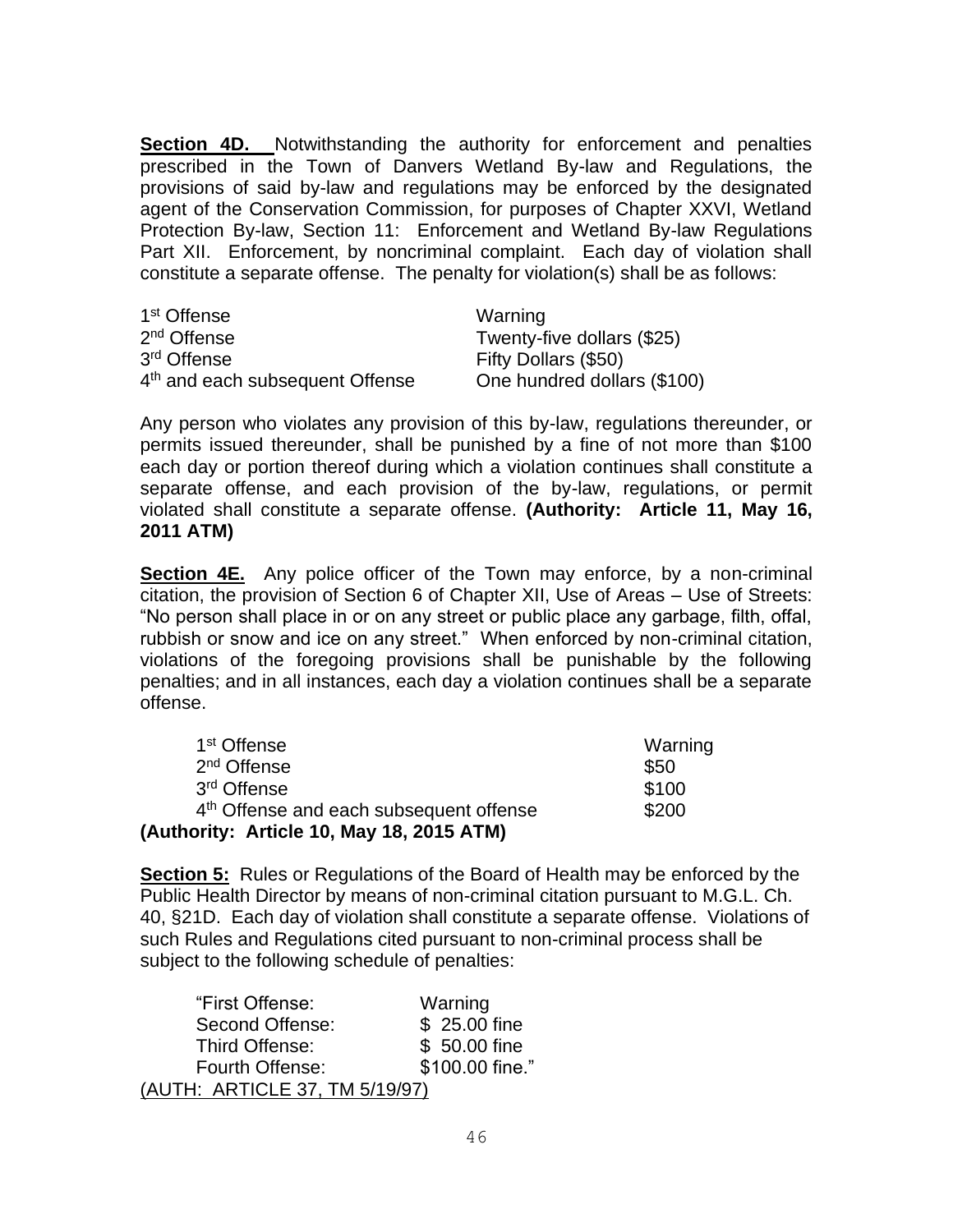## **CHAPTER XXVIII Danvers Waters Bylaw**

## **Section 1: Application of Chapter.**

1. The provisions of this by-law shall apply to all persons and activities, including boating, skin-diving, scuba diving, jet skiing or water skiing, fishing or swimming, in the tidal waters of the Town, including tidal waters west of Liberty Street Bridge on the Porter River, and west of the Water Street Bridges on the Crane and Waters Rivers.

## **Compatibility with Other Regulations.**

1. Nothing contained herein shall be construed to supersede or conflict with or interfere with or limit jurisdiction of the United States Government or limit or conflict with the laws and regulations of the Commonwealth of Massachusetts, except that in the case of concurrent laws or regulations, it shall be intended that the stricter, more restrictive shall apply.

## **Section 2: Boundaries.**

1. Danvers Harbor tidal waters are the waters between the shores of the Town on the Porter, Crane, Waters and Danvers River, and a boundary line dividing the Town of Danvers from the City of Beverly and the City of Salem and the City of Peabody.

### **Section 3: Harbormaster.**

- 1. The Town Manager shall appoint a Harbormaster and such Assistant Harbormasters as he deems necessary.
- 2. Under the supervision and control of the Town Manager, the Harbormaster shall have the authority to enforce all lawful requirements of this By-law; to assign moorings to vessels within designated areas; to assign berths or landing places to vessels coming alongside wharves, floats or piers; to order any vessel improperly moored or anchored to change its location.

# **Section 4: Mooring Permits.**

- 1. No person shall establish a mooring within the tidal waters of the Town of Danvers without first obtaining a permit from the Harbormaster.
- 2. Falsifying information on a mooring permit application shall be grounds for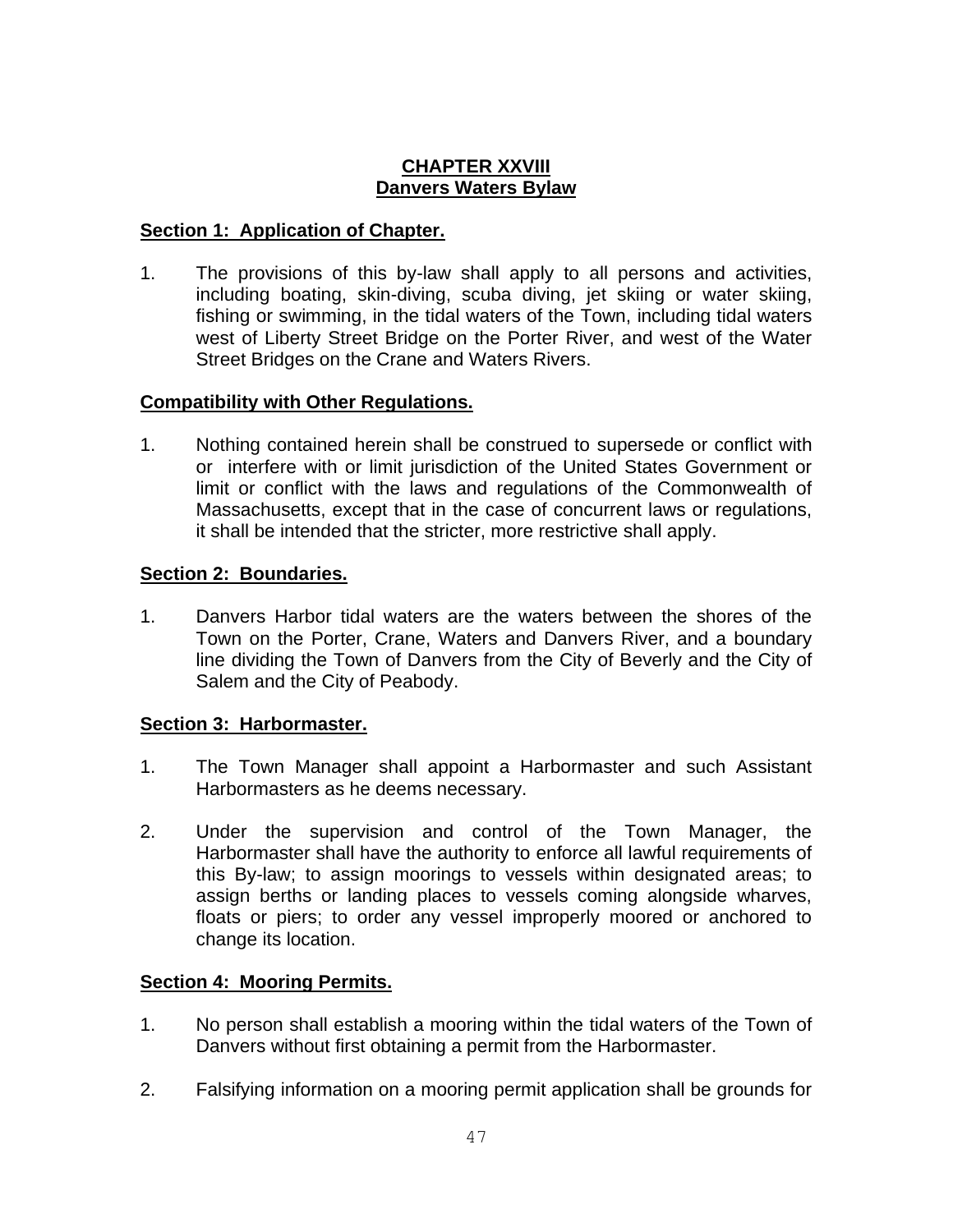refusal or forfeit of the mooring privileges and permit.

- 3. All vessels must be removed from moorings by December 1st, and the Town Marina by November 1st of each calendar year, unless otherwise authorized by the Harbormaster.
- 4. The Harbormaster shall collect from the applicant a mooring permit fee in the amount established by the Town Manager. Such fee shall be assessed on a per-foot basis, measured from the stem in straight line aft to the stern of the vessel. Booms, boomkins or pulpits are exempt from the measurement. The minimum mooring permit fee shall be for a 12-foot boat. All fees collected by the Harbormaster shall be paid to the Town of Danvers.
- 5. Permits shall not be issued to or renewed for persons who have not fully paid their boat excise taxes for the previous year(s). Failure to fully pay boat excise taxes for the previous fiscal year(s) shall be grounds for suspension or revocation.
- 6. The Town Manager, acting through the Harbormaster, shall have the power to establish standard contracts and contract terms and fees for the rental of wharves, slips, docks and moorings, including guest moorings.
- 7. To obtain a Mooring Permit in Danvers Waters, a person must be the vessel owner, as defined by the following:
	- a) The owner of a vessel shall be considered to be the person listed as owner on the Certificate of Registration, or the Documentation Certificate.
	- b) Additional confirmation of ownership may be required and this may be one, or both of the following:
		- 1. Sales Tax receipt.
		- 2. Current insurance policy.
	- c) It is recognized that a vessel may have multiple ownership, but it is mandatory that all owners shall be listed on the Mooring Permit Application, with their percent of ownership, and that confirmation of ownership for each be provided.
- 8. The length of time a permit holder may retain his Mooring Permit after non-ownership of the permitted vessel, shall not exceed the remaining unexpired permit term. The Harbormaster may assign the temporary use of the space.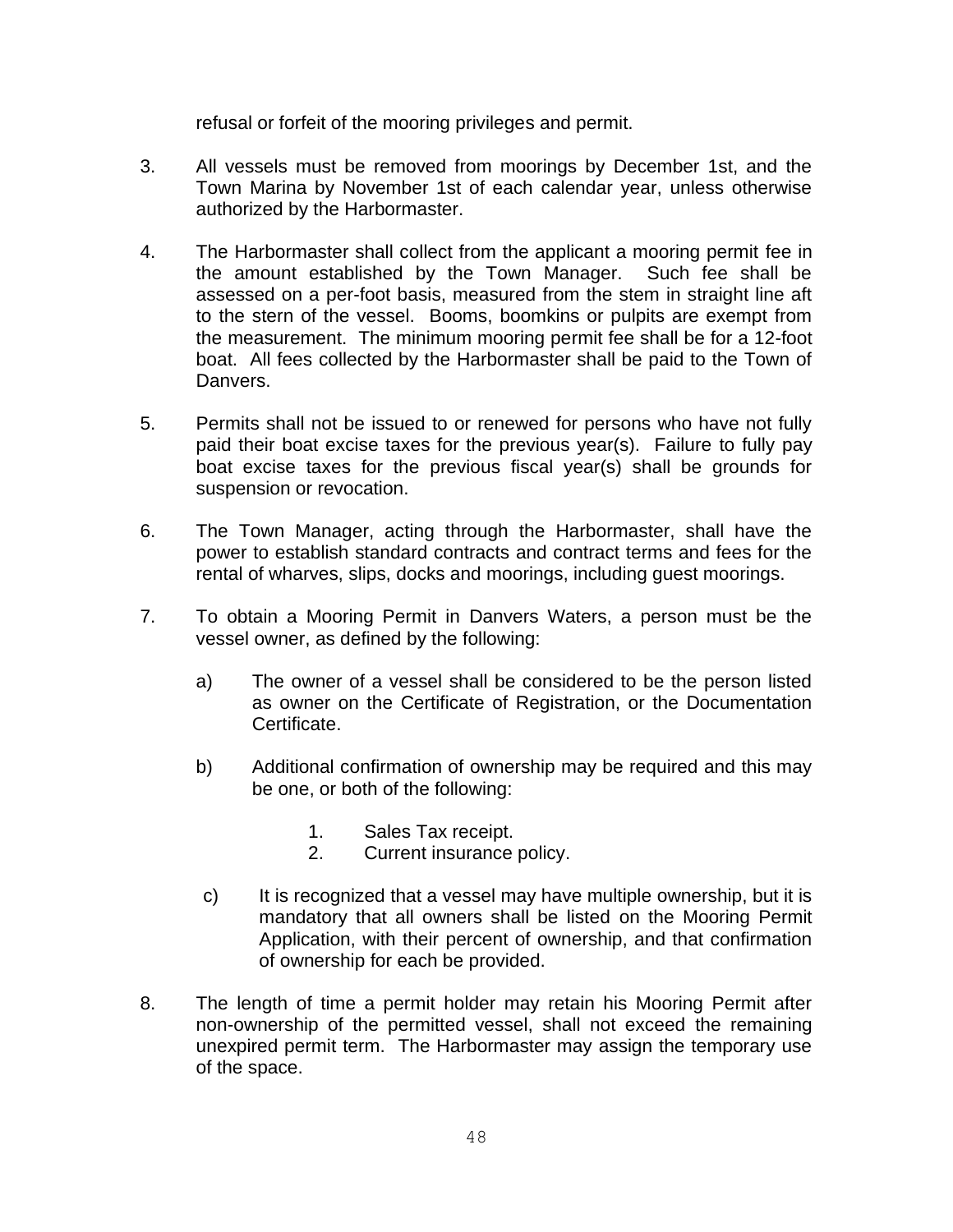- 9, Failure to pay the Mooring Permit fee shall result in forfeit use of the mooring space and permit.
- 10. Whenever the harbormaster considers a mooring, floats, rafts and docks held by anchors, bottom moorings or other, in violation of harbor regulations or a hazard to navigation, he may, after due notification to the owner, by certified mail to the address of record, order their removal, together with any vessel which may be attached to it, to a new location. Such action may be taken without notification to or reply from an owner only if, in the determination of the Harbormaster, the owner cannot be contacted within seventy-two (72) hours or if emergency conditions require immediate action. Any expenses incurred in the removal or relocation of such mooring or any damages resulting shall be the responsibility of the owner. If above were installed without permission in tidal town waters they shall be considered a public nuisance. They may be removed by the Harbormaster at the expense of the owner in the event he fails to remove the same after notice in writing from the Harbormaster.
- 11. Guest moorings may be provided by the Town in public mooring areas in a number to be determined by the Harbormaster. The provision of any guest mooring in the public waters by the Town shall in no way make the Town liable for any damages which may occur to persons or property at any such moorings or at other moorings.
- 12. The Harbormaster may locate and regulate all boats in the waters of the Town, and may remove any boat to a new location, or cause it to be so removed, if any one of the following circumstances prevails:
	- a. The boat is improperly or illegally moored.
	- b. A boat occupying a berth at a wharf or pier is not removed within a reasonable period after notice from the owner of the wharf or pier to the master or owner of said boat, and the pier owner makes a complaint to the Harbormaster.
	- c. A boat not discharging cargo or passengers or receiving cargo or passengers or services stands in the way of another boat waiting to carry out any of these activities, and the master or owner of the latter boat so notifies the Harbormaster.
- 13. Improper use of a mooring permit, failure to remedy any defective condition, or other violation of any provisions of this By-law shall be grounds for cancellation of the mooring permit. The harbormaster shall give a fifteen (15) day notice to the holder of such cancellation. The mailing of a notice by certified mail to the holder at the address designated on his application shall be deemed to be sufficient notice of cancellation.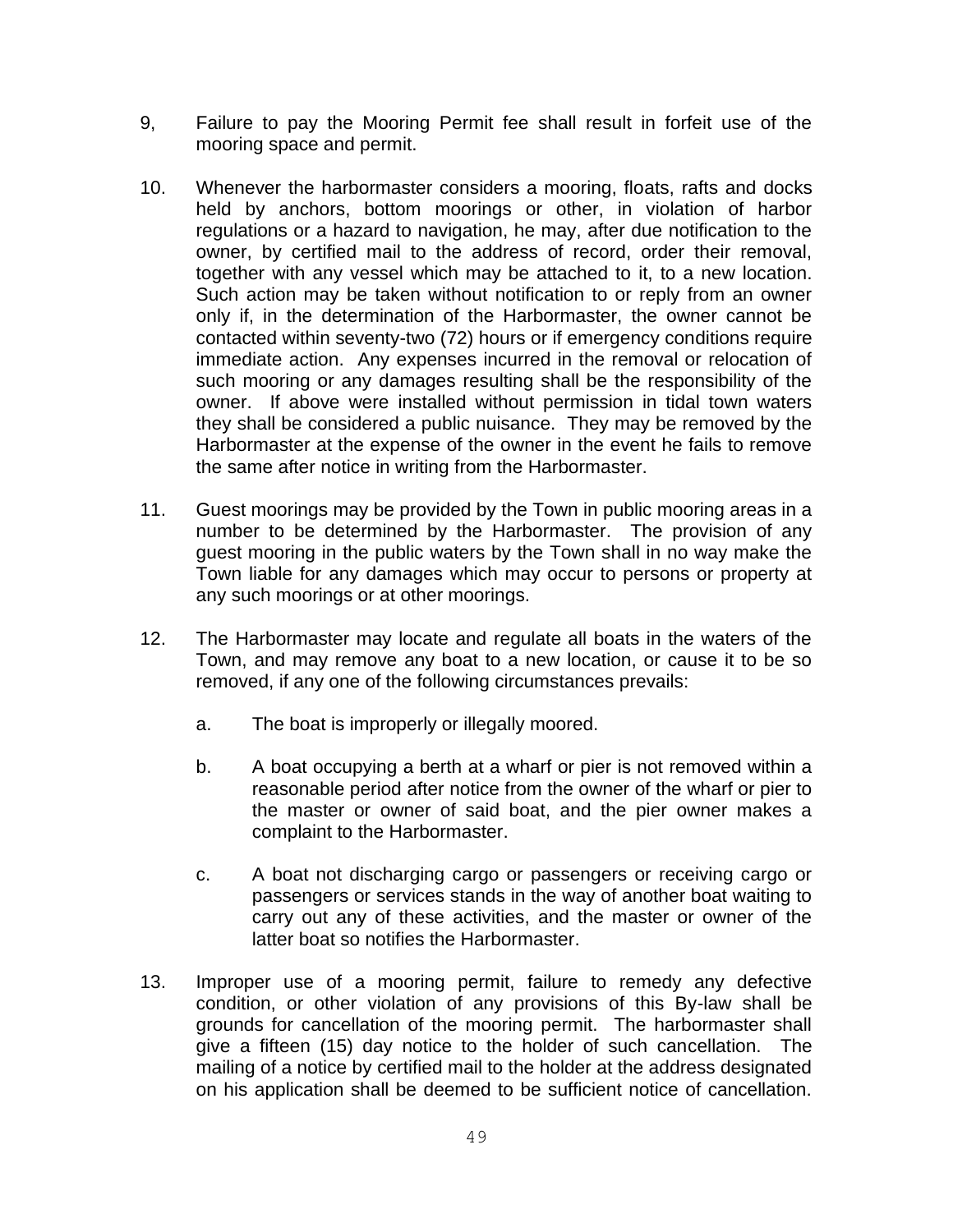Upon the cancellation of said mooring permit, the permit holder must immediately remove said mooring and gear. If he should fail to remove same within said period of fifteen (15) days, the Harbormaster may direct its removal at the owner's expense.

### **Section 5: Minimum Standards for Mooring Equipment.**

1. The Harbormaster shall make regulations regarding the size, type, construction, weight, and placement of all moorings within the tidal waters of the Town. All moorings shall be placed under the direction of the Harbormaster. All moorings are subject to inspection by the Harbormaster prior to their initial placement and as deemed necessary.

### **Section 6: General Regulations for Danvers Waters.**

- 1. No engine-less vessel, other than small pure sailboats less than fourteen (14) feet long or rowing dinghies, kayaks or canoes, or a vessel that is maintained in such a manner that does not have the ability to navigate safely under its own power shall be authorized to occupy a mooring in Danvers or a slip at a town marina. Active vessels temporarily disabled and under repair contract require Harbormaster approval.
- 2. A vessel is hereby declared to be a public nuisance and shall be considered a stray vessel if:
	- a) in a deteriorated and unseaworthy condition, or
	- b) sunken or likely to sink, or
	- c) aground, or
	- d) adrift and likely to damage piers, wharves, floats or other vessels or to constitute a menace to navigation, or
	- e) secured to a mooring without a proper authorization, or
	- f) awash.

All stray vessels shall be delivered to the possession of the Harbormaster until claimed by the proper owner or disposed of according to law. If the proper owner claims such property prior to disposition thereof, he shall pay all expenses incurred in connection therewith including charges for raising and storing same.

3. ABANDONMENT OF VESSELS, MOORINGS, ETC.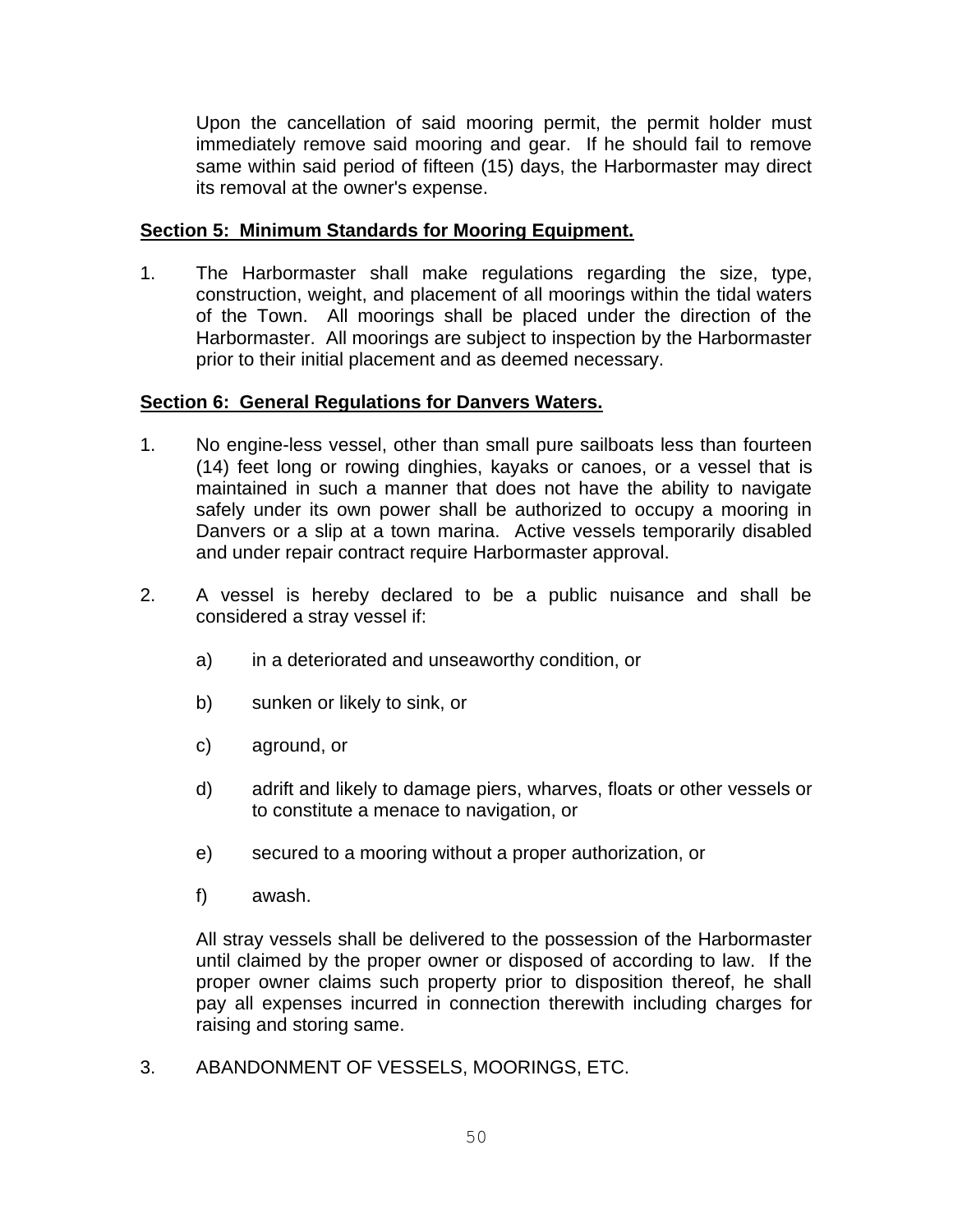Except in a maritime emergency currently affecting those aboard or others in the immediate vicinity, no vessel, mooring or other object shall be deliberately abandoned, sunk or otherwise placed in waters within the Town of Danvers where it may constitute a hazard. Any abandoned, sunk or improperly placed vessel, mooring or object so found and any vessel otherwise improperly secured, swamped, sunk, washed ashore or found in a restricted area may be ordered by the Harbormaster to be removed or relocated. If corrective action is not taken after twenty-four (24) hours notice to the owner or if the owner is not known after notice has been posted for the same period at the Harbormaster's office, the Harbormaster shall have authority to remove or relocate it, and the expense of such removal or relocation shall be charged to the vessel and its owner.

- 4. Nothing in the above shall be deemed to prevent emergency action by the Harbormaster with or without notice to the owner if, in his judgment, such action is necessary.
- 5. Removal of any stray vessel by the Harbormaster shall be without liability to the Town of Danvers, its officers, agents or employees.
- 6. POLLUTION

The dumping or discharge of oil, raw sewage, dead fish, garbage, waste, rubbish or debris of any kind, including residue of sanding and scraping of boats while in water, anywhere so as to pollute the waters, shores or beaches of the Town is prohibited.

- 7. UNLAWFUL DEPOSITS
	- a) Generally. No person shall throw or deposit in Danvers Harbor any litter, petroleum products, lubricating oil, fish oil or other greasy substance.
	- b) Litter. Throwing overboard of litter from any ship, boat, vessel, watercraft or from any pier, wharf, dock, float, bridge, beach or other location into the tidal waters of the Town shall be prohibited. The term "litter" is defined as bottles, glass, wood, trash, tires, cans, scrap metal, junk, paper, garbage, rubbish, trees, brush and lawn trimmings, timber and wood products, paint scrapings, dead animals and other refuse.
	- c) Discharge of oils. The discharge, from any location on land, intentionally or otherwise, of oil in any of its forms, animal, vegetable or mineral into the Town's harbor is prohibited.
	- d) Pumping engine rooms, bilges, etc. Pumping of engine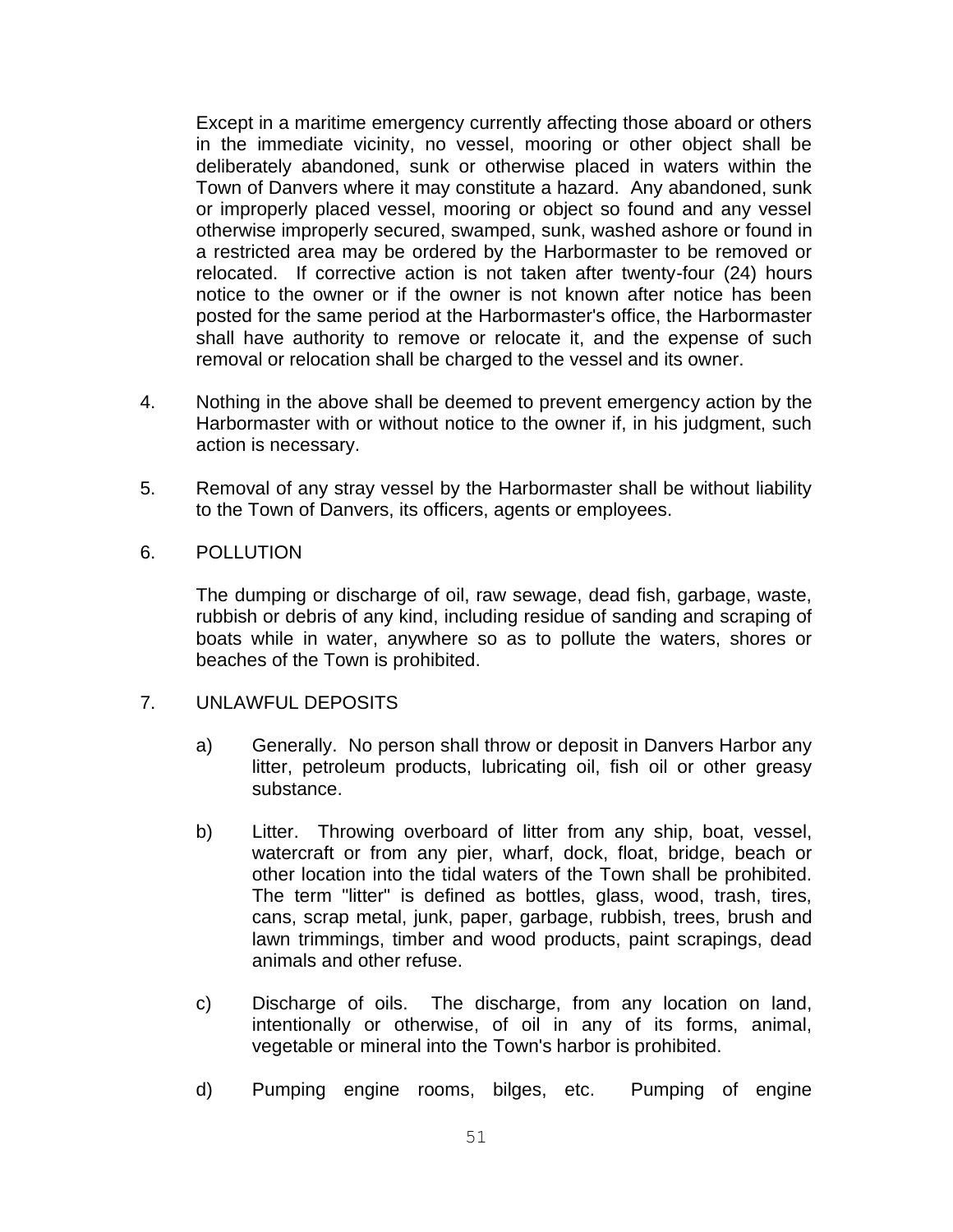compartment, bilge water containing petroleum products from any boat, ship, vessel or other watercraft located in Danvers Harbor and its environs, is prohibited.

8. HARBORMASTER TO INITIATE HARBOR POLLUTION COMPLAINTS.

The Harbormaster shall be an agent for the Town for initiating formal complaints to the Commonwealth and the Federal Government relative to harbor pollution in any form.

9. OCCUPANCY OF VESSELS.

No vessels may be used as a residence at a mooring in Danvers in excess of seven (7) continuous days unless otherwise authorized by the Harbormaster. This shall not prevent any vessel from seeking a haven from a storm in the harbor during the period immediately before, during, and after such a storm, but such vessels shall not make any discharge of waste, garbage or other pollution into said harbor during said stay and shall move on as soon as weather permits.

10. ADDITIONAL USE REGULATIONS.

The Harbormaster's permission is required for navigation by power boats or mooring of same West of the Liberty Street Causeway on Porter River, West of the Water Street Bridge on Crane River, and West of Water Street Bridge on Waters River. This is to include jetskis, jetbikes and other motorized craft.

11. There will be no speeding or testing of power boats in the vicinity North and West of Parker Island, Jersey Lane, and Liberty Street.

### **Section 7**

### **1. ENFORCEMENT AND PENALTIES**

These By-laws shall be enforced by the Harbormaster and Assistant Harbormasters.

a. Criminal Complaint.

Whoever violates any provisions of these By-laws may be penalized by indictment or on complaint brought in the District Court. Except as may be otherwise provided by law, and as the District Court may see fit to impose, the maximum penalty for each violation or offense, brought in such manner, shall be three hundred dollars.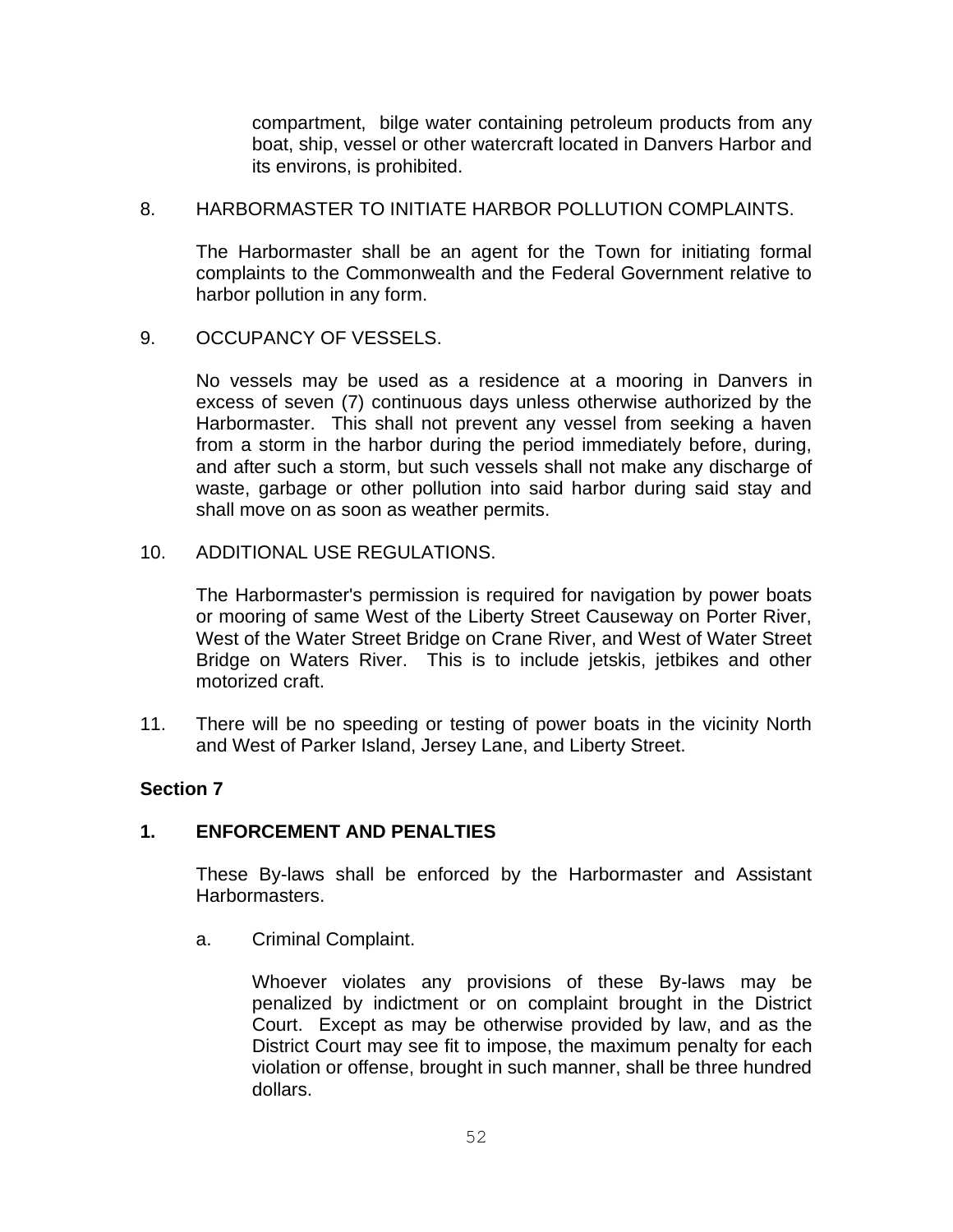b. Non-criminal Disposition.

Whoever violates any provision of these By-laws, the violation of which is subject to a specific penalty, may be penalized by a noncriminal disposition as provided in General Laws, Chapter 40, Section 21D.

Without intending to limit the generality of the foregoing, it is the intention of this provision that the above By-laws and selections of By-laws are to be included within the scope of this subsection, that the specific penalties as listed here shall apply in such cases and that the Harbormaster and Assistant Harbormasters shall in all cases be considered enforcing persons for the purpose of this provision.

Each day on which any violation exists shall be deemed to be a separate offense. For the purpose of repeat offenses, each calendar year shall constitute a new beginning.

> Regulation of Boating (Harbormaster)

| 1st Offense                 | \$30.00  |
|-----------------------------|----------|
| 2nd Offense                 | \$50.00  |
| 3rd Offense                 | \$100.00 |
| 4th and Subsequent Offenses | \$200.00 |

### **Section 8: Regulations.**

1. The Board of Selectmen may promulgate such rules and regulations as necessary for the proper operation, safety, health, and welfare of the landing places and tidal waters of the Town.

Any such rules and regulations shall not become effective unless published in one or more newspapers. (AUTH; ARTICLE 12, TM 3/19/90).

### **SLIP FEE**

1. Pursuant to the authority granted by Section 22F of Chapter 40 of the General Laws, persons with dockage in the Waters of the Town of Danvers on other than a transient basis (one week or less) shall annually pay a slip fee to the Town in the amount specified by the Town Manager based upon the length overall (LOA) of a vessel (12 ft. minimum). Persons who have been assessed and have paid a mooring fee to the Town of Danvers for any year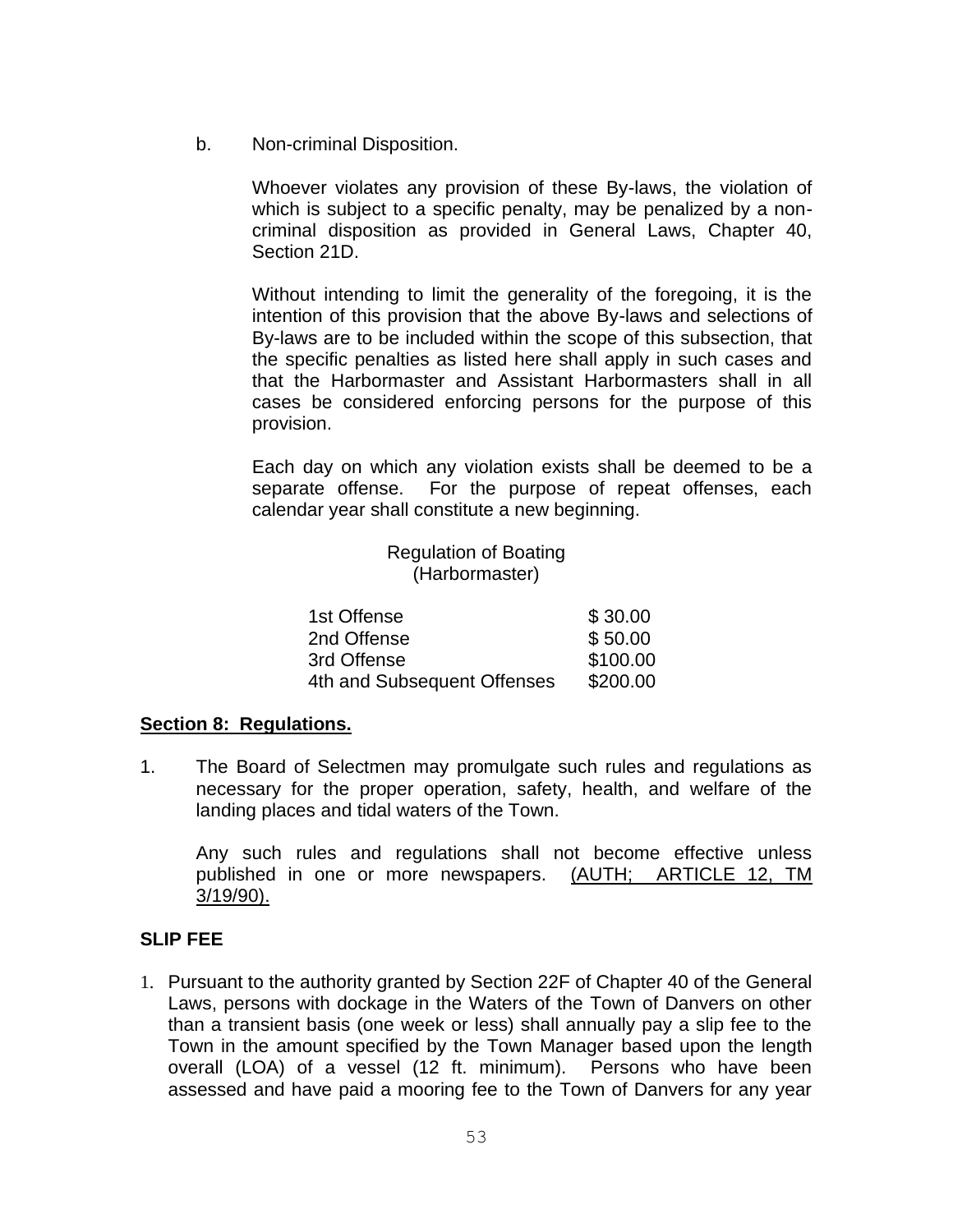shall not be obligated to pay the slip fee during that year." (AUTH; BOARD OF SELECTMEN JANUARY 7, 1997)

2. The equipment, operational and safety standards contained in Massachusetts General Laws C. 90B for the operation of water craft are hereby adopted as a regulation of the Town of Danvers and are incorporated herein by reference. Any violation of the said equipment, safety and operational standards may be enforced by the Danvers harbormaster of Assistant harbormasters by means of a non-criminal citation pursuant to C. 40 section 21D of the General laws or by means of criminal complaint.

# 3. (AUTH; BOARD OF SELECTMEN JANUARY 7, 1997)

# **CHAPTER XXIX Demolition of Historically Significant Buildings and Structures**

**Section 1: Intent and Purpose.** This by-law is adopted by the Town to assist in preserving and enhancing the Town of Danvers' historical and cultural heritage by preserving, rehabilitating, or restoring, whenever possible, buildings or landmarks with distinctive architectural features or historical associations that contribute to the historic fabric of the Town. The purpose of this by- law is to encourage owners or developers to preserve, rehabilitate, or restore such significant buildings or landmarks, which are outside the local Historic District, rather than demolishing or removing them.

The intent of the by-law is not to permanently prevent demolition but to provide an opportunity to develop preservation solutions for buildings or landmarks threatened with demolition. The by-law is intended to encourage owners and commissioners to seek out persons or entities who might be willing to purchase, preserve, rehabilitate, or restore them rather than demolish them.

To achieve these purposes, the Danvers Preservation Commission ("Commission") is empowered to advise the Building Commissioner with respect to the issuance of permits for demolition of significant buildings or landmarks, and, where appropriate and consistent with the intent and purpose of this by-law, to allow demolition under conditions designed to minimize the loss of distinctive features of significant buildings. This by-law further seeks to document those structures which cannot be saved through photographic, video and/or written materials and to preserve these materials as part of the public record through the Town Archives.

**Section 2: Definitions.** For this Chapter, the following words and phrases mean the following: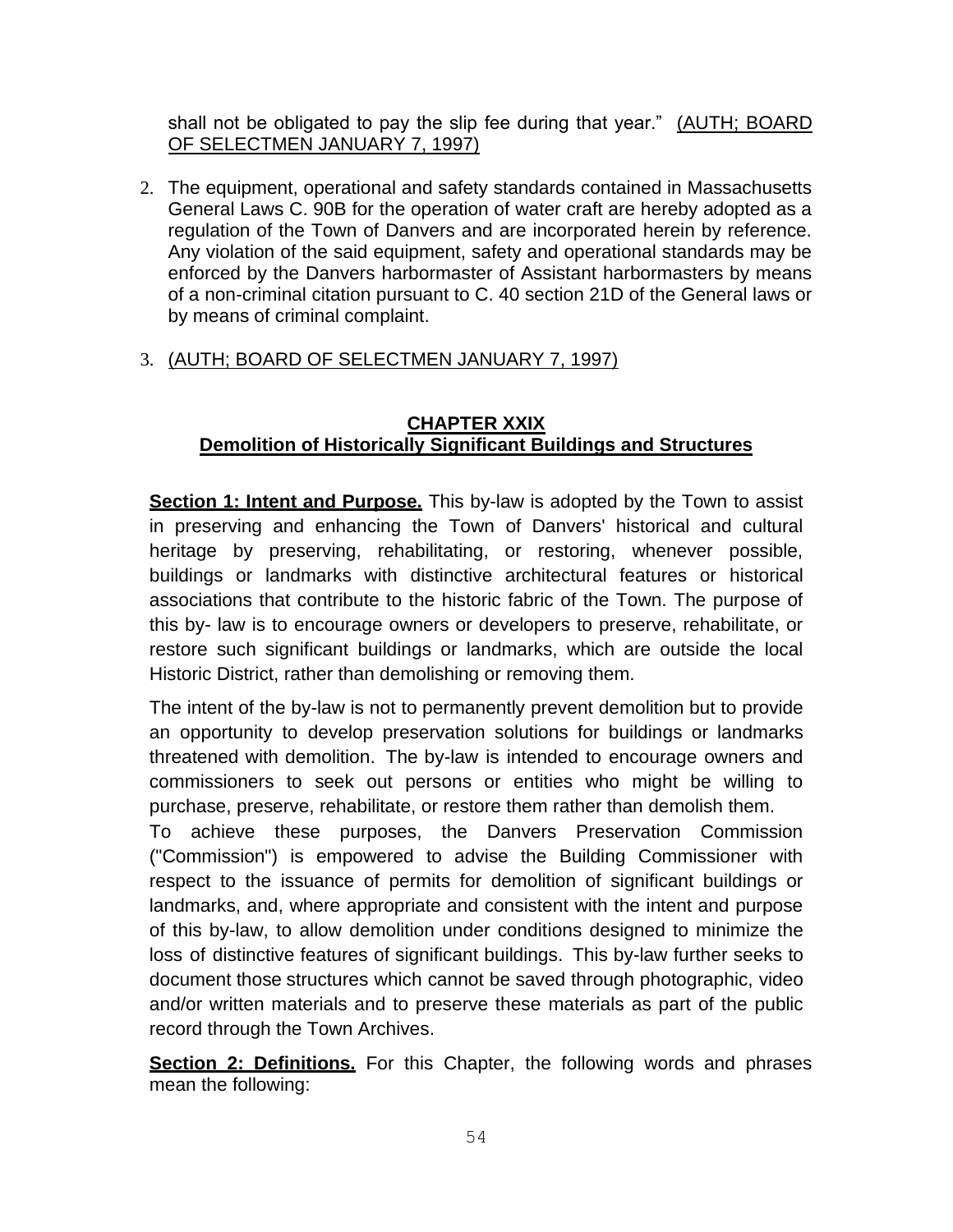- A. Applicant: The record owner(s) of the property upon which the building or landmark proposed for Demolition is situated, or the duly authorized agent or representative of the record owner(s). If the Applicant is an agent or representative, the signed written authorization of the record owner(s) must be included on or accompany any application.
- B. Building: An independent structure, including appurtenant elements (porches, decks, etc.) resting on its foundations and designed for the shelter or housing of persons, animals, chattels, or property of any kind that is larger than 100 square feet.
- C. Building Commissioner: The Town of Danvers Building Commissioner or their designee.
- D. Business Day: Any day which is not a legal municipal holiday, Saturday, or Sunday.
- E. Commission: The Danvers Preservation Commission.
- F. Delay Period: A twelve (12) month period following a public hearing where the Preservation Commission determined a building or landmark to be worthy of preservation.
- G. Demolition: Any act of pulling down, destroying, removing, razing, or moving a building or landmark, or any portion thereof, or commencing the work of relocating or of total or substantial destruction of a building or landmark, or portion thereof, with the intent of completing the same.
- H. Demolition Permit: Any permit issued by the Building Commissioner required by the State Building Code which authorizes the demolition of a building (excluding interior demolition) or landmark regardless of whether such permit is called a demolition permit, alteration permit, building permit, etc.
- I. Historically Significant Building: Any building within the Town that is in whole or in part one hundred (100) years or older and has been determined by the Commission or its designee to be significant based on any of the following criteria:
	- i. Is listed on, or is within an area listed on the National Register of Historic Places; or
	- ii. The Building has been found eligible for the National Register of Historic Places; or
	- iii. The Building is importantly associated with one or more historic persons or events, or with the broad architectural, cultural, political, economic, or social history of the Town, the Nation, or the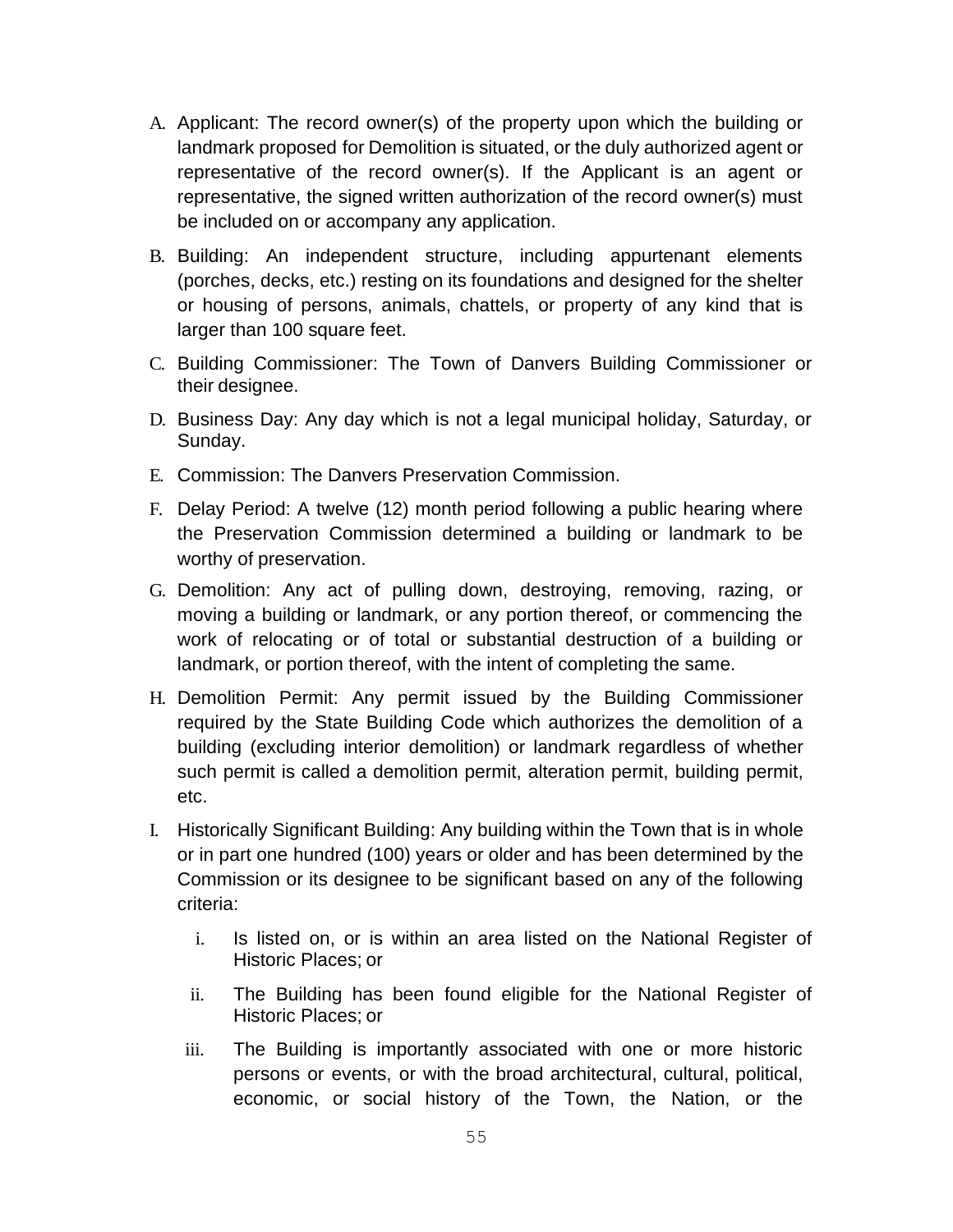Commonwealth; or

- iv. The Building is historically or architecturally important (in terms of period, style, method of building construction, or association with a recognized architect or builder) either by itself or in the context of a group of buildings.
- J. Landmark: A site, monument, or object historically significant in National, State, or local history and culturally important to Danvers. Landmarks demonstrate exceptional value or quality in illustrating or interpreting the Town's heritage in history, architecture, archeology, technology, and culture.
- K. Removal: To transfer a building from its existing location.

**Section 3: Adoption of Rules and Regulations.** The Commission may adopt rules governing its proceedings and may promulgate regulations to carry out the provisions of this chapter.

**Section 4: Regulated Buildings and Landmarks.** The provisions of Chapter XXIX apply only to the following:

- A. Any building or landmark listed on, or which is the subject of a pending application for inclusion on, the National Register of Historic Places or the Massachusetts State Register of Historic Places; or
- B. Any building or landmark which, in whole or in part, was built one hundred (100) or more years before the date a demolition permit is sought by an applicant.

# **Section 5: Procedure.**

- A. Receipt of Demolition Permit and Referral to the Preservation Commission. Upon receipt of an application for a demolition permit for any building or landmark, or portion thereof, which is a regulated building or landmark, or which is of indeterminate age, the following occurs:
	- i. The Building Commissioner must notify the Applicant and Preservation Commission in writing of the meeting at which the Preservation Commission intends to make its Determination of Historical Significance.
	- ii. No demolition permit shall be issued at that time.
- B. Preservation Commission Determination of Historical Significance. The Determination of Historical Significance is an administrative finding required of the Preservation Commission to decide whether a regulated building or landmark meets one or more of the criteria described in the definition of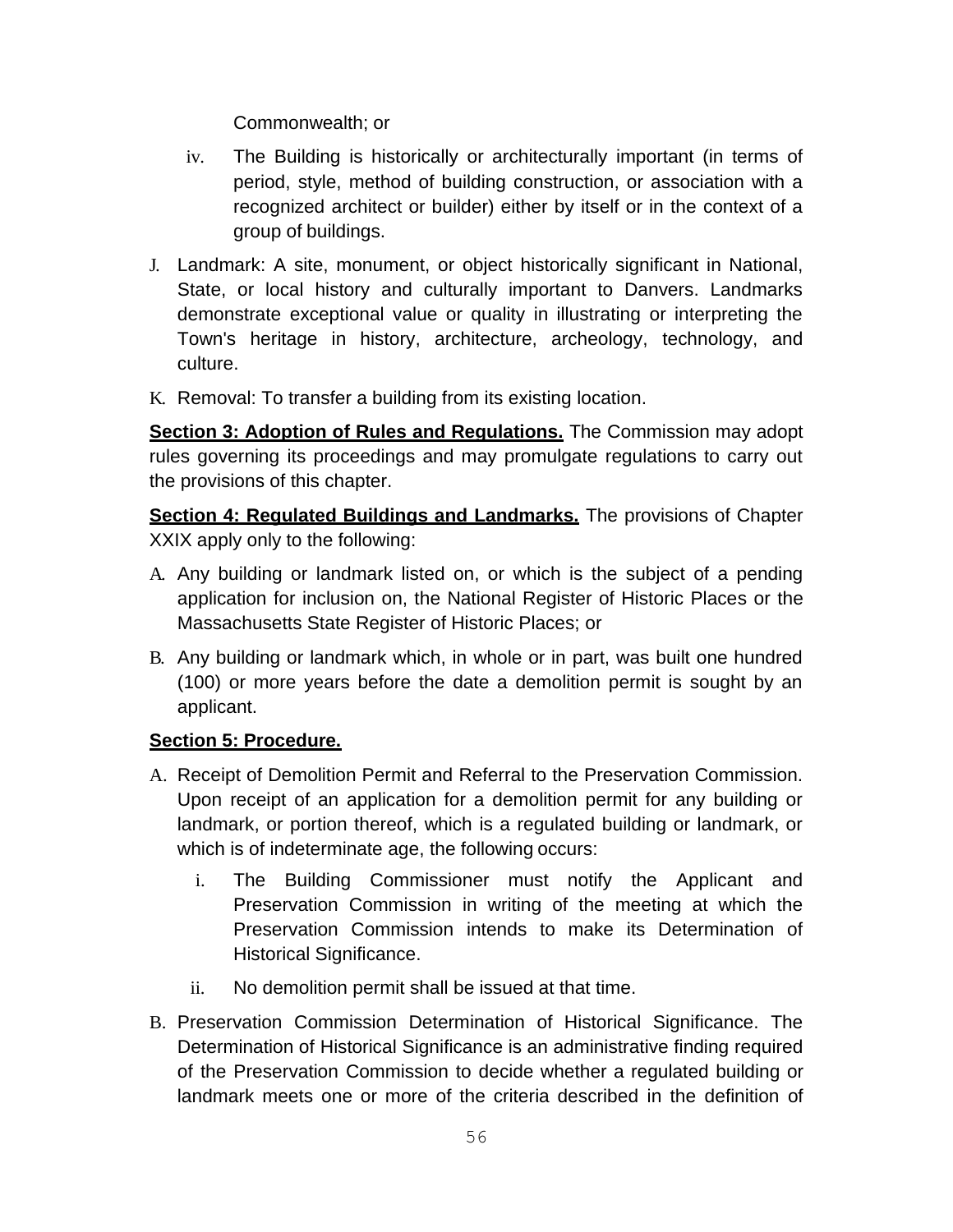"Historically Significant Building" found in Section 2, Definitions, of this Chapter.

The Determination should occur at the next scheduled meeting of the Commission, provided the Applicant is given at least seven (7) days advance notice, but never more than forty-five

(45) days from the date the demolition permit application was received. The Determination of Historical Significance occurs at a public meeting of the Preservation Commission but is not a public hearing.

- i. Buildings Determined NOT to be Historically Significant. If the Commission's Determination finds that the building IS NOT historically significant, the Commission shall notify the Building Commissioner and Applicant of its decision, in writing, within ten (10) business days of the Determination. Upon receipt of such notice, or upon the expiration of ten (10) business days from the date of the meeting, without having received any notification from the Commission, the Building Commissioner may issue a demolition permit for the subject building. These determinations are valid for nine (9) months from the date the Determination was filed with the Building Commissioner. If the Building is not demolished within that time, then a new demolition permit application must be submitted to the Building Commissioner.
- ii. Buildings Determined to be Historically Significant. If the Commission's Determination finds that the building IS historically significant, the Commission shall notify the Building Commissioner and Applicant of its decision, in writing, within ten (10) business days of such Determination. The Commission must also, within forty-five (45) days of the Determination, conduct a public hearing to determine whether the Historically Significant Building should seek preservation alternatives. The Commission shall give public notice of said hearing by publishing notice of the time, place, and purpose of the hearing to all parties of interest (as defined in GL c.40A) of the property and in a newspaper of general circulation in the Town at least seven (7) days before the hearing.
- C. Public Hearing for Historically Significant Buildings or Landmark. A public hearing for historically significant buildings or landmarks is held to decide whether the demolition of a historically significant building or landmark would be detrimental to the historical or architectural heritage, or resources of the Town.
	- i. If, after a public hearing, the Commission decides that the demolition of a historically significant building or landmark would not be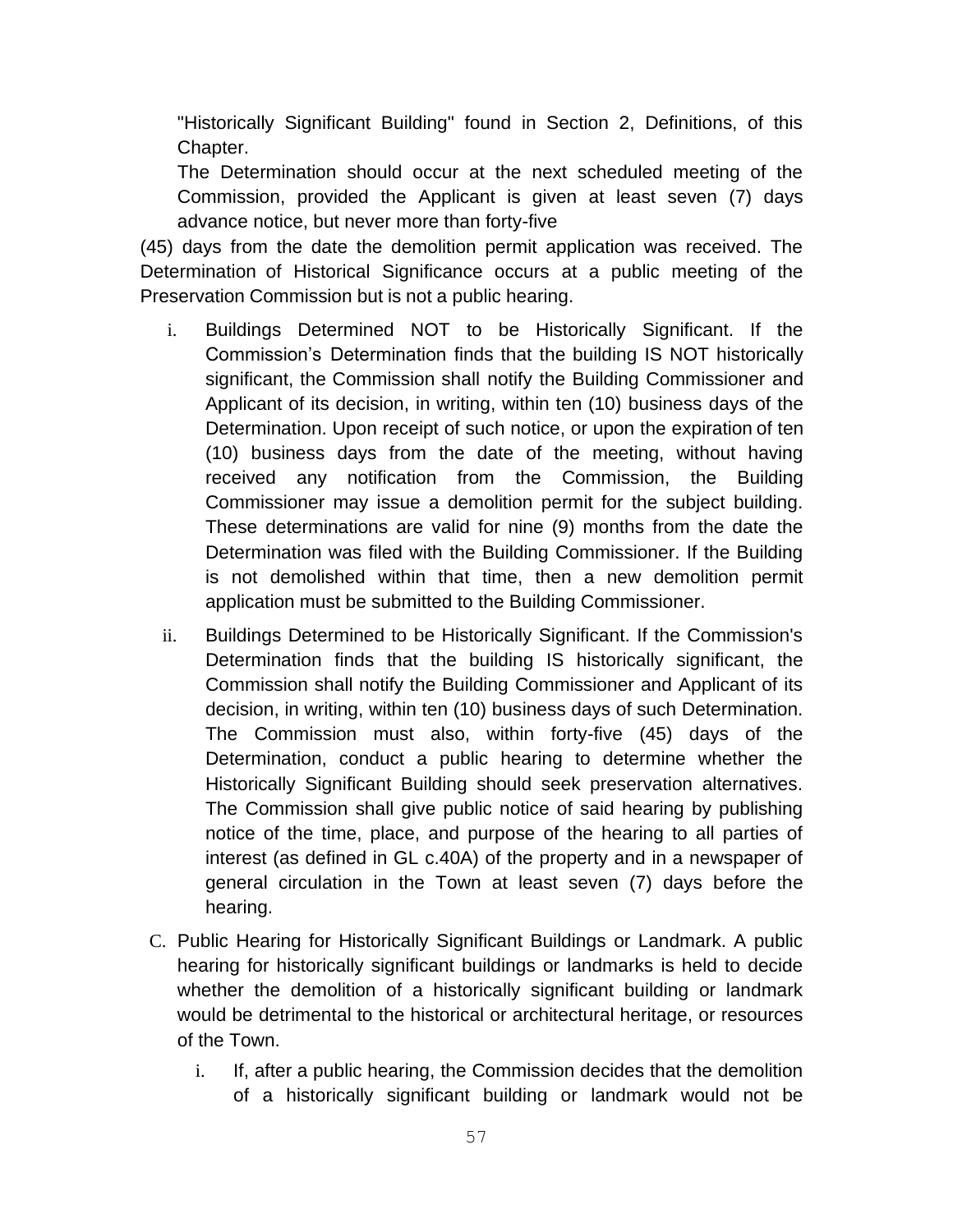detrimental to the historical or architectural heritage or resources of the Town, the Commission shall notify the Applicant and the Building Commissioner, in writing, within ten (10) business days. Upon receipt of such notice, or upon the expiration of ten (10) business days from the date of the close of the Commission's public hearing, without having received any notification from the Commission, the Building Commissioner may issue a demolition permit for the subject building or landmark.

- ii. If, after the public hearing, the Commission decides that demolition of a historically significant building or landmark would be detrimental to the historical or architectural heritage or resources of the Town, the building or landmark shall be considered to be worthy of preservation, and the Commission shall so advise the Applicant and the Building Commissioner, in writing, within ten (10) business days. If the Commission fails to notify the Building Commissioner of its decision within ten (10) days of the meeting, the Building or landmark shall be deemed not historically significant, and the Building Commissioner may issue a demolition permit.
- D. Procedures for Historically Significant Buildings Found Worthy of **Preservation** 
	- i. For buildings or landmarks found worthy of preservation, no demolition permit may be issued for twelve (12) months from the date the Commission decided the building or landmark was worthy of preservation. During this period, the Applicant is encouraged to locate a purchaser for the building or landmark willing to rehabilitate, restore, or otherwise preserve the building or landmark.
	- ii. Notwithstanding the preceding paragraph, the Building Commissioner may issue a demolition permit for a historically significant building or landmark at any time during the 12-month delay period after a public hearing (as described in Section 5.B.ii above), and the receipt of a written opinion from the Commission to the effect that:
		- a. The Commission is satisfied that there is no reasonable likelihood that either the Applicant or some other person or group is willing to purchase, preserve, rehabilitate, or restore such building or landmark, or
		- b. The building or landmark has been either documented, moved, or preserved in another manner to satisfy the purpose of the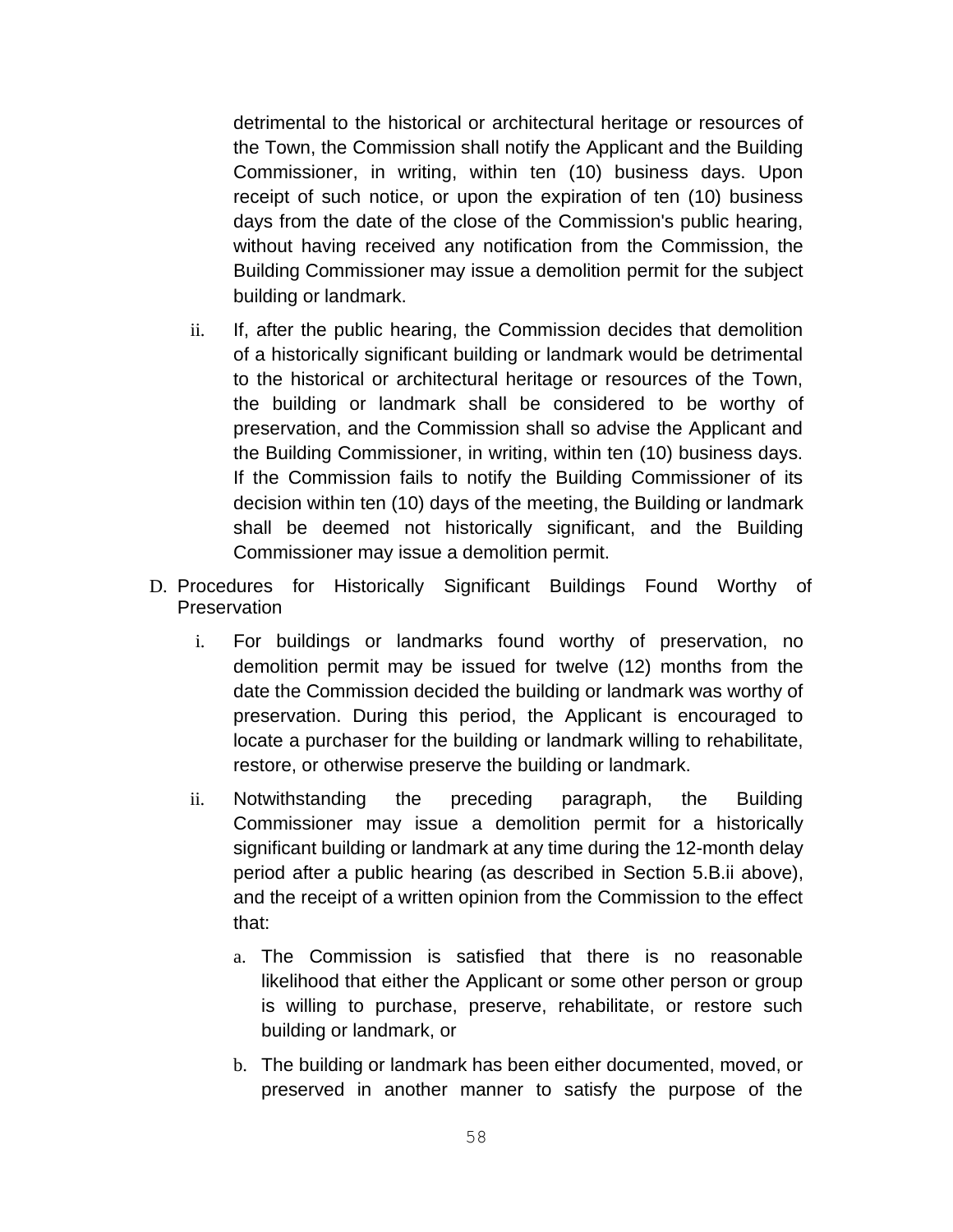demolition delay in the opinion of the Commission.

- iii. Once a building or landmark is determined to be historically significant, the owner must properly secure the building or landmark to the satisfaction of the Building Commissioner. Should the owner fail to secure the building or landmark, any subsequent destruction of the building or landmark during the 12-month demolition delay period, which the required security measures could have prevented, shall be considered a demolition in violation of this by-law.
- iv. Post Demolition Delay Period. If the building or landmark is not demolished within eighteen months of the expiration of the delay period, then a new application to demolish said building or landmark must be submitted to the Building Commissioner.

# **Section 6: Non-compliance.**

- A. Anyone who effects, or begins to affect, the demolition of a regulated building or landmark without first complying fully with the provisions of this by-law shall be subject to a fine of not more than three hundred dollars (\$300.00) for each day in violation.
- B. In addition, unless a Demolition Permit issued in accordance with this bylaw is obtained and unless the Demolition Permit is fully complied with, the Building Commissioner may elect, and the Commission may request the Building Commissioner to:
	- i. Issue a stop-work order halting all work on the building or landmark unless and until the Commission notifies the Building Commissioner in writing that the Applicant has appeared before the Commission to address such non-compliance, and the Commission has accepted the Applicant's plans to remediate such non-compliance.
	- ii. Refuse to issue any certificates of occupancy, temporary or final, until any non- compliance has been remediated; and/or
	- iii. Refuse to issue any permit required by the State Building Code pertaining to any property on which a regulated building has been demolished, or such demolition was commenced, for two (2) years from the date of such demolition, provided that this provision shall not prevent the Building Commissioner from issuing any permit required to ensure the safety of persons and property. The Building Commissioner shall give prompt written notice to the Commission of any action taken or refused to be taken pursuant to this section.

**Section 7: Emergency Demolition.** Notwithstanding the following provisions, the Building Commissioner may issue a demolition permit at any time in the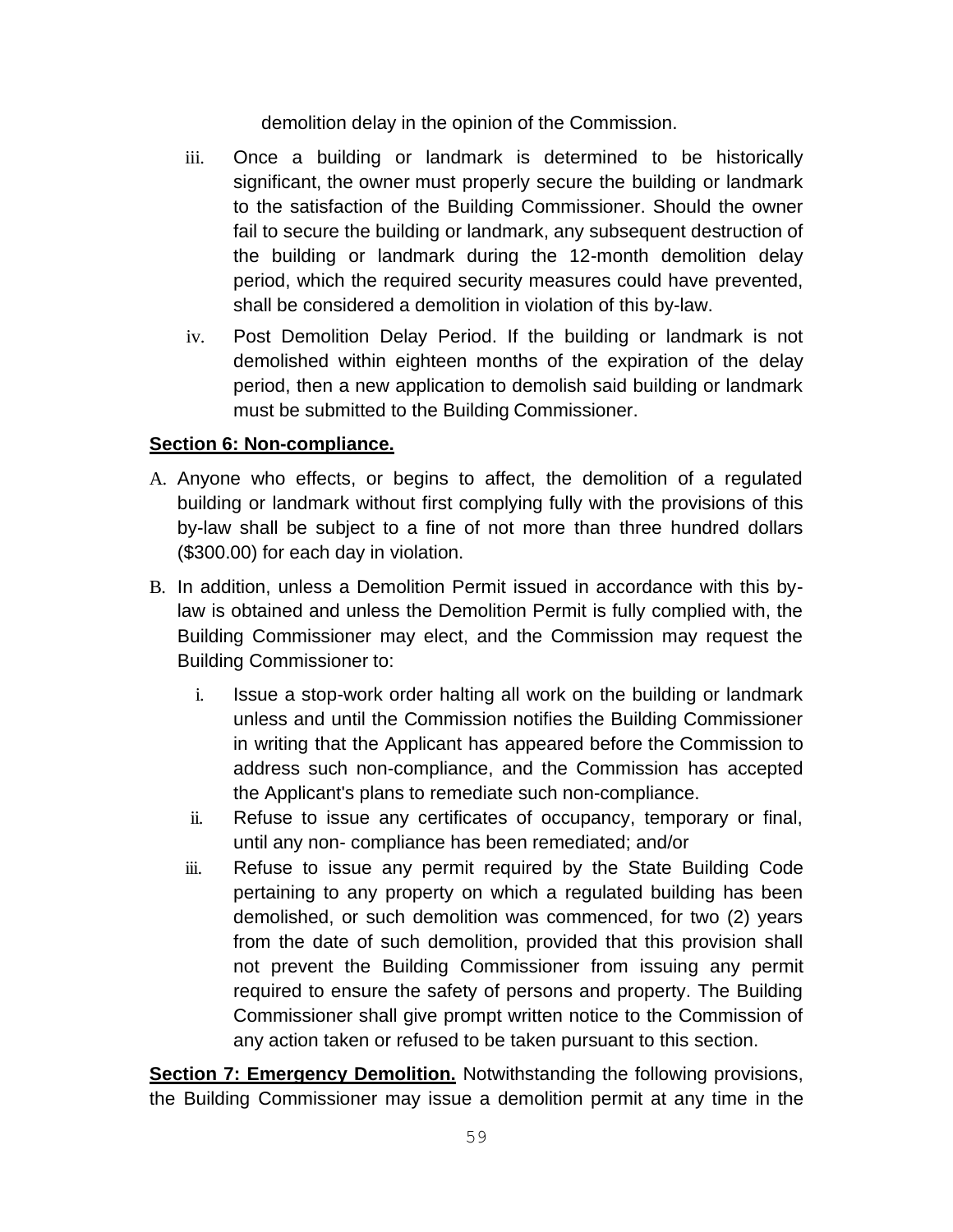event of imminent and substantial danger to the health or safety of the public due to deteriorating conditions. Before doing so, the Building Commissioner must inspect the building or landmark and document, in writing, the findings and reasons requiring an emergency demolition, a copy of which shall be forwarded immediately to the Commission. Before allowing emergency demolition, the Building Commissioner shall make every effort to inform the Commission Chair of their intention to allow demolition before issuing a permit for emergency demolition. No provision of this by-law is intended to conflict with or abridge any obligations or rights conferred by M.G.L.c.143 regarding the removal or demolition of dangerous or abandoned structures. In the event of a conflict, the applicable provisions of General Law 143 shall control.

**Section 8: Severability.** In case any section, paragraph, or part of Chapter XXIX is declared invalid or unconstitutional by any court of competent jurisdiction, every other section, paragraph, and part of such ordinance shall continue in full force and effect.

(AUTH: ARTICLE 12, Town Manager 6/18/90 & ARTICLE 34, TM 5/15/00, ARTICLE 5, STM 11/15/2021)

## **CHAPTER XXX Licenses and Permits Subject to Unpaid Taxes and Fees**

**Section 1:** The Tax Collector or other municipal official responsible for records of all municipal taxes, assessments, betterments and other municipal charges, hereinafter referred to as the Tax Collector, shall annually furnish to each department, board, commission or division, hereinafter referred to as the Licensing Authority, that issues licenses or permits including renewals and transfers, a list of any person, corporation or business enterprise, hereinafter referred to as the Party, that has neglected or refused to pay any local taxes, fees, assessments, betterments or other municipal charge for not less than a twelve month period, and that such Party has not filed in good faith a pending application for an abatement of such tax or a pending petition before the appellate tax board.

**Section 2:** The Licensing Authority may deny, revoke or suspend any license or permit, including renewals and transfers of any Party whose name appears on said list furnished to the Licensing Authority from the Tax Collector, as required by applicable provisions of law and the Party is given a hearing, to be held not earlier than fourteen days after said notice. Said list shall be prima fascia evidence for denial, revocation or suspension of said license or permit to any Party. The Tax Collector shall have the right to intervene in any hearing conducted with respect to such license denial, revocation of suspension. Any findings made by the Licensing Authority with respect to such license denial, revocation or suspension shall be made only for the purpose of such proceeding and shall not be relevant to or introduced in any other proceeding at law, except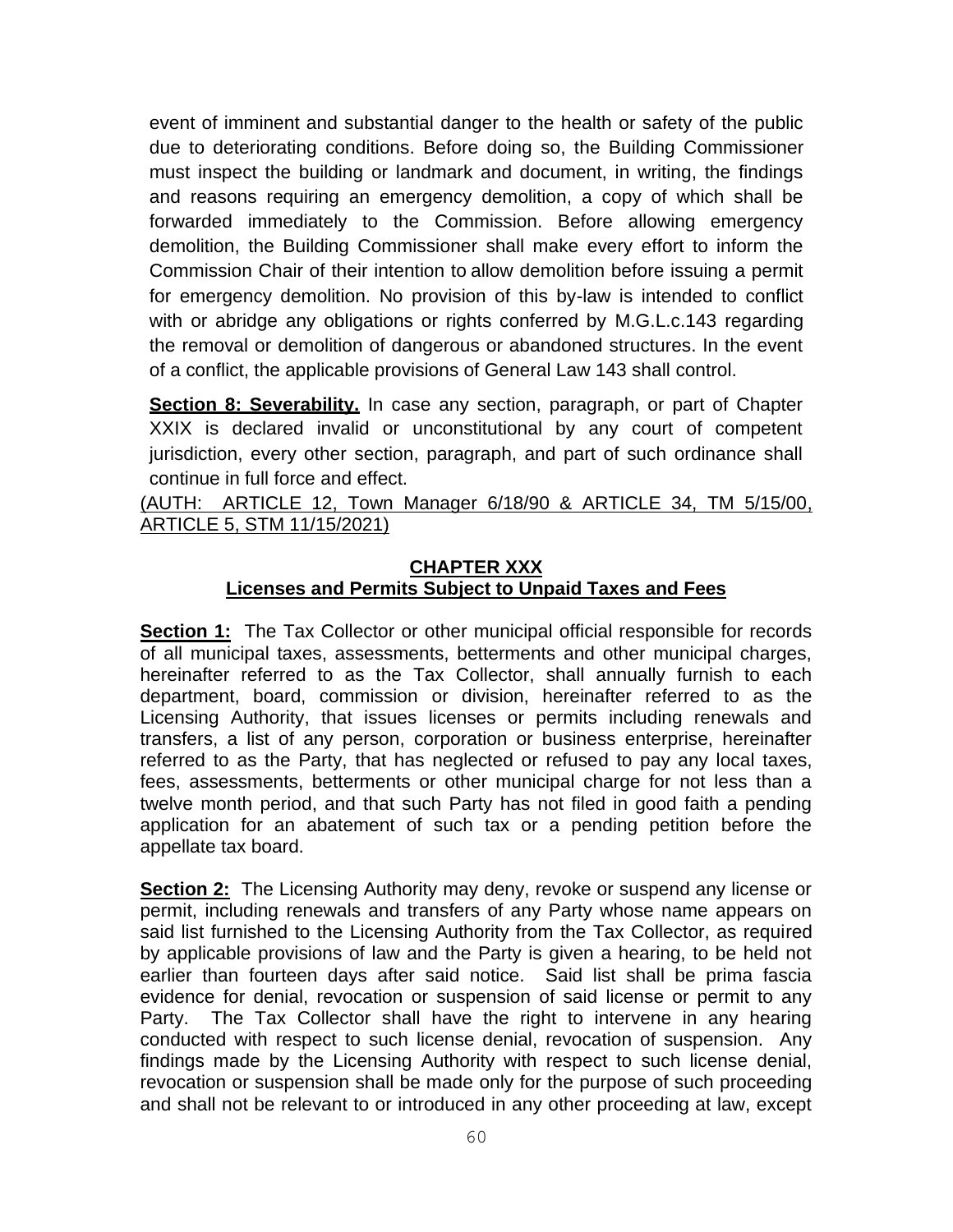for any appeal from such license denial, revocation or suspension. Any license or permit denied, suspended or revoked under this section shall not be reissued or renewed until the Licensing Authority receives a certificate issued by the Tax Collector that the party is in good standing with respect to any and all local taxes, fees, assessments, betterments, or other municipal charges, payable to the Municipality as of the date of issuance of said certificate.

**Section 3:** Any party shall be given an opportunity to enter into a payment agreement, thereby allowing the licensing authority to issue a certificate indicating said limitations to the license or permit and the validity of said license shall be conditioned upon the satisfactory compliance with said agreement. Failure to comply with said agreement shall be grounds for the suspension or revocation of said license or permit; provided, however, that the holder be given notice and a hearing as required by applicable provisions of law.

**Section 4:** The Board of Selectmen may waive such denial, suspension or revocation if it finds there is no direct or indirect business interest by the property owner, its officers or stockholders, if any, or members of its immediate family, as defined in Section One of Chapter Two Hundred and Sixty-Eight in the business or activity conducted in or on said property.

**Section 5:** This article shall not apply to the following licenses and permits: Open Burning, Section Thirteen of Chapter Forty-eight; Bicycle Permits, Section Eleven A of Chapter Eighty-five; Sales of Articles for Charitable Purposes, Section Thirty-three of Chapter One Hundred and One; Children Work Permits, Section Sixty-nine of Chapter One Hundred and Forty-nine; Clubs, Associations dispensing food or beverage licenses, Section Twenty-one E of Chapter One Hundred and Forty; Dog Licenses, Section One Hundred and Thirty-seven of Chapter One Hundred and Forty; Fishing, Hunting, Trapping Licenses, Section Twelve of Chapter One Hundred and Thirty-one; Marriage Licenses, Section Twenty-eight of Chapter Two Hundred and Seven; Theatrical Events, Public Exhibitions, Permits, Section One Hundred and Eighty-one of Chapter One Hundred and Forty; and Special Permits granted by the Board of Appeals, Chapter 40A.

(AUTH: ARTICLE 8, TM 5/20/91)

#### **CHAPTER XXXI Use of Skateboards, Roller Skates or Roller Blades and Motorized and Non-Motorized Scooters**

**Section 1:** The Board of Selectmen are hereby authorized to adopt regulations limiting or forbidding the use of skateboards, roller skates, roller blades, or similar devices on public ways and/or sidewalks within the Town or any part thereof.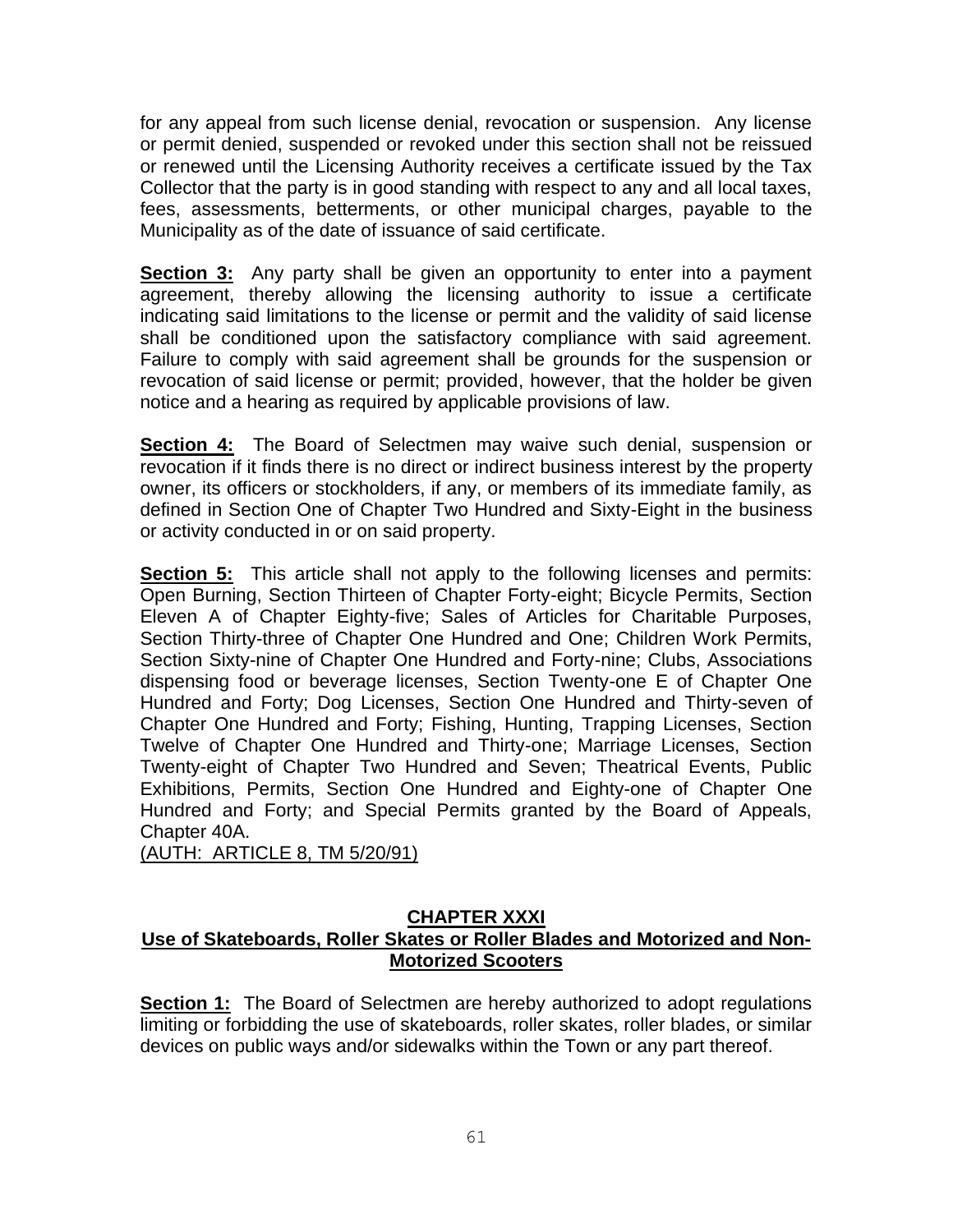Such regulations may be adopted after a public hearing and public notice thereof at least two (2) weeks prior to adoption by publication in a newspaper of general circulation in the Town and by posting with the Town Clerk.

**Section 2:** Violation of this by-law, or of the regulations promulgated hereunder shall result in a written warning for the first offense, impoundment of equipment for a period not to exceed fifteen (15) days for the second offense, a fine or penalty of Twenty Dollars (\$20.00) for the third offense, a Fifty Dollar (\$50.00) fine thereafter.

(AUTH: ARTICLE 4, TM 11/18/96)

#### **CHAPTER XXXII Commercial Trash Pickup**

**Section 1:** As of the effective date of this By-Law, no commercial trash pickup or refuse removal within the Town of Danvers may occur prior to 7:00 A.M. or after 7:00 P.M. Commercial trash pickup and refuse removal includes all business, lessees and property owners and commercial trash haulers under contract to said business and property owners.

**Section 2:** This By-Law shall be enforced by any police officer of the Danvers Police Department.

**Section 3:** A violation of this By-Law shall result in the following penalty or penalties:

| <b>Offense</b>       | <b>Business and/or Property Owner</b> | <b>Commercial Trash Hauler</b> |
|----------------------|---------------------------------------|--------------------------------|
| First Offense        | Warning                               | Warning                        |
| Second Offense       | Twenty-Five Dollars (\$25)            | Second Offense & each          |
| Third Offense & each | Fifty Dollars (\$50)                  | subsequent offense - Three     |
| subsequent offense   |                                       | Hundred Dollars (\$300)        |

| (AUTH: ARTICLE 5, TM 11/18/96) |
|--------------------------------|
| (AUTH: ARTICLE 9, TM 5/21/18)  |

#### **ARTICLE XXXIII Hawkers, Peddlers, and Transient Vendors**

**Section 1.** For the purpose of this regulation, the definition of hawkers, peddlers, and transient vendors shall be the same definitions as those contained in Chapter 101 of the Massachusetts General Laws.

**Section 2.** No person shall hawk, peddle, or barter any goods or merchandise within the limits of the Town of Danvers, except as authorized by law, without first obtaining a license to do so from the Board of Selectmen, upon payment of a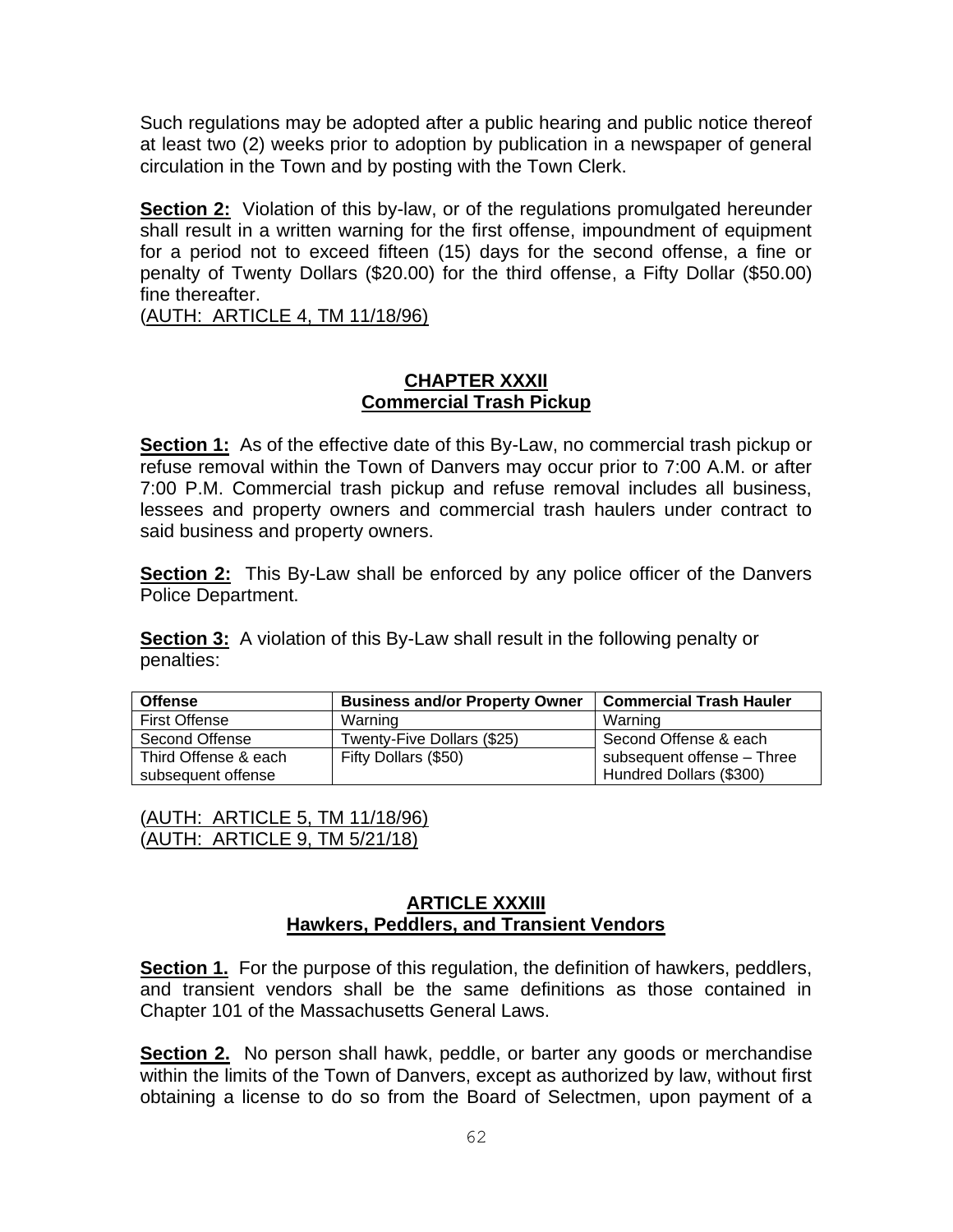license fee, said fee to be in conformity with Chapter 101 of Massachusetts General Laws. This requirement shall not apply to any hawking or peddling of newspapers, religious publications, ice, flowering plants, and such flowers, fruits, nuts and berries as may be wild or uncultivated.

**Section 3.** The sale by hawkers and peddlers of jewelry, furs, wines, spirituous liquors, or small artificial flowers is prohibited.

**Section 4.** Any person licensed under this regulation shall keep said license in his/her possession which shall be readily available for display. The license shall indicate the license number and shall include the licensee's signature and date of the license expiration. The licensee shall display such license when requested to do so by any officer of the Police Department or the Health Agent.

**Section 5.** It shall be unlawful for any person to engage in the activities of a Hawker, Peddler, or Transient Vendor if such activities are conducted:

- 1. Within fifty (50) feet of the intersection of any public streets, roads or highways, said fifty (50) feet to be measured at a 90 degree angle from the area of the activity as regulated by the terms of this Article to the edge of the pavement of said street, road, or highway nearest the activity in question nor within twenty-five (25) feet of the edge of any public street, road, or highway. This restriction shall not apply to vendors of frozen desserts, nor to vendors of toys and novelties sold in connection with a public parade, on the day of the parade.
- 2. With the use of sound amplification devices which cause the sound to be audible at a decibel level greater than 35 decibels at a distance greater than 50 feet from the activity in question at all times.
- 3. While allowing any person to hang onto the outside of any vehicle while it is traveling on a public street, road or highway.
- 4. While any persons engaged in the activity or attracted to the activity are obstructing the free passage of pedestrian or vehicular traffic on any public street, road, highway, or sidewalk.

**Section 6.** All hawkers and peddlers shall have adequate trash control.

**Section 7.** Vehicles utilized for the selling of frozen desserts or confections must have installed on said vehicle amber flashing light visible from the front and rear of the vehicle and such light must be flashing when the vehicle is stopped for the purpose of transacting business.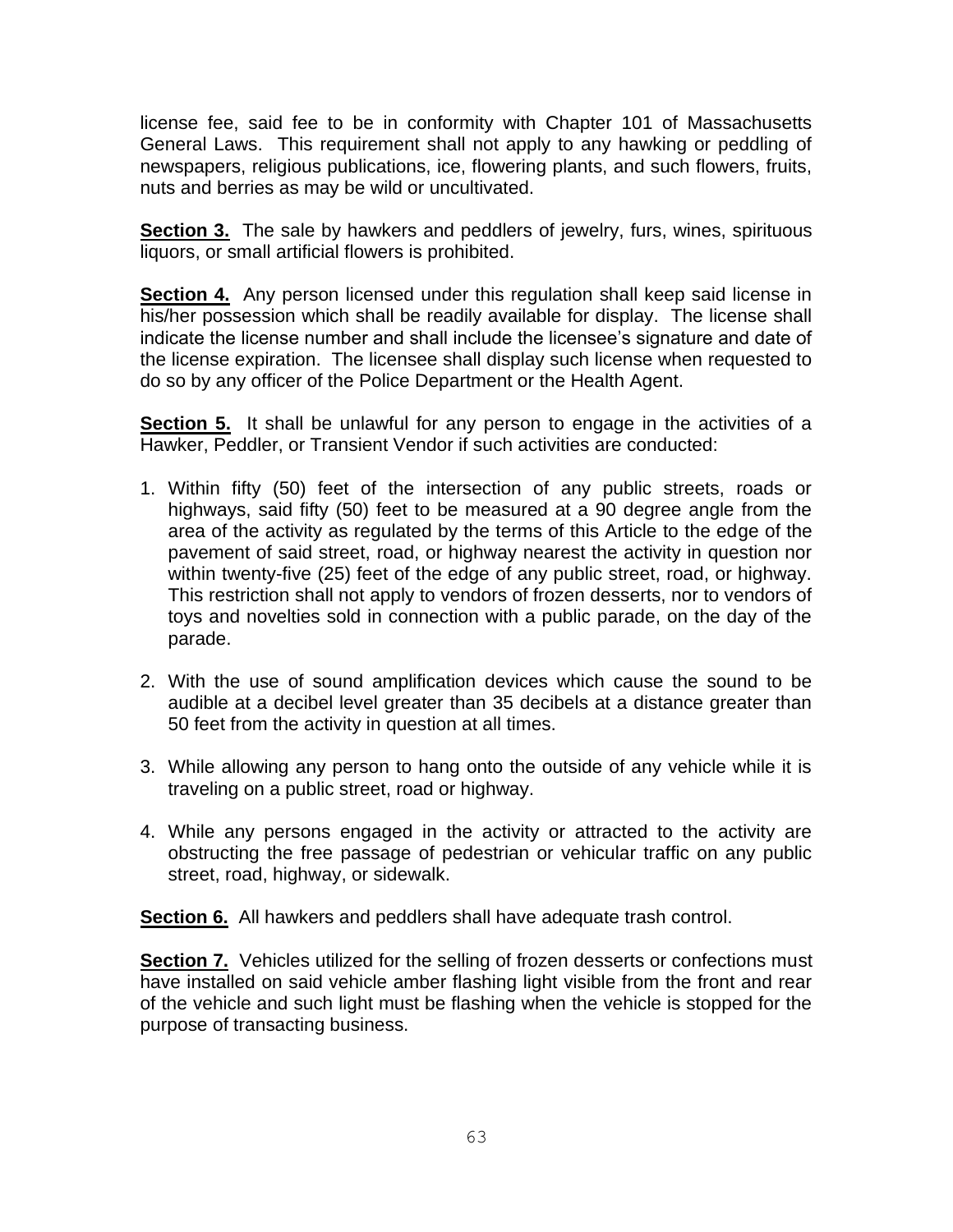**Section 8.** Prior to commencing business, a transient vendor shall submit to the licensing authority a signed and notarized statement from a property owner granting permission to the vendor to conduct their trade on said private property.

**Section 9.** This license may be revoked or suspended for the following reasons:

- 1. Any fraud, misrepresentation or false statement contained in the application for a license;
- 2. Any fraud, misrepresentation or false statement made in connection with the selling of goods, wares, or services;
- 3. Any violation of this regulation;
- 4. Conviction of the licensee of any felony or of a misdemeanor involving moral turpitude;
- 5. Conducting the business licensed under this regulation in an unlawful manner or in such a manner as to constitute a breach of the peace or to constitute a menace to the health, safety or general welfare of the public; or the public safety or interest may require.
- 6. Any other reason consistent with Chapter 101 aforesaid, or as the public safety or interest may require.

**Section 10.** The provisions of this Article shall not apply to activities of any bona fide, voluntary, non-profit, veteran's or religious organizations with a usual place of business in the Town of Danvers.

**Section 11.** Each violation of this Article shall be punished by a fine of \$100; the terms hereof may be enforced by any police officer of the Town, and are subject to non-criminal citation pursuant to M.G.L. Chapter 40, section 21D.

(AUTH: ARTICLE 37, TM 5/20/02)

### **CHAPTER XXXIV Connection to Public Water System**

**Section 1.** The Town Manager may, from time to time, and after public hearing and the approval of the Board of Selectmen, promulgate rules and regulations for connection to the public water and sewer system and governing the discharge of waste thereon. Any violations of such rules or regulations shall be punishable by a penalty not to exceed three hundred dollars (\$300) for each day of violation of part thereof.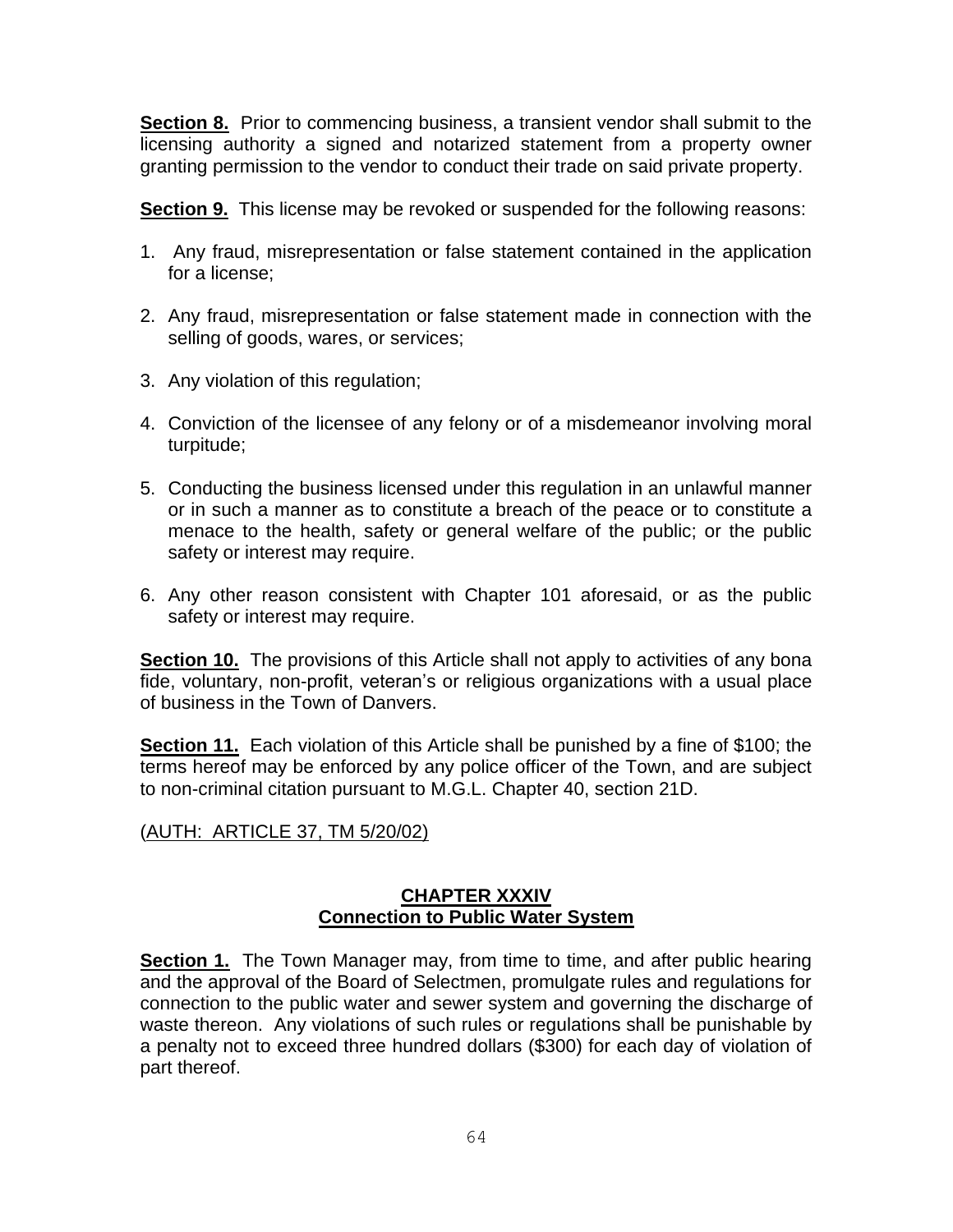## **CHAPTER XXXV Possession of Certain Types of Knives with Blades**

**Section 1.** No person, except as provided by law, shall carry on his/her person, or carry under his/her control in a vehicle, any knife having any type of blade in excess of 2½ inches (i.e., ice pick, dirk [a dagger], machete), or similar weapons that are likely to penetrate a police officer's ballistic vest, or other object or tool so redesigned, fashioned, prepared or treated that the same may be used to inflict bodily harm or injury to another except:

- a. When actually engaged in hunting, fishing, or any employment, trade or lawful recreational or culinary activity which customarily involves the carrying or use of any type of knife; or
- b. In going directly to or returning from such activities; or
- c. If the knife is being transported directly to or from a place of purchase, sharpening, or repair and if packaged in such a manner as not to allow easy access to the knife while it is being transported.

Each violation of this article shall be punished by a fine of \$100; the terms hereof may be enforced by any police officer of the Town. (AUTH; ARTICLE 18, TM 5/15/06.)

#### **CHAPTER XXXVI**

# **Licensure of Taxicabs, Permit to Operate Taxicabs, Operation, Fares, Penalties and Enforcement**

The rules and regulations of this section are promulgated pursuant to G.L., C. 40, §22.

- 1. DEFINITIONS: The following definitions shall apply to this chapter of the Town of Danvers General By-laws unless a contrary meaning is plainly intended or required by law.
	- a. Taxicab: A car or similar conveyance which, together with the driver, offered for hire to transport one or more persons in Danvers, or between a point in Danvers and any point outside the Town; there is an exception for common carriers, livery services, vehicles used in connection with funerals, and government operated transportation entities.
	- b. Taxicab Businesses: A business in any form, whether sole proprietorship, partnership, corporation or trust, which engages in the business of operating taxicabs in the Town of Danvers.
	- c. Taxicab Driver: One who actually drives, controls, or operates a taxicab in the Town of Danvers, accepting persons who are duly and properly licensed to operate a taxi an another community and whose only operation in Danvers is the passing through or completion of a trip which originates in another community.
	- d. Party: A party shall be considered any number of individuals with the same origin and destination.
- 2. LICENSURE OF TAXICABS/TAXICAB BUSINESS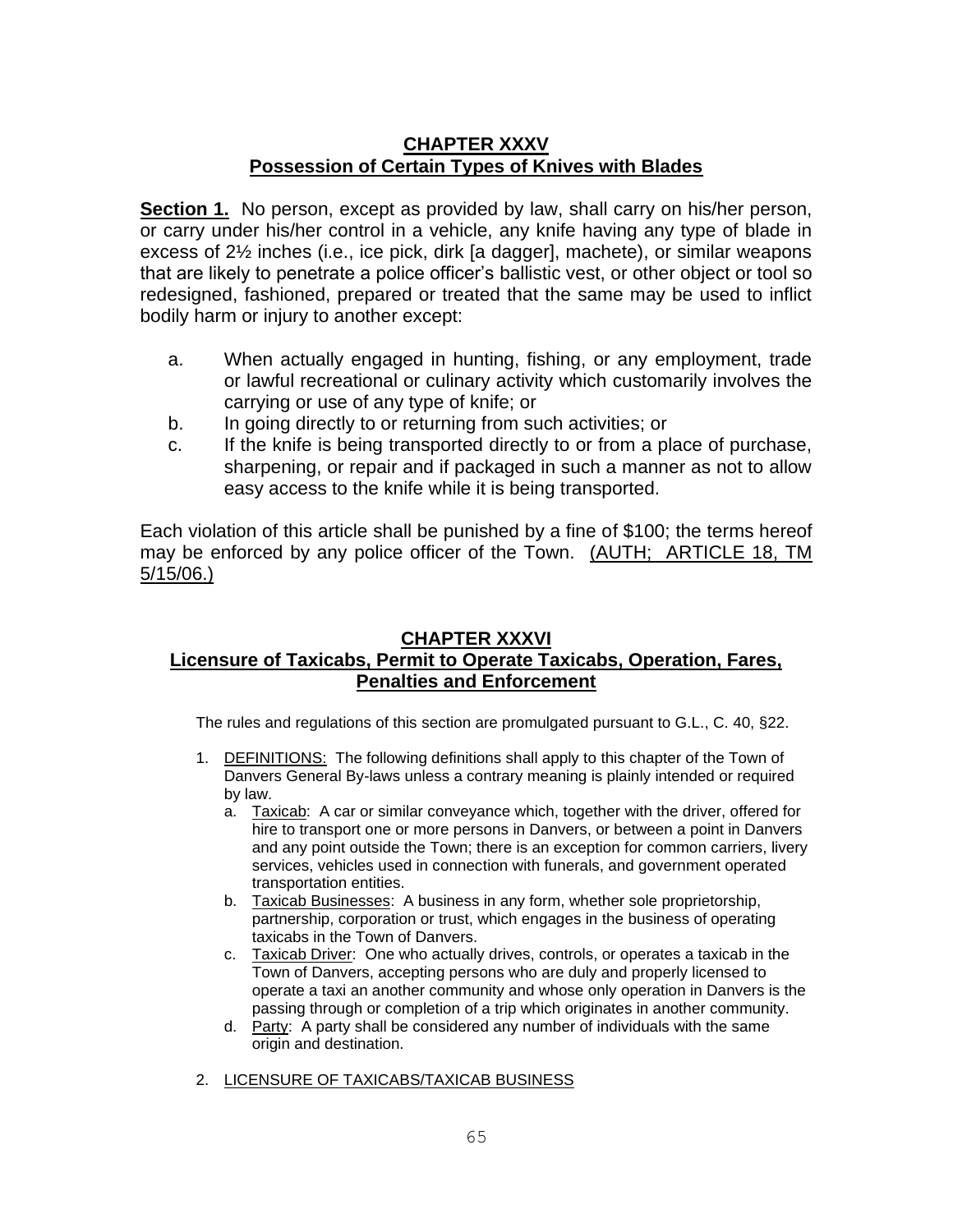- a. License Required: No taxicab shall be driven, operated or caused to be operated as a vehicle for hire without a valid license obtained for that vehicle from the Town's Board of Selectmen. Each vehicle shall require a separate Taxi license plate and be registered as a taxicab with the Commonwealth of Massachusetts.
- b. Application: Each applicant for licensure of a taxicab business shall submit an application on a form approved by the Selectmen who shall approve such licensure only after a public hearing, after being satisfied that the applicant or responsible manager of the applicant is no less than 21 years of age at the time the application is received, and reviewed by the Chief of Police (or by his/her designee). The application shall include the following information:
	- i. The intended place of business
	- ii. The name of the manager or principal representative
	- iii. Proposed hours of operation
	- iv. Telephone number where the licensee may be contacted in the evening
	- v. Description of the proposed vehicle(s) including the make, model,
	- mileage, and age of the vehicle(s)
- c. Review by Chief of Police
	- i. Upon receipt of all applications for taxicab licensure the Board of Selectmen shall forward said applications to the Chief of Police for review. The Chief of Police shall review the application for licensure of all applicants and forward his/her comments and/or recommendation, if any, to the Board of Selectmen no later than thirty (30) days after receipt of the application. No license shall be granted until the Chief of Police has reviewed the application.
- d. Insurance
	- i. As a pre-condition to licensure as a taxicab business, the applicant shall submit, along with the aforesaid application, proof of insurance for all vehicles to be used in the business issued by an insurance company authorized to do business within the Commonwealth of Massachusetts pursuant to G.L. c. 175 §47 with single limit coverage of at least (\$100,000/\$300,000). A copy of the certificate shall be delivered to the Town Clerk. The Town shall be listed as a Certificate Holder with the Certificate provided to the Board of Selectmen and notice of cancellation or amendment of the policy shall be given to the Chief of Police with no less than thirty (30) days' notice prior to said cancellation or amendment.
- e. Liability
	- i. The licensee is at all times responsible for his/her vehicle(s) and shall be liable for all penalties and/or damages from his/her operation of the vehicle(s) by an employee or agent.
- f. Grant or Denial of License
	- i. The Board of Selectmen may, upon receipt of an application, issue a license under such terms and conditions as they deem appropriate to promote the public interest. The Board, in determining whether to issue a license, may consider public demand, the effect of the proposed service on the relevant safety and traffic conditions, the character and financial responsibility of the applicant, the condition of the proposed vehicle(s), and any and all other relevant facts or circumstances. In addition, the Board may decide to grant a license on a temporary basis for good reason, not to exceed six (6) months.
- g. Miscellaneous:
	- i. Storage: No taxicab license shall be issued to any vehicle that is not stored and garaged on private property.
	- ii. Telephone: At all times the company shall maintain a local business telephone number.
	- iii. The owner or one member of the firm or corporation shall also, at all times, carry a valid Town of Danvers Taxicab Driver's Permit.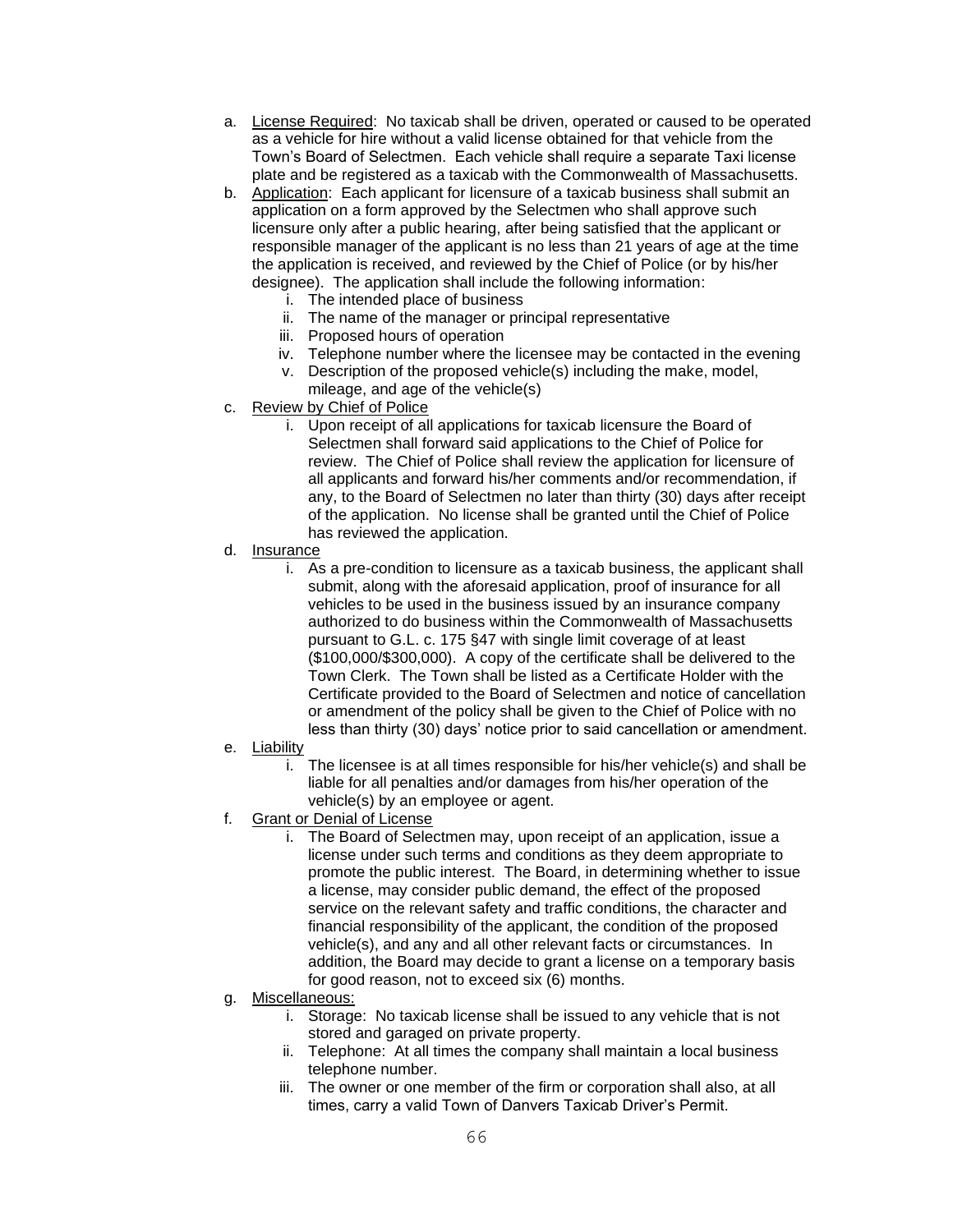- h. Term and Fee
	- i. Term: Any license shall expire on December 31 next ensuing unless sooner revoked or surrendered. Any licensee who permanently ceases to operate the taxicab business or ceases to operate for an aggregate of 90 days or more shall forthwith surrender the license to the Board of Selectmen.
	- ii. Fee: The annual fee for each license issued shall be one hundred dollars (\$100) for the Taxicab business including one vehicle and fifty dollars (\$50) per additional vehicle.
- i. Vehicle Inspection
	- i. Subsequent to the grant of the initial license, but prior to operation, the licensed vehicle(s) shall be inspected at the direction of the Police Department to ensure full compliance with state safety standards. Nothing herein shall relieve a licensee of its responsibility to ensure the safety of the vehicle(s) and compliance with applicable laws and regulations.
- j. Notification as to Vehicle
	- i. Upon issuance of a license, the license holder, prior to the operation of the taxicab, shall provide the following information to the Board of Selectmen.
		- 1. The make, model, vehicle identification number, the age and mileage of the vehicle.
		- 2. A copy of the vehicle's certificate of registration with the Registrar of Motor Vehicles.
		- 3. A copy of the Certificate of Insurance coverage page for the vehicle.
- k. Renewal Application, Replacement of Vehicles, and Inspection
	- i. Renewal application shall be submitted no later than December 1 of each year; the renewal fee shall be one hundred dollars (\$100) for the taxicab business including one vehicle and fifty dollars (\$50) per additional vehicle.
	- ii. If a vehicle is changed within a license year, the license fee for the replacement vehicle shall be twenty-five dollars (\$25).
	- iii. Prior to the granting of a renewal license by the Board or the replacement of a vehicle, the vehicle shall be inspected at the direction of the Police Department to ensure full compliance with these regulations. A vehicle which has not passed inspection shall not be granted a renewal license.
- l. Suspension or Revocation
	- i. The Board of Selectmen may suspend or revoke a license issued under the provision of this article for good cause. Before suspension or revocation of a license, the licensee shall be entitled to a hearing thereon before the Board of Selectmen. Written notice of the hearing shall be forwarded to the licensee at least seven (7) calendar days prior to the date of the hearing. Such notification shall state the grounds of the complaint and the date, time, and place of the hearing. The Town Manager, Board of Selectmen, or Chief of Police may temporarily suspend a license without a hearing for a period of no more than ten (10) days or until a hearing is held, whichever is sooner, if there is sufficient evidence to indicate that the public safety would be endangered by the further operation of the taxicab business.
- m. Assignment or Transfer of License Prohibited
	- i. No license issued pursuant to this by-law shall be assigned or transferred.
- n. Return of License to Police Department if Lost or Destroyed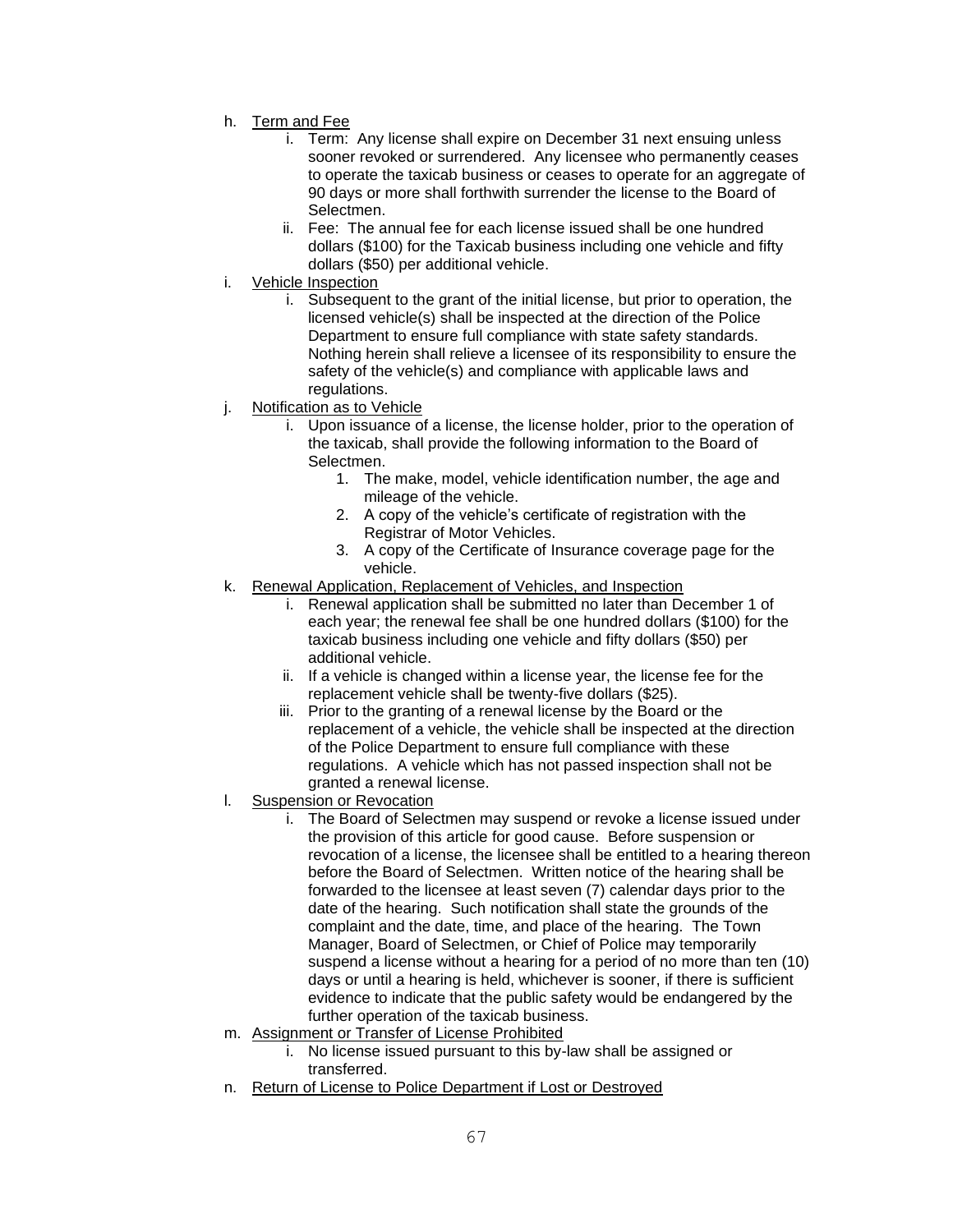- i. Upon suspension and revocation of a license it shall be returned promptly to the Police Department or the cessation of use of the vehicle(s) for hire.
- ii. If a license is lost or destroyed, the licensee shall immediately report such loss to the Police Department who shall replace said license for a fee of five (\$5) dollars.
- 3. PERMIT TO OPERATE TAXICAB
	- a. Permit required: No person shall operate a vehicle, and no licensee shall employ or allow a person to operate a vehicle, unless the operator first obtains a permit from the Board of Selectmen.
	- b. Age/Experience: No permit shall be issued to a person under the age of 21, nor to any person who has not had a valid operator's license for two (2) years prior to application.
	- c. Application: Application for a permit shall be made in writing to the Board of Selectmen and shall provide the following information:
		- i. Full name and address of applicant;
		- ii. Copy of valid operator's license issued by the Massachusetts Registrar of Motor Vehicles;
		- iii. All previous experience operating a vehicle for hire (if applicable).
	- d. Review by Police Chief
		- i. No permit shall be issued by the Board of Selectmen until the application has been reviewed by the Chief of Police or his/her designee. Thirty (30) calendar days will be allowed for said review.
		- ii. The Police Department will screen each candidate as to criminal record and driving history and make a recommendation to the Board of Selectmen as to the person's suitability to be granted a taxi license.
	- e. Issuance or Denial of Permit
		- i. An application shall be granted only if the Board of Selectmen determines that granting a permit to the applicant is in the best interest of the public. Criminal convictions or pleas of guilt shall not result in an automatic denial of an application, but shall be given significant weight in the consideration of permit approval by the Board of Selectmen, taking into account all factors including the nature and gravity of the offense, the time that has passed since the conviction or plea and the sensitive nature of serving the public as a driver of a vehicle for hire. In addition, the Board may decide to grant a permit on a temporary basis for good reason, not to exceed six (6) months.
	- f. Term and fee
		- i. Term: Any permit hereunder shall expire on December 31 next ensuing unless sooner revoked or surrendered. A permit holder who ceases to operate vehicles shall surrender his permit to the Board of Selectmen
		- ii. Fee: The annual fee for a permit shall be fifty dollars (\$50); the fee for a renewal permit shall be fifty dollars (\$50). In connection with the issuance of a temporary permit, the Board may elect to reduce the annual fee.
	- g. Picture Identification Card
		- i. A picture identification card shall be issued by the Board of Selectmen or its designee, to each permit holder.
	- h. Proper Paperwork
		- i. Each permit holder shall have on his/her person, a valid Massachusetts Operators License, Picture Identification Card, and Permit to operate a taxicab from the Board of Selectmen whenever operating a taxicab within the Town of Danvers.
	- i. Liability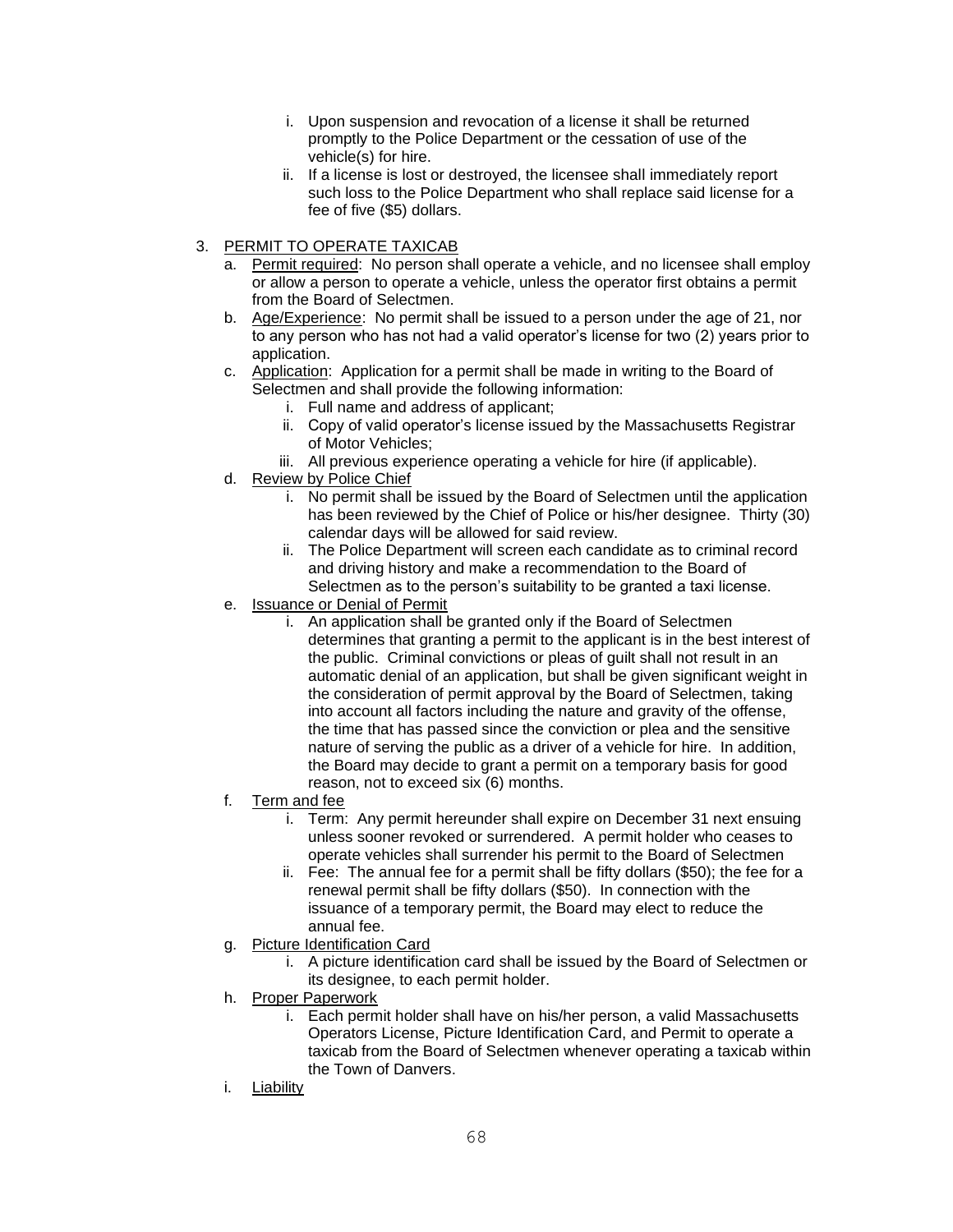- i. A permit holder is at all times responsible for the vehicle he/she is operating and shall be liable for all penalties and or damage resulting from his/her operation of the vehicle. Nothing herein shall eliminate or reduce the responsibility of liability of the permit holder pursuant to the applicable provisions of these regulations or law.
- j. Suspension or Revocation
	- i. The Board of Selectmen may suspend or revoke a permit granted under the provision of this by-law for good cause. Before suspension or revocation of a permit, the permit holder shall be entitled to a hearing thereon before the Board of Selectmen.
	- ii. Notice of the hearing shall be in writing and forwarded to the permit holder at least seven (7) calendar days prior to the date of the hearing. Such notification shall state the grounds of complaint and the date, time and place of the hearing.
	- iii. The Board of Selectmen, the Town Manager or the Chief of Police (or his/her designee) may temporarily suspend a permit until a hearing can be held in accordance with the procedures set out above, if there is sufficient evidence to indicate that the public safety would be endangered by the continued operation of the permit holder. In no event shall a temporary suspension be for a period longer than ten (10) calendar days.
- k. Return of Permit to Police Department if Lost of Destroyed
	- i. A permit shall be promptly returned to the Police Department by the permit holder upon suspension or revocation of the permit or the cessation of use of the permit.
	- ii. If a permit is lost or destroyed, the permit holder shall immediately report such loss to the Police Department who shall replace said permit. The cost for a replacement permit shall be five dollars (\$5).

#### 4. OPERATION OF TAXICAB

- a. Duty to Transport
	- i. A permit holder shall not unreasonably refuse to transport a passenger, unless the person requesting service is disorderly.
- b. Sharing a Ride
	- i. No permit holder shall accept a passenger while the taxicab is occupied or engaged without the consent of the passenger(s) already in the taxicab. No person shall be subject to an increase in fair because of said refusal. Separate fares shall not be charged to members of the same party.
- c. Waybill
	- i. Each permit holder or its agent shall maintain a waybill form issued/approved by the Police Department. Said waybill must contain documentation of every trip and include the following information:
		- 1. Pick-up and drop off locations
		- 2. Number of passengers
		- 3. Fare collected
		- 4. Any articles, if applicable, that are left in the taxicab
		- 5. Records must be kept for at least one year and made available for inspection by the Board of Selectmen or the Police Department upon request.
- d. Taxi Stands Parking Standing
	- i. The Board of Selectmen may assign a taxi stand or stands to one or more taxicabs. The Board of Selectmen may also designate specific areas, streets or ways where vehicles may not park or stand.
	- ii. No permit holder may drop a passenger off on any street or any place except for at the curb.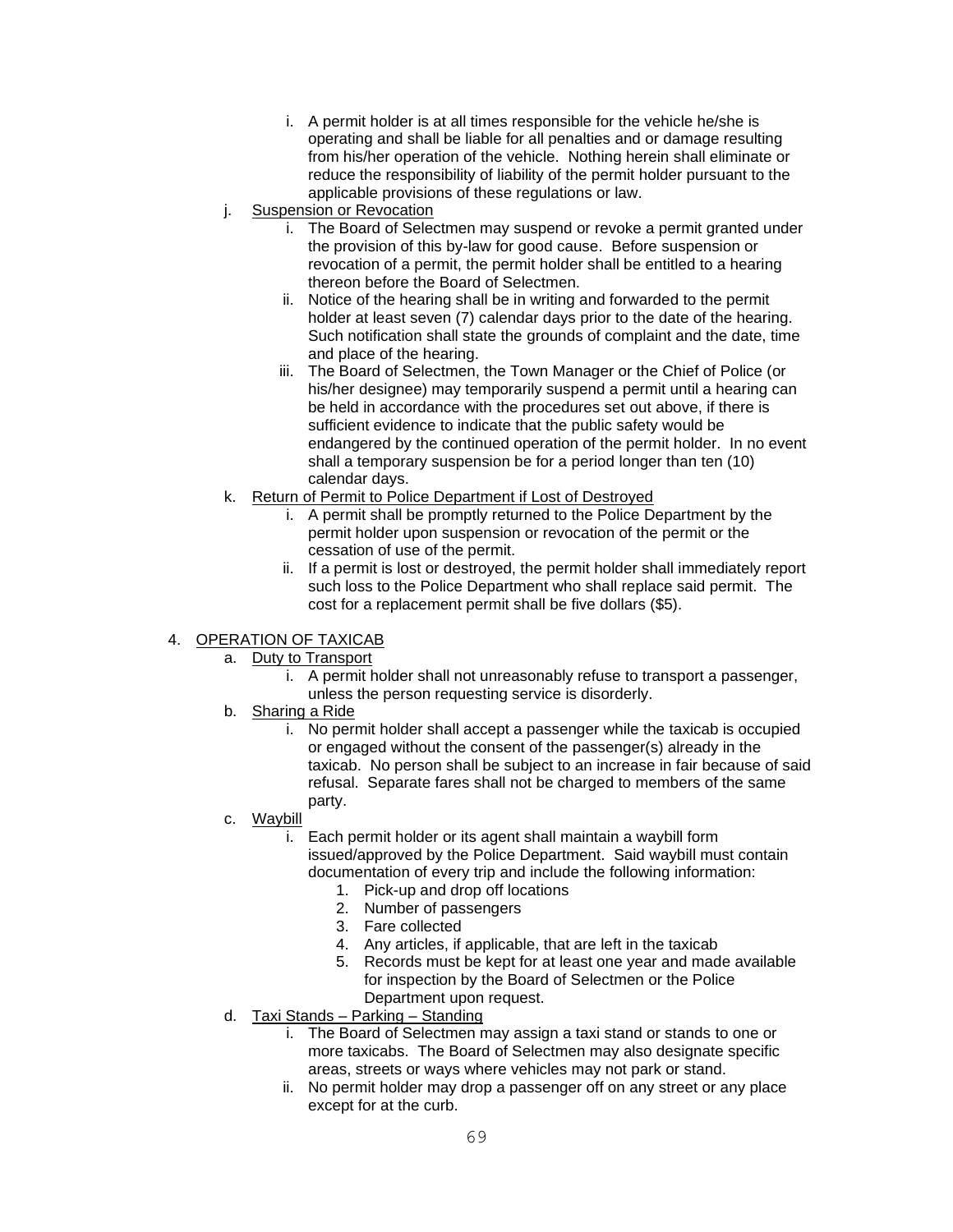- e. Maintenance of Vehicles
	- i. Every vehicle shall be kept in good condition, suitable for occupancy and mechanically fit for the safety of passengers. The interior and exterior of the vehicle must be safe, clean, and sanitary at all times.
- f. Inspection
	- i. The Board of Selectmen (or its designee) and the Town of Danvers Police Department shall have the right to inspect any vehicle for purposes of these regulations or as public safety requires.
	- ii. The licensee/permit holder shall provide full cooperation with respect to inspections.
	- iii. Police Officers shall have a right to make inquiries to licensees and permit holders regarding any aspect of its operation and the licensee and/or permit holder shall respond to any such inquiry in a reasonable and civil fashion.
- g. Smoking: Smoking in a taxicab is prohibited.
- h. Suspicious Behavior
	- i. Every permit holder or licensee shall report to the Police Department any suspicious actions of a passenger(s) that he/she observes.
- i. Appearance/Behavior of the Operator
	- i. Every driver of a taxicab shall be suitably dressed (sleeved shirt), neat and clean in appearance. Each driver shall be respectful and courteous to all passengers.
- j. Display of License, Picture Identification Card and Rates of Fare: Every taxicab while on duty shall display the following cards so that they are secure, immobile and plainly visible to all passengers riding in the backseat of the taxicab:
	- i. License
	- ii. Permit holders picture identification card
	- iii. Fare Rates
	- iv. Such other information as the Board of Selectmen reasonably deems appropriate
- k. Letter on Taxicabs
	- i. Pursuant to G.L. c. 40 §22, every taxicab licensed shall have clearly visible on both sides the name or the trade name of the owner. This regulation shall apply to any and all vehicles in a taxicab fleet. The Town of Danvers Taxicab Permit shall be affixed to each cab and be clearly visible.
- l. Lost Articles
	- i. Every permit holder or licensee shall deliver any article left within the taxicab to the Police Department no later than 24 hours after finding said article. All articles not claimed by their rightful owner within one year's time shall be given to the permit holder or licensee with whom they were left.
- m. Copy of Regulations: Every taxicab while on duty shall have a copy of these regulations, which shall be shown to any passenger or Police Officer upon request. The permit holder shall be responsible for the implementation of this requirement.
- 5. FARES: The Board of Selectmen may establish rates of fare for the conveyance of passengers and baggage, and may revise such when they so determine. The rate of fare shall be on file at the Office of the Town Clerk
	- a. Receipt
		- i. A receipt shall be made available upon the request of any passenger.
		- ii. If there is a dispute regarding the fare, a receipt shall be issued containing the full name and permit number of the driver, the date and time of the giving of the receipt, the amount received, and the pick-up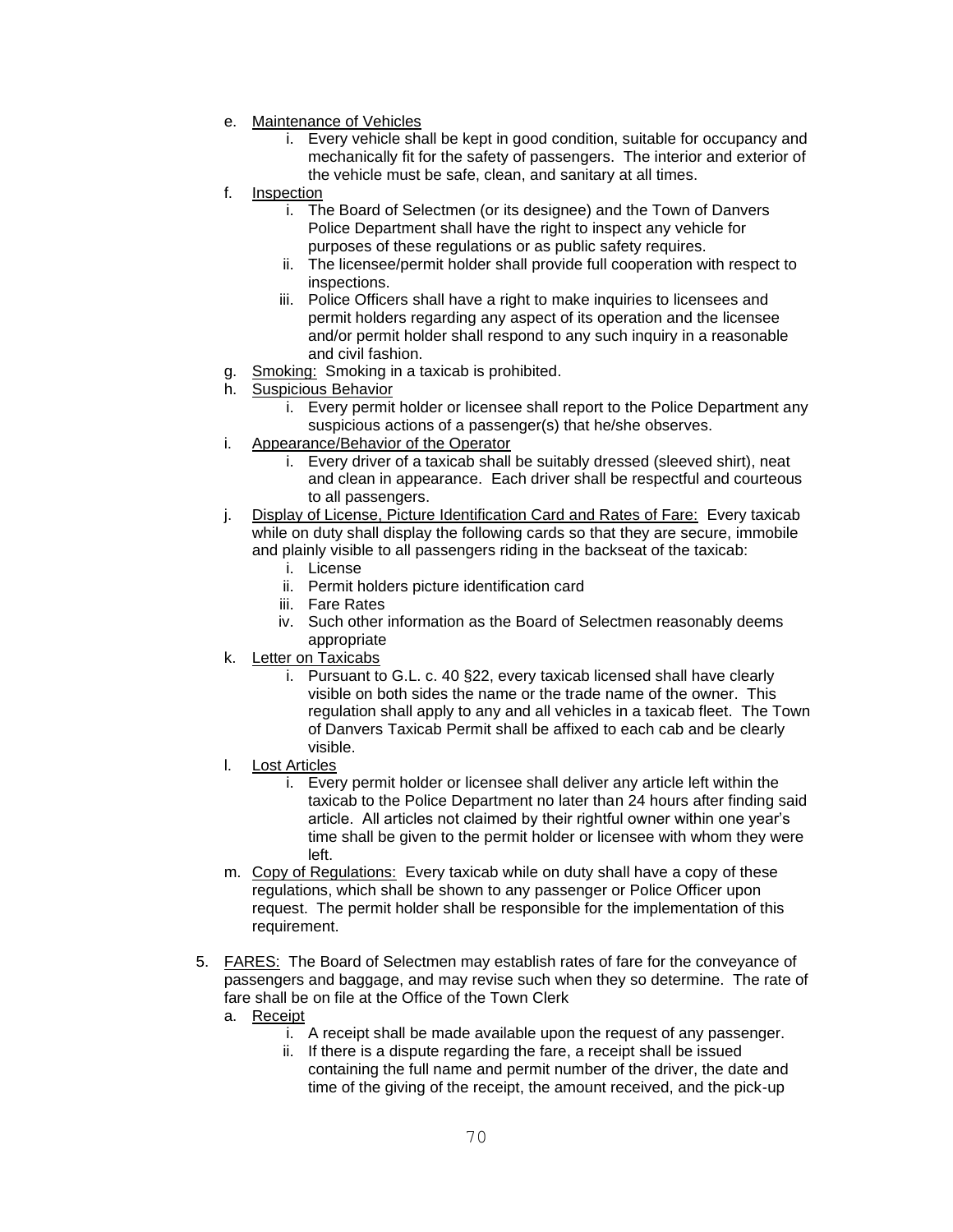and drop-off location. The receipt shall also state the complaint and should be referred in writing to the Board of Selectmen.

- b. Senior Citizen Discount
	- i. Fares for all persons sixty (60) years of age and older shall be discounted in accordance with a schedule approved by the Board of Selectmen. When discounted rates are offered, they must be offered to all senior citizens using a taxicab pursuant to the licensing established in this by-law. There shall be a sign displaying information informing the passengers of said discount.
- c. No Fares in Excess of Established Rates
	- i. No taxicab permit holder shall demand or receive as a fare more than the fare established by the Board of Selectmen under the authority granted by these regulations.
- d. Rates for trips outside the Town of Danvers
	- i. Charges of taxicabs originating or ending outside the Town of Danvers shall be subject to mutual agreement between the permit holder and the passenger(s). The Board of Selectmen reserves the right to regulate the fares of such trips if it deems it to be in the public interest.
- 6. PENALTIES/ENFORCEMENT
	- a. Each violation of this article shall be punished by a fine of \$100 for each day said violation occurs.
	- b. Any complaints against a permit holder and/or owner of the taxicab business by the public or public officers may be brought before the Board of Selectmen.
	- **c.** The terms thereof may be enforced by any Police Officer of the Town, either through conventional procedures of the District Court or by non-criminal disposition pursuant to Chapter XXVII of these by-laws. **(AUTH: ARTICLE 10 TM 5/20/13)**

### **CHAPTER XXXVII Danvers Right to Farm**

#### Section 1. Purpose and Intent

Agricultural production is a major contributor to the Town's economy. Agricultural lands constitute unique and irreplaceable resources of local, regional, and statewide importance. Further, both the continuation of existing and the initiation of new agricultural activities preserve the landscape and environmental resources of Danvers, contribute to the increase of tourism, and further the economic welfare and self-sufficiency of the people of Danvers.

The purpose and intent of this bylaw is to state with emphasis the right to farm accorded to all citizens of the Commonwealth under amendment Article 97 of the Massachusetts Constitution and all applicable statutes and regulations of the Commonwealth, including but not limited to General Laws Chapter 40A, section 3; Chapter 90, Section 9; Chapter 111, Section 125A; and Chapter 128, Section 1A.

This bylaw encourages the pursuit of agriculture, promotes agriculture-based economic opportunities, and protects farmlands within the Town by allowing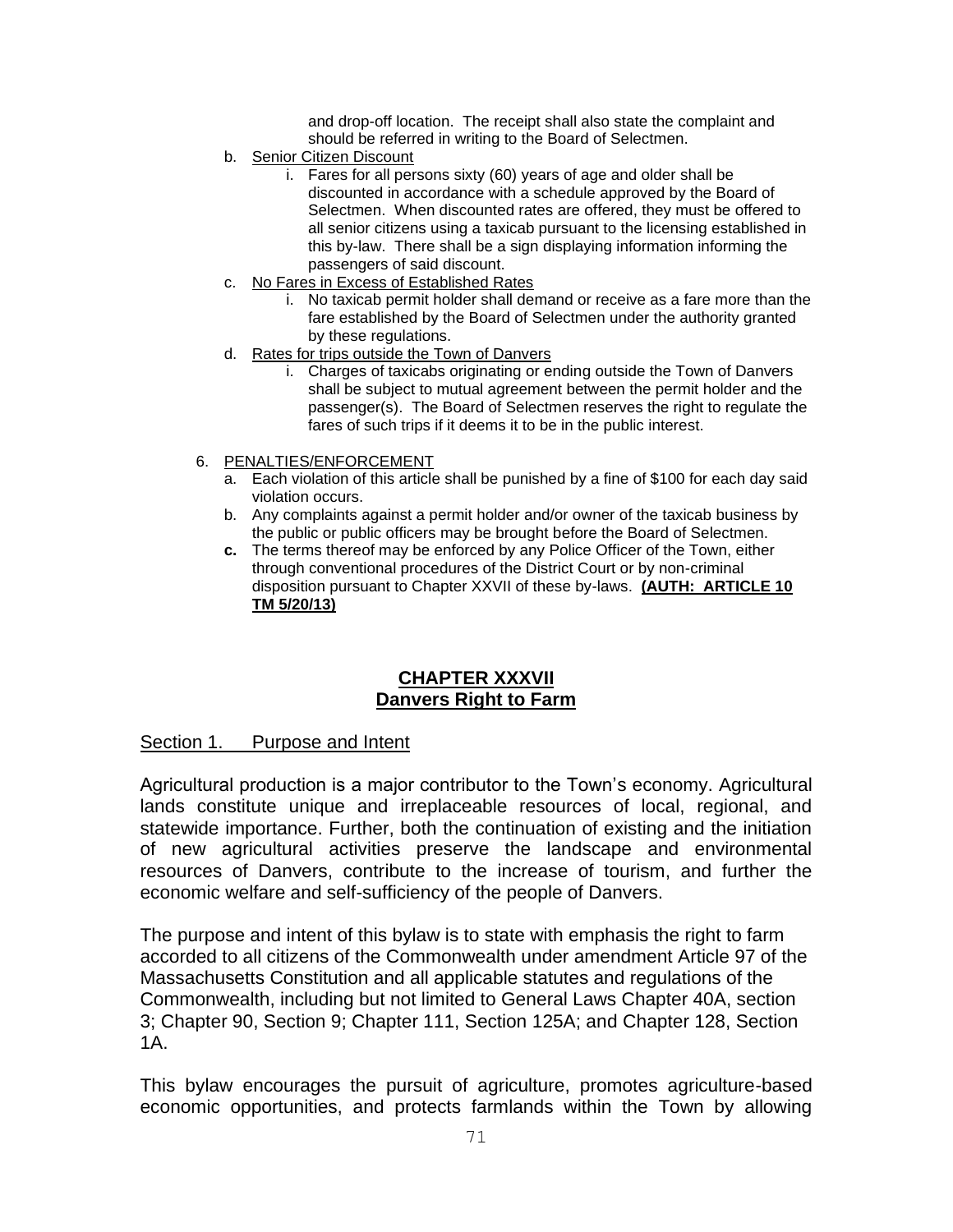agricultural uses and related activities to function with minimal conflict with abutters and Town boards and commissions.

## Section 2. Definitions

"Farming" or "agriculture" or their derivatives shall include, but not be limited to, the following:

- commercial and recreational farming in all its branches and the cultivation and tillage of the soil;
- dairying;
- production, cultivation, growing, and harvesting of any agricultural, aqua cultural, floricultural, viticultural, or horticultural commodities;
- growing and harvesting of forest products upon forest land, and any other forestry or lumbering operations;
- raising of livestock including horses;
- keeping, raising, riding, and training of horses as a commercial or recreational enterprise for pleasure, therapy and 4-H projects; and
- keeping and raising of poultry, cattle, swine, ratites (such as emus, ostriches and rheas) and camelids (such as llamas and camels), phasianids (such as pheasants and peafowl), and other domesticated animals for food and other agricultural purposes, including bees and fur-bearing animals.

Farming activities include, but are not limited to, the following:

- operation and transportation of slow-moving farm equipment over roads within the Town;
- control of pests, including, but not limited to, insects, weeds, predators and disease organisms of plants and animals; application of manure, fertilizers and pesticides;
- conducting agriculture-related educational and farm-based recreational activities, including agri-tourism, provided that the activities are related to marketing the agricultural output or services of the farm;
- processing and packaging of the agricultural output of the farm and the operation of a farmer's market or farm stand including signage thereto;
- maintenance, repair, or storage of seasonal equipment, or apparatus owned or leased by the farm owner or manager used expressly for the purpose of propagation, processing, management, or sale of agricultural products;
- on-site production of fuel or power from agricultural products or wastes principally produced on the farm; and
- on-farm relocation of earth and the clearing of ground for farming operations;
- recreation, 4-H projects or other agricultural purposes, including bees.

# Section 3. Right to Farm Declaration

The right to farm is hereby recognized to exist within the Town of Danvers. The above-described activities may occur on holidays, weekdays, and weekends by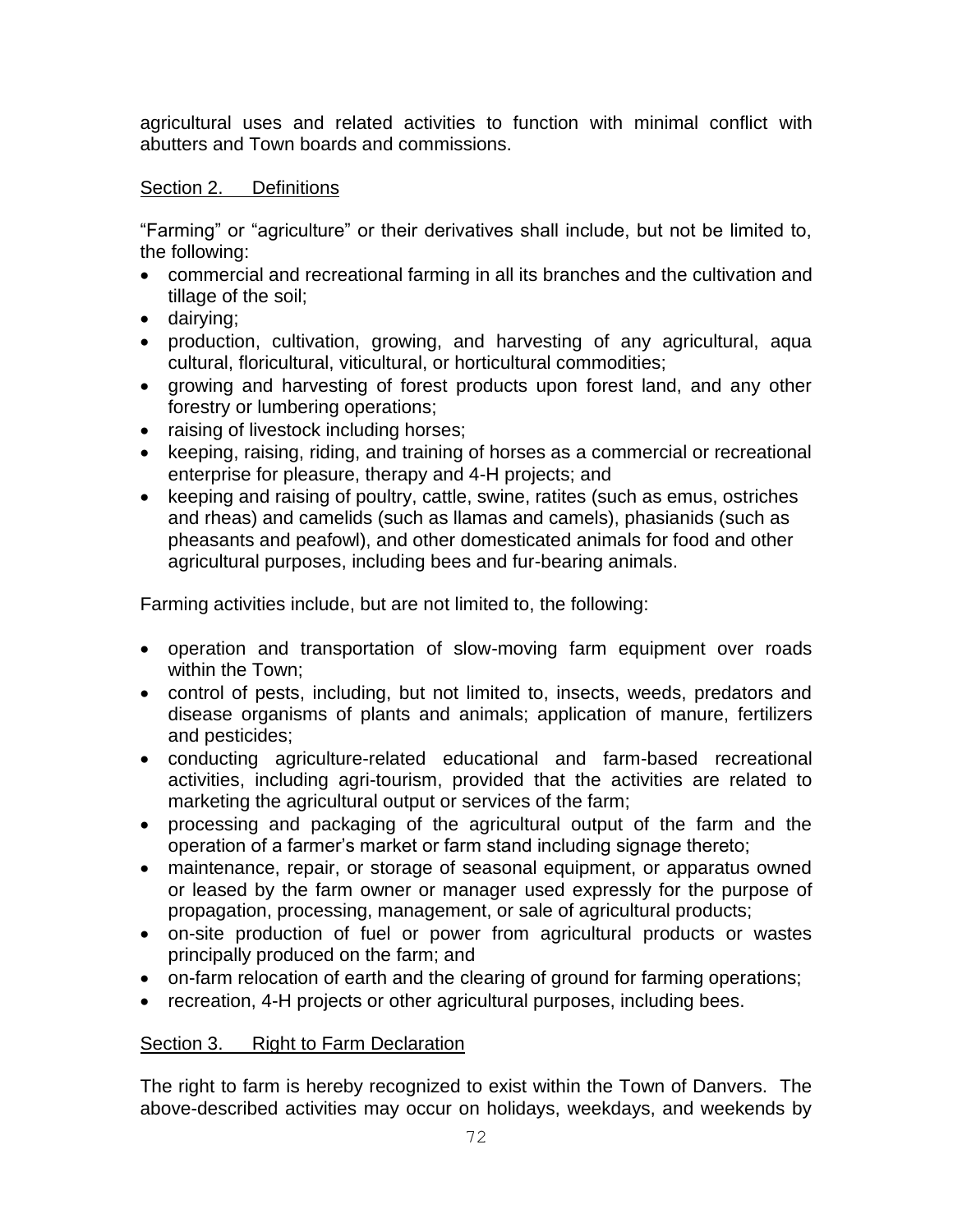night or day and shall include the attendant incidental noise, odors, dust, and fumes associated with generally accepted agricultural practices. The benefits and protections of this bylaw are intended to apply to those agricultural and farming operations and activities conducted in accordance with generally accepted agricultural practices. (Generally accepted agricultural practices include, but are not limited to, best management practices. Guidance on current best management practices can be obtained from the U.S. Department of Agriculture's Natural Resource Conservation Service, the Massachusetts Farm Bureau, the University of Massachusetts Extension program, the Massachusetts Department of Agricultural Resources, or from other recognized agricultural institutions.) Moreover, nothing in this bylaw shall be deemed as acquiring any interest in land. The protections contained in this bylaw do not impose or preempt any land use or other restrictions associated with agricultural operations, which are properly the subject of state statute, regulation, zoning, or other local bylaws, including the Danvers Wetlands Protective Bylaw.

#### Section 4. Resolution of Disputes

To enhance the prompt resolution of disputes that may arise between those engaged in the agricultural uses protected under this Bylaw and those who claim that the use or enjoyment of their properties is adversely affected by such uses, the following dispute resolution procedure is established as a means by which owners and tenants may attempt to resolve the dispute in a prompt, effective, and amicable manner.

Any person who wishes to complain that the operation of a farm is creating a substantial adverse effect on health, safety, or welfare, or is creating a noxious and significant interference with the use or enjoyment of their real property may, notwithstanding pursuance of any other available remedy, request resolution assistance from the Board of Selectmen, the Zoning Enforcement Officer, or the Board of Health, depending on the nature of the request. The filing of a request for resolution assistance does not suspend the time within which to pursue any other available remedies that the complainant may have. The Board of Selectmen, Zoning Enforcement Officer, or Board of Health shall forward a copy of the request to the Agricultural Commission, which shall review the request, and report its recommendations to the referring town officials within an agreed upon time frame.

#### Section 5. Severability Clause

If any part of this bylaw is for any reason held to be unconstitutional or invalid, such determination shall not affect the remainder of this bylaw. The Town of Danvers hereby declares the provisions of this bylaw to be severable.

# **Chapter XXXVIII**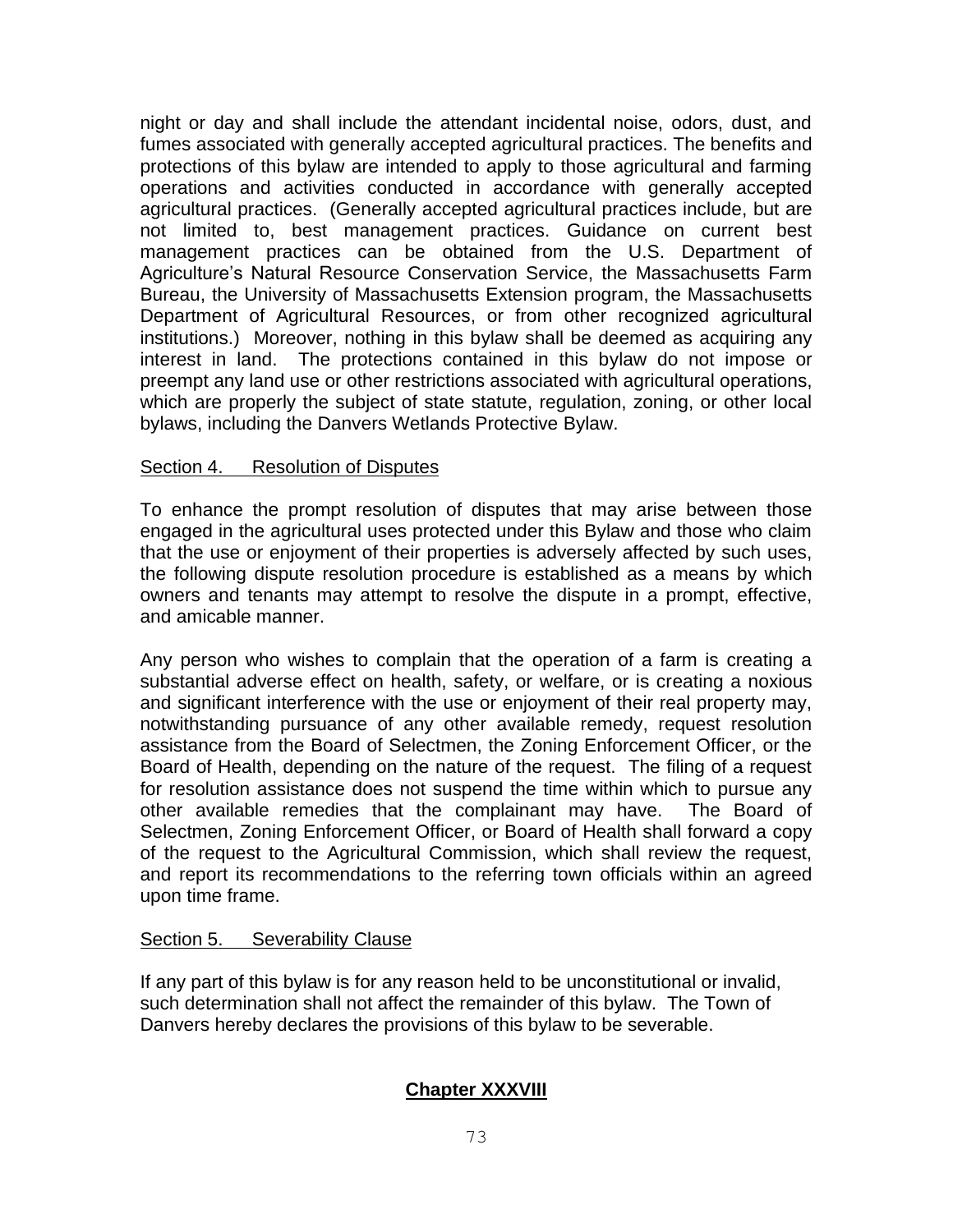## **Storage of Flammable, Combustible, or Hazardous Materials Used in Manufacturing and Processing Facilities**

Deleted: Article 12, May 15, 2015 ATM

# **Chapter XXXIX**

# **STORMWATER MANAGEMENT AND LAND DISTURBANCE BY-LAW**

**Section 1. Purpose:** This by-law provides the controls to ensure the safeguarding of public health and safety, public and private property, surface water, public drinking water, groundwater resources, recreational areas, aquatic habitats and life and the environment as a whole by establishing minimum requirements and procedures to control the adverse effects of increased stormwater runoff, non-point source pollution associated with development and redevelopment, and erosion and sedimentation associated with construction. Stormwater can be a major cause of:

A. Impairment of water quality and flow in lakes, ponds, streams, rivers, coastal waters, wetlands, groundwater and drinking water supplies;

- B. Contamination of drinking water supplies;
- C. Contamination of downstream coastal areas;
- D. Alteration or destruction of aquatic and wildlife habitat;

E. Overloading or clogging of municipal stormwater management systems; and

F. Flooding.

The purpose of this by-law is to establish regulations and enforcement procedures by which the Town can monitor and ensure compliance with its National Pollutant Discharge Elimination System Program (NPDES) General Permit for Stormwater Discharges from Small Municipal Separate Storm Sewer Systems (MS4) and other applicable State and Federal statutes, regulations and permit procedures. This by-law seeks to meet that purpose by:

A. Preventing flooding;

B. Protecting groundwater and surface water from degradation;

C. Promoting infiltration and groundwater recharge to maintain the natural hydraulic

- regime in streams, rivers, wetlands, ponds, and groundwater;
- D. Minimizing damage to public and private property andinfrastructure;

E. Preventing pollutants from entering and discharging from the Town of **Danvers** 

MS4;

F. Requiring practices to control waste such as but not limited to discarded building

materials, concrete truck washouts, chemicals, litter, and sanitary waste at construction sites;

G. Establishing minimum construction and post construction stormwater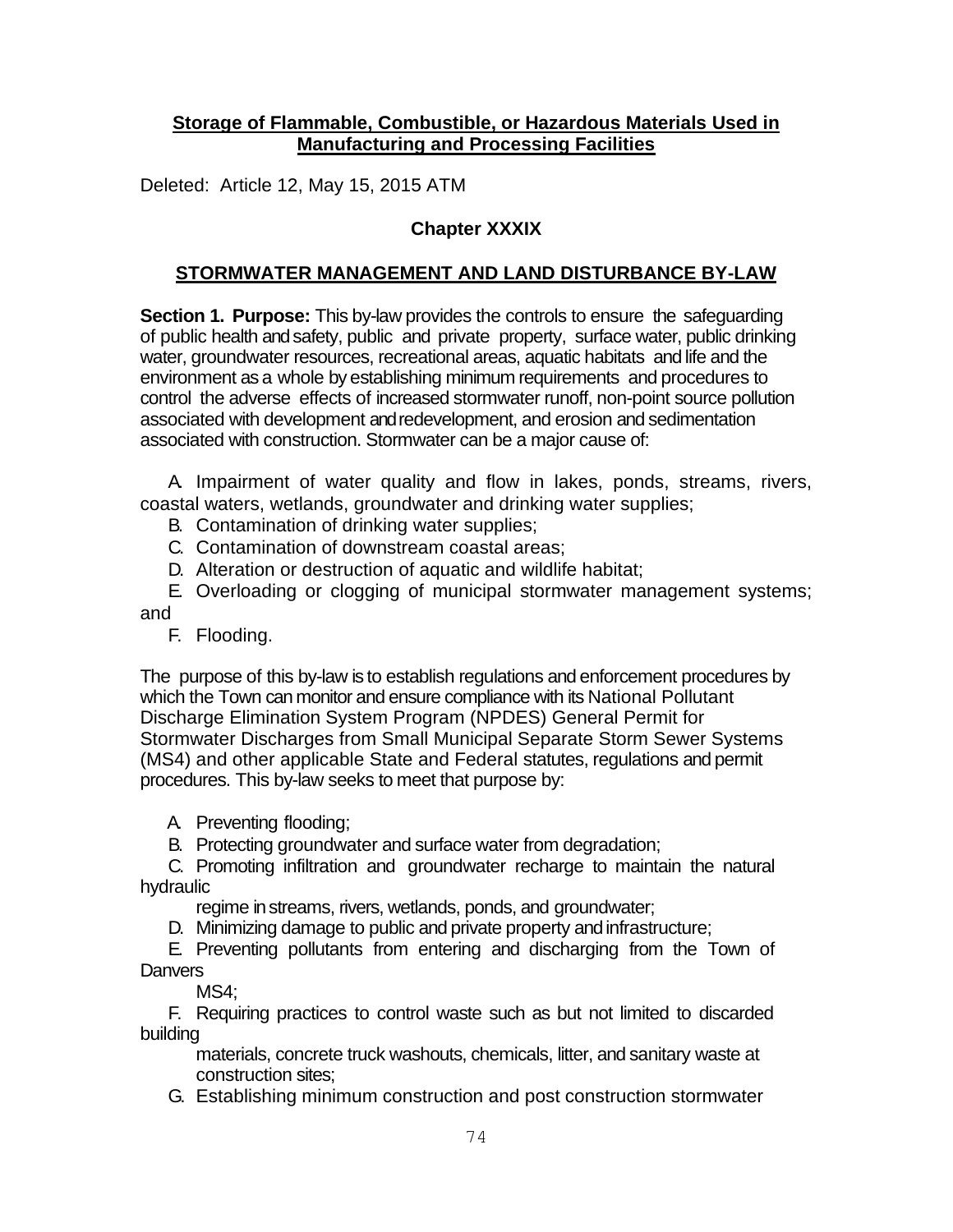management standards and design criteria for the regulation and control of soil erosion and sedimentation control and for stormwater runoff quantity and quality;

H. Establishing provisions for the long-term responsibility for, and maintenance of, structural stormwater control facilities and nonstructural

stormwater best management practices for new and redeveloped sites to ensure that they continue to function as designed, are maintained, and pose no threat to public safety;

- I. Compliance with state and federal statues and regulations relating to stormwater discharges including total maximum daily load and total suspended solids requirements.
- J. Establishing the Town of Danvers' legal authority and capacity to ensure compliance with the provisions of this by-law through permitting, inspection, monitoring, reporting, andenforcement.

**Section 2. Definitions:** The following definitions shall apply in the interpretation and enforcement of this by-law. Additional terms that apply to the issuance of a Stormwater Management Permit established by this by-law shall be defined and included as part of the regulations promulgated and, from time to time, amended under this by-law, a copy of which is available at the offices of the Stormwater Authority and the Town Clerk. Terms not defined in said regulations or pertinent statutes shall be construed according to their customary and usual meaning.

The following terms are defined in the Massachusetts Wetlands Regulations (310 CMR 10.00): Cold-water fishery, Critical areas, Environmentally sensitive site design, Flood control, Ground water, Illicit discharge, Land uses with higher potential pollutant loads, Low impact development (LID) techniques, Maintenance of a stormwater management system, Redevelopment, Stormwater best management practice, Stormwater management system, and Surfacewater.

**ALTER:** Any activity that will measurably change the ability of a ground surface to absorb water or will change existing surface drainage patterns. **"Alter"** may be similarly represented as "alteration of drainage characteristics" and "conducting land disturbance activities."

**APPLICANT:** Any person, individual, partnership, association, firm, company, trust, corporation, agency, authority, department or political subdivision of the Commonwealth or the federal government, to the extent permitted by law, and any officer, employee, or agent of such person requesting authorization to connect to the Danvers Municipal Separate Storm Sewer System (MS4) or for a proposed land-disturbanceactivity.

**APPROVAL NOT REQUIRED (ANR) PLAN:** A plan of land that does not require approval under the Subdivision Control Law of Massachusetts (Massachusetts General Laws, Chapter 41, §§81 K through 81GG).

**BEST MANAGEMENT PRACTICE (BMP):** A structural or nonstructural technique for managing stormwater to prevent or reduce pollutants from entering surface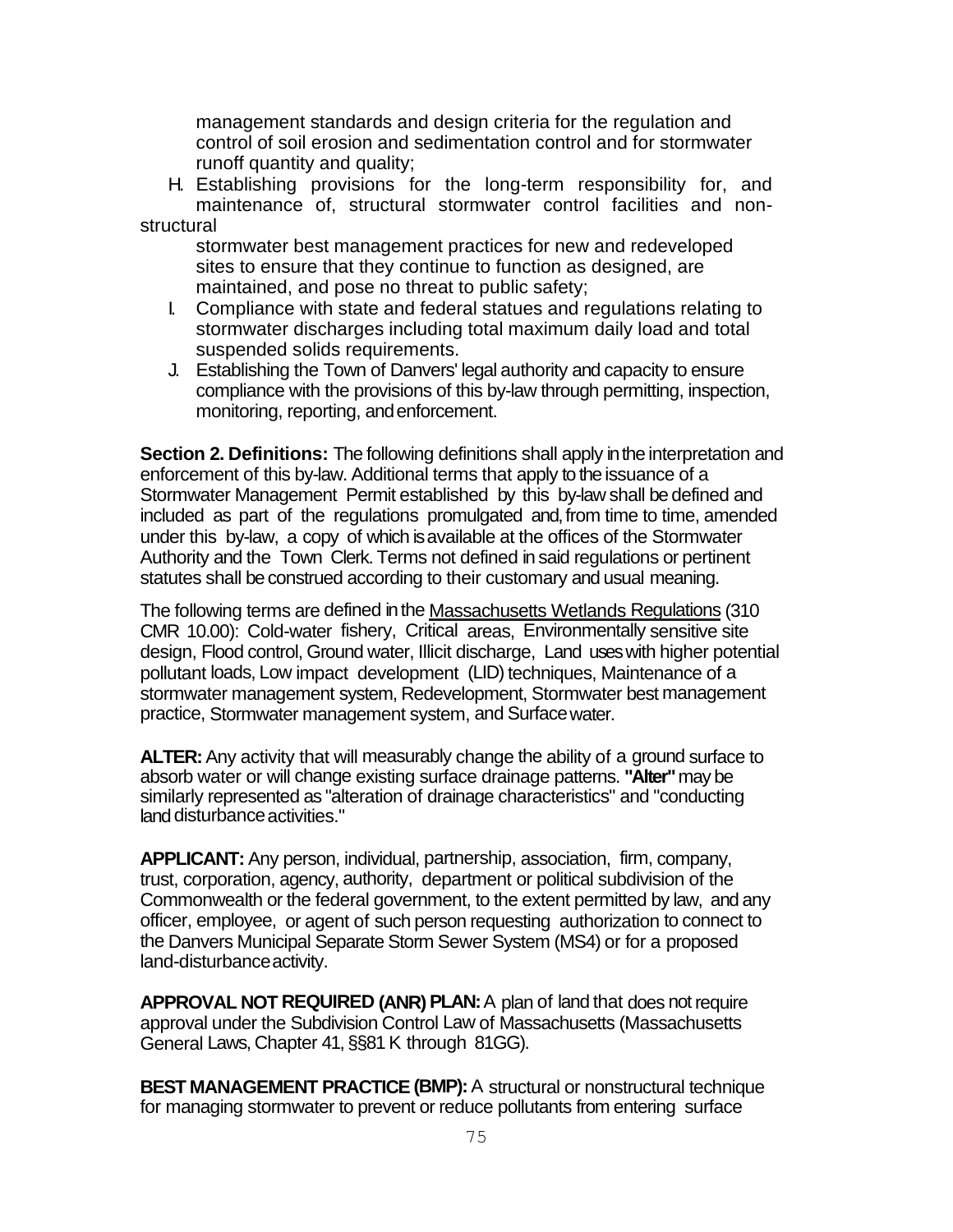waters or ground waters. A structural stormwater best management practice includes a basin, discharge outlet, swale, rain garden, filter or other stormwater treatment practice or measure either alone or in combination including without limitation any overflow pipe, conduit, weir control structure that: (a) is not naturally occurring; (b) is not designed as a wetland replication area; and (c) has been designed, constructed, and installed for the purpose of conveying, collecting, storing, discharging, recharging or treating stormwater. Nonstructural stormwater best management practices include source control and pollution prevention measures.

**BETTER SITE DESIGN:** Site design approaches and techniques that canreduce a site's impact on watershed practices. Better site design includes (without limitations) conserving and protecting natural areas and green spaces, providing substantial buffer zones for sensitive resources, reducing impervious cover, and using natural features for stormwater management.

**CLEAN WATER ACT:** The Federal Water Pollution Control Act (33 U.S.C. § 1251 et seq.) as hereafter amended.

**COMMON PLAN OF DEVELOPMENT:** Any announcement or piece of documentation (including a contract, public notice or hearing, advertisement, drawing, plan, or permit application, etc.) or physical demarcation (including boundary signs, lot stakes, surveyor marking, etc.) indicating imminent or future plans to disturb earth regardless of how many phases or how long it will take to complete. Under this by-law, a facility is no longer considered a common plan if the following criteria are met: (a) The original plan, including modifications, was substantially completed with less than one acre of the original common plan remaining (i.e., less than 1 acre of the common plan was not built out at the time); and (b) There was a clearly identifiable period of time (2 years or more) where there was no ongoing construction, including meeting the criteria for final stabilization.

**DEVELOPMENT:** The modification of land to accommodate a new use or expansion ofuse.

**EROSION:** The wearing away of the land surface by natural or artificial forces such as wind, water, ice, gravity, or vehicle traffic and the subsequent detachment and transportation of soilparticles.

**LAND DISTURBANCE:** Any action that causes a change in the position, location or arrangement of soil, sand, rock, gravel, or similar earth material. See also**ALTER.**

#### **MASSACHUSETTS STORMWATER MANAGEMENT HANDBOOK:** The

policy issued by the Department of Environmental Protection, and as amended, that coordinates the requirements prescribed by State laws promulgated under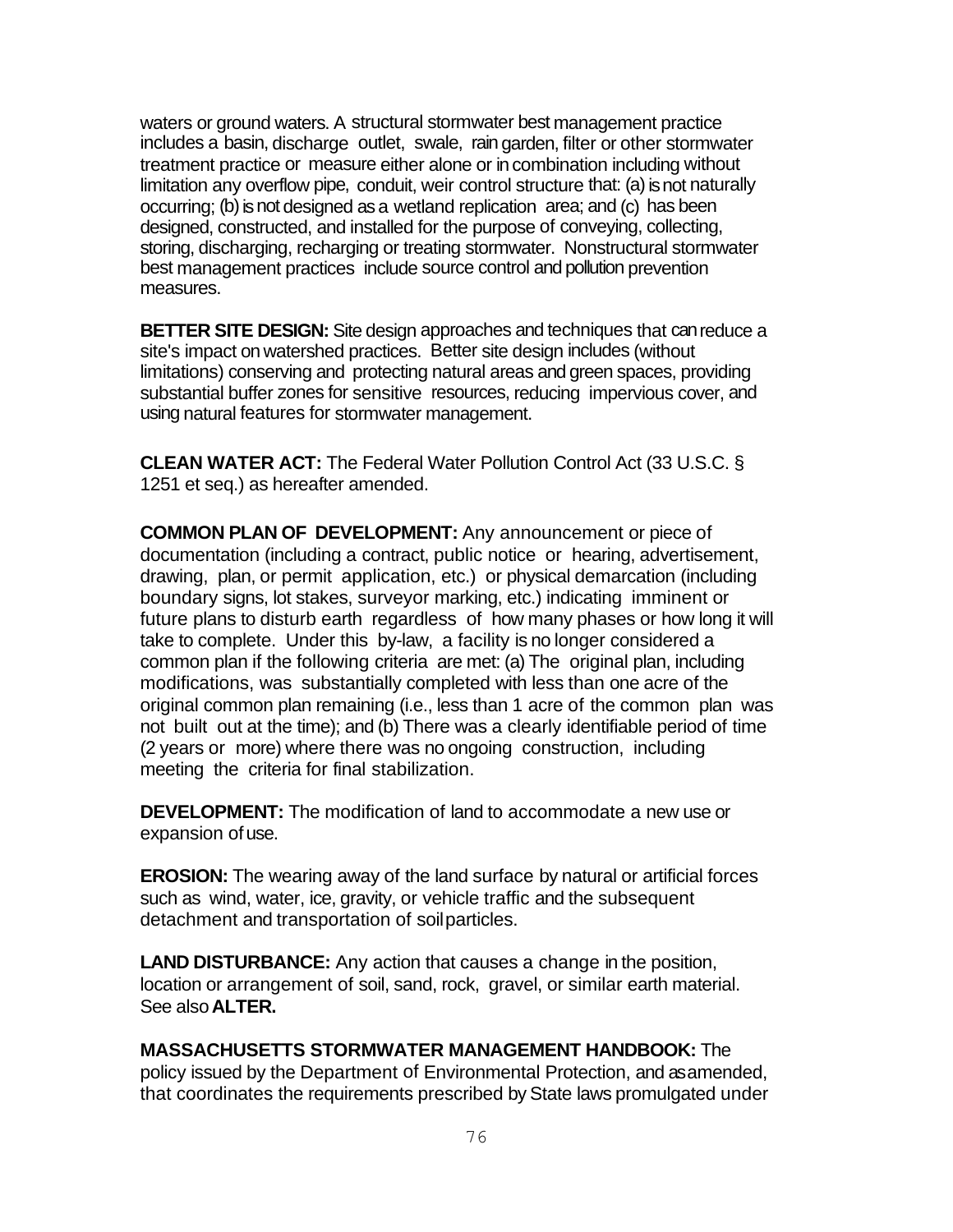the authority of the Massachusetts Wetlands Protection Act M.G.L. c. 131 §40 and Massachusetts Clean Waters Act M.G.L. c. 21, §§23-56. The Policy addresses stormwater impacts through implementation of performance standards to reduce or prevent pollutants from reaching water bodies and control the quantity of runoff from a site.

**MASSACHUSETTS STORMWATER MANAGEMENT STANDARDS:** The requirements described in the Massachusetts Stormwater Handbook, as they may be amended from time to time, that address water quality (pollutants) and water quantity (flooding, low base flow and recharge) by establishing standards that require the implementation of a wide variety of stormwater management strategies. These strategies include environmentally sensitive site design and LID techniques to minimize impervious surface and land disturbance, source control and pollution prevention, structural Best Management Practices, construction period erosion and sedimentation control, and the long-term operation and maintenance of stormwater management systems. The Stormwater Management Standards have been incorporated in the Wetlands Protection Act Regulations, 310 CMR 10.05(6)(k) and the Water Quality Certification Regulations, 314 CMR 9.06(6)(a).

#### **MUNICIPAL SEPARATE STORM SEWER SYSTEM (MS4)** or **MUNICIPAL**

**STORM DRAIN SYSTEM:** The system of conveyances designed, constructed, and used for collecting or conveying stormwater, including any street, gutter, curb, inlet, piped storm drain, pumping facility, retention or detention basin, natural or man-made or altered drainage channel, reservoir, and other drainage structure that together comprise the storm drainage system owned or operated by the Town of Danvers.

#### **NATIONAL POLLUTANT DISCHARGE ELIMINATION SYSTEM (NPDES):**

Stormwater Discharge Permit shall mean a permit issued by United States Environmental Protection Agency or jointly with the State that authorizes the discharge of pollutants to waters of the United States.

**NON-POINT SOURCE POLLUTION:** Pollution from many different sources caused by rainfall or snowmelt moving over and through the ground. As the runoff moves, it picks up and carries away natural and human-made pollutants, depositing them into water resources areas. Non-point sources include, but are not limited to, urban, agricultural, or silvicultural runoff.

**OWNER:** A person with a legal or equitable interest in property.

**POINT SOURCE:** Any discernible, confined, and discrete conveyance, including but not limited to any pipe, ditch, channel, tunnel, conduit, well, discrete, fissure, container, rolling stock concentrated animal feeding operation, landfill leachate collection system, vessel or other floating craft from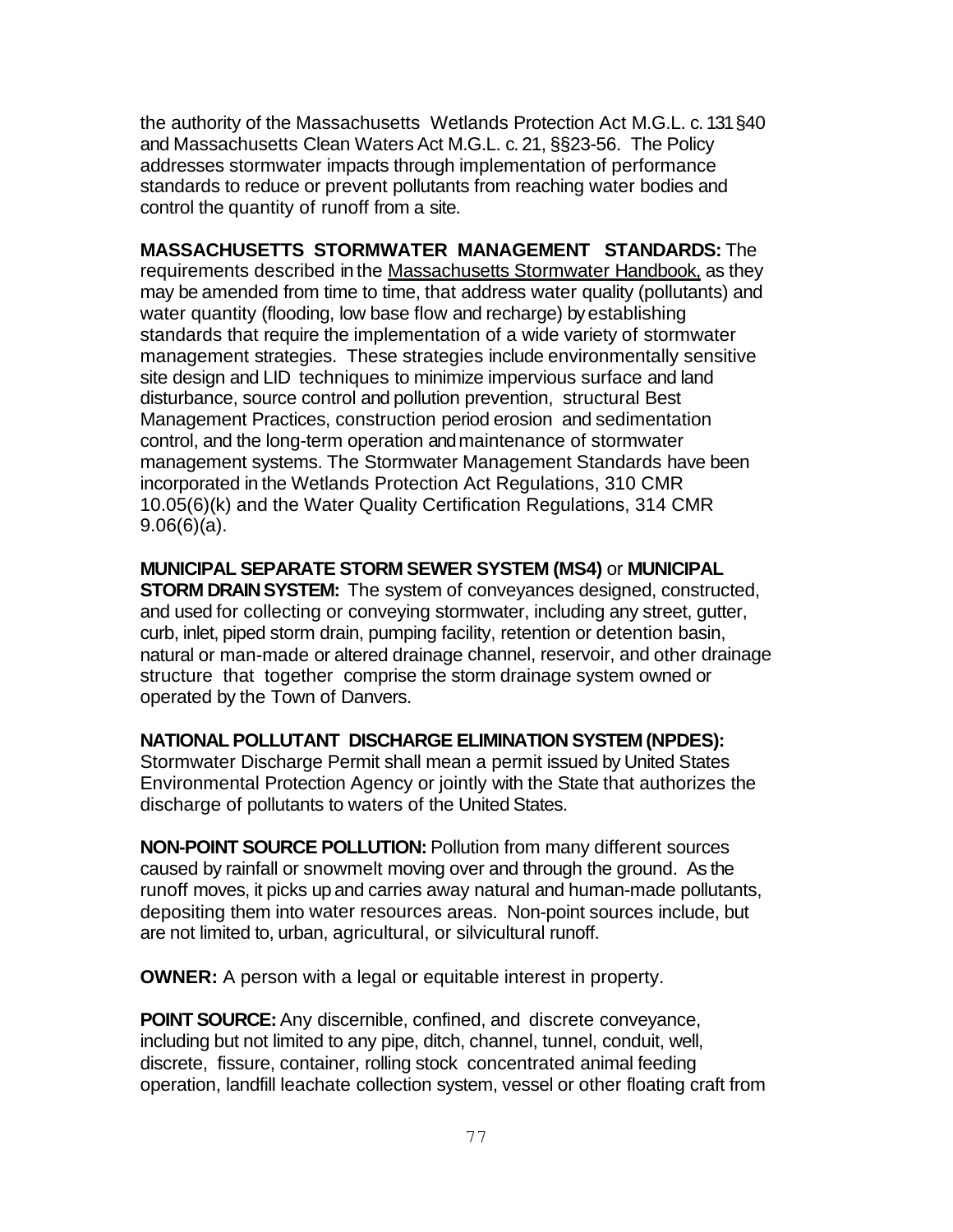which pollutants are or may be discharged. This term does not include return flows from irrigated agriculture or agricultural stormwater runoff.

**POLLUTANT:** Any element or property of sewage, agricultural, industrial or commercial waste, runoff, leachate, heated effluent, or other matter whether originating at a point or nonpoint source, that is or may be introduced into any sewage treatment works or waters of the Commonwealth of Massachusetts. Pollutants shall include without limitation:

- A. Paints, varnishes, and solvents;
- B. Oil and other automotive fluids;
- C. Non-hazardous liquid, solid wastes, and yard wastes;
- D. Refuse, rubbish, garbage, litter, or other discarded or abandoned objects, ordnances, accumulations and floatables;
- E. Pesticides, herbicides, and fertilizers;
- F. Hazardous materials and wastes;
- G. Sewage, fecal coliform, and pathogens;
- H. Dissolved and particulate metals;
- I. Animal wastes;
- J. Rock, sand, salt, soils;
- K. Construction wastes and residues; and
- L. Noxious or offensive matter of any kind.

**RECHARGE:** The process by which groundwater is replenished by precipitation through the percolation of runoff and surface water through the soil.

**REDEVELOPMENT:** Development, replacement, rehabilitation, expansion, demolition or phased projects that disturb the ground surface or increase the impervious area on previously developed sites. Redevelopment is further defined by Massachusetts Stormwater Management Standard 7.

**STORMWATER AUTHORITY:** The Town of Danvers Department of Public Works or its designee is the entity with the power to enforce this by-law and responsible for adopting regulations pursuant to this by-law.

**SITE:** Any parcel of land or area of property where land-disturbing activities are, were, or will be performed.

**STORMWATER MANAGEMENT:** The use of structural or non-structural practices that are designed to reduce and control stormwater runoff pollutant loads, discharge volumes and/or peak flow discharge rates.

**STORMWATER MANAGEMENT PERMIT:** A major or minor permit, as defined in Section 4 Scope and Applicability, issued by the Stormwater Authority, after review of an application, plans, calculations, and other supporting documents approving a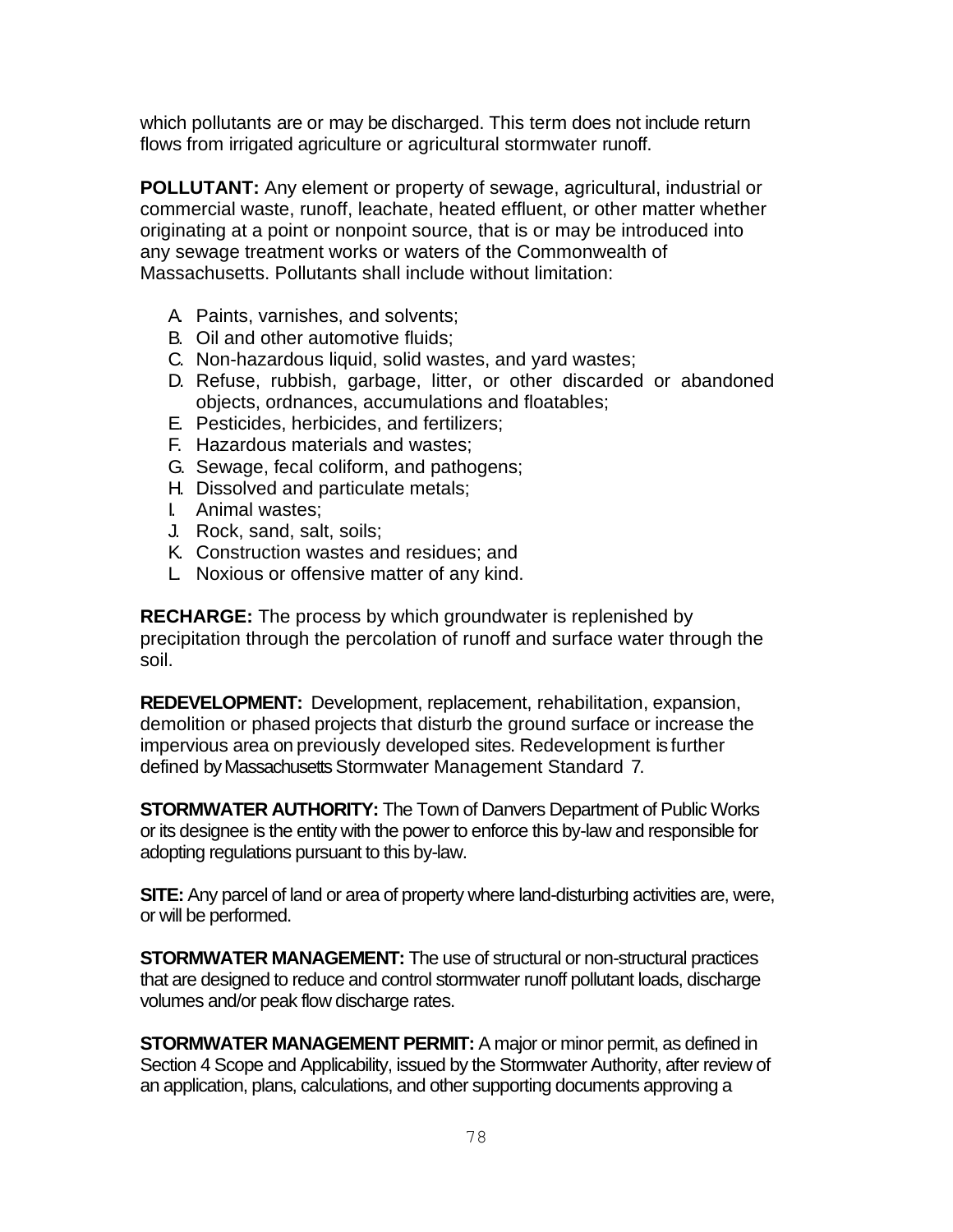system that is designed to protect the environment of the Town from the deleterious effects of uncontrolled and untreated stormwater runoff.

**STORMWATER UTILITY:** A special assessment set up to generate funding specifically for stormwater management. Users pay a stormwater fee and the revenue generated directly supports operation, maintenance, and upgrade or expansion of existing storm drain systems; development of drainage studies, plans, flood control measures, and water-quality programs; administrative costs; and construction of capital improvement projects, and purchase of all equipment necessary for the installation, operation and maintenance of the system.

**TOTAL MAXIMIM DAILY LOAD (TMDL):** The greatest amount of a pollutant that a water body can accept and still meet water quality standards for protecting public health and maintaining the designated beneficial uses of those waters for drinking, swimming, recreation, and fishing. A TMDL is also a plan, adopted under the Clean Water Act, specifying how much of a specific pollutant can come from various sources, including stormwater discharges, and identifies strategies for reducing the pollutant discharges from these sources so as not to violate Massachusetts surface water quality standards. (314 CMR 4.00, et seq.)

**TOTAL SUSPENDED SOLIDS (TSS):** Undissolved organic or inorganic particles in water.

**WETLAND RESOURCE AREA:** Areas specified in the Massachusetts Wetland Protection Act and/or the Town of Danvers Wetlands Protection by-law

**WETLANDS:** Wet meadows, marshes, swamps, bogs, and other areas where groundwater, flowing or standing surface water or ice provide a significant part of the supporting substrate for a hydrophilic plant community, or emergent and submergent plant communities in inland waters.

**Section 3. Authority:** This by-law is adopted under authority granted by the Home Rule Amendment of the Massachusetts Constitution, the Home Rule Statutes, and pursuant to the rules and regulations of the federal Clean Water Act found at 40 CFR 122.34, and as authorized by the residents of the Town of Danvers at Town Meeting, dated October 26, 2020.

#### **Section 4. Scope and Applicability:**

- A. This by-law shall be applicable to any alteration, disturbance, development or redevelopment activity that results in any change in rate, volume, timing, or quality of stormwater runoff flowing from a parcel of land, or any activity that will alter the drainage characteristics of a parcel of land, unless exempt pursuant to Section 5 of this by-law.
- B. Stormwater Management Permit Thresholds. A Stormwater Management Permit shall be required for any of the following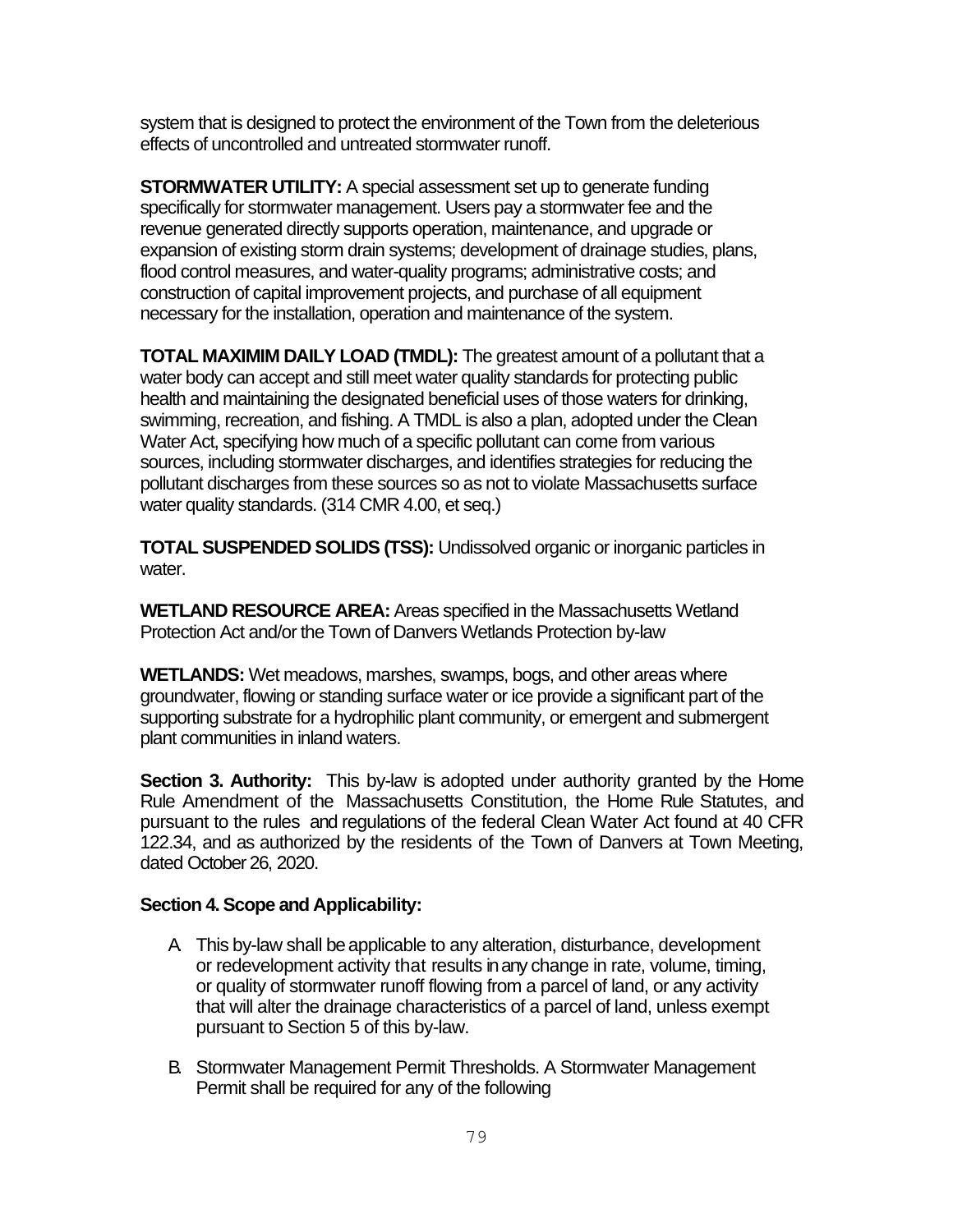- 1. Major Stormwater Management Permit shall be required from the Stormwater Authority for
	- a. Any connection to the Town of Danvers existing stormwater system
	- b. Any alteration, disturbance, development or redevelopment project
		- 1. In the Danvers Town Center, High Street Corridor Mixed Use, and Maple Street Traditional Neighborhood Development Overlay zoning districts;
		- 2. With more than 1 acre of land disturbance; or
		- 3. Requiring Definitive Subdivision Approval.
- 2. Minor Stormwater Management Permit shall be required from the Stormwater Authority for
	- a. Any alteration, disturbance, development or redevelopment project
		- 1. Less than 1 acre but greater than 20,000 SF;
		- 2. Requiring a special permit;
		- 3. Any Residential with three or more units, new on a vacant lot, replacing an existing dwelling, or reconstruction that is 50% or more of the building footprint;
		- 4. Any commercial properties;
		- 5. In the flood zone; or
		- 6. In an area with "higher potential pollutant loads" as described in Standard 5 of the Massachusetts Stormwater Management Policy
	- b. Approval Not Required (ANR) lots that meet the applicability criteria described herein

**Section 5. Exemptions:** No person who meets the threshold criteria of Section 4 of this by-law shall alter land within the Town of Danvers without having obtained the necessary Stormwater Management Permit for the property, with the following exemptions detailed below in 5.A through 5.J. These exceptions do not exempt any applicant from having to file the necessary required permits with any other applicable regulatory Board or Commission.

- A. Municipal roadway maintenance, when conducted in accordance with an approved Stormwater Pollution Prevention Plan, prepared in accordance with the Stormwater Management regulations promulgated under this bylaw;
- B. Ground disturbances in the course of customary cemetery use and regular maintenance;
- C. Maintenance of landscaping, gardens, or lawn areas;
- D. Normal maintenance and improvement of land in agricultural use as defined by the Wetlands Protection Act 310 CMR 10.04 and Massachusetts General Laws chapter 40A, section 3;
- E. Any projects for which the required permit applications have been submitted to the Planning Board, Zoning Board of Appeals, or the Conservation Commission before the effective date of this by-law. This by-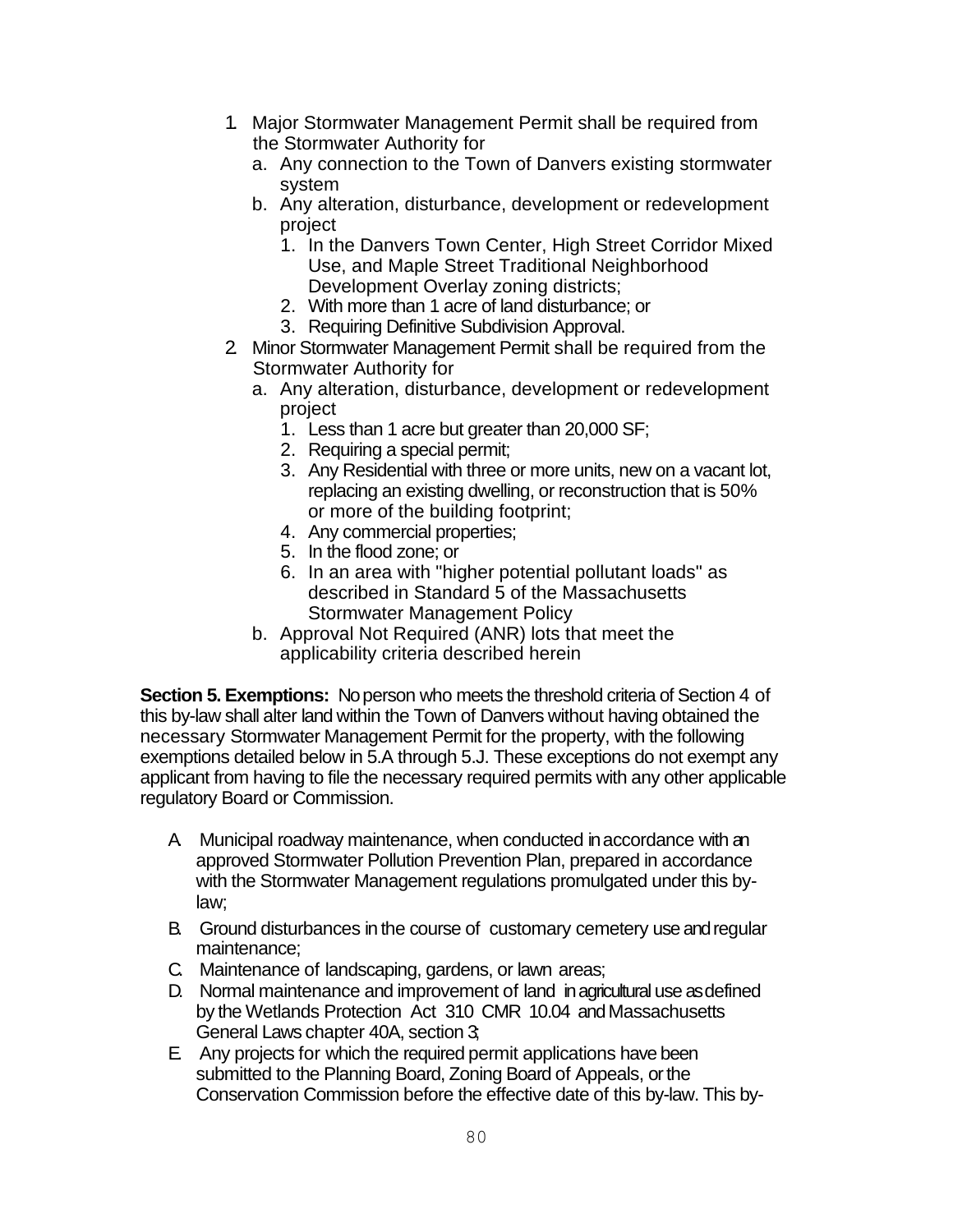law will not apply to any activities ongoing on its effective date, provided that such activities have been fully compliant with the law.

- F. Emergency repairs to any existing utilities (gas, water, sewer, etc.) and/or stormwater management facility or practice, such that the original design location, size, and technology remain the same, that poses a threat to public health or safety, or as deemed necessary by the Stormwater Authority. Where such activity is subject to the jurisdiction of the Conservation Commission, the work shall not proceed without the issuance of an Emergency Certification by the Commission;
- G. Replacement of existing wells or septic systems on lots having an existing dwelling, with use of BMPs to prevent erosion, sedimentation and release of pollutants;
- H. Construction of utilities (gas, water, sanitary sewer, electric, telephone, cable television, etc.) other than drainage which will not alter terrain, ground cover, or drainage patterns, when conducted in accordance with an approved Stormwater Pollution Prevention Plan, prepared naccordance with the Stormwater Management regulations promulgated under this bylaw;
- I. The construction, reconstruction, or repair of any fence or wall that will not alter the existing terrain or drainage patterns; and
- J. Any agricultural activity which is consistent with an approved soil conservation plan prepared or approved by the Natural Resource Conservation Service.

#### **Section 6. Coordination with Other Town Permits**

- A. No Town Street Opening or Excavation and Trench Permit, Order of Conditions from the Conservation Commission, Building Permit, Subdivision approval, Special Permit, variance or finding shall constitute compliance with this by-law. For a project or activity that meets the Scope and Applicability of this by-law, no work may commence until the site owner or his agent submits a complete Stormwater Management Permit application, the Stormwater Authority issues a Stormwater Management Permit, and the site owner and responsible parties sign and certify that all land clearing, construction, and development will be done pursuant to the approved Plans and Permit for all applicable Boards, Commissions, and Divisions.
- B. This by-law is not intended to interfere with, abrogate, or annul any other by-law, rule or regulation, statute, or other provision of law. The requirements of this by-law should be considered minimum requirements, and where any provision of this by-law imposes restrictions different from those imposed by any other by-law, rule or regulation, or other provision of law, whichever provisions are more restrictive or impose higher protective standards for human health or the environment shall take precedence.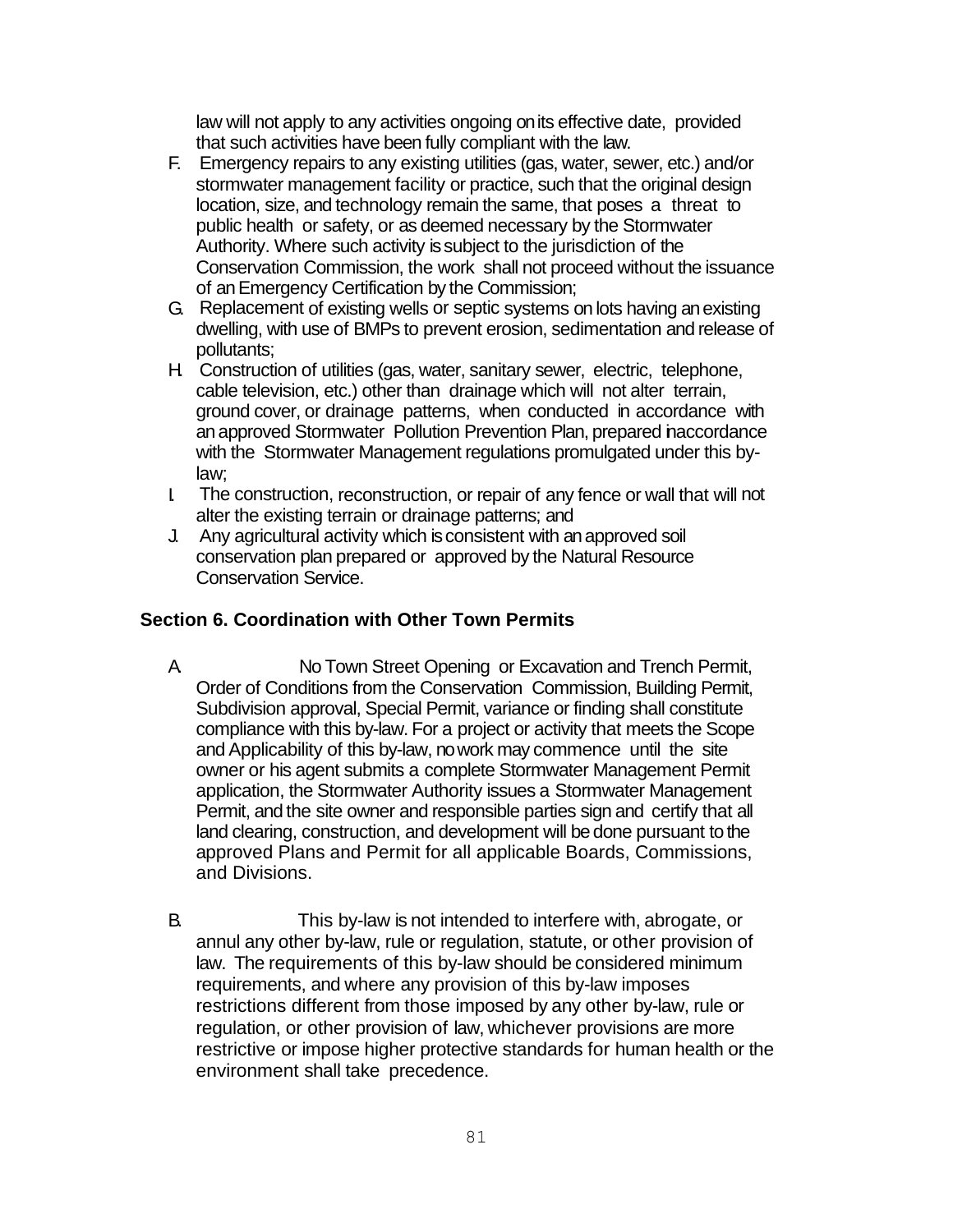C. In case of conflicting requirements, applicable state statutes and regulations shall be considered the more restrictive or more protective of human health and the environment and shall take precedence over this by-law and the regulations promulgated thereunder. These state statutes and regulations include, but are not limited to, the following documents: the Massachusetts Wetlands Protection Act, the Massachusetts Rivers Act, the Massachusetts Watershed Protection Act, and the Massachusetts Stormwater Management Standards, as amended.

## **Section 7. Administration**

#### **A. The StormwaterAuthority**

The Department of Public Works (the DPW) or its designee shall administer, implement and enforce this by-law and regulations adopted under this by- law as the StormwaterAuthority.

#### **B. Stormwater Management Regulations**

The Stormwater Authority may adopt, and periodically amend, rules and regulations relating to the terms, conditions, definitions, enforcement, fees (including but not limited to application, clerical, inspection, and/or consultant fees), procedures and administration of this by-law after conducting a public hearing to receive comments on any proposed regulations or revisions.

Public hearing dates shall be advertised in a newspaper of general local circulation, at least fourteen (14) days prior to the hearing date. After public notice and public hearing, the Stormwater Authority may promulgate rules and regulations to effectuate the purposes of this bylaw. Failure by the Stormwater Authority to promulgate such rules and regulations or a legal declaration of their invalidity by a court shall not act to suspend or invalidate the effect of this by-law.

Stormwater Management regulations, rules or guidance shall identify thresholds and requirements for Stormwater Management Major and Minor Permits required by this by-law and consistent with or more stringent than the most recent Small Municipal Separate Sewer System Permit (MS4).

## **C. Delegation of Authority**

The Stormwater Authority may choose to delegate their authority, in writing, his/her authority, in whole or in part, to a qualified representative(s), except as provided herein.

#### **D.** Stormwater Management Permits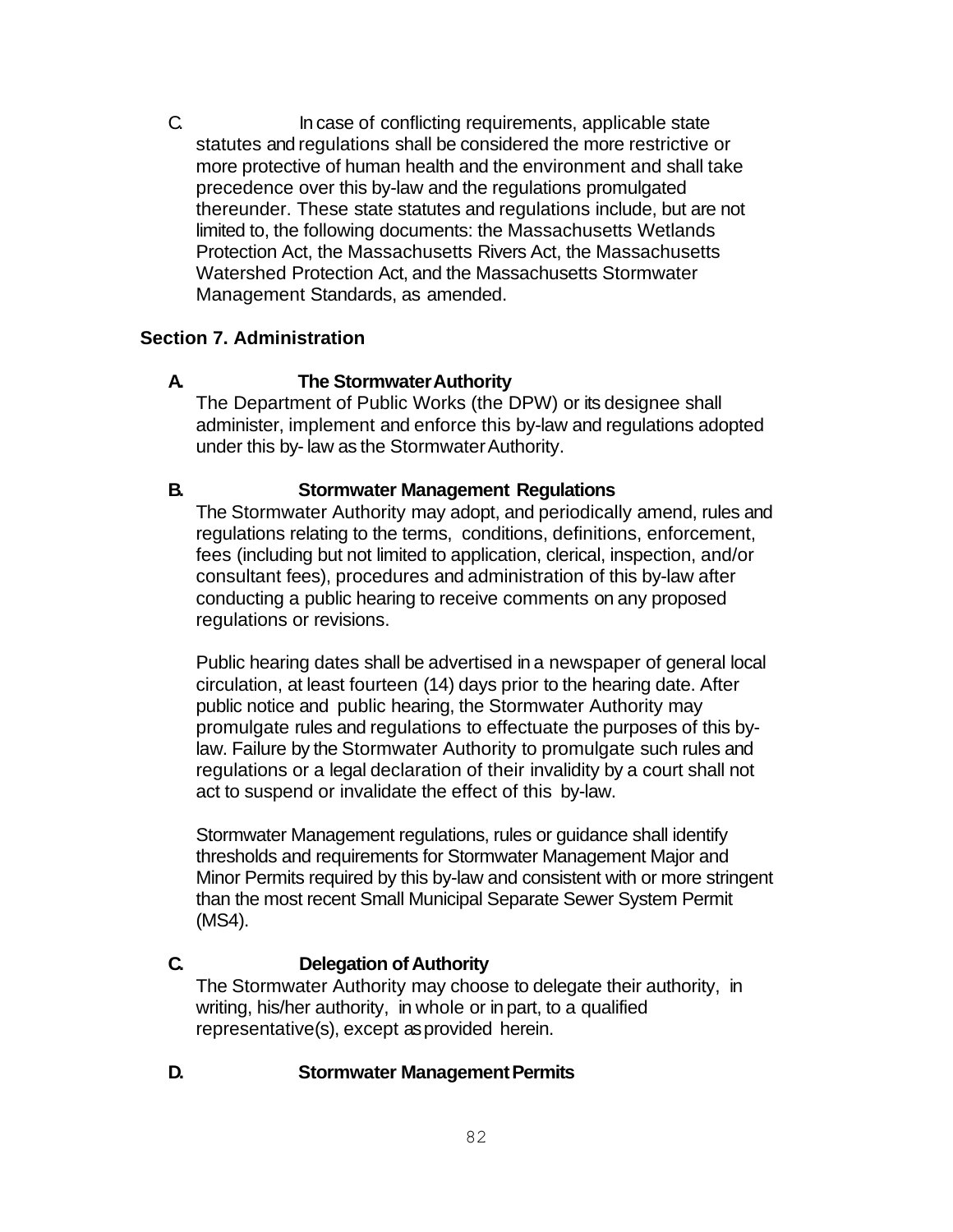The Stormwater Authority shall have the authority to develop and issue a Stormwater Management Permit (SMP) for projects subjected to Section 4 that meet the requirements of this by-law and are not exempted pursuant to Section 5. Any such permit requirements may be defined and included as part of any Stormwater Regulations promulgated as a result of this by-law. The Stormwater Authority shall by regulation establish and collect permit application fees, inspection fees, and in special cases, consultant fees for review of applications.

## **E. Stormwater Utility**

The Stormwater Authority may adopt, through rules and regulations authorized by this by-law, a Stormwater Utility pursuant to G.L. c.83, § 16 G.L. and c.40, § 1A. The Stormwater Authority, or its designee, shall administer, implement, and enforce this Utility. Failure by the Stormwater Authority to promulgate such a Stormwater Utility through rules and regulations or a legal declaration of its invalidity by a court shall not act to suspend or invalidate the effect of this by-law.

# **F. Stormwater Management Manual**

The latest edition of the Massachusetts Stormwater Management Handbook will be upheld by the Town of Danvers in order to keep in place specifications and standards for execution of the provisions of this by-law. This Handbook includes a list of acceptable stormwater treatment practices, including the specific design criteria for each stormwater practice. Unless specifically altered in this by-law and Regulations, stormwater management practices that are designed, constructed, and maintained in accordance with the Massachusetts Stormwater Management Standards and design and sizing criteria in the Stormwater Management Handbook will be presumed to beprotective of Massachusetts Water Quality Standards.

## **G. Actions by the Stormwater Authority**

The Stormwater Authority shall, within 30 days of the date of receipt of a completed application:

- 1. Approve the Permit Application upon finding that the proposed plan will protect water resources and meet the objectives and requirements of this by-law;
- 2. Approve the Permit Application with conditions, modifications or restrictions that are required to ensure that the project will protect water resources and meet the objectives and requirements of this by-law; or
- 3. Disapprove the Permit Application if the proposed plan will not protect water resources or fails to meet the objectives and requirements of this by-law.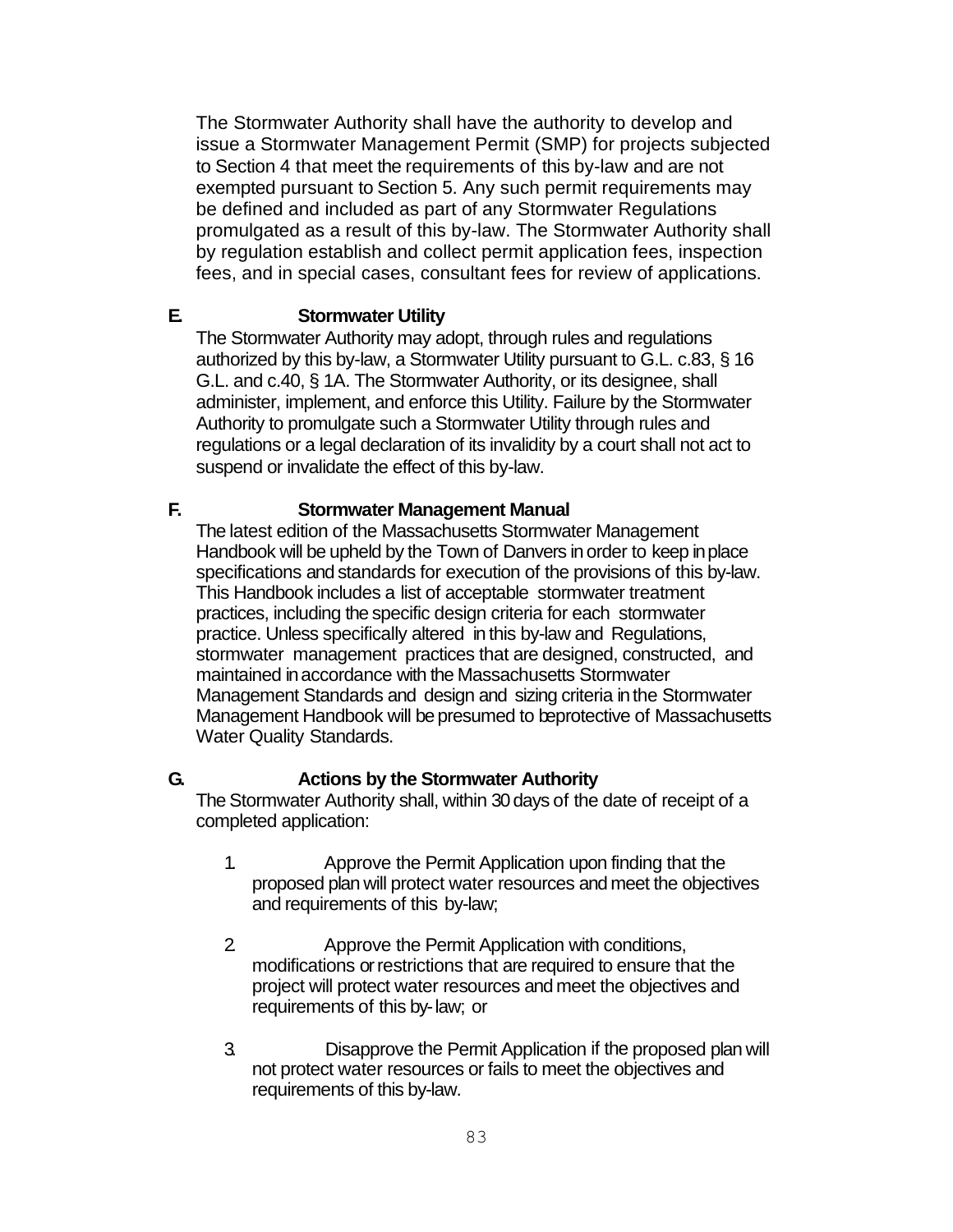Failure of the Stormwater Authority to take final action upon an Application within the time specified above shall be deemed to be approval of said Application. Upon certification by the Town Clerk that the allowed time has passed without Stormwater Authority action, the Stormwater Authority must issue a Stormwater Management Permit.

# **H. Appeals of Action by the Stormwater Authority**

A decision of the Stormwater Authority shall be final. Further relief of a decision by the Stormwater Authority under this by-law shall be reviewable in the Superior Court in and action filed within 60 days thereof, in accordance with M.G.L. Ch.249 § 4.

# **I. Waivers**

The Stormwater Authority, or its authorized agent, may, in its discretion and after due consideration, waive strict compliance with any requirement of this by-law or the rules and regulations promulgated hereunder, where such action is:

- 1. Allowed by and does not conflict with federal or state law or any Danvers by-laws or regulations;
- 2. In the public interest; and
- 3. Consistent with the purpose and intent of this by-law and its regulations.

Criteria for granting a *waiver* shall be defined and included as part of the regulations promulgated under this by-law. A waiver from this by-law and/or regulations promulgated pursuant to this by-law does not relieve the applicant or landowner of any obligations for compliance with other federal, state or local statutes, by-laws, regulations or permits.

Any person seeking a waiver must submit a written waiver request. Such a request shall be accompanied by an explanation or documentation supporting the waiver request and demonstrating that strict application of the by-law does not further the purposes or objectives of this by-law.

If in the opinion of the Stormwater Authority, or its authorized agent, additional time or information is required for review of a waiver request, then the applicant shall provide it within a reasonable timeframe. In the event the applicant objects to or fails to provide requests information, the waiver request shall be denied.

## **Section 8. Permit Procedures:**

Permit procedures and requirements, including permit submittals, right-of-entry, fee schedule, and public hearing process, shall be defined and included as part of the Regulations promulgated under this by-law.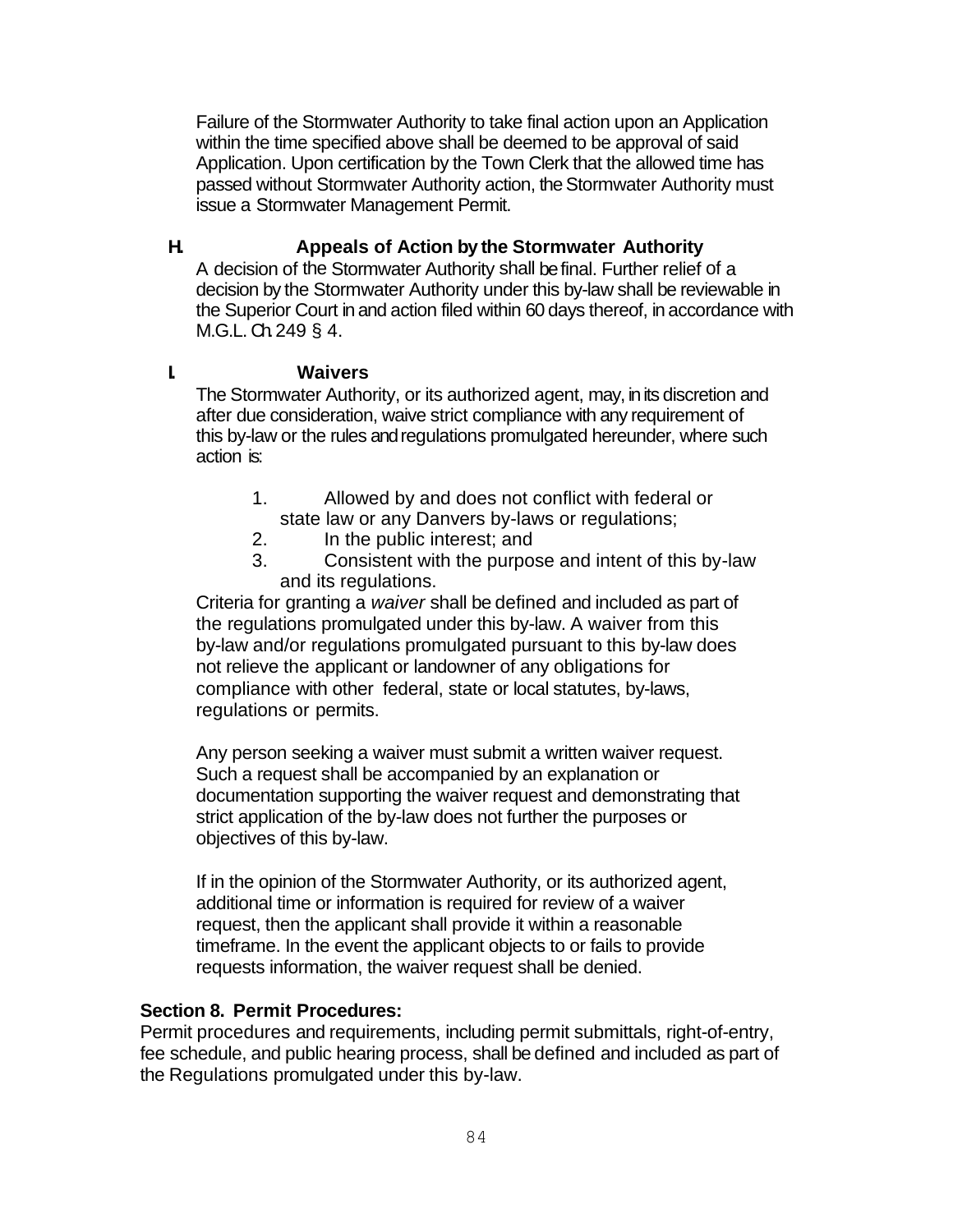## **Section 9. Performance Standards:**

Criteria for erosion and sediment control and post-construction stormwater management, including stormwater performance standards, shall be defined and included as part of the Regulations promulgated under this by-law.

#### **Section 10. Enforcement**

- A. The Stormwater Authority or an authorized agent of the Stormwater Authority shall enforce this by-law and resulting regulations, orders, violation notices, and enforcement orders, and may pursue all criminal and civil and civil remedies, including injunctive relief, monetary damages and costs of litigation and attorney fees, for such violations and for abatement and mitigation and compliance actions taken be the Stormwater Authority.
- B. Any person who violates any provision of this by-law, regulations, order or permit issued there under, may be ordered to correct the violation and/or shall be punished by a fine of not more than \$300 excluding the cost of damages. Each day or part thereof that such violation occurs or continues shall constitute a separateoffense.

The penalty for violations under this bylaw shall be as follows:

| <b>Major Stormwater Management</b>       | <b>Minor Stormwater Management</b>       |
|------------------------------------------|------------------------------------------|
| <b>Permit (MSMP)</b>                     | <b>Permit (MnSMP)</b>                    |
| 1 <sup>st</sup> offense: \$300           | 1 <sup>st</sup> offense: Warning         |
| 2 <sup>nd</sup> offense: \$300           | 2 <sup>nd</sup> offense: \$100           |
| 3rd offense: \$300                       | 3rd offense: \$200                       |
| 4 <sup>th</sup> and subsequent offenses: | 4 <sup>th</sup> and subsequent offenses: |
| \$300                                    | \$300                                    |

C.As an alternative to criminal prosecution or civil action, the Stormwater Authority may elect to utilize the non-criminal disposition procedure set forth in M.G.L. Ch. 40, §21 D, in which case the Stormwater Authority or its authorized agent shall be the enforcing person.

D. To the extent permitted by state law, or if authorized by the owner or other party in control of the property, the Stormwater Authority's officers, and employees may enter upon privately owned property for the purpose of performing their duties under this by-law and may make or cause to be made such examinations, surveys or sampling as the Stormwater Authority deems reasonably necessary to determine compliance with a permit issued under this by-law. Enforcement shall befurther defined and included as part of the Regulations promulgated under thisby-law.

## **Section 11. Emergency Suspension of Municipal Storm Drain System Access**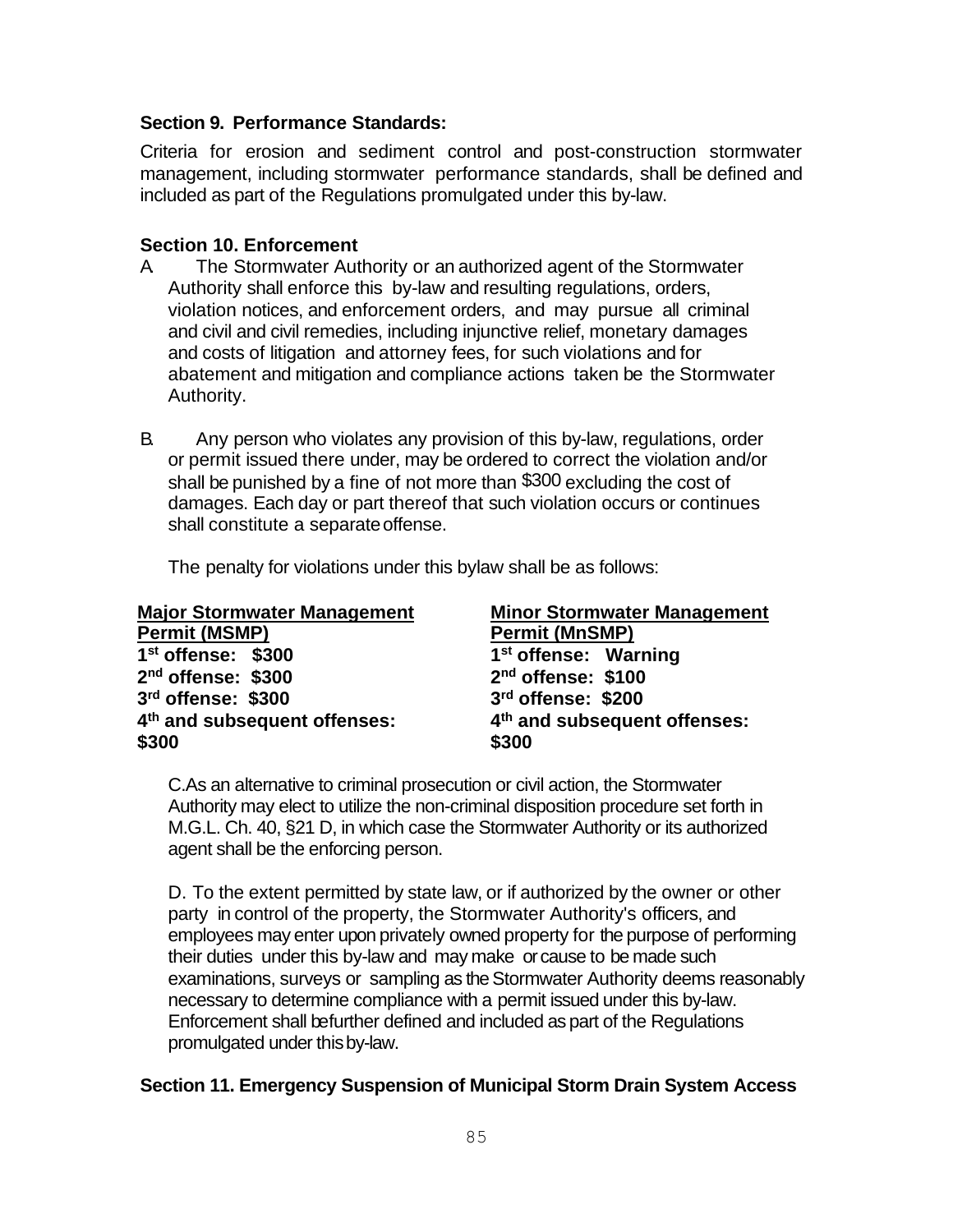The Stormwater Authority may suspend municipal storm drain system access to any person or property without prior written notice when such suspension is necessary to stop an actual or threatened discharge of pollutants that presents imminent risk of harm to the public health, safety, welfare or the environment. In the event any person fails to comply with an emergency suspension order, the Stormwater Authority may take all reasonable steps to prevent or minimize harm to the public health, safety, welfare, or the environment.

#### **Section 12. Notification of Spills**

Notwithstanding other requirements of local, state or federal law, as soon as a person responsible for a facility or operation, or responsible for emergency response for a facility or operation has information of or suspects a release of material at that facility or operation resulting in or which may result in discharge of pollutants to the municipal drainage system or waters of the Commonwealth of Massachusetts, the person shall take all necessary steps to ensure containment, and cleanup of the release. In the event of a release of oil or hazardous materials, the person shall immediately notify the Department of Public Works and applicable local, state and federal agencies.

In the event of a release of non-hazardous material, the reporting person shall notify the Stormwater Authority no later than the next business day. The reporting person shall provide to the Stormwater Authority written confirmation of all telephone, electronic mail, or in-person notifications within three (3) business days thereafter. If the discharge of prohibited materials is from a commercial or industrial facility, the facility owner or operator of the facility shall retain on-site a written record of the discharge and the actions taken to prevent its recurrence. Such records shall be retained for at least three (3) years.

**Section 13. Severability:** The invalidity of any section, provision, paragraph, sentence, or clause of this by-law shall not invalidate any section, provision, paragraph, sentence, or clause thereof, nor shall it invalidate any permit or determination that previously has been issued. (AUTH: ARTICLE 4 STM 10/26/2020)

#### **Chapter XXXIX-B TRUSS CONSTRUCTION IDENTIFICATION OF RESIDENTIAL, COMMERCIAL AND INDUSTRIAL BUILDINGS**

## **Section 1.0 Introduction**

1.1This by-law provides that residential, commercial and industrial buildings that utilize truss type construction shall be marked by an emblem that informs persons conduction fire control and other emergency operaions of the existence of truss construction.

## **Section 2.0 Definitions**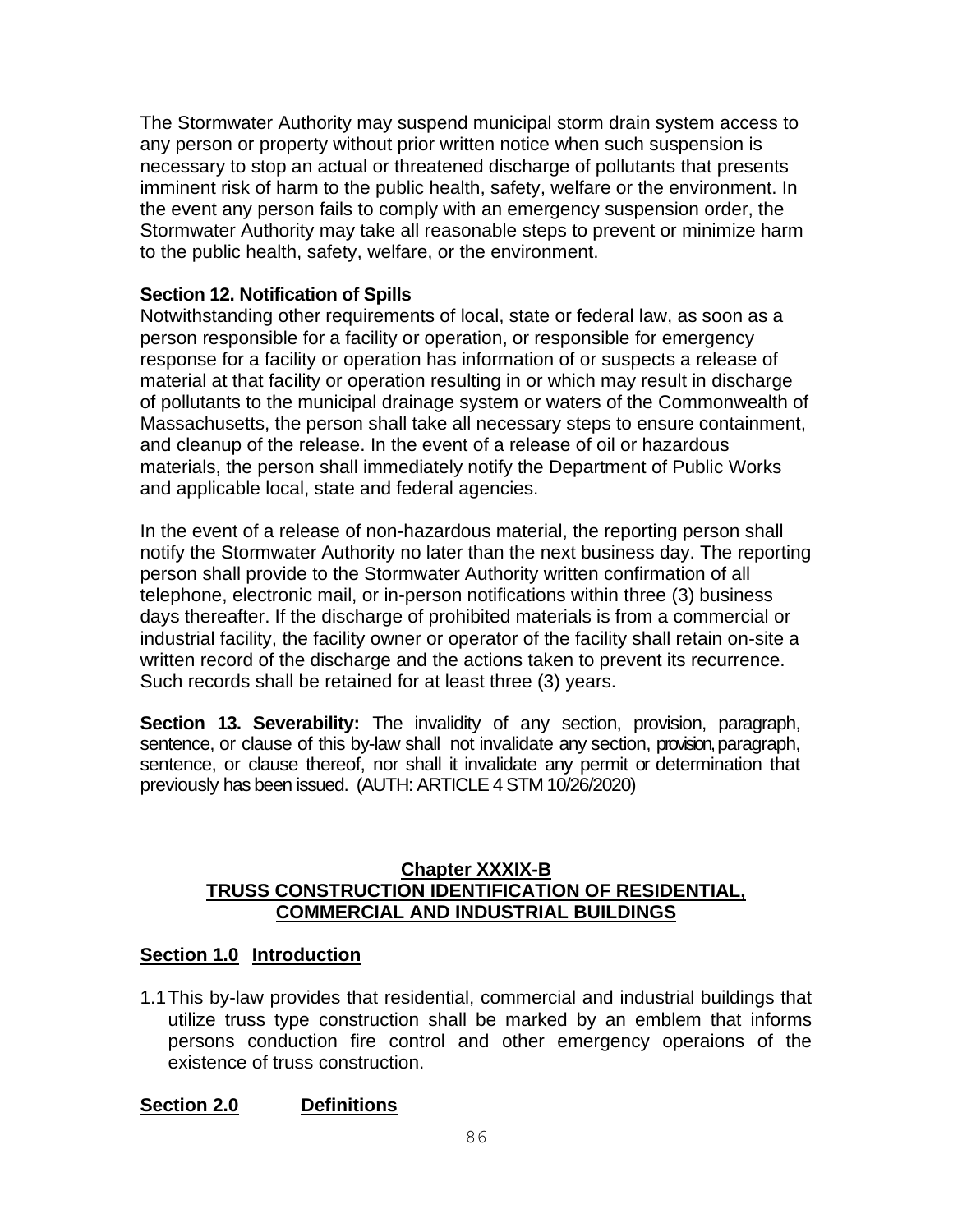- 2.1 For the purpose of this by-law, residential, commercial and industrial buildings and structures shall mean those buildings and structures classified as such by the Danvers Building Inspector using the classification system found in 780 CMR (The Massachusetts State Building Code) or its successors.
- 2.2 For the purpose of this by-law, truss construction shall mean a fabricated structure of wood, steel or combination thereof, made up of a series of members connected at their ends to form a series of triangles to span a distance greater than would be possible with any of the individual members on their own. Truss type construction shall not include individual wind or seismic bracing components which form triangles when diagonally connected to the main structure system.

#### **Section 3.0 Enforcement**

- 3.1 The head of the Fire Department or his/her designee shall be responsible for ensuring the proper placement of emblems on buildings or structures covered by this by-law. The Danvers Building Inspector shall only release Certificates of Occupancy to those new structures found to be in compliance with the requirements of this by-law.
- 3.2 All multi-family residential buildings and all commercial and industrial businesses in operation at the time this by-law is ratified shall be required to have an emblem or emblems placed in the locations identified by the Fire Chief within six (6) months of the passage of this by-law. All existing one and two-family dwellings shall allow for the placement of this identifying emblem when undergoing additions or alterations or when such construction type is identified.
- 3.3 Any person who fails to permit the posting of a structure as set forth in this by-law, or who removes or willingly obstructs from view the fire official's designated posting, shall be punished by a fine not exceeding fifty dollars (\$50) for each offense. Every day that a violation continues after its abatement has been ordered by the Town and sufficient time has elapsed to permit abatement shall constitute a new offense.
- 3.4 The emblems will be made available by the Danvers Fire Department. The emblems will be provided at no cost to a single family, residential homeowner. Commercial, industrial and income property owners will be charged a nominal fee which will be no more than the cost of producing the individual emblems. Funds received from the purchase of the emblems shall be deposited in a revolving account, which will only be used for the purpose of replenishing the supply of emblems.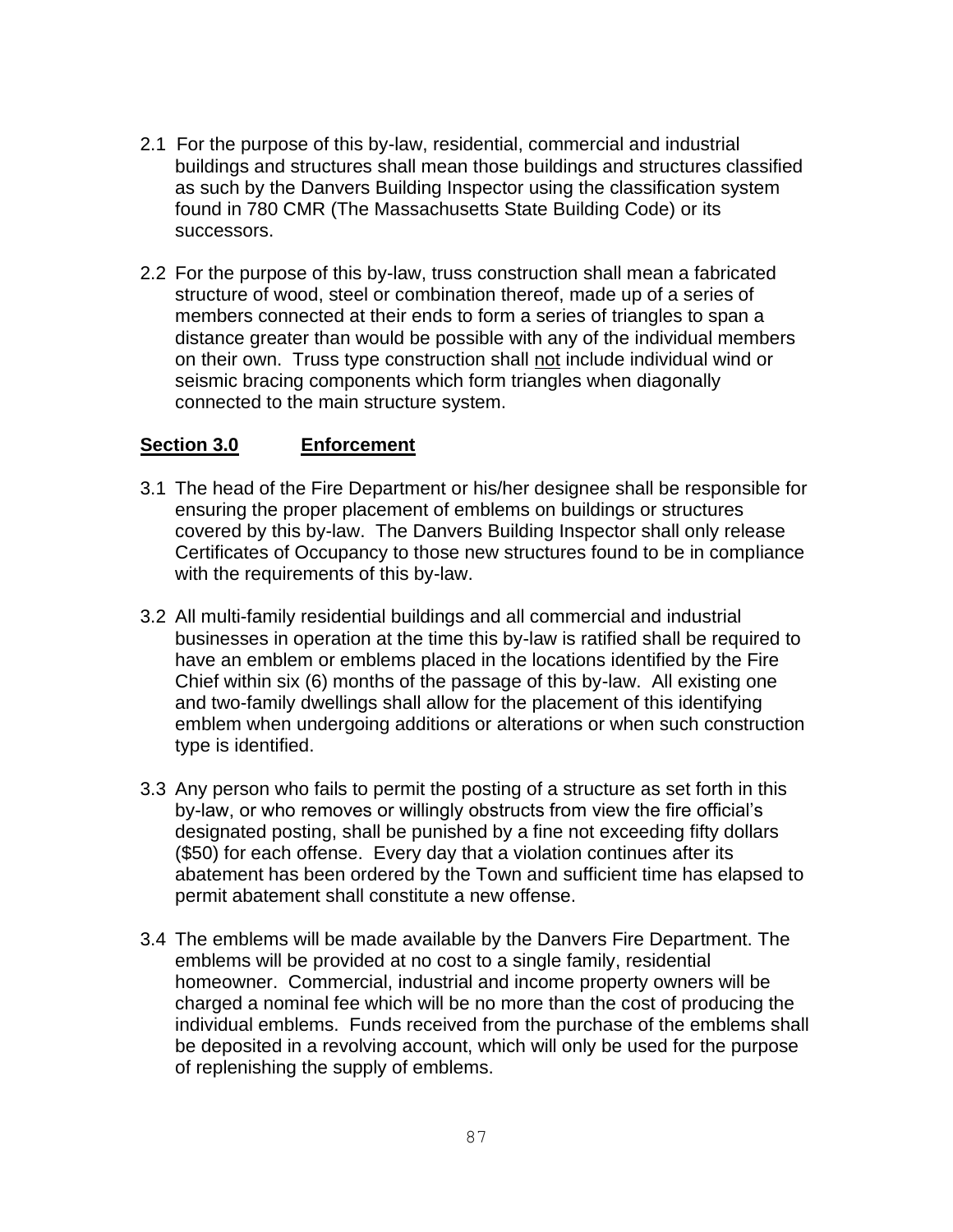# **Section 4.0 Emblems**

4.1 The shape of the emblem shall be a circle, and its size up to six (6) inches in diameter. The Fire Chief or his designee shall determine the proper size needed for the structure in question. The emblem background shall be reflective white in color. The circle border and contents shall be reflective red in color, conforming to Pantone matching system (PMS) #187.

# **Section 5.0 Truss Designations**

5.1 The following letters shall be printed on the emblem identifying the existence of truss construction using the alphabetic designation for the structural components that are of truss construction, as follows:

**"F"** shall mean **floor** framing, including girders and beams **"R"** shall mean **roof** framing **"FR"** shall mean **floor** and **roof** framing

#### **Section 6.0 Emblem Locations**

- 6.1 Emblems identifying the existence of truss construction shall be permanently affixed in the locations directed and in a manner approved by the Fire Chief.
- 6.2 Table #1 will be used as an emblem location guide for fire officials. Every effort is to be made to avoid interfering with advertising or graphic designs located on the doors, windows or face of the buildings covered by this bylaw.

## **TABLE #1 - TRUSS IDENTIFICATION SIGN LOCATIONS**

## **For 1 & 2 Family Dwellings**

The emblem shall be affixed to the electrical meter socket. If the electric meter is located inside the dwelling, the emblem shall be affixed to the natural gas meter, if so equipped. If neither location is available, additional locations shall follow the guidelines established for multi-unit apartment buildings and commercial and industrial buildings.

## **Multi-unit Apartment Buildings, Commercial & Industrial Buildings**

Exterior building entrance doors, exterior exit discharge doors, and exterior roof access doors to a stairway, attached to all main means of egress at the door or sidelight, or directly on the street side of the building.

## **Fire Department Hose Connections**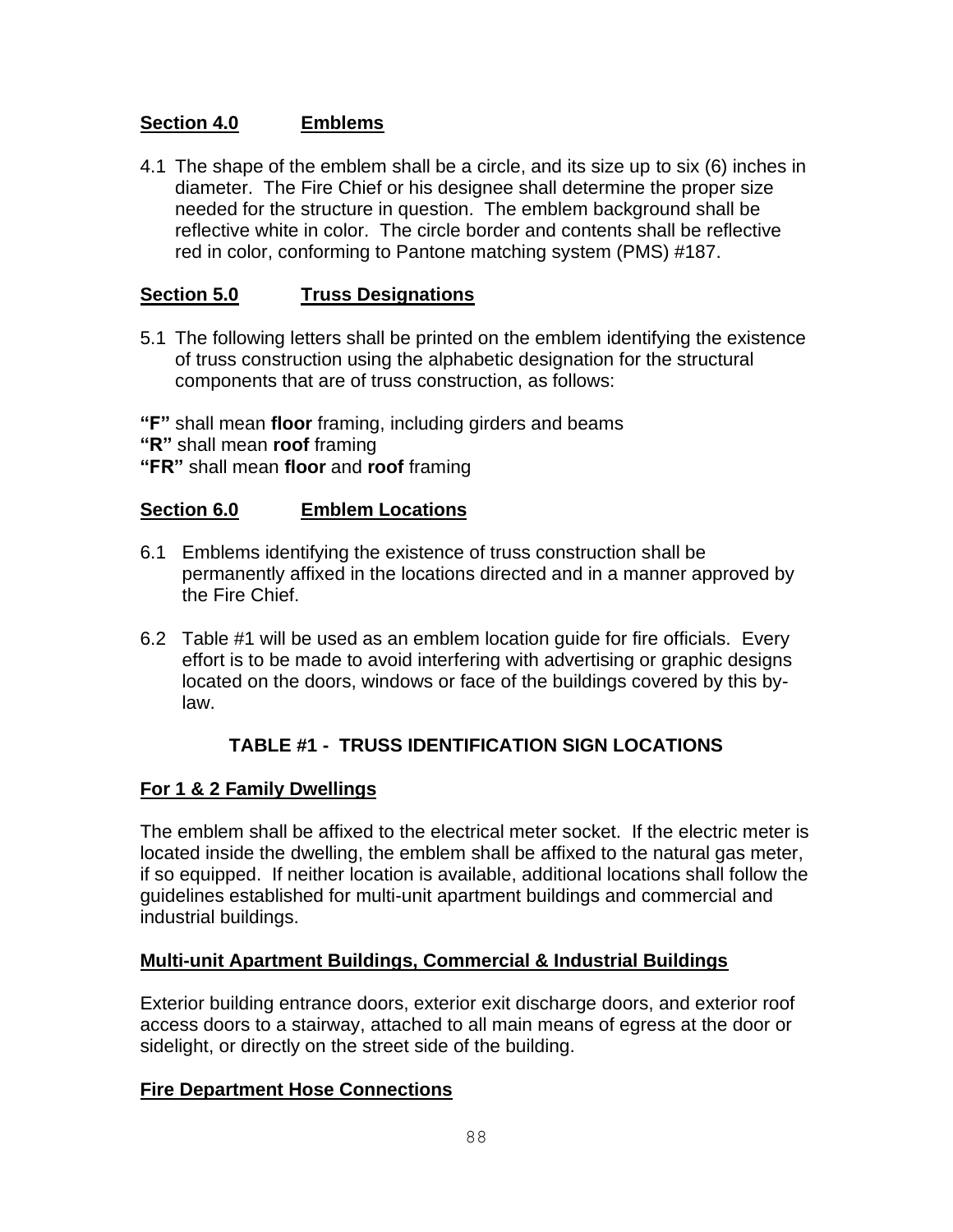Attached to the face of the building, not more than twelve (12) inches (305 mm) horizontally from the center line of the Fire Department hose connection, and not less than forty-two (42) inches (1067 mm) nor more than sixty (60) inches (1524 mm) above the adjoining walking surface. (**AUTHORITY: ARTICLE 10, TM 5/21/2012)**

#### **CHAPTER XL BY-LAW TO REGULATE ILLICIT DISCHARGES TO THE MUNICIPAL STORM DRAIN SYSTEM**

#### **Section 1. Purpose**

- A. Increased and contaminated stormwater runoff is a major cause of impairment of water quality and flow in lakes, ponds, streams, rivers, wetlands and groundwater; contamination of drinking water supplies; alteration or destruction of aquatic and wildlife habitat; and flooding.
- B. Regulation of illicit connections and discharges to the municipal storm drain system is necessary for the protection of the Town of Danvers' water bodies and groundwater, and to safeguard the public health, safety, welfare and the environment.
- C. The objectives of this by-law are:
- 1. To prevent pollutants from entering the Town of Danvers' municipal separate storm sewer system;
- 2. To prohibit illicit connections and unauthorized discharges to the municipal separate storm sewer system;
- 3. To require the removal of all such illicit connections;
- 4. To comply with state and federal statutes and regulations relating to stormwater discharges; and
- 5. To establish the legal authority to ensure compliance with the provisions of this by-law through inspection, monitoring, and enforcement.

#### **Section 2. Definitions**

The following definitions shall apply in the interpretation and enforcement of this by-law. Terms not defined herein shall be construed according to their customary and usual meaning.

- A. **ENFORCEMENT AGENCY**: The Department of Public Works or its agents designated to enforce this by-law.
- B. **CLEAN WATER ACT**: The Federal Water Pollution Control Act (33 U.S.C. § 1251 et seq.) as hereafter amended.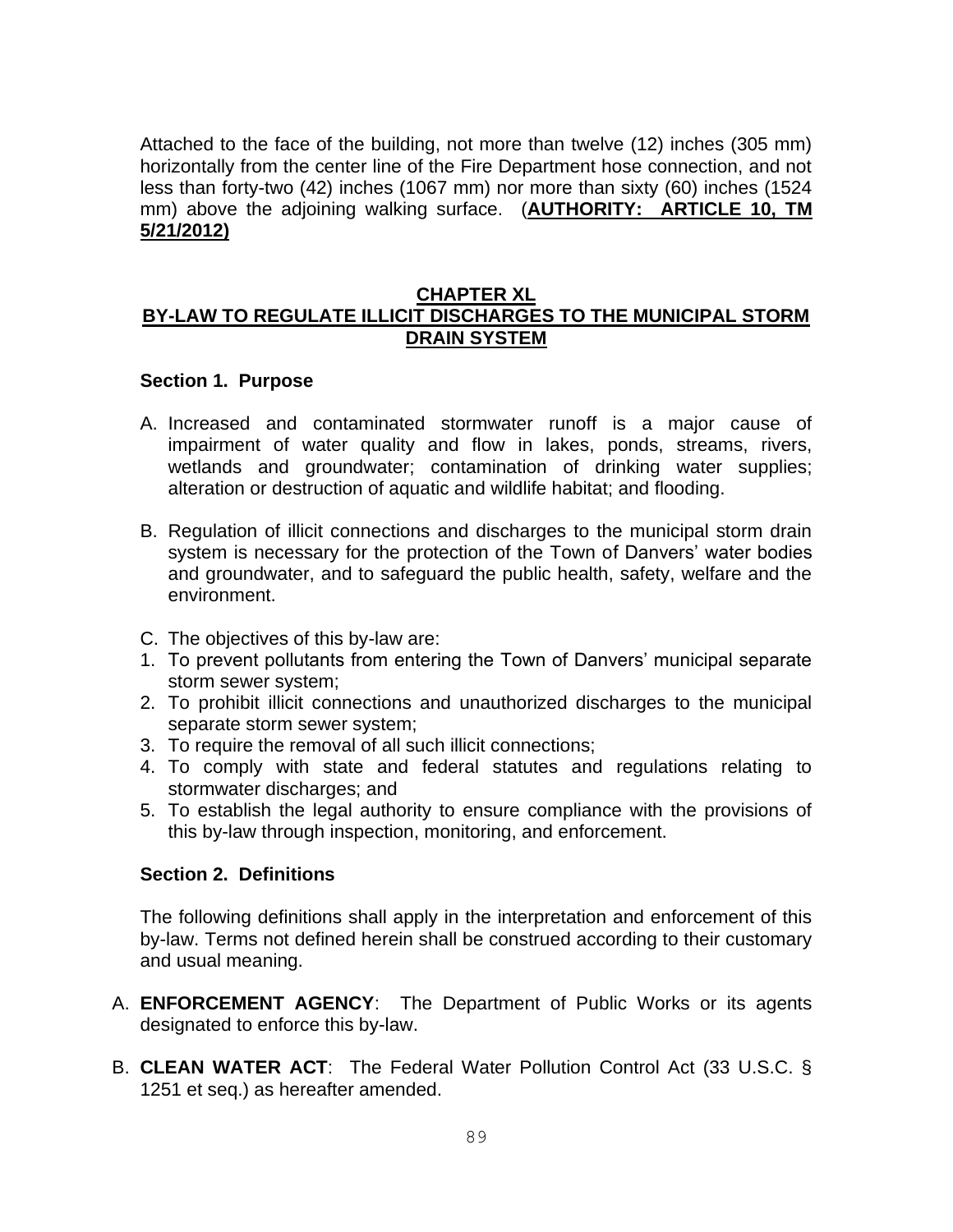- C. **DISCHAGE OF POLLUTANTS**: The addition from any source of any pollutant or combination of pollutants into the municipal storm drain system or into the waters of the United States or Commonwealth from any source.
- D. **FACILITY** or **OPERATION**: Any business, establishment, or performance of work that uses, generates, or handles material that is considered a Pollutant.
- E. **GROUNDWATER**: Water below the land surface in a saturated zone, including perched groundwater and not confined in a conduit or container.
- F. **ILLICIT CONNECTION**: A surface or subsurface drain or conveyance, which allows an illicit discharge into the municipal storm drain system, including without limitation sewage, process wastewater, or wash water and any connections from indoor drains, sinks, or toilets, regardless of whether said connection was previously allowed, permitted, or approved before the effective date of this bylaw.
- G. **ILLICIT DISCHARGE**: A direct or indirect discharge to the municipal storm drain system that is not composed entirely of stormwater, except as exempted in Section 5.B.
- H. **MUNICIPAL SEPARATE STORM SEWER SYSTEM** (MS4) OR **MUNICIPAL STORM DRAIN SYSTEM**: The system of conveyances designed, constructed, and used for collecting or conveying stormwater, including any street, gutter, curb, inlet, piped storm drain, pumping facility, retention or detention basin, natural or man-made or altered drainage channel, reservoir, and other drainage structure that together comprise the storm drainage system owned or operated by the Town of Danvers.
- I. **NATIONAL POLLUTANT DISCHARGE ELIMINATION SYSTEM (NPDES) STORMWATER DISCHARGE PERMIT**: A permit issued by United States Environmental Protection Agency (EPA) or jointly with the State that authorizes the discharge of pollutants to waters of the United States.
- J. **NON-POINT SOURCE POLLUTION**: Pollution from many diffuse sources caused by rainfall or snowmelt moving over and through the ground. As the runoff moves, it picks up and carries away natural and human-made pollutants, depositing them into water resources areas. Non-point sources include, but are not limited to, urban, agricultural, or silvicultural runoff.
- K. **NON-STORMWATER DISCHARGE**: A discharge to the municipal storm drain system not composed entirely of stormwater.
- L. **PERSON**: An individual, partnership, association, firm, company, trust, corporation, agency, authority, department or political subdivision of the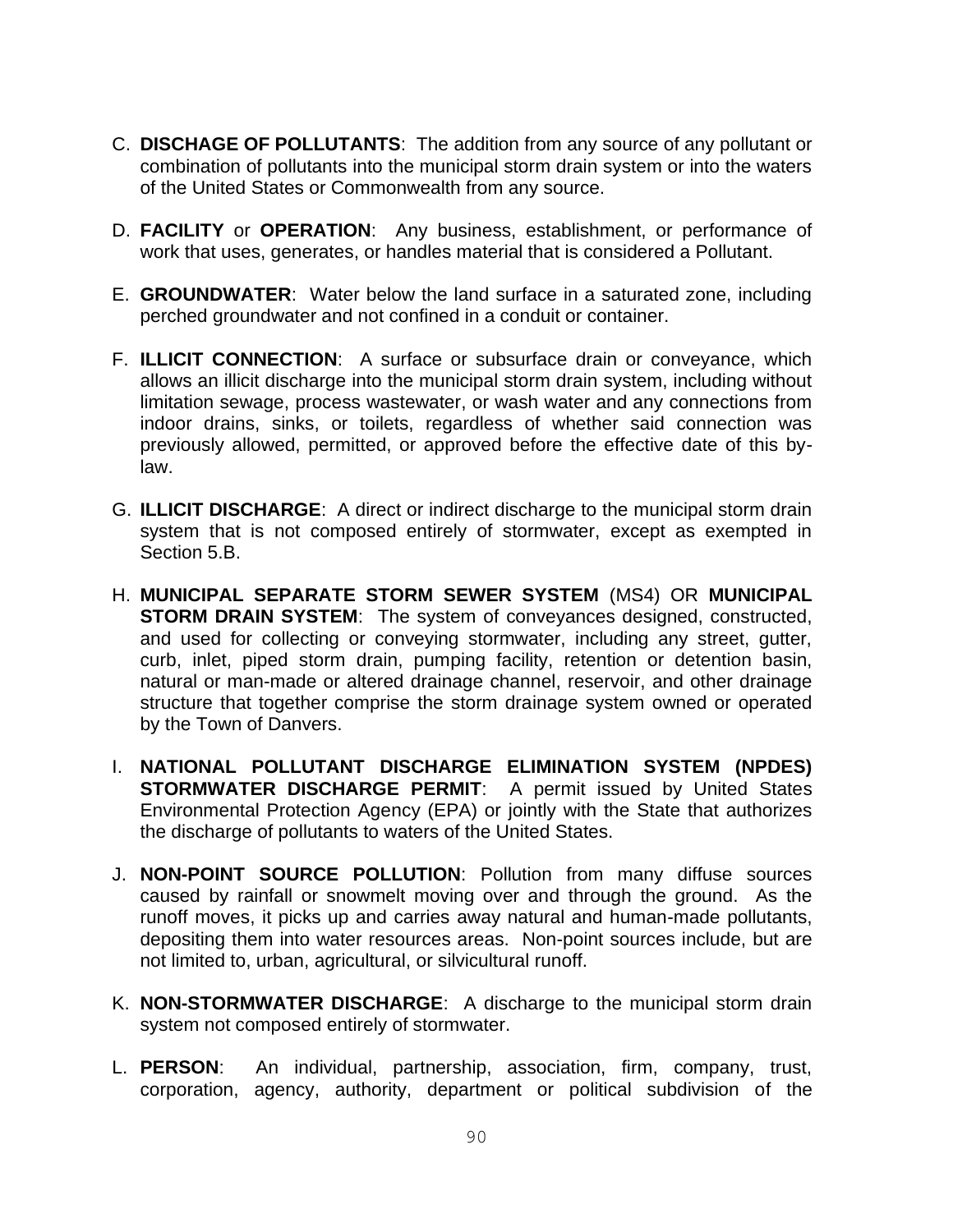Commonwealth or the federal government, to the extent permitted by law, and any officer, employee, or agent of such person.

- M. **POINT SOURCE**: Any discernible, confined, and discrete conveyance, including but not limited to any pipe, ditch, channel, tunnel, conduit, well, discrete, fissure, container, rolling stock concentrated animal feeding operation, landfill leachate collection system, vessel or other floating craft from which pollutants are or may be discharged. This term does not include return flows from irrigated agriculture or agricultural stormwater runoff.
- N. **POLLUTANT**: Any element or property of sewage, agricultural, industrial or commercial waste, runoff, leachate, heated effluent, or other matter whether originating at a point or non-point source, that is or may be introduced into any sewage treatment works or waters of the Commonwealth.

Pollutants shall include without limitation:

- 1. Paints, varnishes, and solvents;
- 2. Oil and other automotive fluids;
- 3. Non-hazardous liquid and solid wastes and yard wastes;
- 4. Refuse, rubbish, garbage, litter, or other discarded or abandoned objects, ordnances, accumulations and floatables;
- 5. Pesticides, herbicides, and fertilizers;
- 6. Hazardous materials and wastes;
- 7. Sewage, fecal coliform and pathogens;
- 8. Dissolved and particulate metals;
- 9. Animal wastes;
- 10. Rock, sand, salt, soils with the exception of winter salting and sanding in quantities that will not clog or otherwise impair the performance of stormwater conveyances;
- 11. Construction wastes and residues; and
- 12. Noxious or offensive matter of any kind.
- O. **PROCESS WASTEWATER**: Water which, during manufacturing or processing, comes into direct contact with or results from the production or use of any material, intermediate product, finished product, or waste product.
- P. **RECHARGE**: The process by which groundwater is replenished by precipitation through the percolation of runoff and surface water through the soil.
- Q. **RIPARIAN HABITAT**: The aquatic and terrestrial environment where a plant or animal naturally or normally lives and grows adjacent to streams, lakes, or other waterways.
- R. **STORMWATER**: Stormwater runoff, snow melt runoff, and surface water runoff and drainage.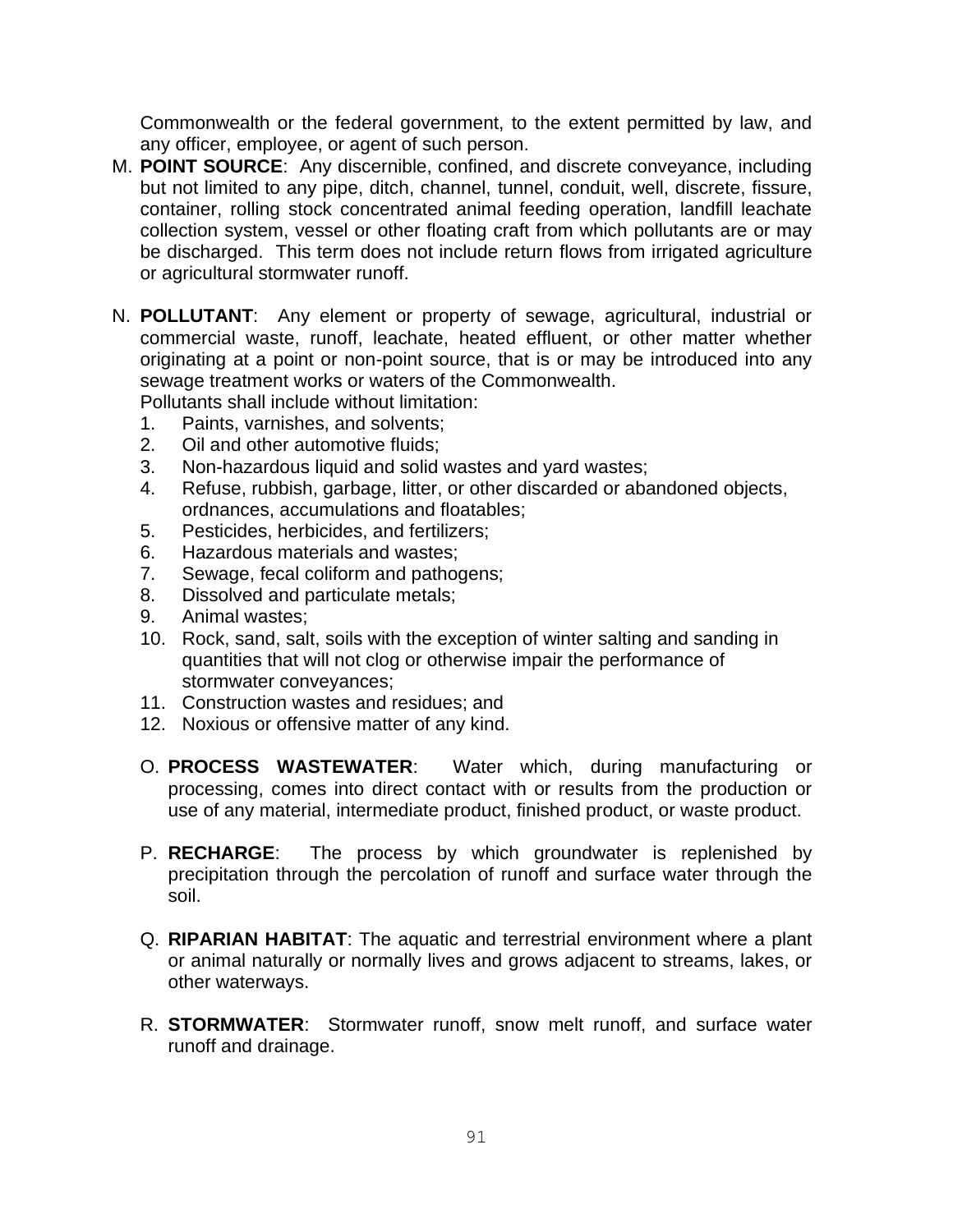- S. **BEST MANAGEMENT PRACTICE** (BMP): A structural or nonstructural technique for managing stormwater to prevent or reduce non-point source pollutants from entering surface waters or ground waters. A structural stormwater best management practice includes a basin, discharge outlet, swale, rain garden, biofilter or other stormwater treatment practice or measure either alone or in combination including without limitation any discharge pipe, overflow pipe, conduit, weir control structure that: (a) is not naturally occurring; (b) is not designed as a wetland replication area; and (c) has been designed, constructed, and installed for the purpose of conveying, collecting, storing, discharging, recharging or treating stormwater. Nonstructural stormwater best management practices include source control and pollution prevention measures.
- T. **SURFACE WATER DISCHARGE PERMIT**: A permit issued by the Department of Environmental Protection pursuant to 314 CMR 3.00 that authorizes the discharge of pollutants to waters of the Commonwealth of Massachusetts.
- U. **TOXIC OR HAZARDOUS MATERIAL** OR **WASTE**: Any material, which because of its quantity, concentration, chemical, corrosive, flammable, reactive, toxic, infectious or radioactive characteristics, either separately or in combination with any substance or substances, constitutes a present or potential threat to human health, safety, welfare, or to the environment. Toxic or hazardous materials include any synthetic organic chemical, petroleum product, heavy metal, radioactive or infectious waste, acid and alkali, and any substance defined as Toxic or Hazardous under Massachusetts General Laws chapters 21C and 21E, and the regulations at 310 CMR 30.000 and 310 CMR 40.0000.
- V. **WATERCOURSE**: A natural or man-made channel through which water flows or a stream of water, including a river, brook or underground stream.
- W. **WATERS OF THE COMMONWEALTH**: All waters within the jurisdiction of the Commonwealth, including, without limitation, rivers, streams, lakes, ponds, springs, impoundments, wetlands, and groundwater.
- X. **WASTEWATER**: Any sanitary waste, sludge, or septic tank or cesspool overflow, and water that during manufacturing, cleaning or processing, comes into direct contact with or results from the production or use of any raw material, intermediate product, finished product, byproduct or waste product.

## **Section 3. Authority**

This by-law is adopted under the authority granted by the Home Rule Amendment of the Massachusetts Constitution and the Home Rule Procedures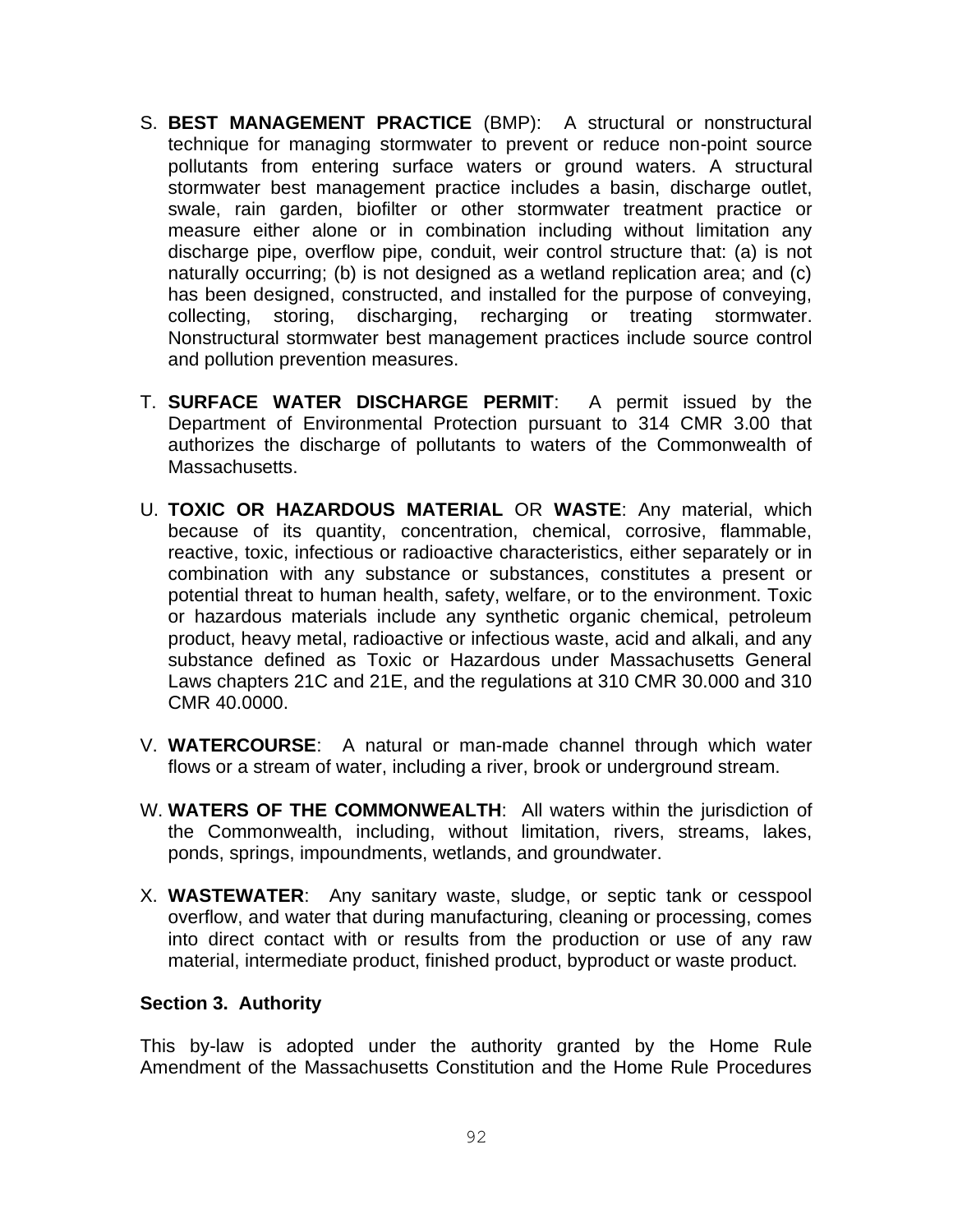Act, and pursuant to the regulations of the federal Clean Water Act found at 40 CFR 122.34.

## **Section 4. Scope and Applicability**

This by-law shall apply to flows entering the municipal separate storm sewer system.

Prohibited activities shall include:

- A. **Illicit Discharges**. No person shall dump, discharge, cause or allow to be discharged any pollutant or non-stormwater discharge into the municipal separate storm sewer system, into a watercourse, or into the waters of the Commonwealth.
- B. **Illicit Connections**. No person shall construct, use, allow, maintain or continue any illicit connection to the municipal storm drain system, regardless of whether the connection was permissible under applicable law, regulation or custom at the time of connection.
- C. **Obstruction of Municipal Storm Drain System**. No person shall obstruct or interfere with the normal flow of stormwater into or out of the municipal storm drain system without prior written approval from the Enforcement Agency.

## **Section 5. Exemptions**

- A. Discharge or flow resulting from fire fighting activities.
- B. The following non-stormwater discharges or flows are exempt from the prohibition of non-stormwaters provided that the source is not a significant contributor of a pollutant to the municipal storm drain system:
	- 1. Waterline flushing;
	- 2. Flow from potable water sources;
	- 3. Springs;
	- 4. Natural flow from riparian habitats and wetlands;
	- 5. Diverted stream flow;
	- 6. Rising groundwater;
	- 7. Uncontaminated groundwater infiltration as defined in 40 CFR 35.2005(20), or uncontaminated pumped groundwater;
	- 8. Water from exterior foundation drains, footing drains (not including active groundwater dewatering systems), crawl space pumps, or air conditioning condensation;
	- 9. Discharge from landscape irrigation or lawn watering;
	- 10.Water from individual residential vehicle washing;
	- 11. Discharge from dechlorinated swimming pool water (less than one ppm chlorine) provided the water is allowed to stand for one week prior to draining and the pool is drained in such a way as not to cause a nuisance;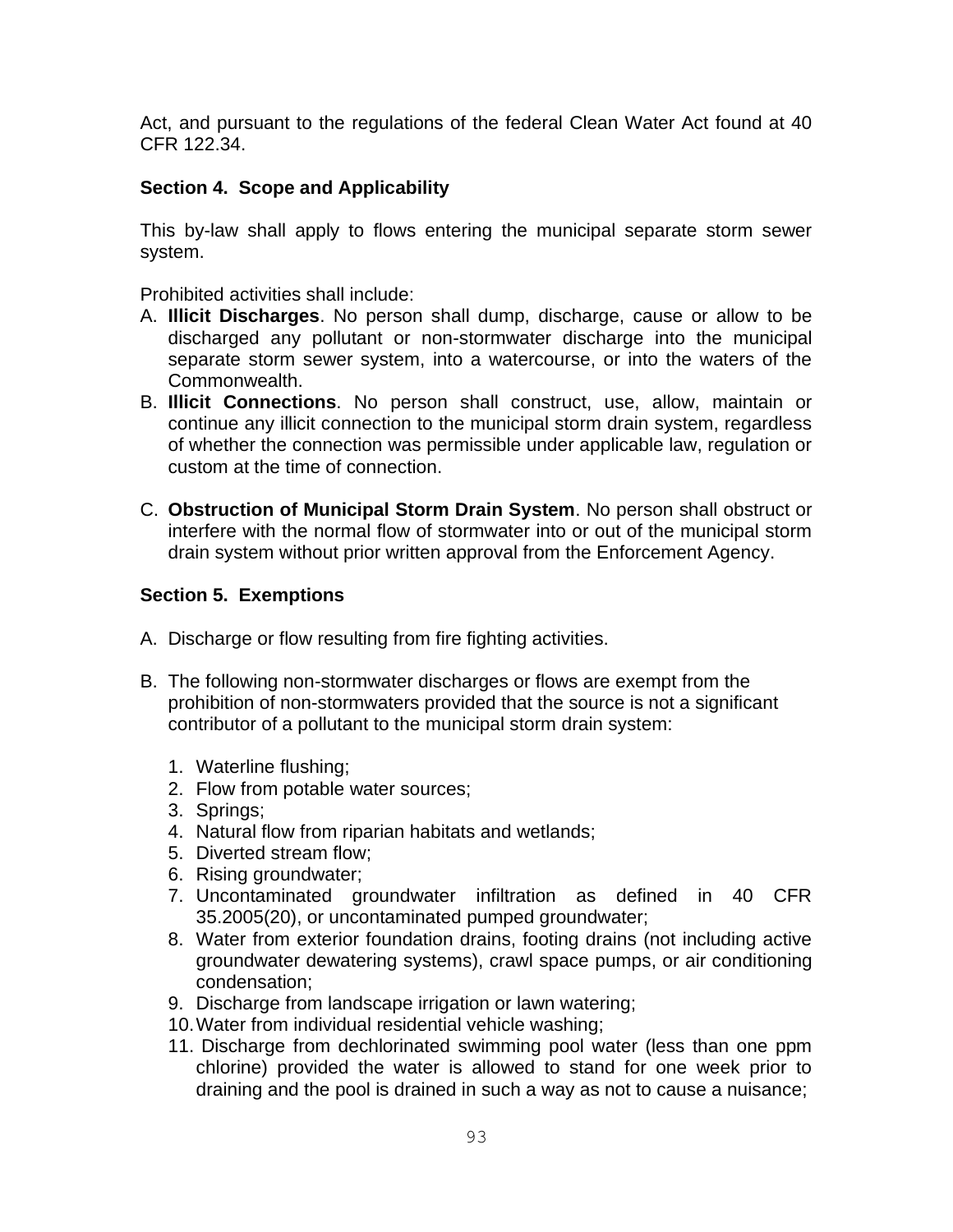- 12.Discharge from street sweeping;
- 13.Dye testing, provided verbal notification is given to the Enforcement Agency prior to the time of the test;
- 14.Non-stormwater discharge permitted under an National Pollutant Discharge Elimination System permit or a Surface Water Discharge Permit, waiver, or waste discharge order administered under the authority of the United States Environmental Protection Agency or the Department of Environmental Protection, provided that the discharge is in full compliance with the requirements of the permit, waiver, or order and applicable laws and regulations; and
- 15.Discharge for which advanced written approval is received from the Enforcement Agency as necessary to protect public health, safety, welfare or the environment.

## **Section 6. Coordination with Other Town Permits**

This by-law is not intended to interfere with, abrogate, or annul any other by-law, rule or regulation, statute, or other provision of law. The requirements of this bylaw should be considered minimum requirements, and where any provision of this by-law imposes restrictions different from those imposed by any other bylaw, rule or regulation, or other provision of law, whichever provisions are more restrictive or impose higher protective standards for human health or the environment shall take precedence.

## **Section 7. Administration**

#### **A. Enforcement Agency**

The Department of Public Works shall be the Enforcement Agency and may promulgate rules and regulations to effectuate the purposes of this by-law. Failure by the Department of Public Works to promulgate such rules and regulations shall not have the effect of suspending or invalidating this by-law.

#### **B. Illicit Discharge Rules and Regulations**

The Department of Public Works shall administer, implement and enforce this by-law, and may issue and promulgate Rules and Regulations to that end.

#### **C. Delegation of Authority**

Any powers granted to or duties imposed upon the Enforcement Agency may be delegated in writing by the Enforcement Agency to employees or its authorized agent.

## **Section 8. Emergency Suspension of Storm Drainage System Access**

The Enforcement Agency may suspend municipal storm drain system access to any person or property without prior written notice when such suspension is necessary to stop an actual or threatened discharge of pollutants that presents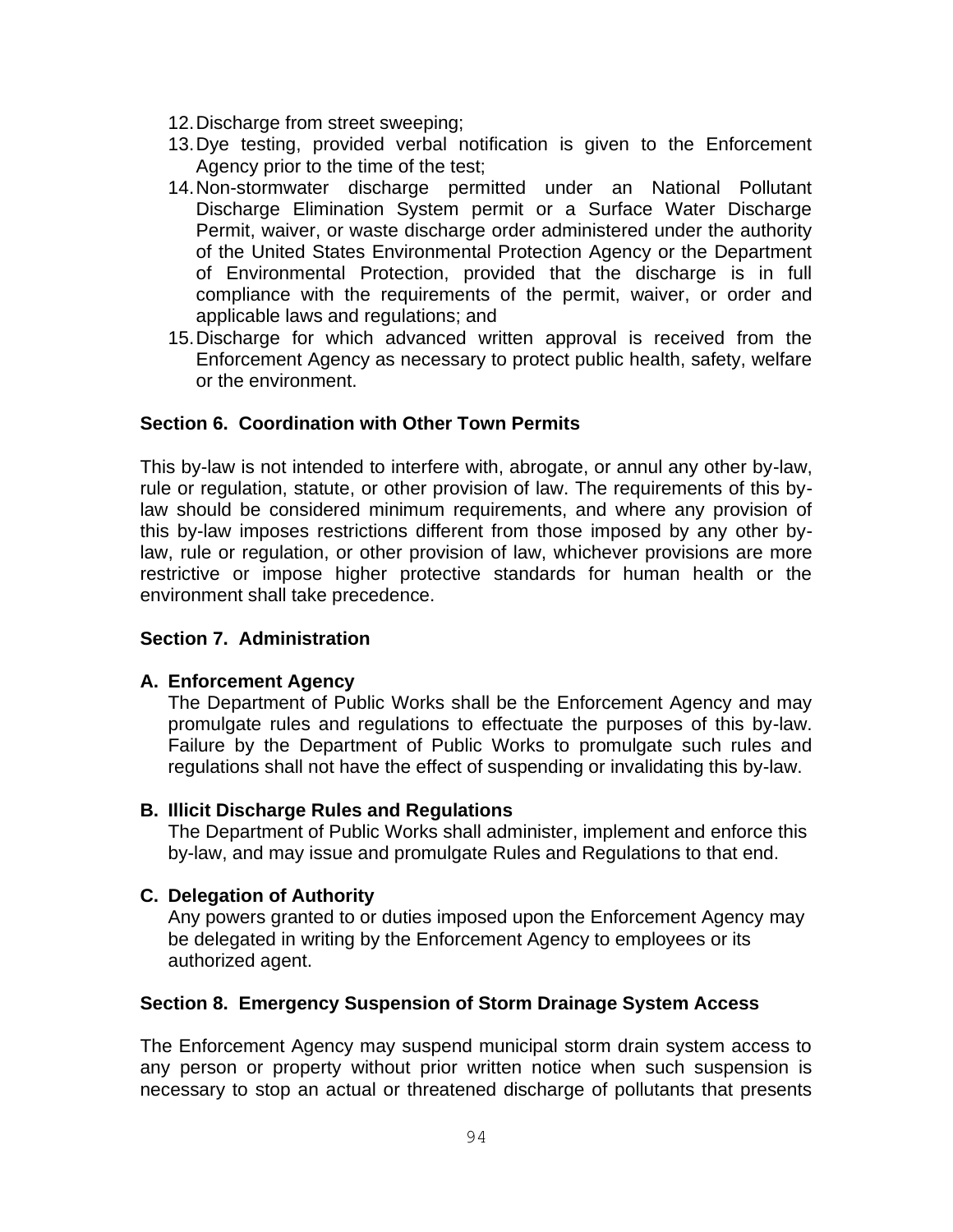imminent risk of harm to the public health, safety, welfare or the environment. In the event any person fails to comply with an emergency suspension order, the Enforcement Agency may take all reasonable steps to prevent or minimize harm to the public health, safety, welfare or the environment.

# **Section 9. Notification of Spills**

Notwithstanding other requirements of local, state or federal law, as soon as a person responsible for a facility or operation, or responsible for emergency response for a facility or operation has information of or suspects a release of materials at that facility or operation resulting in or which may result in discharge of pollutants to the municipal drainage system or waters of the Commonwealth, the person shall take all necessary steps to ensure containment, and cleanup of the release. In the event of a release of oil or hazardous materials, the person shall immediately notify the municipal fire and police departments and the Enforcement Agency and the Department of Public Works. In the event of a release of non-hazardous material, the reporting person shall notify the Enforcement Agency no later than the next business day. The reporting person shall provide to the Enforcement Agency written confirmation of all telephone, facsimile or in-person notifications within three business days thereafter. If the discharge of prohibited materials is from a commercial or industrial facility, the facility owner or operator of the facility shall retain on-site a written record of the discharge and the actions taken to prevent its recurrence. Such records shall be retained for at least three years.

# **Section 10. Enforcement**

- A. The Enforcement Agency or an authorized agent of the Enforcement Agency shall enforce this by-law, regulations, orders, violation notices, and enforcement orders, and may pursue all civil and criminal remedies for such violations.
- B. **Civil Relief**. If a person violates the provisions of this by-law, regulations, permit, notice, or order issued thereunder, the Enforcement Agency may seek injunctive relief in a court of competent jurisdiction restraining the person from activities which would create further violations or compelling the person to perform abatement or remediation of the violation.
- C. **Orders**. The Enforcement Agency or an authorized agent of the Enforcement Agency may issue a written order to enforce the provisions of this by-law or the regulations thereunder, which may include:
	- 1. Elimination of illicit connections or discharges to the municipal separate storm sewer system;
	- 2. Performance of monitoring, analyses, and reporting;
	- 3. That unlawful discharges, practices, or operations shall cease and desist; and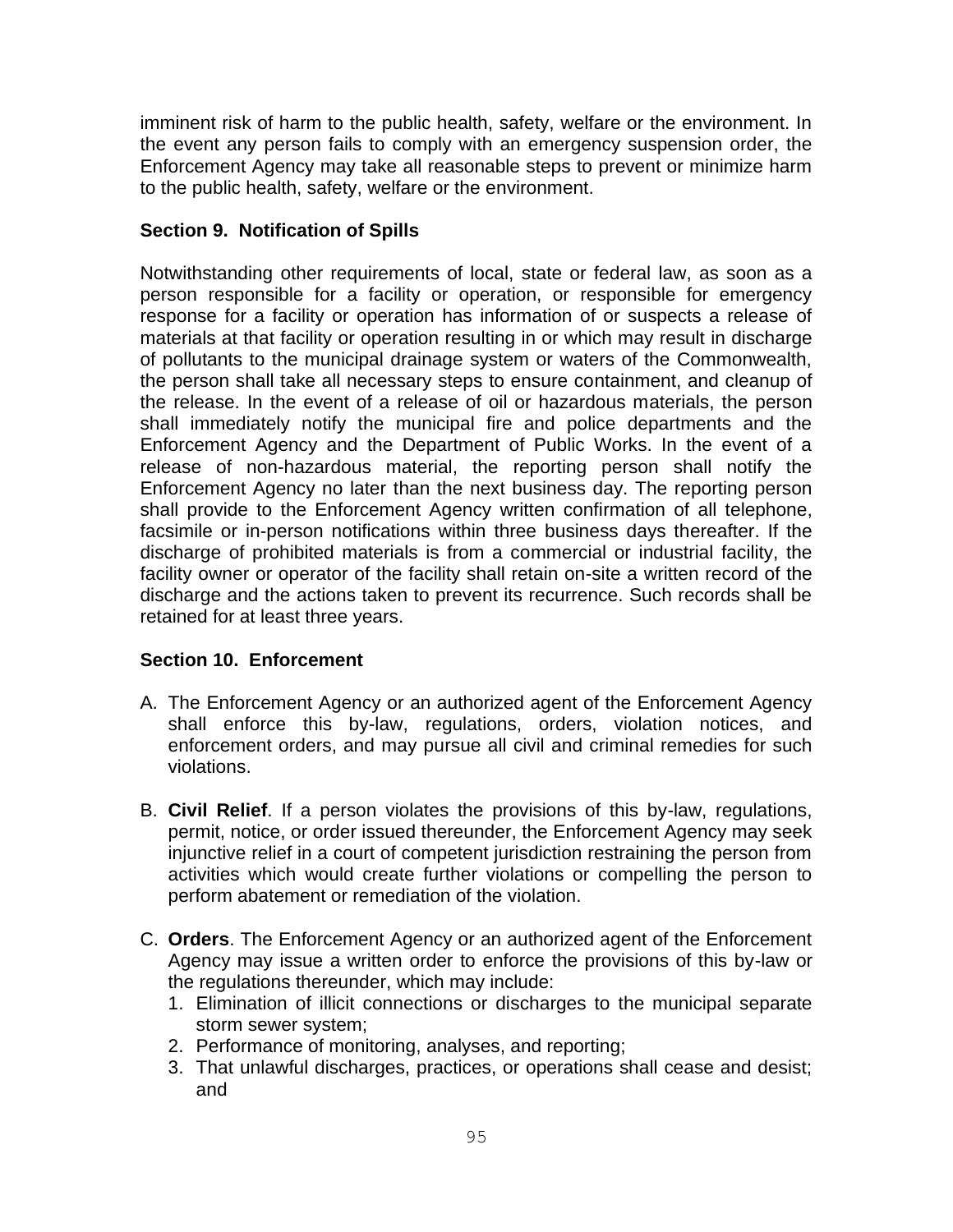- 4. Remediation of contamination in connection therewith.
- D. If the enforcing person determines that abatement or remediation of contamination is required, the order shall set forth a deadline by which such abatement or remediation must be completed. Said order shall further advise that, should the violator fail to abate or perform remediation within the specified deadline, the Town of Danvers may, at its option, undertake such work, and expenses thereof shall be charged to the violator.
- E. Within thirty (30) days after completing all measures necessary to abate the violation or to perform remediation, the violator and the property owner will be notified of the costs incurred by the Town of Danvers, including administrative costs. The violator may file a written protest objecting to the amount or basis of costs with the Enforcement Agency within thirty (30) days of receipt of the notification of the costs incurred. If the amount due is not received by the expiration of the time in which to file a protest or within thirty (30) days following a decision of the Enforcement Agency affirming or reducing the costs, or from a final decision of a court of competent jurisdiction, the costs shall become a special assessment against the violator and shall constitute a lien on the violator's property for the amount of said costs. Interest shall begin to accrue on any unpaid costs at the statutory rate provided in Massachusetts General Laws chapter 59, section 57, after the thirty-first day at which the costs first become due.
- F. **Criminal Penalty**. Any person who violates any provision of this by-law, regulation, order or permit issued thereunder, shall be punished by a fine of not more than \$300.00, excluding the cost of damages, for each offense. Each day or part thereof that such violation occurs or continues shall constitute a separate offense.
- G. **Non-Criminal Disposition**. As an alternative to criminal prosecution or civil action, the enforcement agency may elect to utilize the non-criminal disposition procedure set forth in Massachusetts General Laws chapter 40, section 21D in which case the Enforcement Agency or its authorized agent shall be the enforcing person. The penalty for the 1st violation shall be \$100.00. The penalty for the 2nd violation shall be \$200.00. The penalty for the 3rd and subsequent violations shall be \$300.00. Each day or part thereof that such violation occurs or continues shall constitute a separate offense.
- H. **Entry to Perform Duties under this By-law**. To the extent permitted by state law, or if authorized by the owner or other party in control of the property, the Enforcement Agency, its agents, officers, and employees may enter upon privately owned property for the purpose of performing their duties under this by-law and regulations and may make or cause to be made such examinations, surveys or sampling as the Enforcement Agency deems reasonably necessary.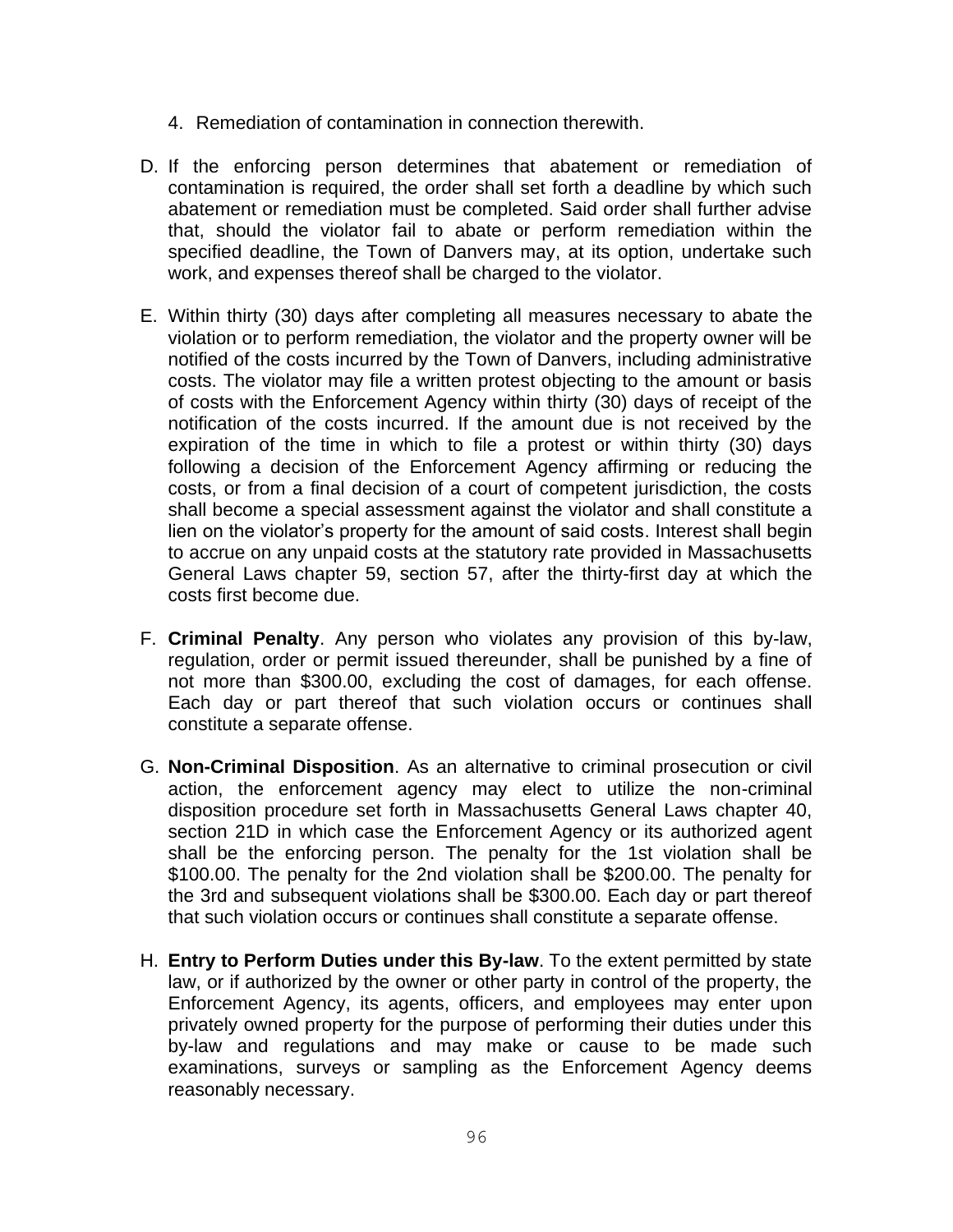- I. **Appeals**. The decisions or orders of the Enforcement Agency shall be final. Further relief shall be to a court of competent jurisdiction.
- J. **Remedies Not Exclusive**. The remedies listed in this by-law are not exclusive of any other remedies available under any applicable federal, state or local law.

# **Section 11. Severability**

The invalidity of any section, provision, paragraph, sentence, or clause of this bylaw shall not invalidate any section, provision, paragraph, sentence, or clause thereof, nor shall it invalidate any permit or determination that previously has been issued.

## **Section 12. Transitional Provisions**

Residential property owners shall have 180 days from the effective date of the by-law to comply with its provisions provided good cause is shown for the failure to comply with the by-law during that period. **(Authority Article 13 May 16, 2011 ATM)**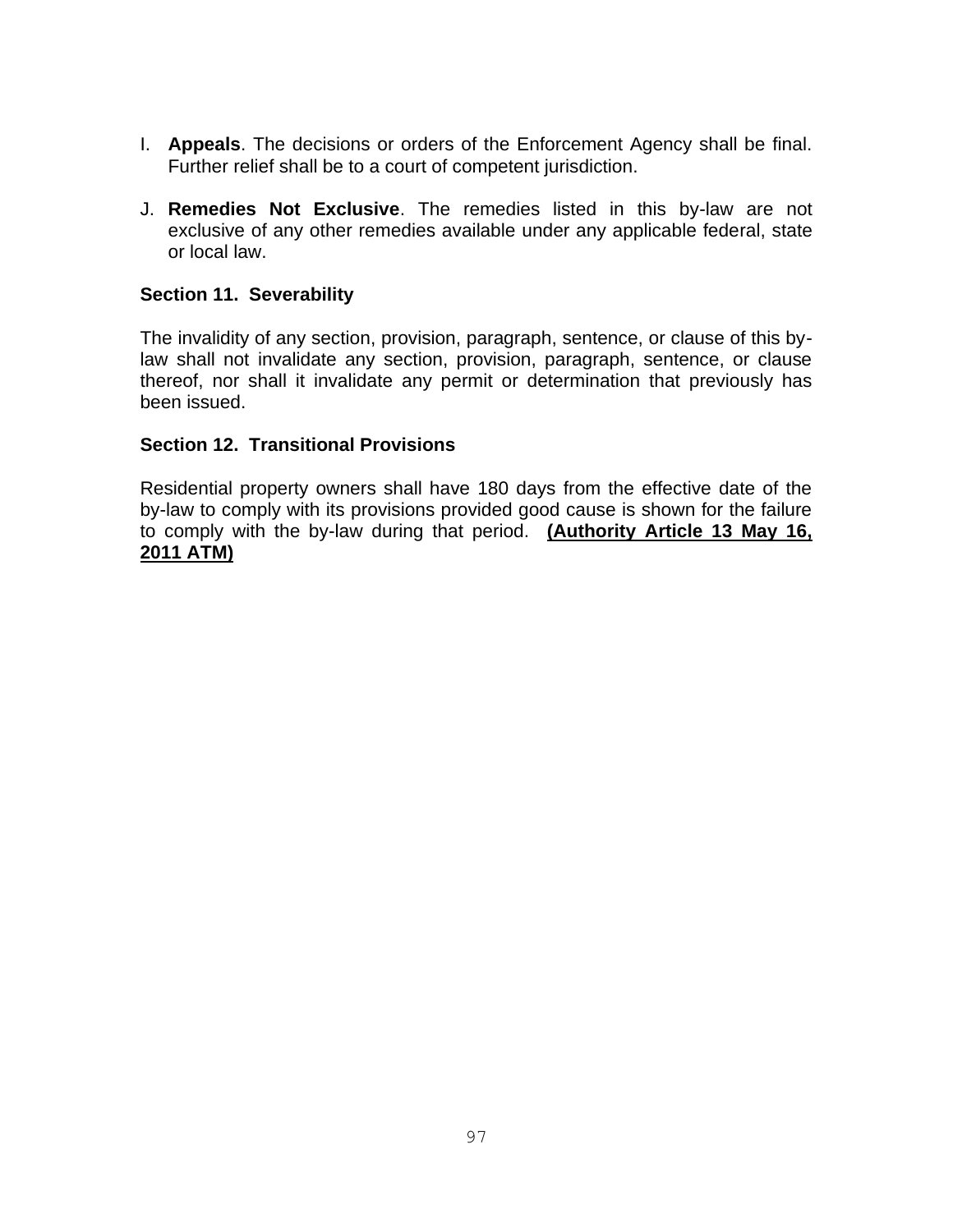## **CHAPTER XLI HARDSHIP CULTIVATION REGISTRATION**

Residents granted permission by the State to grow medical Marijuana with a Hardship Cultivation Registration, as allowed by Initiative petition 11-11 (Question 3 on the 11/21 State ballot) will be required to register with the Danvers Board of Health and Police Department upon being granted permission by the state and annually between December 1 and 31. **(Authority Article 6 February 3, 2014 STM)**

# **CHAPTER XLII**

# **PLASTIC BAG REDUCTION**

**PURPOSE AND INTENT:** The production and use of disposable plastic checkout bags have significant impacts on the environment, including, but not limited to: contributing to the potential death of marine animals through ingestion and entanglement; contributing to pollution of the land environment; creating a burden to solid waste collection and recycling facilities; clogging storm drainage systems; and requiring the use of millions of barrels of crude oil nationally for their manufacture. The purpose of this bylaw is to eliminate the usage of disposable plastic checkout bags by all retail and grocery stores in the Town of Danvers, effective June 1, 2019.

## **DEFINITIONS**

**Checkout bag:** A carryout bag provided at the check stand, cash register, point of sale, or other point of departure for transporting food or merchandise from the Establishment.

Checkout bags shall not include:

- 1. Bags whether plastic or not in which loose produce or products are placed by the consumer to deliver such items to the point of sale or check out area of the retail establishment.
- 2. Laundry or dry cleaner bags
- 3. Bags used to contain phone books, magazines or newspapers
- 4. Bags used to contain or wrap frozen goods, meats or fish, whether prepackaged or not, to prevent leakage or contain moisture

**Disposable plastic checkout bag:** Any checkout bag made of plastic that does not meet the definition of "Reusable checkout bag," typically with plastic handles, and intended for transport of purchased products.

**Recyclable paper checkout bag:** Paper bags with or without handles that (1) are one-hundred percent (100%) recyclable, (2) contain a minimum of forty percent (40%) postconsumer recycled paper content.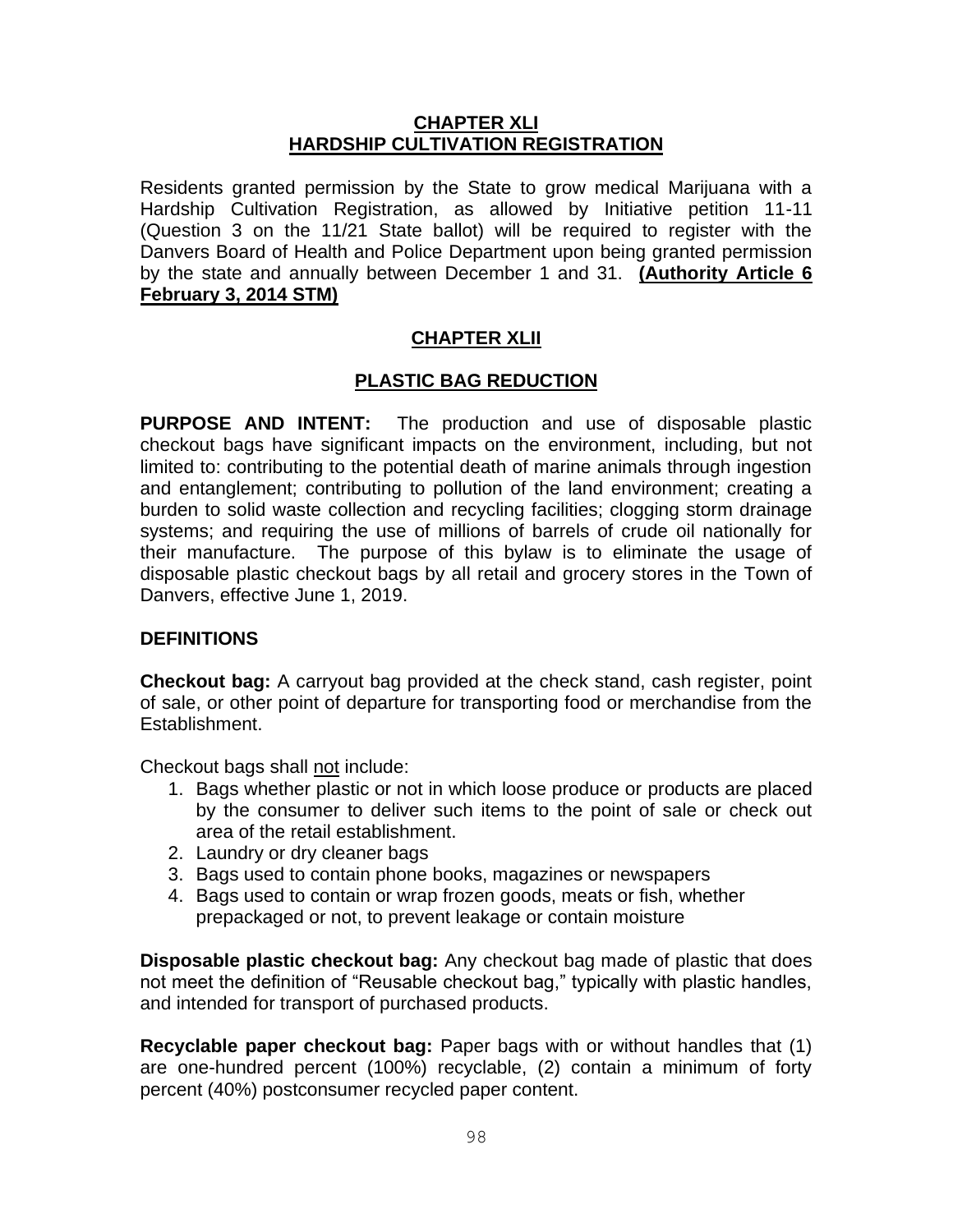**Reusable checkout bag:** Sewn bags with stitched handles that (1) are specifically designed and manufactured for multiple reuse, (2) can comfortably carry 25 pounds over a distance of 300 feet, (3) can hold a minimum of 15 liters or quarts, (4) can be readily washed or disinfected by hand or machine, and (5) is made of thick cloth, fabric or other durable materials.

**Grocery Store:** A retail establishment where more than fifty percent (50%) of the gross floor area is devoted to the sale of food products for home preparation and consumption, which typically also offer home care and personal care products.

**Retail Store:** An establishment that offers the sale and display of merchandise within a building. Any retail establishment or non-profit that provides goods – including food and/or beverages – and/or services directly to consumers, with or without charge; sporadic, temporary, part- or full-time; commercial, religious, educational, foundation-related, or governmental; whether on private, public, religious, or school property. "Retail establishment" shall mean any business facility that sells goods directly to consumers including, but not limited to, grocery stores, pharmacies, liquor stores, "mini marts", restaurants or retail stores and vendors selling clothing.

# **USE REGULATIONS**

Disposable plastic checkout bags shall not be distributed, used, or sold for checkout or other purposes at any retail or grocery store within the Town of Danvers.

Nothing in this section should be read to preclude any establishment from utilizing recyclable paper bags at checkout or making reusable checkout bags available for sale to customers.

Customers are encouraged to bring their own reusable shopping bags to stores. Retail or grocery stores are strongly encouraged to make reusable checkout bags available for sale to customers at a reasonable price.

## **ENFORCEMENT PROCESS**

Enforcement of this bylaw shall be the responsibility of the Board of Health/Town Manager or his/her designee. The Board of Health/Town Manager shall determine the inspection process to be followed, incorporating the process into other town duties as appropriate. Any retail or grocery store distributing plastic grocery bags in violation of this bylaw shall be subject to penalty as follows:

| First offense                   | Warning       |
|---------------------------------|---------------|
| Second offense                  | \$50 penalty  |
| Third & each subsequent offense | \$100 penalty |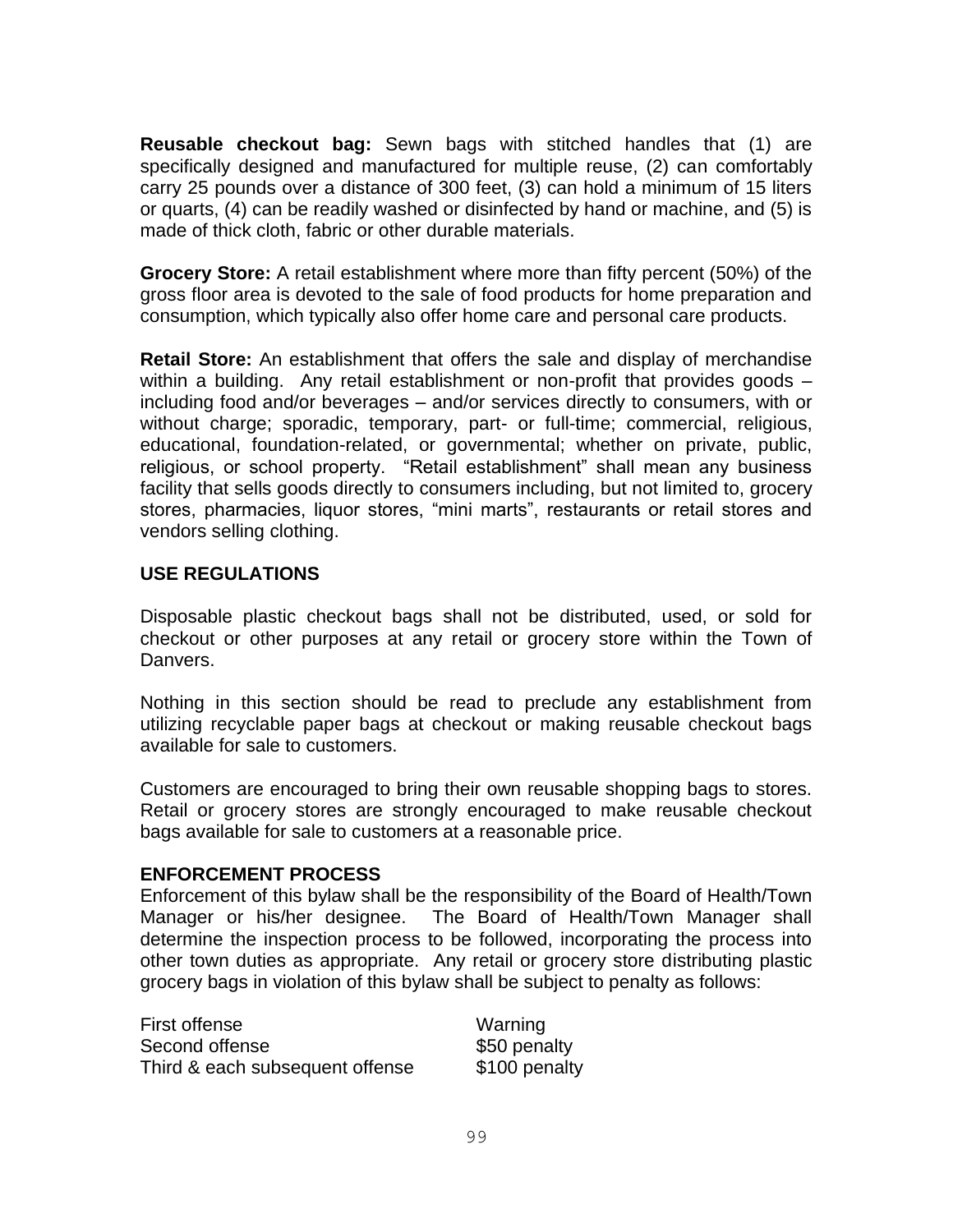No more than one penalty shall be imposed upon a retail establishment within a seven-day calendar period.

Alleged violations shall be subject to non-criminal disposition process, pursuant to MGL c.40, §.21d.

The Board of Health/Town Manager may promulgate additional guidelines and regulations consistent with the foregoing for the effective enforcement of this bylaw.

(AUTH Article 16 ATM May 21, 2018)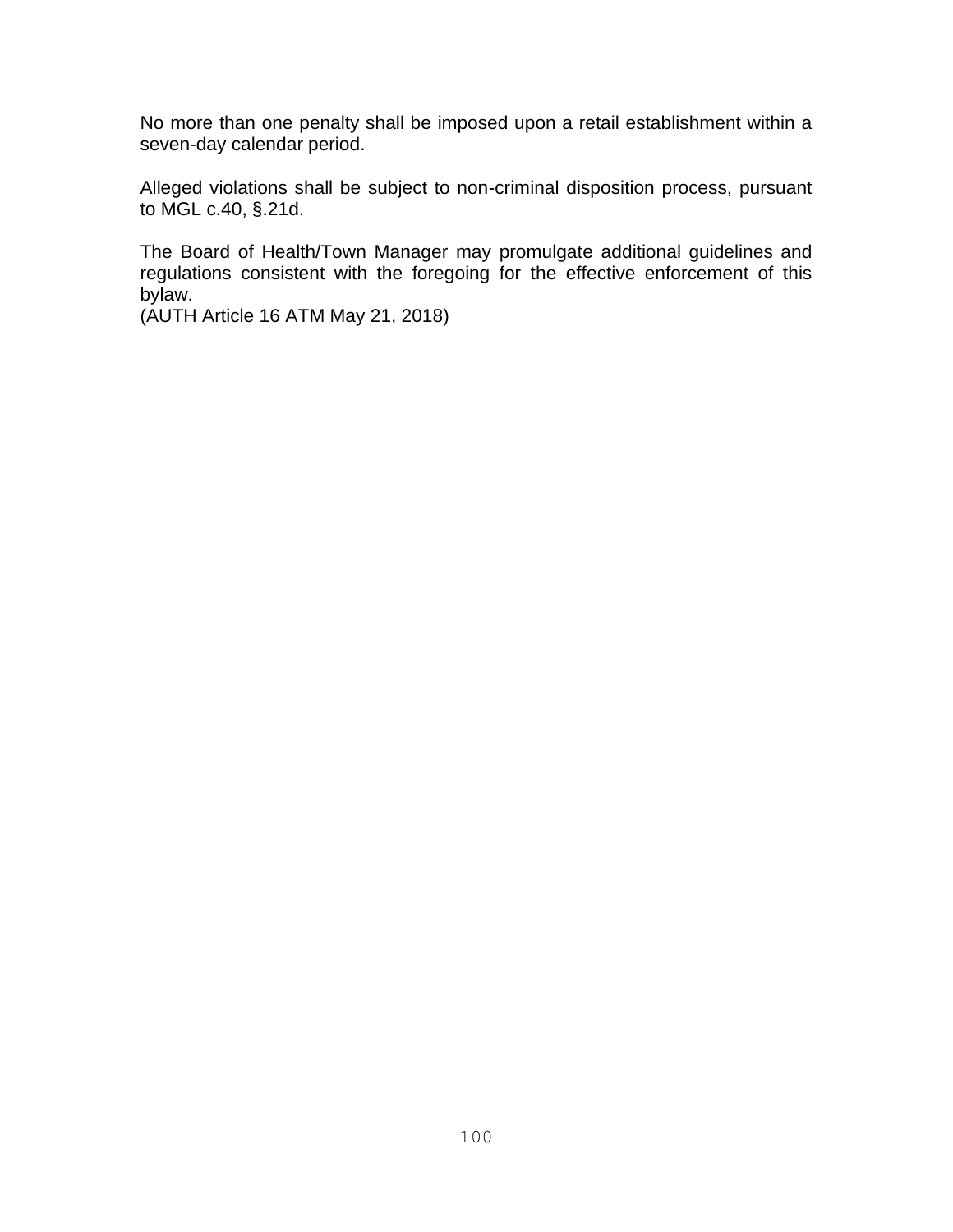# **SALEM VILLAGE HISTORIC DISTRICT**

Section 1. This by-law shall be known and may be cited as the Danvers Historic District By-Law and is adopted pursuant to Chapter 40C of the General Laws of the Commonwealth of Massachusetts, as amended.

Section 2. Purpose: The purpose of this by-law is to promote the educational, cultural, economic and general welfare of the public through the preservation and protection of the distinctive characteristics of buildings and places significant in the history of the Town of Danvers or their architecture, and through the maintenance and improvement of settings for such buildings and places and the encouragement of design compatible therewith.

Section 3. Historic District: There is hereby established under the provisions of Chapter 40C of the General Laws an historic district to be known as the Salem Village Historic District, which district shall he bounded as shown on Map #1 entitled ''Salem Village Historic District, 1974," attached and, made part of this by-law.

Section 4. Historic District Commission Membership: There is hereby established under Chapter 40C of the General Laws an Historic District Commission consisting of seven members and three alternate members, appointed by the Board of Selectmen, including one member, where possible, from two nominees submitted by the Danvers Historical Society or the Society for the preservation of New England Antiquities, one member, where possible, from two nominees, one of whom shall be submitted by the Massachusetts State Chapter of The American Institute of Architects, and one of whom shall be submitted by the Boston Society of Landscape Architects, and one member, where possible, from two nominees of the board of realtors covering Danvers. Where possible, one or more of the members shall be a resident of an Historic District established in Danvers pursuant to the Historic Districts Act.\* When the Commission is first established, two members and one alternate shall be appointed for one year, two members and one alternate shall be appointed for two years, and three members and one alternate shall be appointed for three years. Successors shall each be appointed for a term of three years. Vacancies shall be filled within 60 days by the Board of Selectmen by appointment for the unexpired term. In the case of absence, inability to act, or unwillingness to act because of self-interest by a member, the Chairman shall designate an alternate member of the Commission to act for a specified time. All members shall serve without compensation. The Commission shall elect annually a Chairman and Vice Chairman from its own number and a Secretary from within or without its number.

\*Additional membership suggestions: Lawyer, professional historian, additional residents of district, member of Planning Board, member of Conservation Commission, individuals interested in historic preservation.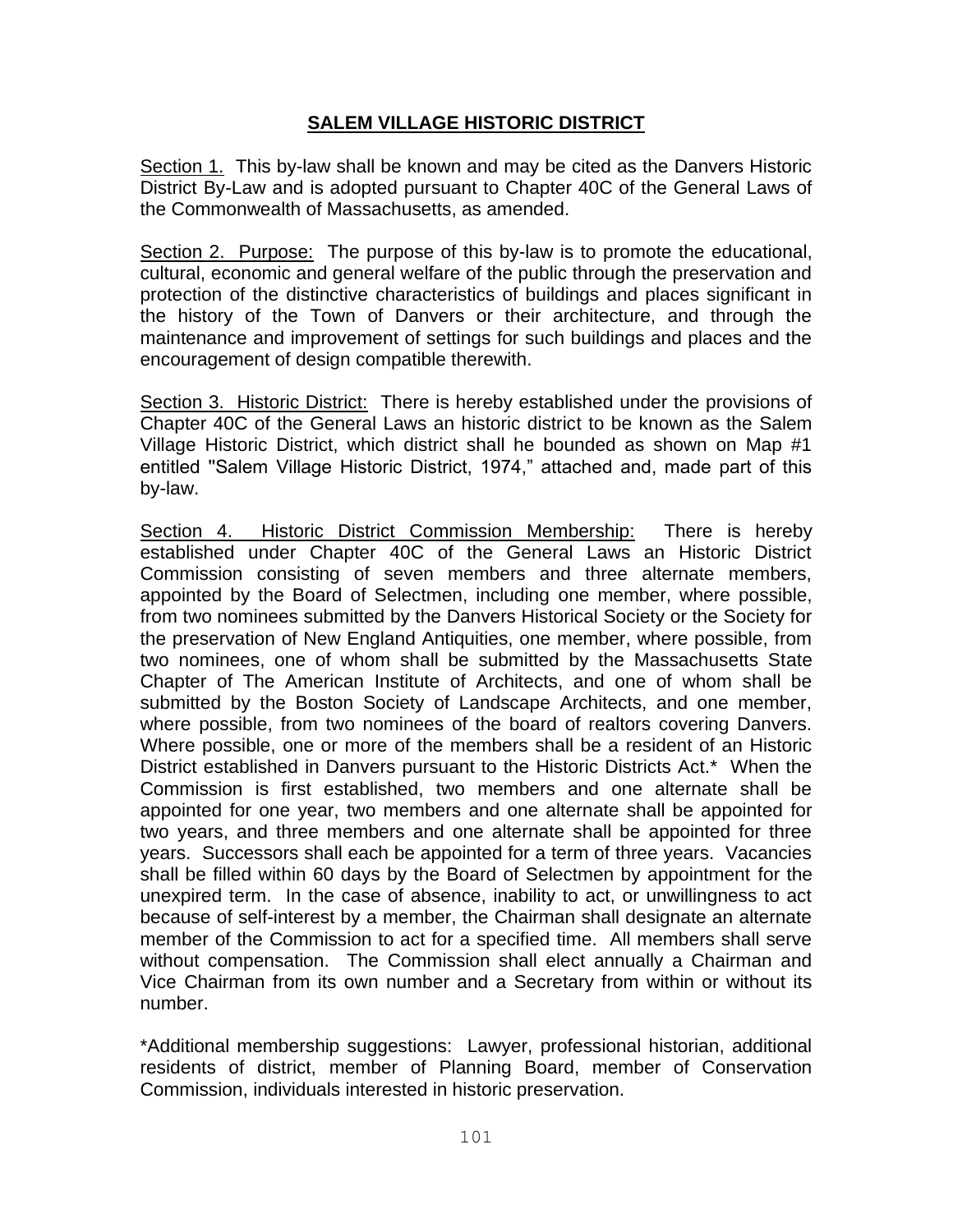Section 5. Duties & Powers of the Commission: The Historic District Commission shall have all the powers and duties of Historic District Commissions as provided by the Historic Districts Act, General Laws, Chapter 40C, and of subsequent amendments thereto unless specifically limited by this by-law.

A. RULES AND REGULATIONS: The Commission may adopt Rules and Regulations not inconsistent with the provisions of the Historic Districts Act.

B. The Commission may, subject to appropriation, employ clerical and technical assistants or consultants and incur other expenses appropriate to the carrying on of its work.

C. GENERAL REGULATORY POWERS: The Commission shall have control over new construction, reconstructions, alterations, movements, and demolitions of all exterior architectural features of buildings and structures within the Historic District which are visible from any public street, public way or public park within the Historic District, except as limited by this by-law. The term "structure" includes stonewalls, fences, driveways, walks, terraces, steps, pavings, signs, lights and appurtenant fixtures on lots, buildings or structures. For purposes of this by-law any structure partially within the Historic District shall be considered wholly within the District.

D. CONSIDERATIONS: In passing upon matters before it, the Commission shall consider, among other things, the historic and architectural value and significance of the site, building or structure, the general design arrangement of the features involved, and the relation of such features to similar features of building and structures in the surrounding area. In the case of new construction or additions to existing buildings or structures, the Commission shall consider the appropriateness of the size and shape of the building or structure both in relation to the land area upon which the building or structure is situated and to buildings and structures in the vicinity, and the Commission may, in appropriate cases, impose dimensional and set-back requirements in addition to those required by applicable zoning by-law.

E. The Commission may determine from time to time after public hearing that certain categories of exterior architectural features, structures or signs may be constructed or altered without review by the Commission. The Commission may after public hearing set forth the various designs of certain appurtenances, such as light fixtures, which will meet the requirements of an historic district, but no such determination shall limit the right of an applicant to present other designs to the Commission for its approval.

Section 6. Limitations and Exemptions: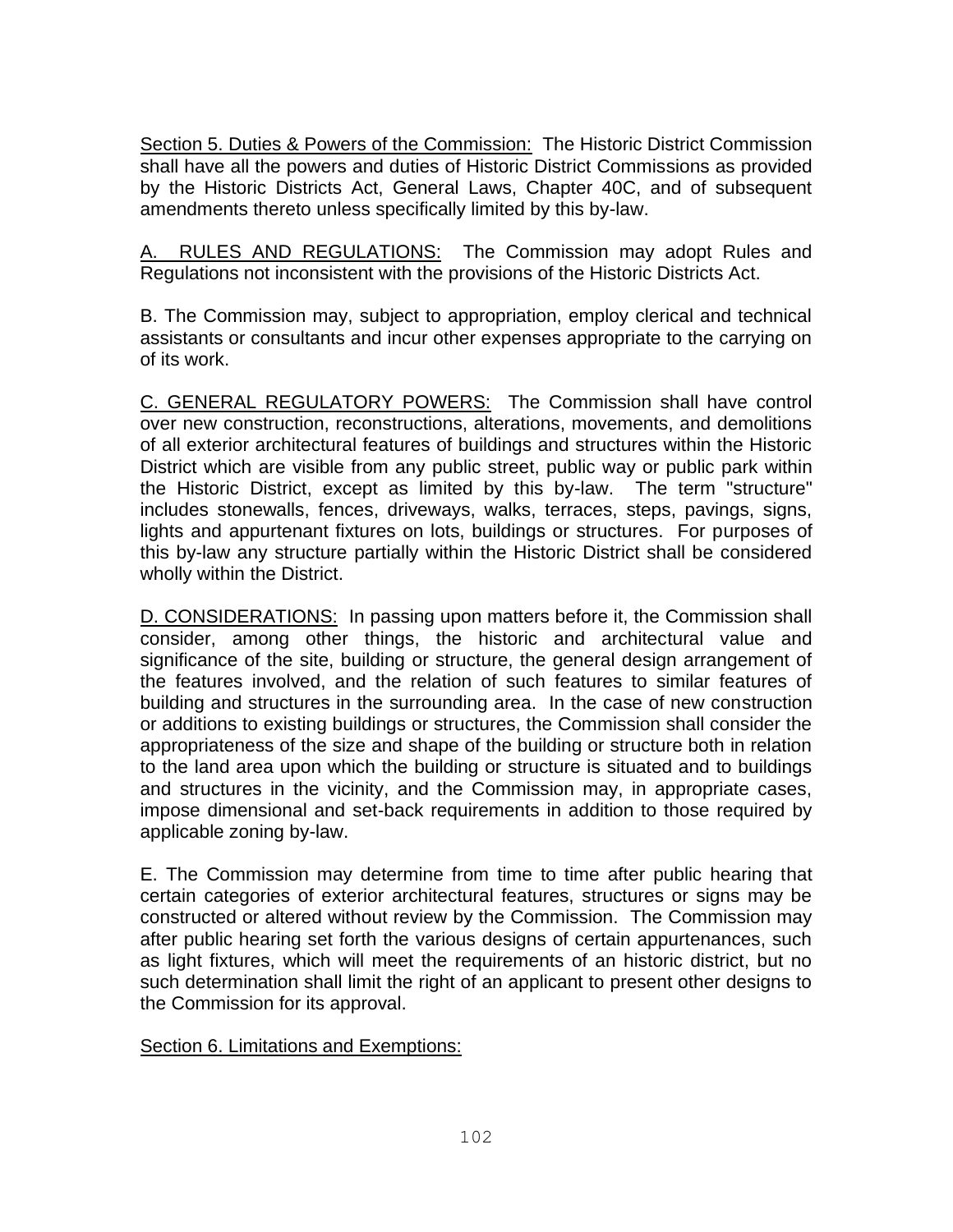A. The Historic District Commission shall not make any recommendation or requirement with regard to new construction, reconstructions or additions except for the purpose of preventing developments incongruous to the historic aspects or architectural characteristics of the surroundings and of the historic district.

B. The following are exempt from the control of an Historic District Commission:

1. Ordinary maintenance and repair of any exterior architectural feature if such repair and maintenance does not involve a fundamental change in design and materials.

2. Any constructions, demolitions or alterations under a permit issued by a building inspector or similar agent prior to the effective date of the establishment of the district.

3. Any constructions, demolitions or alterations under orders issued by a building inspector or similar agent for the purposes of public safety.

4. Landscaping with plants, trees or shrubs.

5. Terraces walks, sidewalks and other similar structures not including driveways or parking lots provided that the structure is substantially at grade level.

6. Storm doors and windows; screen doors and windows; window air conditioners, antennae.

7. Color of paint and roofing materials.

8. The reconstruction substantially similar in exterior design of a building, structure or exterior architectural feature damaged or destroyed by, fire, storm, or other disaster provided such reconstruction is begun within one year thereafter and carried forward with due diligence.

9. Signs which meet the requirements of the Town Zoning By-Law.

10. Temporary signs and structures up to 30 days.

## Section 7. Procedures:

A. Except as this by-law provides in Section 5, no building or structure within the historic district shall be constructed or altered in any way that affects exterior architectural features unless the Commission shall first have issued a certificate of appropriateness, a certificate of non-applicability or a certificate of hardship with respect to such construction or alteration. Nor shall any building permit for demolition be issued for any building or structure within the historic district until the certificate required by this section has been issued by the Commission.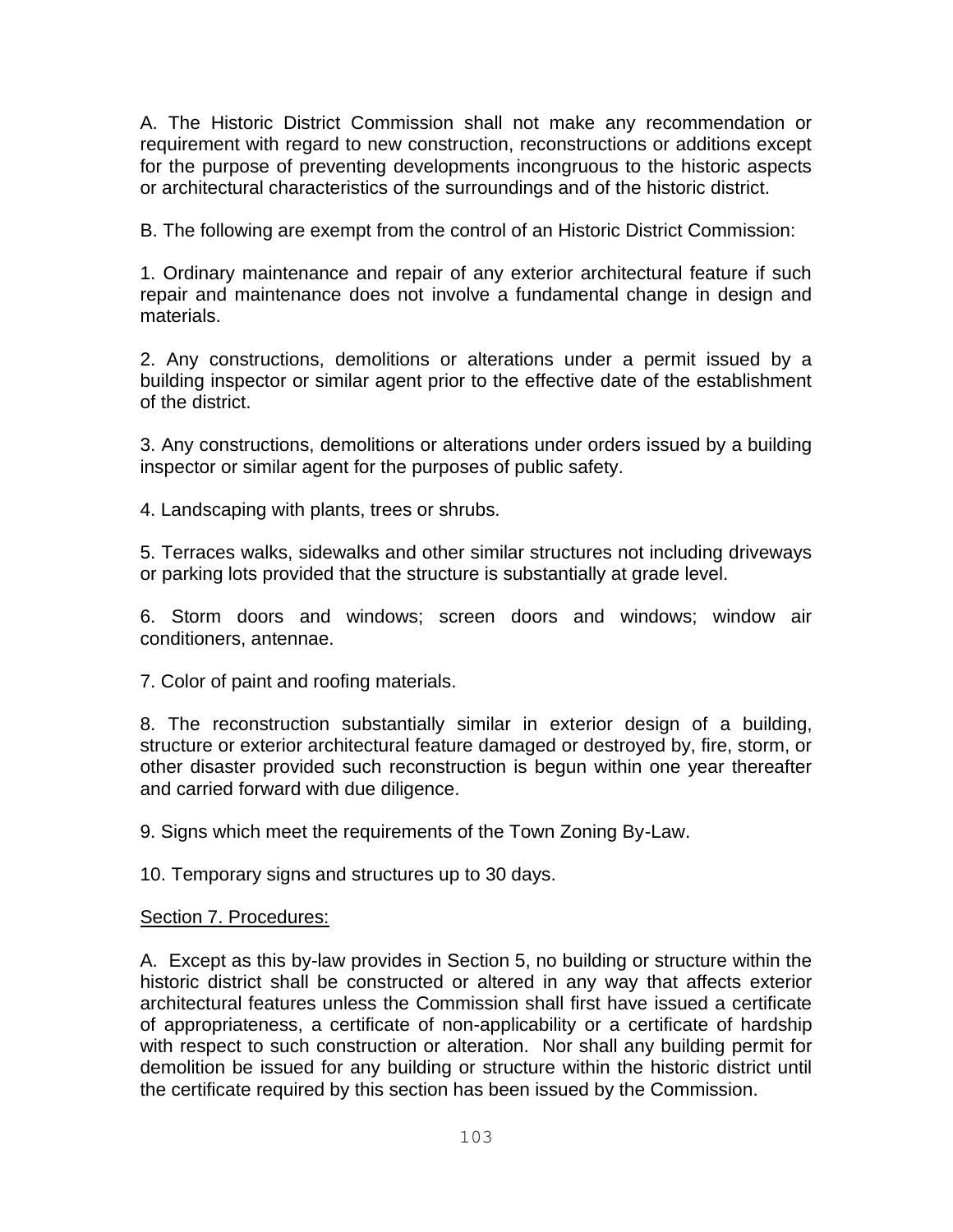B. Applications for certificates shall be made in triplicate, one copy being filed with the Historic District Commission, one with the Building Inspector and one with the Town Clerk. Applications shall be in the form specified by the Commission, to include ~lans and elevations signed by an architect or draftsman, drawn to scale, detailed enough to show architectural design of the structure and its relation to the existing building, and other materials deemed necessary by the Commission. Plot and site plans should he filed when application for certificates are made for improvements affecting appearances, such as walls, fences, steps and paving. In the case of demolition or removal, the application must include a statement of the proposed condition and appearance of the property thereafter.

C. Within 14 days of the filing of an application for any certificate, the Commission shall determine whether the application involves any features which are subject to approval by the Commission.

D. If the application requires the Commission's review, or at the request of the applicant, the Commission shall hold a public hearing, unless waived according to the provisions of Chapter 40C of the General Laws amended. Public notice of the time, place and purposes of the hearing shall be given at least 14 days in advance and the Commission must notify by mail affected parties as provided in Chapter 40C of the General Laws as amended.

E. The Commission shall decide upon the determination of any application within 60 days of its filing or within such further time as the applicant may allow in writing.

F. A Certificate of Appropriateness shall be issued to the applicant if the Commission determines that the proposed construction or alteration will be appropriate for or compatible with the preservation or protection of the historic district. In the case of a disapproval of an application for a Certificate of Appropriateness, the Commission shall place upon its records the reasons for such determination and shall forthwith cause a notice of its determination, accompanied by a copy of the reasons therefore as set forth in the records of the Commission, to be issued to the applicant, and the Commission may make recommendations to the applicant with respect to appropriateness of design. Prior to the issuance of any disapproval the Commission may notify the applicant of its proposed action, accompanied by recommendations of changes in the applicant's proposal which, if made, would make the application acceptable to the Commission. If within 14 days of the receipt of such notice, the applicant files a written modification of his application in conformity with the recommended changes of the Commission, the Commission shall issue a Certificate of Appropriateness to the applicant.

G. Upon request, the Commission may issue a Certificate of Non-Applicability to any applicant whose request does not require Commission approval.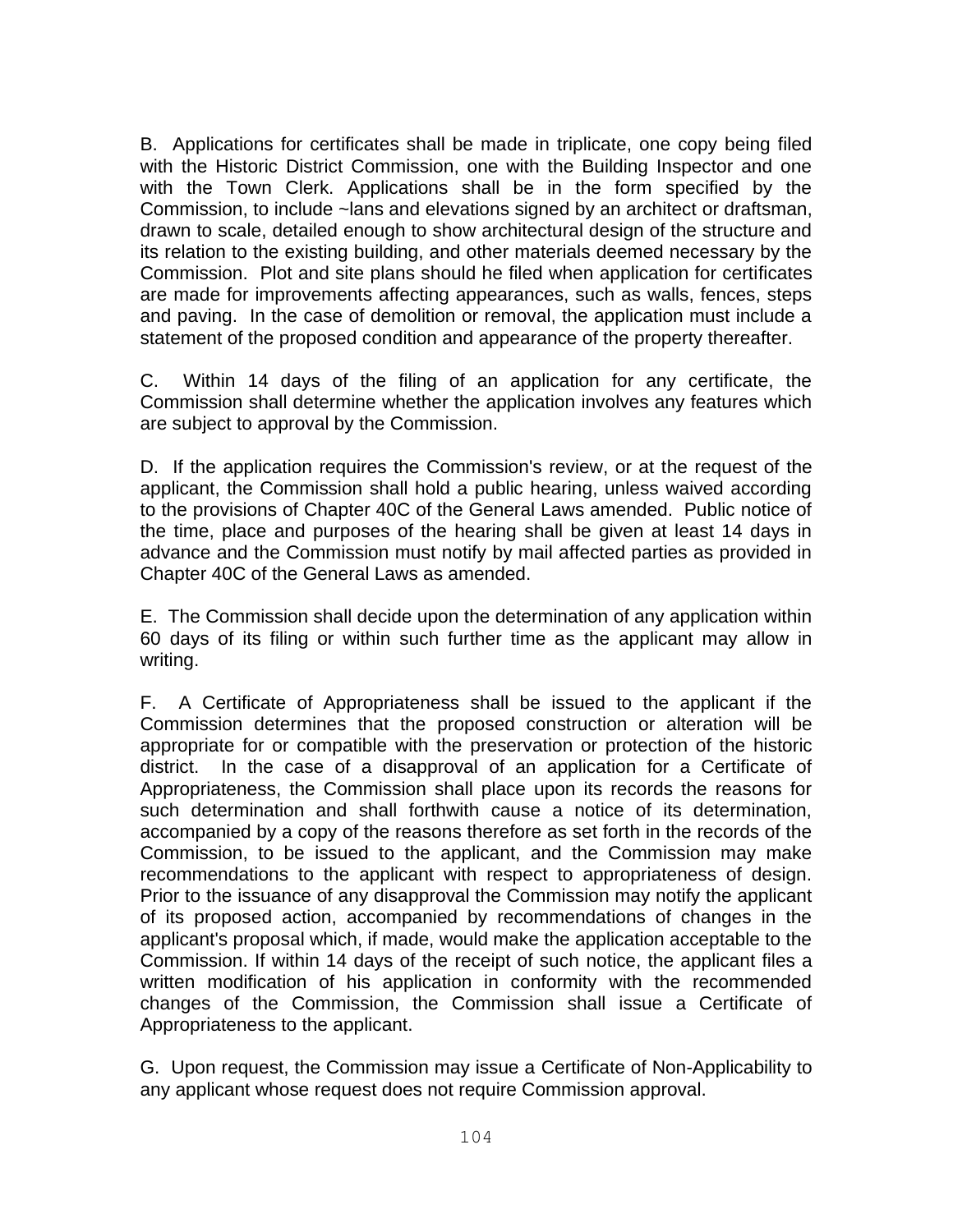H. If an application is deemed inappropriate or if application is made for a Certificate of Hardship, the Commission may issue a Certificate of Hardship if conditions especially affecting the building or structure involved, but not affecting the historic district generally, would make failure to approve an application involve a substantial hardship, financial or otherwise, to the applicant, and approval would not involve substantial detriment to the public welfare. Certificate of Hardship shall also be issued in the event that the Commission does not make a determination on an application within the time specified in Section 7E of this by-law.

I. Each certificate shall be dated and signed, and the Commission shall keep a permanent record of its determinations and of the vote of each member participating therein, and shall file a copy or notice of certificates and determinations of disapproval with the Town Clerk and the Building Inspector.

J. An applicant may, within twenty days of the decision by the Commission appeal to a superior court sitting in equity. The Commission must pay costs only if it appears to the court that the Commission has acted with gross negligence, bad faith or malice.

K. Violation of any of the provisions of this by-law shall incur a fine of not less than ten dollars nor more than five hundred dollars, each day constituting a separate offense.

Section 8. The Town of Danvers shall be subject to the provisions of this by-law notwithstanding any town by-law to the contrary.

Section 9. This by-law may be amended from time to time by a two-thirds vote of the town meeting subject to the procedures as set forth in Chapter 40C, Section 3 of the General Laws.

Section 10. In case any section, paragraph or part of this bylaw be for any reason declared invalid or unconstitutional by any court of last resort, every other section, paragraph or part shall continue in full force and effect.

## Section 11. Effective Date:

Following Town Meeting approval, this by-law takes effect immediately when the following conditions have been met: (a) approval by the Attorney General of the Commonwealth: (b) filing of a map of the boundaries of the Historic District with the Danvers Town Clerk, the Danvers Building Inspector and the Registry of Deeds for Essex County.

The Historic District is bounded and described as follows: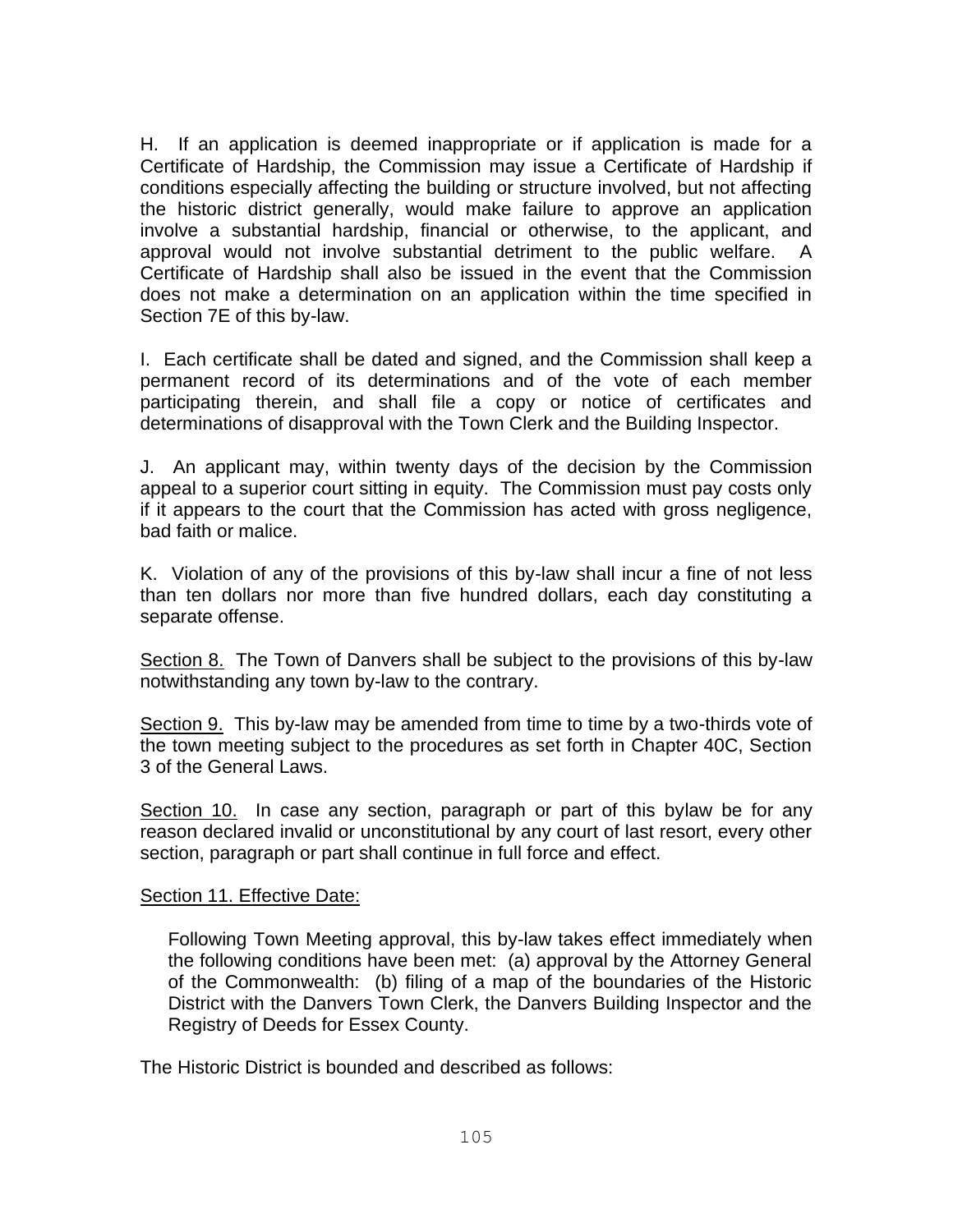Beginning at a point, said point located on the westerly side of Pine Street and on the southerly lot line of land now or formerly of the Society for the Preservation of New England Antiquities, the Rebecca Nourse House, and running westerly along the southerly lot line of same property now or formerly of the Society for the Preservation of New England Antiquities to the easterly side of Collins Street; Thence crossing to the westerly sideline of Collins Street at a point on the northeasterly lot line of Lot #210, Map #57; Thence turning northwesterly and running along the sideline of Collins Street to the northwesterly lot line of Lot #210, Map #57; Thence turning southwesterly and running 100 feet, more or less, along the northwesterly lot line of same property; Thence turning northwesterly and running parallel to the southwesterly sideline of Collins Street at a distance of 100 feet, more or less, along the back lot lines of property abutting Collins Street, and in some cases through abutting properties to the southerly lot line of Lot # 64, Map #49; Thence turning westerly and running along the southerly lot line of that same lot to the westerly lot line of that same lot; Thence turning northerly and running along the back lot lines of property abutting the westerly sideline of Centre Street to the southerly lot line of Lot #10, Map #49; Thence turning southwesterly and running along the back lot line of Lot #13, Map #49, to a point, said point being 250 feet, more or less, southwesterly of the southwesterly sideline of Centre Street; Thence turning northwesterly and running parallel to the southwesterly and southerly sideline of Centre Street at a distance of 250 feet, more or less, to a point on the westerly lot line of Lot #33, Map #40 (Wadsworth School); Thence turning northwesterly and running along the westerly lot line of the lot to the southerly sideline of Centre Street; Thence crossing Centre Street to the northerly sideline of Centre Street; Thence turning northeasterly and running along the northerly sideline of Centre Street to the easterly sideline of Briarwood Drive; Thence turning northerly and running along the easterly sideline of Briarwood Drive to the southerly lot line of Lot #49, Map #40; Thence turning easterly and running along the southerly lot line of that same lot and along the back lot lines of property abutting the southeasterly sideline of Highland Terrace to the easterly lot line of Lot #3, Map #41; Thence turning northerly and running along the easterly lot line of that same lot to the northerly lot line of that same lot; Thence turning westerly and running along the northerly lot line of that same lot to the easterly lot line of Lot #2, Map #41; Thence turning northerly and running along the westerly lot line of Lot #1, Map #41 to the northerly lot line of Lot #55, Map #40; Thence turning westerly and running along the back lot lines of property abutting the northwesterly sideline of Highland Terrace to the back lot line of Lot #62, Map #40; Thence turning northwesterly and running along the back lot lines of property abutting the northeasterly sideline of Briarwood Drive to the easterly sideline of Interstate 95; Thence turning northerly and running along the easterly side line of Interstate 95 to the northerly lot line of land now or formerly of Endicott Park; Thence turning easterly and running along the northerly lot line of land now or formerly of Endicott Park to the easterly lot line of the same property; Thence turning southeasterly and running along the easterly lot line of that same property to the back lot line of Lot #4, Map #33; Thence turning southwesterly and running along the back lot lines of property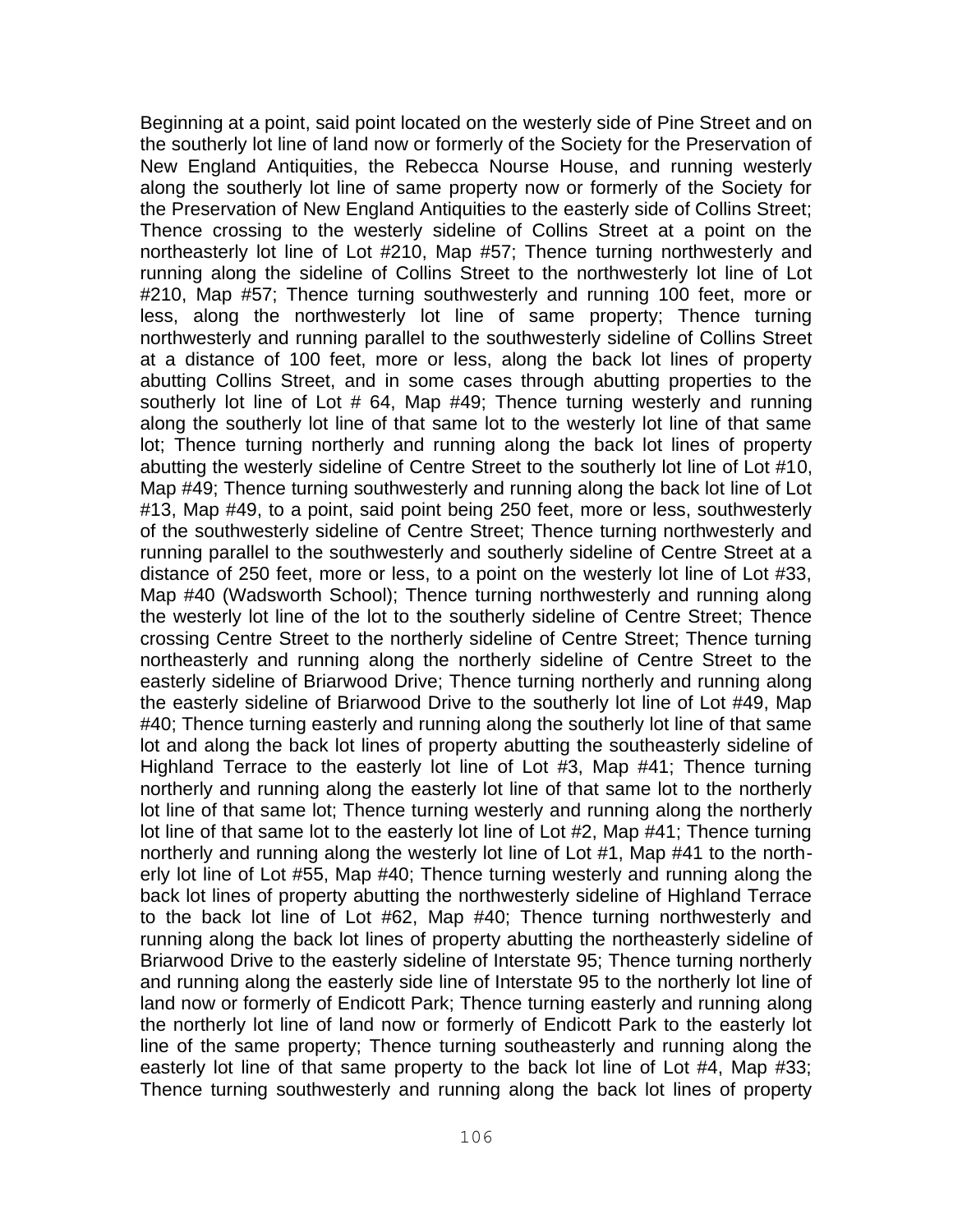abutting the northwesterly sideline of Forest Street to the southwesterly lot line of Lot #3, Map #33; Thence turning southeasterly and running along the southwesterly lot line of that same property to the northwesterly sideline of Forest Street; Thence crossing Forest Street to a point on the opposite sideline on the southwesterly lot line of Lot #47, Map #33; Thence turning southeasterly and running 300 feet, more or less, along the southwesterly lot line of that same lot to a point; Thence turning southerly and running parallel to the easterly sideline of Forest Street at a distance of 300 feet, more or less, to a point located in land now or formerly of St. Richards Catholic Church; Thence turning southwesterly and running across that same land to the northeasterly sideline of Forest Street; Thence crossing Forest Street to the opposite sideline at the northwesterly lot line of Lot #29, Map #41; Thence running along the back lot lines of property abutting the northwesterly sideline of Alma Lane to a point on the lot line of Lot #14, Map #41, said point being 190 feet, more or less, easterly of the easterly sideline of Ingersoll Street; Thence turning southerly and running across that same lot to the northwesterly end line of Weeks Road; Thence turning southwesterly and running along the northwesterly lot line of Lot #153, Map #41, the back lot line of that same lot; Thence turning southeasterly and running along the back lot lines of property abutting the southwesterly sideline of Weeks Road to the northwesterly sideline of Prince Place; Thence crossing Prince Place to the southwesterly lot line of Lot #150, Map #41; Thence running along the southwesterly lot line of that same lot line to the northwesterly lot line of Lot #149, Map #41; Thence turning southwesterly and running along the northwesterly lot line of that same lot to the back lot line of that same lot; Thence turning southeasterly and running along the back lot line of property abutting the southwesterly sideline of Weeks Road to the southeasterly lot line of Lot #148, Map #41; Thence turning northeasterly and running along the southeasterly lot line of that same lot to the southwesterly lot line of Lot #148A, Map #41; Thence turning southeasterly and running along the southwesterly lot line of that same lot to the southeasterly lot line of that same lot; Thence turning northeasterly and running along the back lot lines of Property abutting the end line of Weeks Road to the back lot line of Lot #134, Map #41; Thence turning southerly and running along the back lot line of property abutting the southwesterly sideline of Forest Street to the back lot line of Lot #126, Map #41; Thence turning northeasterly and running along the back lot lines of land abutting the northwesterly sideline of Hobart Street to the southwesterly sideline of Forest Street; Thence crossing Forest Street to the northerly lot line of Lot #102, Map #41; Thence turning northwesterly and running along the northeasterly sideline of Forest Street to a point 250 feet, more or less, from the northwesterly sideline of Hobart Street; Thence turning northeasterly and running parallel to the northwesterly sideline of Hobart Street at a distance of 250 feet, more or less, to a point 25 feet, more or less, southwesterly of the southwesterly sideline of Gansons Lane; Thence turning northwesterly and running parallel to the southwesterly sideline of Gansons Lane at a distance of 25 feet, more or less, to a point 50 feet, more or less, northwesterly at the end line of Gansons Lane; Thence turning northeasterly and running parallel to the end line of Gansons Lane at a distance of 50 feet, more or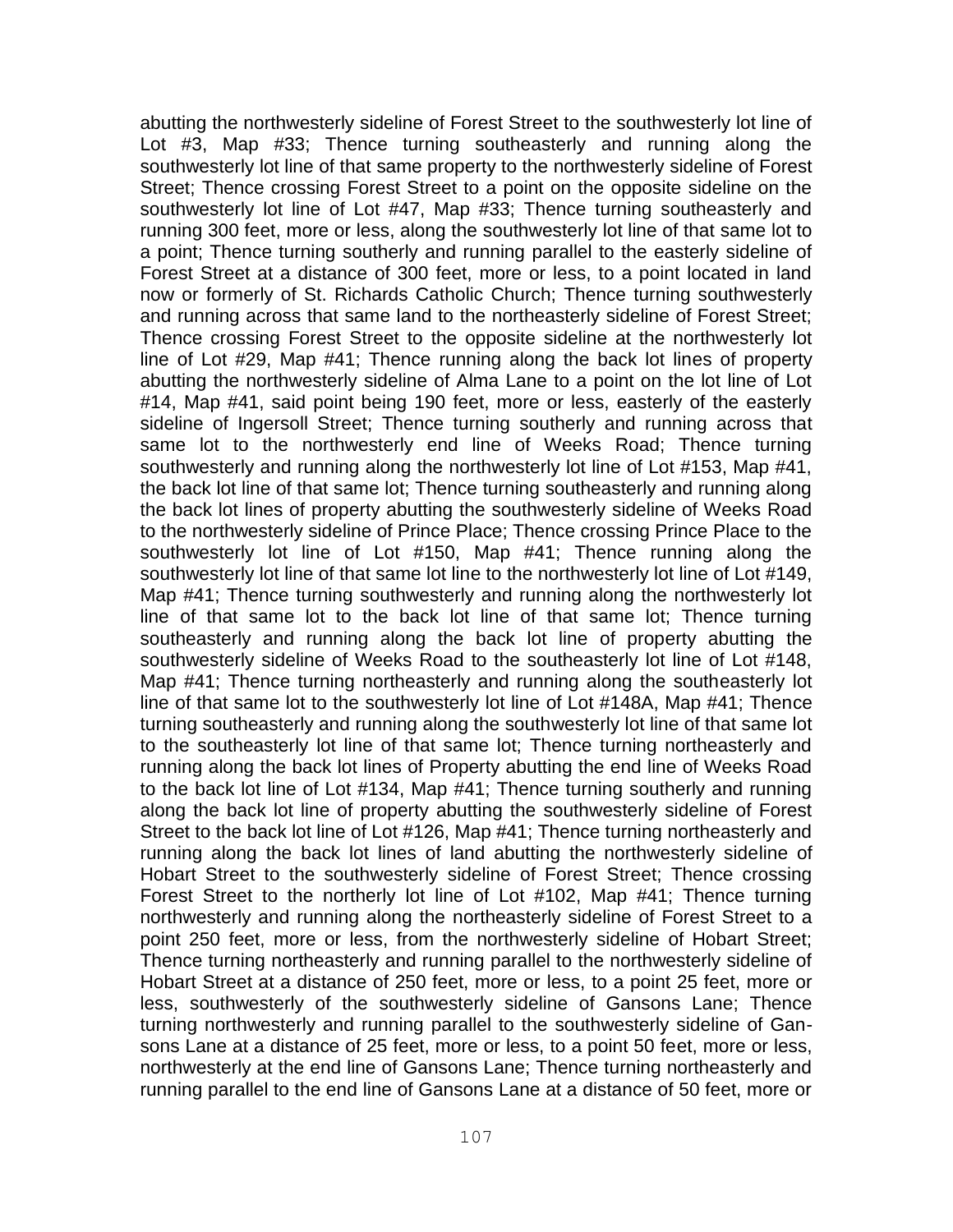less, to a point 25 feet, more or less, northeasterly of the northeasterly sideline of Gansons Lane; Thence turning southeasterly and running parallel to the northeasterly sideline of Gansons Lane at a distance of 25 feet, more or less, to the northerly sideline at Hobart Street; Thence turning southwesterly and crossing Hobart Street to the opposite sideline at the northeasterly lot line of Lot #109, Map #41; Thence turning southeasterly and running along the northeasterly lot line of that same lot to a point 300 feet, more or less, from the southerly sideline of Hobart Street; Thence turning southwesterly and running along parallel to the southerly sideline of Hobart Street at a distance of 300 feet, more or less, to the westerly lot line of Lot #120, Map #41 (Highland School); Thence turning southerly and running along the westerly lot lines of that same lot and Lot #100, Map #49 (School Site) to the northerly lot line of Lot #124, Map #49; Thence running southwesterly across that same lot, across Lot #123 Map #49, and along the easterly lot line of Lot #122, Map #49 to the northerly sideline of Holten Street; Thence crossing Holten Street to the southerly sideline of Holten Street at the northeasterly sideline of Collins Street; Thence turning easterly and running along the southerly sideline of Holten Street to the westerly lot line of Lot #84, Map #49; Thence turning southerly and running along the westerly lot line of that same lot to the back lot line of that same lot; Thence turning easterly and running along the back lot line of that same lot to the westerly lot line of Lot #85, Map #49; Thence turning southerly and running along the westerly lot line of that same lot to the back lot line of that same lot; Thence turning easterly and running along the back lot line of that same lot to the easterly lot line of that same lot; Thence turning southerly and running more or less parallel to the northeasterly sideline of Collins Street at a distance of 100 feet, more or less, to the southerly lot line of land now or formerly of the Boston & Maine Railroad; Thence turning easterly and running along the northerly sidelines of land now or formerly of the Society for the Preservation of New England Antiquities (The Rebecca Nourse House) to the southwesterly sideline of Pine Street; Thence turning southeasterly and running along the southwesterly sideline of Pine Street to the point of beginning.

All as shown on a plan entitled: Salem Village Historic District, Map #1, 1974, Danvers, Massachusetts, Scale: 1" = 600', March 18, 1974, Charles Axelrod, Town Engineer, drawn: J. W. Clark.

All lots referred to by Lot # and Map # are from the Town of Danvers, Assessors Map, by John E. O'Donnell & Associates, Auburn, Maine, 1970.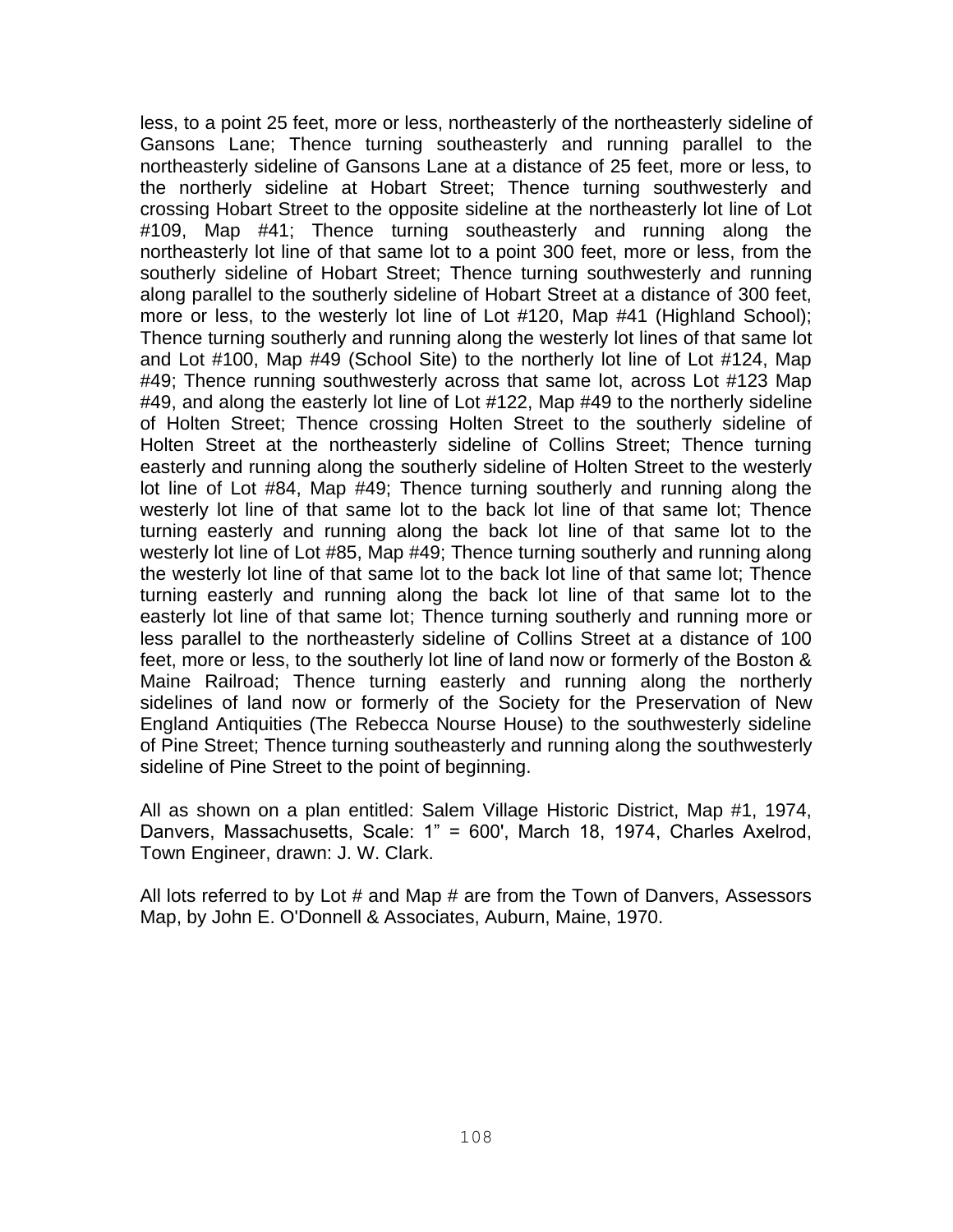The Danvers Limited Town Meeting Act (Acts of 1930, Chapter 294) was accepted by the voters at large at the Annual Town Election in March, 1931. The contributory Retirement Act (Acts of 1936, Chapter 318) was accepted by the voters at large at the State Elections held in November 1936. The statute combining the Water and Sewer Departments (Acts of 1937, Chapter 328) was accepted by the voters at large at the Annual Town Election in March, 1938. The Danvers Town Manager Act (Acts of 1949, Chapter 13) was accepted by the voters at large at the Annual Town Election in March, 1949.

The following statutes were accepted in Town Meeting on the dates indicated:

| March 20, 1871          | Acts of 1866, Chapter 174, Acts of 1868, Chapter 276<br>and Acts of 1869, Chapter 169, relating to the laying out,<br>widening, and improving streets. |
|-------------------------|--------------------------------------------------------------------------------------------------------------------------------------------------------|
| March 23, 1883          | Public Statutes, Chapter 51, nine sections applicable to<br>the Town of Danvers relating to betterments.                                               |
| <b>January 20, 1891</b> | Acts of 1891, Chapter 378, entitled an Act to Legalize the<br>Action of the Town of Danvers in Establishing an Electric<br>Light Department.           |
| <b>January 20, 1891</b> | Acts of 1890, Chapter 386, relating to Australian ballot for<br>election of Town officers.                                                             |
| May 13, 1895            | Acts of 1894, Chapter 191, entitled an Act to Supply the<br>Town of Danvers with Pure Water.                                                           |
| 1906                    | Acts of 1906, Chapter 442, defining accrued interest.                                                                                                  |
| March 1, 1909           | Acts of 1908, Chapter 209, which provides for the<br>protection of forests and sprout lands from fire.                                                 |
| April 10, 1910          | Revised laws Chapter 19, Section 37, Civil Service for<br>Police Department.                                                                           |
| November 15, 1912       | Acts of 1912, Chapter 503, relating to pensioning Town<br>laborers.                                                                                    |
| March 24, 1913          | Revised Laws, Chapter 28, Section 1 to 14, authorizing<br>towns to lay out public parks. (See now G.L. Chapter<br>45.)                                 |
| November 4, 1913        | Acts of 1913, Chapter 807, Workmen's Compensation.<br>(See now G.L. Chapter 152.)                                                                      |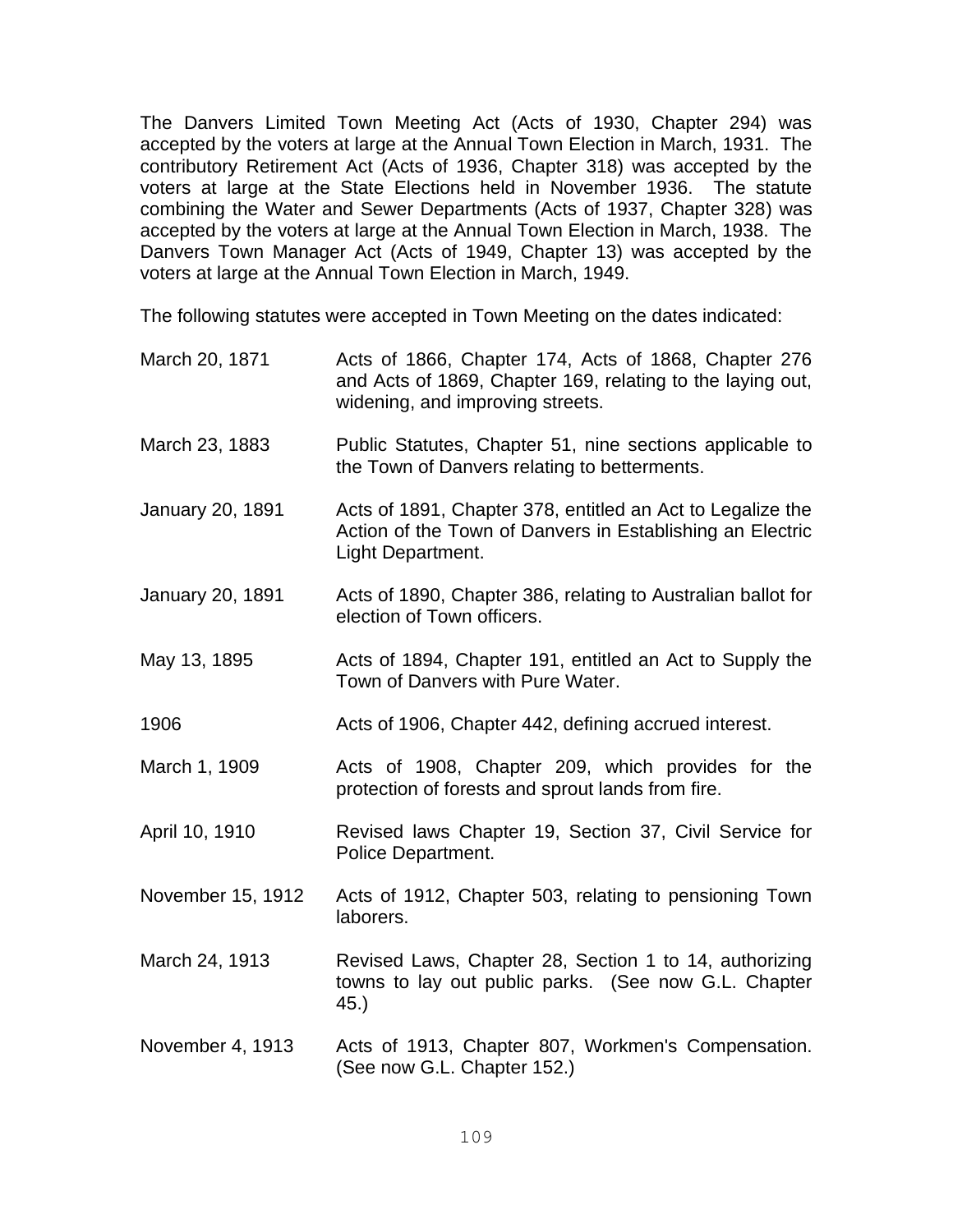- November 3, 1914 Acts of 1914, Chapter 217, Laborer's Vacations.
- November 3, 1914 Acts of 1914, Chapter 688, Saturday Half Holidays.
- November 3, 1914 Acts of 1914, Chapter 790, Party Enrollment.
- July 22, 1918 Acts of 1916, Chapter 293, Jutneys.
- November 4, 1919 Acts of 1919, Chapter 311, Continuation Schools.
- March 8, 1920 Special Acts of 1916, Chapter 229, Danvers Sewer Act.
- November 2, 1920 Acts of 1920, Chapter 166, Police One Day Off In Eight. (See now G.L. Chapter 147, Section 16.)
- March 7, 1921 General Laws Chapter 31, Civil Service for Chief of Police.
- March 23, 1925 General Laws Chapter 143, Permitting Building Laws.
- March 23, 1925 General Laws Chapter 41, Board of Survey.
- March 23, 1925 Acts of 1923, Chapter 391, Collections of Water Rates. (See now G.L. Chapter 40, Section 42A.)
- March 22, 1926 Acts of 1926, Chapter 9, Civil Service for Chief of Fire Department.
- March 22, 1926 General Laws Chapter 39, Section 20, Precinct Voting for Town Officers.
- March 4, 1929 General Laws Chapter 41, Section 45, Commissioners of Trust Funds.
- June 18, 1929 General Laws Chapter 48, Section 59, Two Platoon System for Firemen.
- January 6, 1930 Acts of 1929, Chapter 68, An Act Permitting the Town of Danvers to Maintain a Public Hospital.
- March 2, 1931 Acts of 1930, Chapter 294, Representative Town Government.
- March 21, 1933 Acts of 1934, Chapter 26, Establishing Board of Public Works.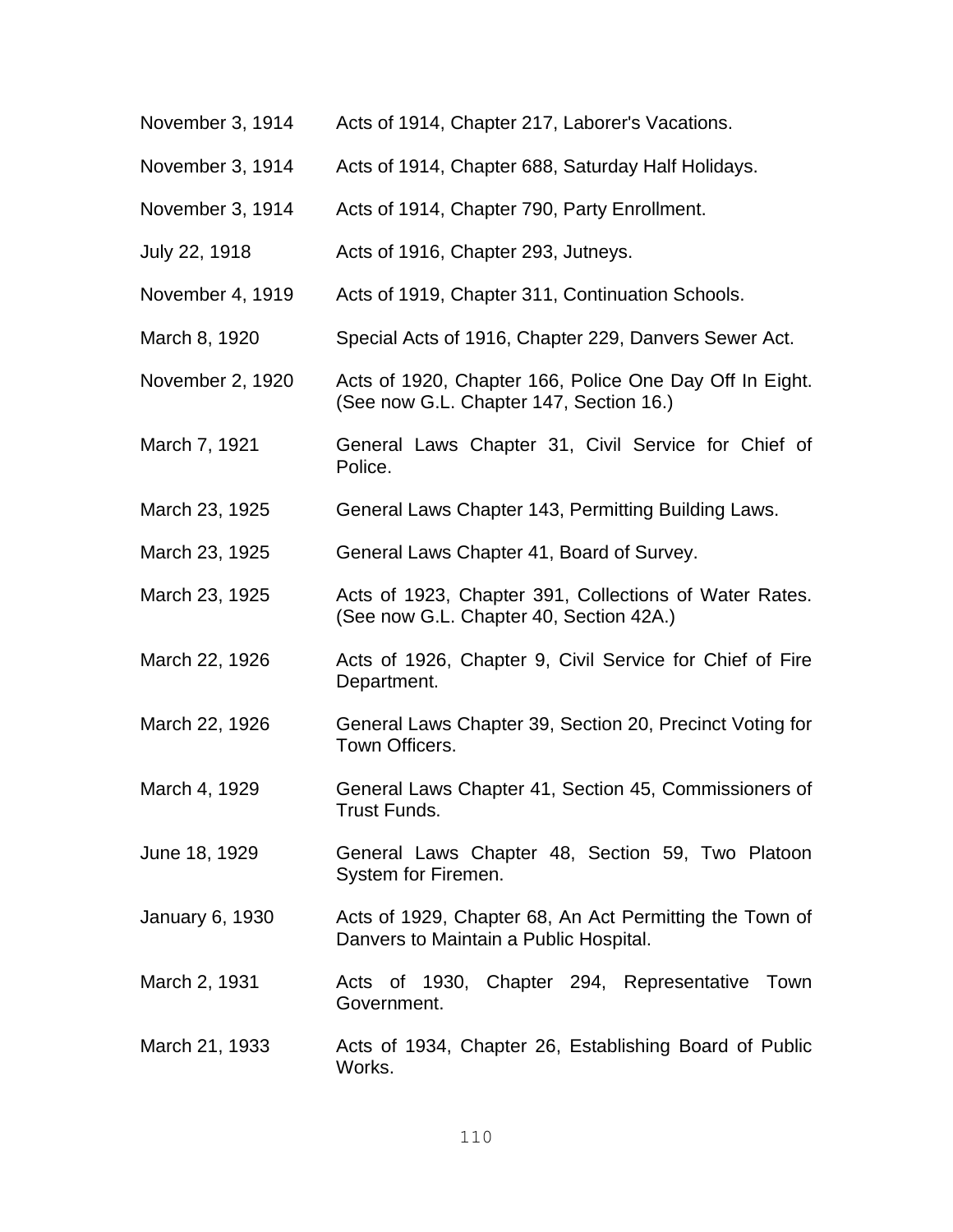- March 19, 1934 Acts of 1931, Chapter 458, Section 4 (G.L. Chapter 41, Section 100A) Reimbursement to Town Employees in Negligence Cases.
- March 16, 1936 General Laws Chapter 32, Section 85, Non-contributory Pensions for Police and Firemen.
- November 3, 1936 Acts of 1936, Chapter 318, Contributory Retirement System.
- November 3, 1936 Chapter 136, Sections 21 & 28, Sunday Sports.
- November 3, 1936 Acts of 1937, Chapter 328, System of Sewerage Powers and Duties of Water Commissioners.
- March 20, 1939 General Laws Chapter 31, Section 48, Permanent and Call Firemen under Civil Service.
- March 17, 1941 Acts of 1933, Chapter 226, as amended by Acts of 1933, Chapter 335, Sewer Assessment Under Town of Danvers Sewer Acts. What Constitutes Total Cost.
- March 16, 1942 Acts of 1941, Chapter 153, use of Danvers Park and Playground with Restrictions.
- July 23, 1945 Acts of 1945, Chapter 492, Sewer Assessments Against Abutters Applying Only to the Town of Danvers.
- July 23, 1945 Acts of 1938,, Chapter 426, Sections 2 and 3, Granting One Day Off in Six to Policemen.
- June 19, 1946 Chapter 41, Section 55, Appointment of Town Accountant.
- March 18, 1946 Acts of 1945, Chapter 34, Act which permits call firemen to be promoted to permanent firemen under Civil Service.
- November 18, 1946 Acts of 1945, Chapter 556, Increased Pensions for Certain Employees.
- March 17, 1947 General Laws Chapter 48, Section 58A, 70 Hour Week for Firemen.
- May 19, 1947 General Laws Chapter 44, Section 65 (Acts of 1945, Chapter 653, Section 3) Permits Paying Vacation Money in Advance.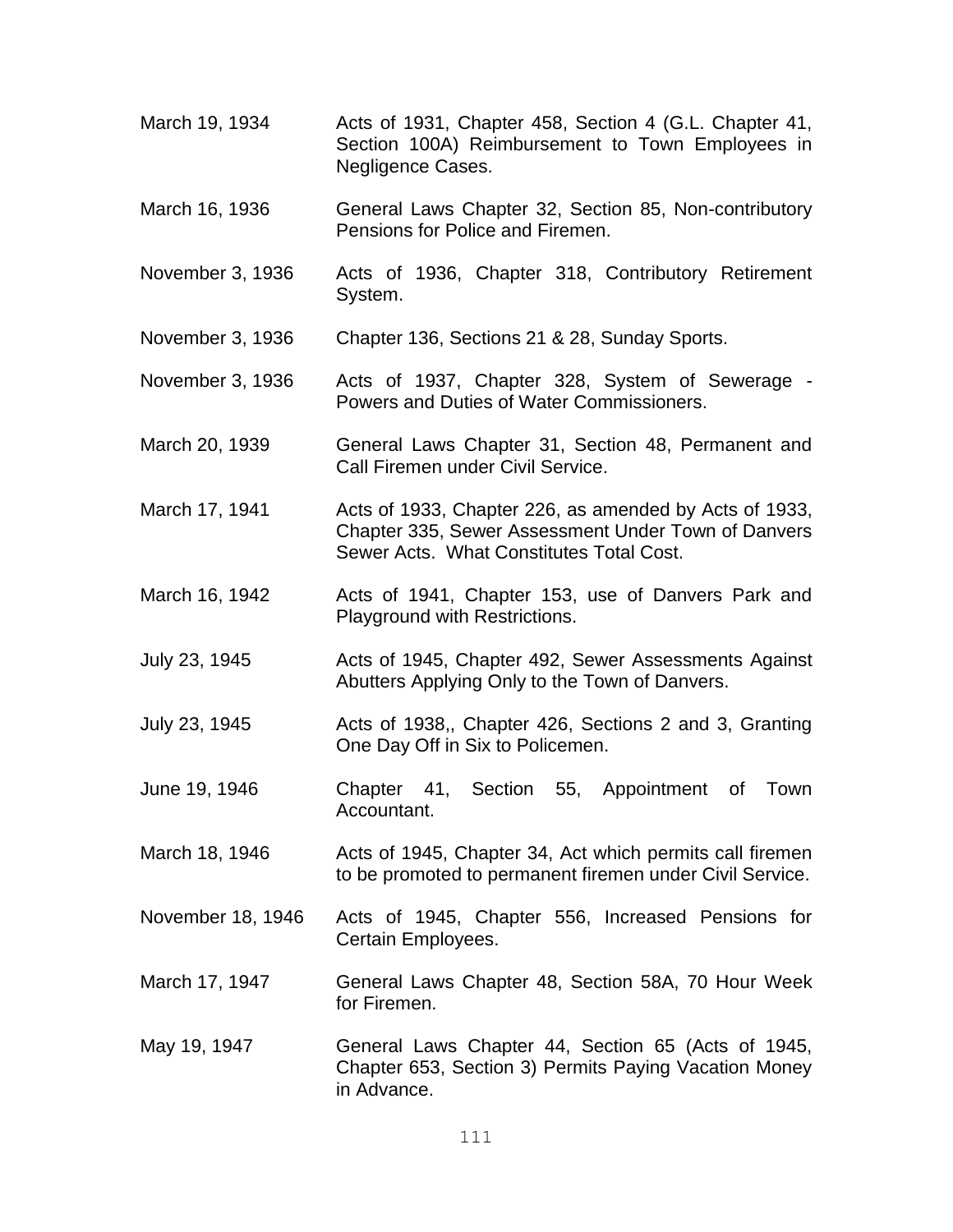- May 19, 1947 Acts of 1947, Chapter 233, to reimburse sealer of weights and measures for hospital expenses.
- October 27, 1947 Acts of 1947, Chapter 325, an Act creating an Assessing Department with full-time Assessor.
- November 29, 1948 Acts of 1948, Chapter 588, an Act to increase retirement allowances to certain employees.
- March 7, 1949 **Acts of 1949, Chapter 13, Town Manager Act.**
- March 21, 1949 General Laws Chapter 33, Section 54 (Acts of 1939, Chapter 425) pay for Town Employees in Reserve Military Service not exceeding 15 days.
- March 21, 1949 General Laws Chapter 40, Section 30A (Acts of 1938, Chapter 133) two years to elapse between applications for same variance to Board of Appeals.
- March 20, 1950 General Laws Chapter 149, Section 33A, work week 5 days and 40 hours except policemen and others.
- March 20, 1950 General Laws Chapter 32, Section 85E, as amended, increasing benefits of non-contributing pensions of firemen and policemen.
- July 31, 1950 Chapter 265 of the Acts of 1947, to close the Town Offices on Saturdays.
- September 17, 1951 Chapter 403 of the Acts of 1936, to include within the Workmen's Compensation Act all employees of the Town except members of the Police and Fire Departments.
- March 17, 1952 General Laws Chapter 50, Section 6B, which permits towns to appropriate money for the purchase of uniforms for Police and Fire Departments.
- March 17, 1952 Chapter 781 of the Acts of 1951, relative to increase of pensions and retirement allowances payable to certain former employees.
- March 2, 1953 General Laws Chapter 40, Section 6C, remove snow from private ways.
- March 17, 1953 General Laws, Chapter 40, Section 6E, permits Town to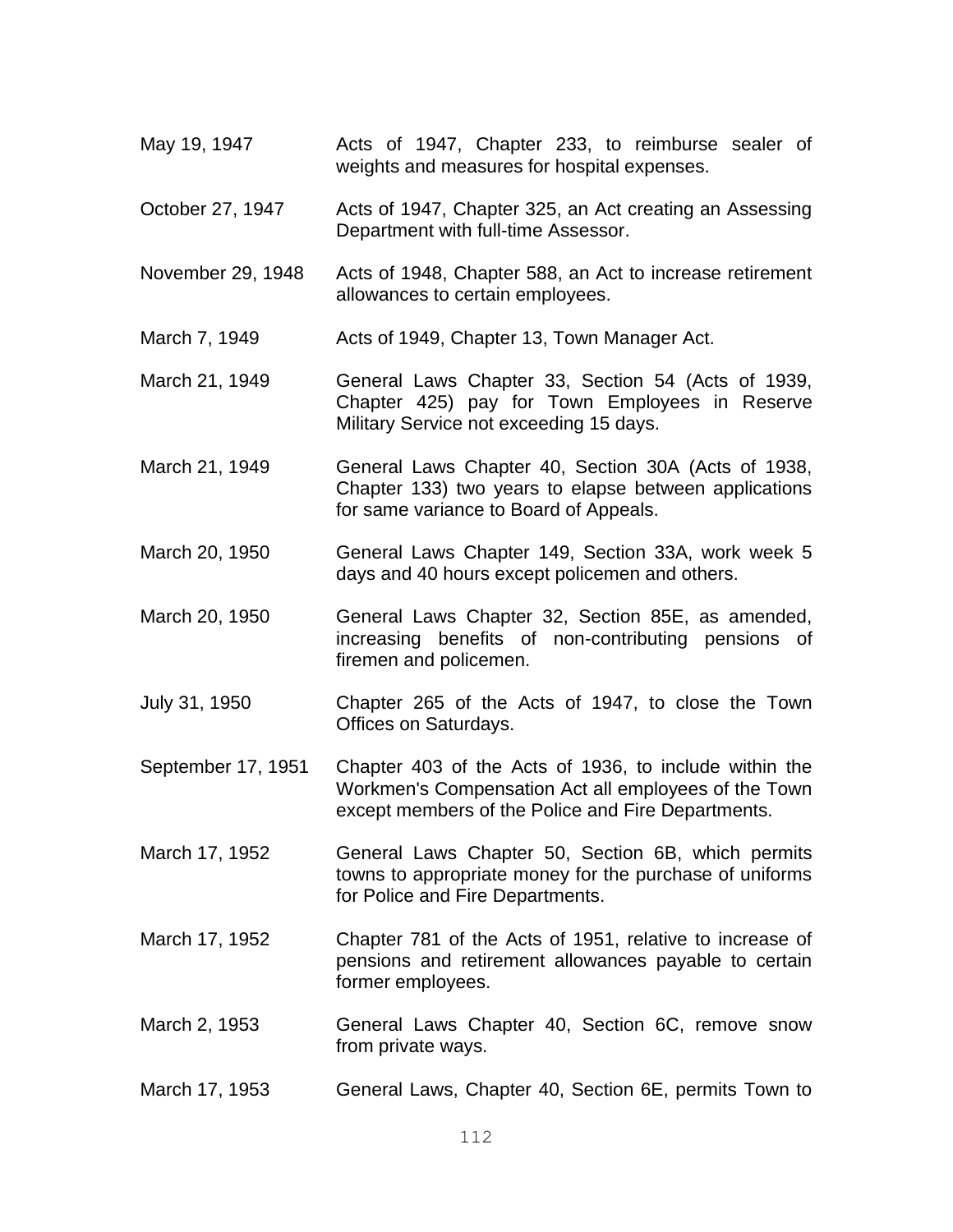make temporary minor repairs to private ways.

- July 24, 1953 Chapter 434 of the Acts of 1953, to extend rent control.
- November 30, 1953 General Laws Chapter 54, Section 103A, permits absentee voting in Town Elections.
- March 21, 1955 Chapter 387 of the Acts of 1953, increasing retirement allowances.
- October 15, 1956 General Laws Chapter 180, Section 17A, provides for union dues deductions.
- March 4, 1957 General Laws Chapter 32B, group life insurance and health insurance for employees (on ballot).
- March 18, 1957 Chapter 401 of the Acts of 1956, which places Civil Defense Volunteers in Classification of Town Employees.
- March 17, 1957 Chapter 427 of the Acts of 1956, increasing pensions of retired police and firemen.
- August 11, 1958 General Laws Chapter 41, Section 111B, regular employees to accumulate sick leave as may be determined by Selectmen.
- March 16, 1959 General Laws Chapter 32, Section 85J, which provides pensions for widows of policemen and firemen.
- March 21, 1960 Chapter 493 of the Acts of 1959, increasing pensions of certain retired employees by \$100 if not up to \$1,500.00.
- March 20, 1961 Chapter 647 of the Acts of 1960, increasing the amounts of pension and retirement allowances payable to certain former Town Employees.
- June 19, 1961 Chapter 223 of the Acts of 1957 (General Laws Chapter 40, Section 8C) to establish a 3 Commission.
- March 5, 1962 Chapter 32, Section 12, 89A, and 89B, as inserted by Chapter 552 of the Acts of 1961, establishing minimum benefits for widows of deceased members of retirement systems and for widows of certain employees killed in the performances of their duties.
- March 19, 1962 Public Law 560, 83rd Congress, as amended, relative to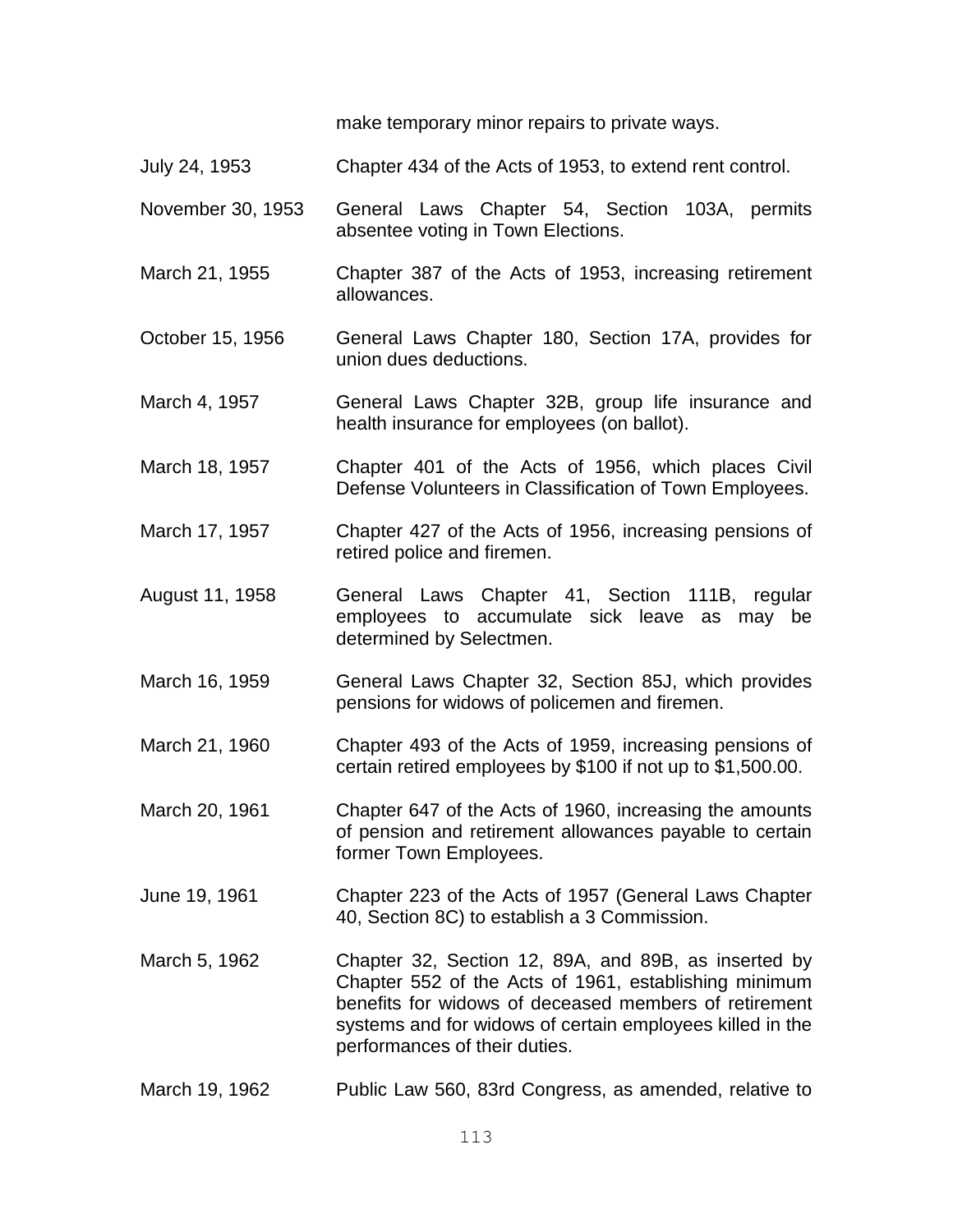a Town Sewerage Study.

- November 19, 1962 Chapter 74 of the General Laws, to establish and maintain State Aid Vocation Education.
- November 19, 1962 Chapter 40, Section 6A, to permit appropriations for advertising Town's resources.
- March 4, 1963 **Amendment of Chapter 32B as provided in Acts of 1962,** Chapter 647, Section 3, to extend contributory group, hospital, surgical, medical insurance to elderly persons retired from service of the Town and their dependents (on ballot).
- March 18, 1963 Chapter 48, Section 57A, to grant days off to permanent members of the Fire Department for working on certain holidays.
- March 18, 1963 Chapter 41, Section 100, to indemnify members of the Fire Department for certain expenses.
- October 21, 1963 Chapter 478, Acts of 1963 to increase amount of pensions and retirement allowances payable to certain former public employees.
- October 21, 1963 Chapter 190, Acts of 1963, to authorize Town to purchase stormy weather work clothing.
- March 16, 1964 Chapter 48, Section 57D, General Laws of 1962, nullifying Section 57A, holiday pay for regular Firefighters.
- March 16, 1964 Chapter 697, Acts and Resolves of General Court of 1963 to create a Historical Commission of seven members.
- August 9, 1965 Chapter 152 of the Acts of 1965, to use the interest on certain funds for scholarship purposes.
- August 9, 1965 Chapter 319 of the Acts of 1965, relative to the method of assessment of Sewer Installation costs upon certain land in the Town of Danvers.
- March 18, 1968 Chapter 40, Section 7, Article 14, removal of ice and snow from sidewalks.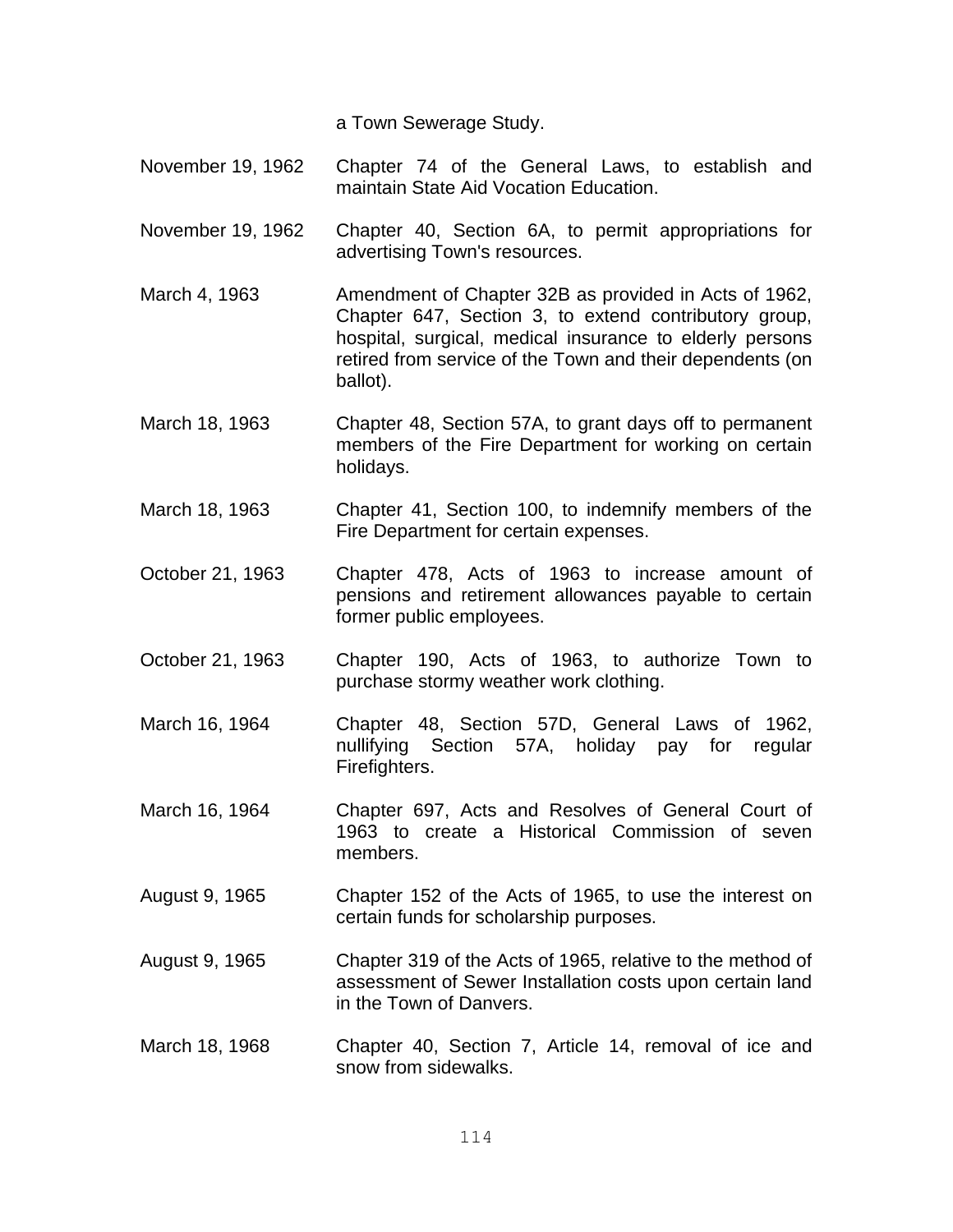- March 18, 1968 Chapter 40, section 42G, 42H, and 42I, Article 25, relative to spec. assessments to meet cost of laying water pipes in public and private ways.
- March 17, 1971 Chapter 41, Section 100F, Indemnification of Harbormaster.
- March 6, 1972 Chapter 486 of the Acts of 1971, Beano.
- March 20, 1973 Chapter 41, Section 100, 100A, 100B, Indemnification of Firefighters, Police Officers, Employees of the Town of Danvers.
- March 20, 1973 Chapter 44, Section 53C, Police Revolving Fund.
- March 20, 1973 Chapter 310, Acts of 1971, Burial Expenses for Police Officers and Firefighters.
- March 18, 1974 Chapter 90, Section 20C, Motor Vehicle Violations.
- March 18, 1974 Chapter 164A, New England Power Pool.
- January 20, 1974 Chapter 40, Section 13A, Workmen's Compensation Insurance Fund.
- May 20, 1974 Chapter 41, Section 100D, Indemnification of Damages for Officer or an employee of the Town Arising out of Operation of a Motor Vehicle.
- October 24, 1977 Chapter 40, Section 22D, State Towing Statute.
- October 24, 1977 Chapter 147, Section 10F, as amended, Appointment of Parking Control Officers.
- May 22, 1979 Chapter 60, Section 23, Charges for Municipal Lien Certificates.
- May 19, 1980 Chapter 665, amending Chapter 44, Section 53D, to Establish a Recreation and Park Self-supporting Service Revolving Fund.
- May 19, 1980 Chapter 83, Sections 16A, 16B, 16C, 16D, 16E, and 16F to allow the imposition of a lien on sewer charges and interest thereon.
- May 19, 1980 Chapter 71, Section 71E, to Establish a Revolving Fund from Receipts of Adult Education and Summer School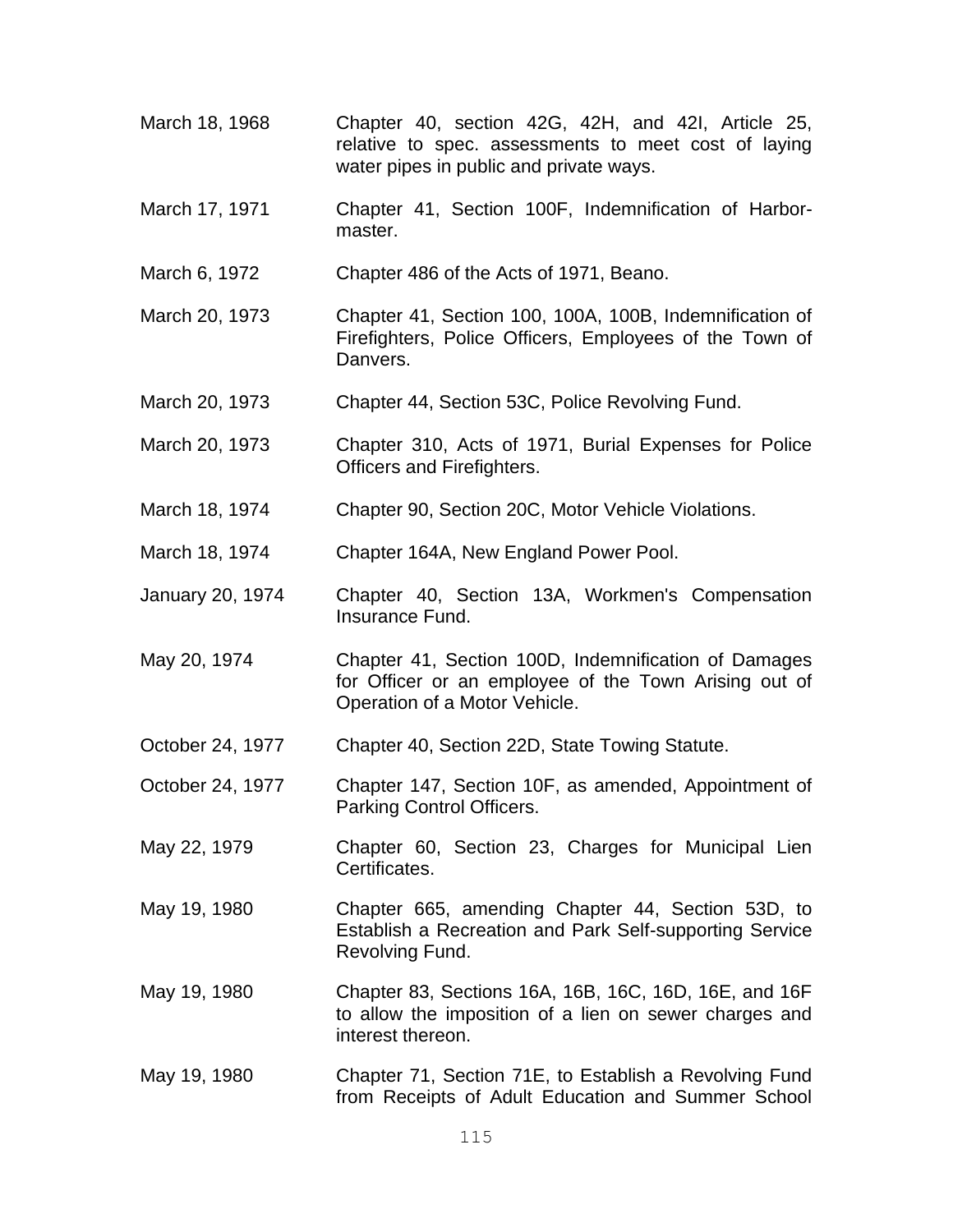Programs.

- June 16, 1980 Chapter 40, Section 5, Clause 72, Receipt of funds Collected from Excise Tax on both Ships and Vessels.
- November 6, 1980 Chapter 416, Section 22, Qualifications of Board of Assessors. (Accepted by Selectmen)
- November 17, 1980 Chapter 40, Section 4G, to contract for the purchase of equipment, supplies, and materials, the cost of which is less than \$4,000, without the necessity of public bidding.
- May 18, 1981 **Article II of the Amendments to the Constitution of the** Commonwealth of Massachusetts commonly called the Home Rule Amendment, Recreation Revolving Fund for Fee Supported Services.
- October 13, 1981 M.G.L. Chapter 90, Section 20A 1/2, Providing for Full Responsibility for Parking Ticket Revenues.
- October 13, 1981 Chapter 559 of the Acts of 1977, to Establish a Retirement Fund to Offset the Future Retirement Liability of the Town.
- May 17, 1982 Chapter 339 of the Acts of 1981, Amending Chapter 44 of the G.L. by Inserting a New Section 53E and the First Paragraph of M.G.L. Chapter 59, Section 23, to Allow the Use and Allocation of Certain Anticipated Receipts by Cities and Towns to Offset Operating Costs.
- May 17, 1982 Chapter 743 of the Acts of 1981, providing for a Real Estate Exemption for a Widow or Minor of a Deceased Parent.
- May 17, 1982 Chapter 148, Section 26C, Smoke Detection Systems.
- March 26, 1984 Chapter 597 of the Acts of 1982 amending Section I of Chapter 60A of the General Laws, Excise Tax Exemptions for Former Prisoners of War.
- May 21, 1984 M.G.L. Chapter 148, Section 26G, Requiring Automatic Fire Suppressant Systems of Sprinkler Systems in Certain Non-residential Buildings and Additions.
- June 24, 1985 M.G.L. Chapter 59, Section 5, Clause 37A, to Provide an Annual Real Estate Abatement of \$500 to Blind Residents.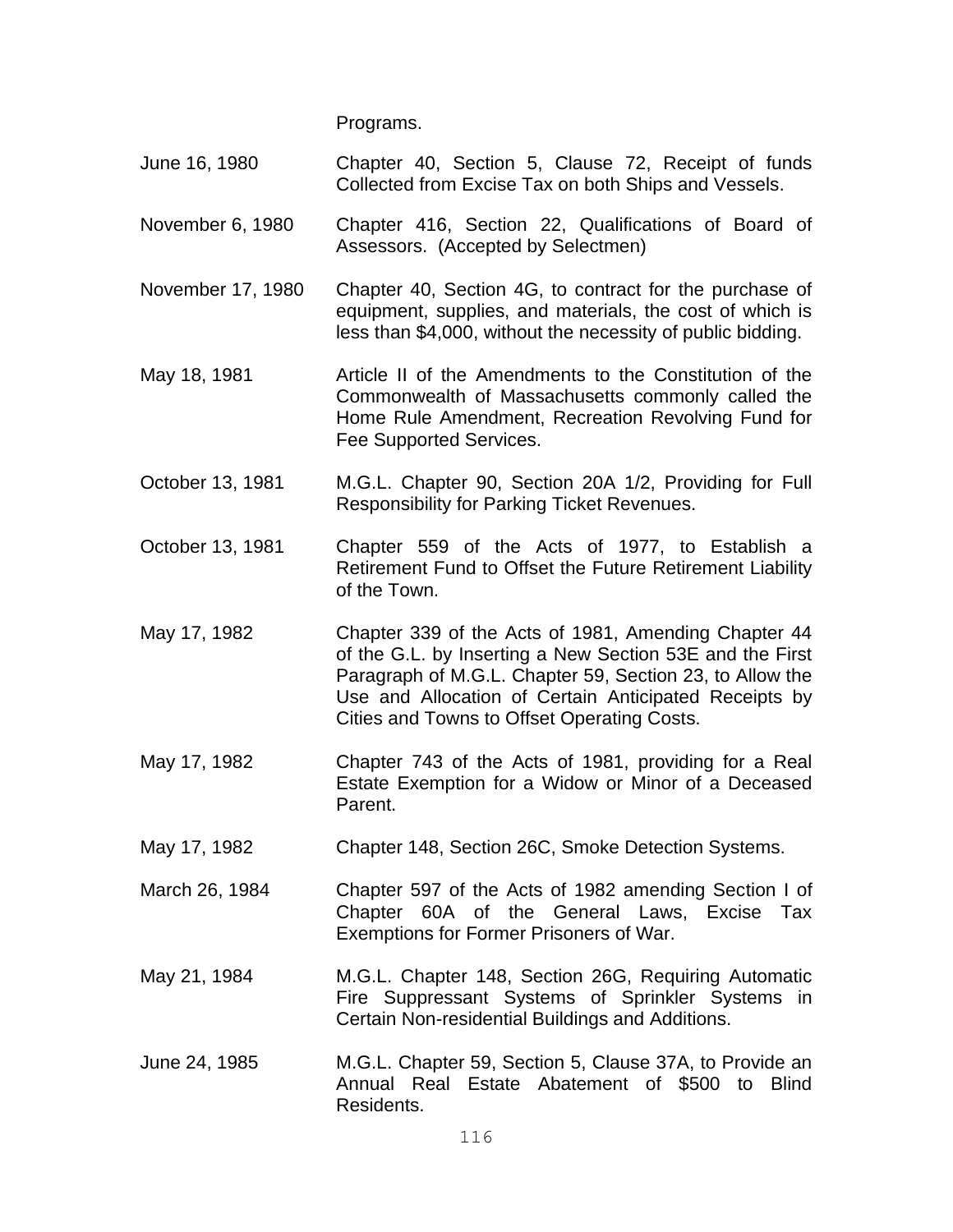- November 18, 1985 Chapter 188, Section 13 of the Acts of 1985, Public Improvement Act of 1985 Relating to a Professional Development Grant Program.
- May 18, 1987 M.G.L. Chapter 64G, Section 3A, to Impose a Local Room Occupancy Excise at the Rate of 4%.
- May 18, 1987 M.G.L. Chapter 32B, Section 7A, to Allow Payments of More than 50% of the Premium as the Town's Share of the Cost of Employee Group Health Insurance Premiums.
- May 15, 1989 M.G.L. Chapter 41, Section 108L, Police Education Program.
- March 19, 1990 M.G.L. Chapter 653, Section 40 of the Acts of 1989, to Authorize the Issuance of Quarterly Tax Bills.
- March 19, 1990 M.G.L. Chapter 653, Section 41 of the Acts of 1989, to Authorize Assessment Date Changes.
- May 21, 1990 M.G.L. Chapter 59, Section 5, Clause 17D, Providing for Property Tax Exemptions.
- May 21, 1990 M.G.L. Chapter 59, Section 5, Clause 41C, Providing for Property Tax Exemptions.
- May 21, 1990 M.G.L. Chapter 32, Section 22D, to Repeal \$30,000 Retirement Cap.
- May 20, 1991 M.G.L. Chapter 40, Section 57, "Local Licenses and Permits; Denial, Revocation or Suspension for Failure to Pay Municipal Taxes or Charges".
- January 13, 1992 M.G.L. Chapter 30B, Section 12, School Bus Contracts.
- May 18, 1992 M.G.L. Chapter 32, Section 20G 3/4, credible service after reaching age 70.
- May 16, 1994 M.G.L. Chapter 41, Section 81U, Paragraph 12, to authorize Planning Board to expend proceeds of any bond or deposit in an approved subdivision plan.
- May 16, 1994 M.G.L. Chapter 40, Section 8J, Create a Disability Commission.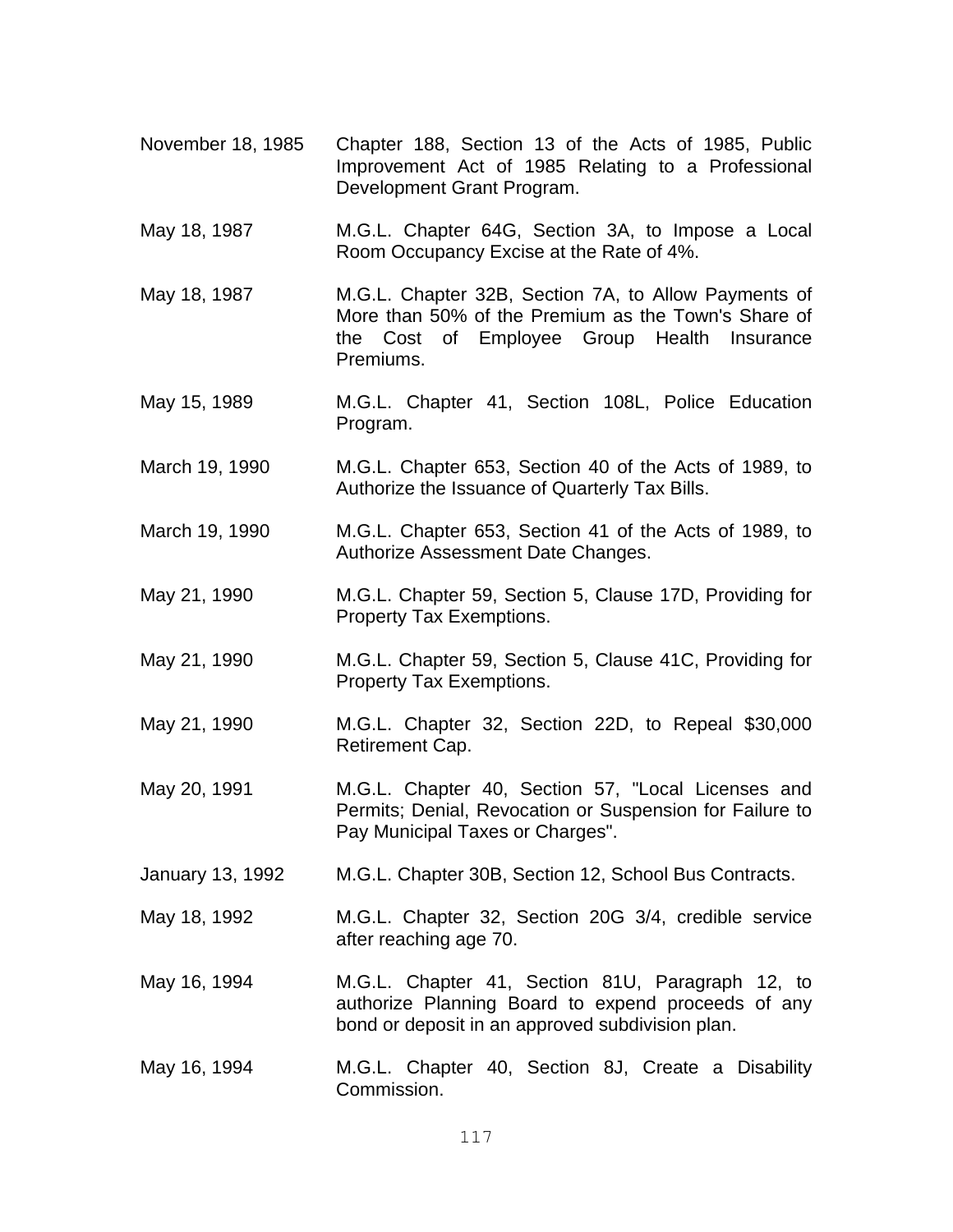| May 16, 1994     | M.G.L. Chapter 59, Section 5, Clause 41A, Tax Deferral<br>Exemption increase to \$40,000.                                                                                       |
|------------------|---------------------------------------------------------------------------------------------------------------------------------------------------------------------------------|
| May 16, 1994     | Chapter 71, Section 83 of Acts of 1993, "Education<br>Reform Act", Early Retirement Incentive Program.                                                                          |
| May 15, 1995     | Chapter 148, Section 26H, Lodging or Boarding Houses;<br><b>Automatic Sprinkler Systems</b>                                                                                     |
| May 15, 1995     | Chapter 148, Section 26I, Multiple Dwelling Units; New<br>Construction; Automatic Sprinkler System.                                                                             |
| May 20, 1996     | Chapter 40, Section 22F, Fees and Charges                                                                                                                                       |
| May 19, 1997     | Chapter 32, Section 20A, To indemnify the members of<br>the Danvers Contributory Retirement System                                                                              |
| May 19, 1997     | Chapter 701 of the Acts of 1996, Additional Retirement<br><b>Benefits for Certain Veterans</b>                                                                                  |
| May 19, 1997     | Chapter 39, Section 15, to authorize the Moderator to<br>declare adoption without a count of any vote requiring a<br>$2/3$ vote.                                                |
| October 28, 1997 | Chapter 164, §58B through 58F inclusive, Establishment<br>of liens to customers served by the Danvers Electric<br>Division in the Town of Danvers and the Town of<br>Topsfield. |
| May 27, 1998     | Chapter 32B, §9D <sup>1</sup> / <sub>2</sub> , Health Insurance for Spouses of<br>Retirees.                                                                                     |
| June 22, 1998    | Chapter 17 of the Acts of 1997, An Act Relative to the<br>Annual Cost of Living Adjustments for Retirees.                                                                       |
| May 17, 1999     | Chapter 456 of the Acts of 1998, regarding Non-<br>Contributory COLA.                                                                                                           |
| May 17, 1999     | Chapter 194, Section 288 of the Acts of 1998, regarding<br>Option C (Pop-up).                                                                                                   |
| May 15, 2000     | Chapter 127 of Section 51 of the Acts of 1999, regarding<br>COLA.                                                                                                               |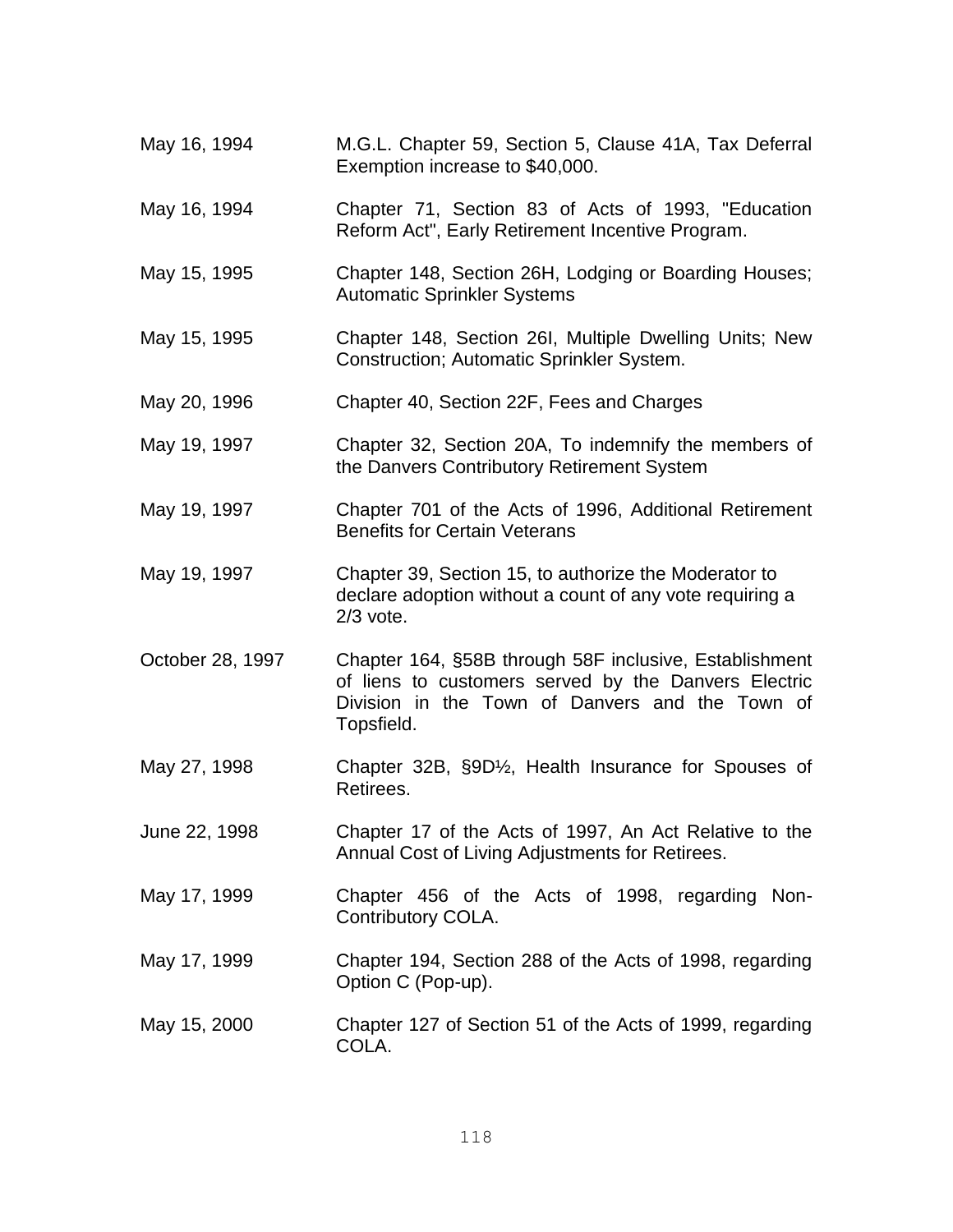- May 15, 2000 Chapter 181, §1, Clause 17D of the Acts of 1995, regarding Consumer Price Index Program.
- May 15, 2000 Chapter 73, §4, of the Acts of 1986 as amended by Chapter 126 of 1988, regarding property exemptions of 25% for Fiscal Year 2001 for those persons who qualify under Massachusetts General Laws, Chapter 59, §5.
- May 15, 2000 Chapter 60, §3D, regarding pledging an amount of not less than \$1 to the elderly and disabled.
- May 21, 2001 Chapter 59, §5, §17E and §41D, regarding an increase in exemption income and asset limits.
- November 25, 2002 Chapter 59, Section 5, Clause 22, 22A, 22B, 22C, 22D, and 22E, effective for Fiscal Year 2003, regarding exemptions under this section to be granted to otherwise eligible persons who have resided in the Commonwealth for one year prior to the date of filing for exemptions under the applicable clause.
- May 19, 2003 Chapter 59, Section 5K, as amended by Chapter 184, Section 52 of the Acts of 2002, property tax work-off program.
- May 19, 2003 Chapter 59, Section 5, Clause 41C, as amended by Chapter 184, Section 51 of the Acts of 2002, eligibility age for Clause 41C Senior Exemptions from age 70 to age 65.
- May 19, 2003 Chapter 59, Section 5, Clause 41C, as amended by Chapter 184, Section 51, of the Acts of 2002, increasing the gross receipts that applies to applicants to \$20,000 if single and \$30,000 if married.
- May 17, 2004 Chapter 40, Section 8G relating to police mutual aid, as most recently amended by Chapter 124 of the Acts of 2003.
- May 16, 2005 Chapter 73, Section 4, of the Acts of 1986 as amended by Chapter 126 of the Acts of 1988, authorizing the Board of Assessors to grant additional exemption of up to 50% for FY06 for persons who qualify under Chapter 59, Section 5.
- May 15, 2006 Chapter 83, Section16G, to take effect beginning in fiscal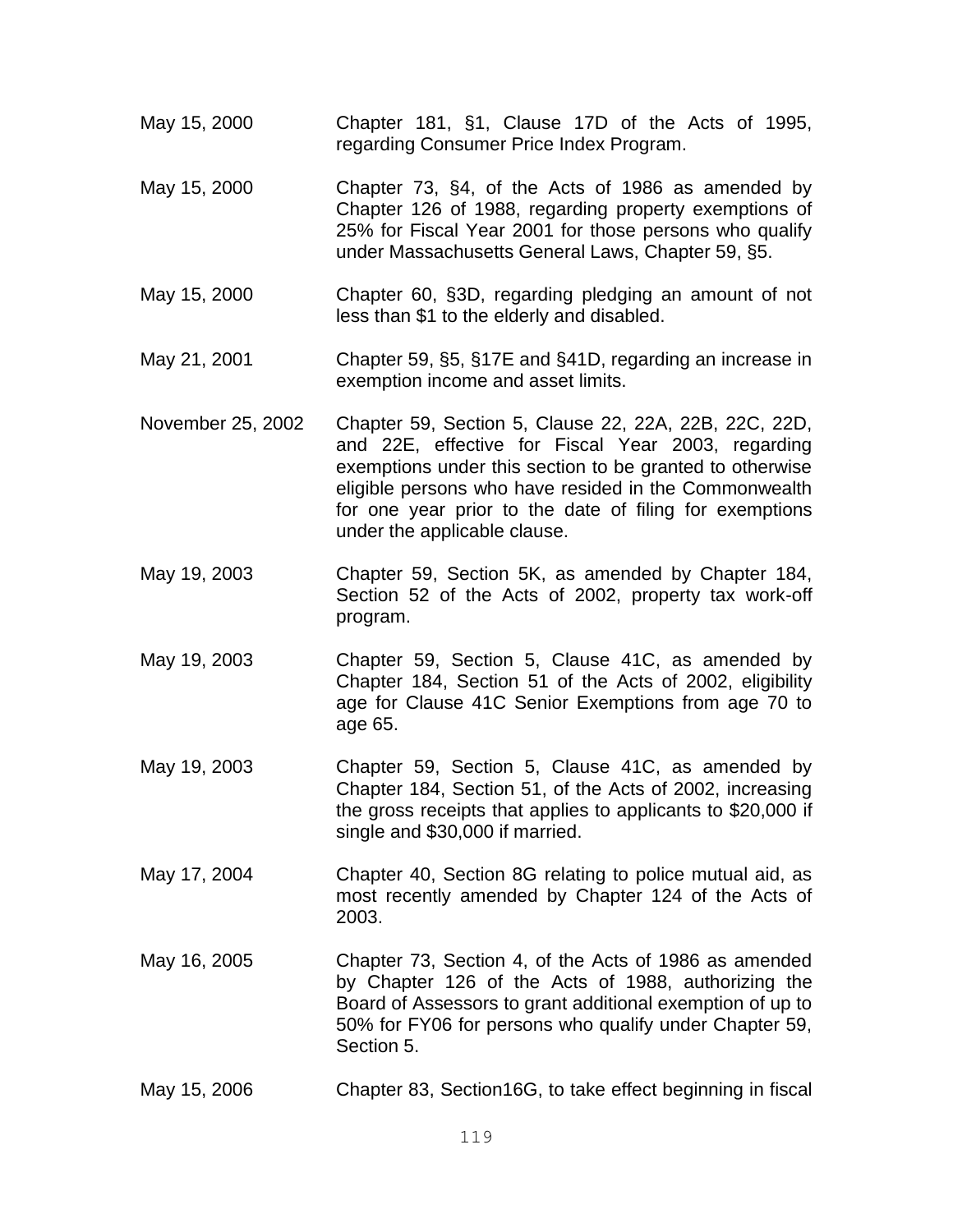|              | year 2007, allowing a taxpayer who is receiving a deferral<br>of their property taxes under Chapter 59, Section 5,<br>Clause 41A to defer their sewer charges.                                                                                                                            |
|--------------|-------------------------------------------------------------------------------------------------------------------------------------------------------------------------------------------------------------------------------------------------------------------------------------------|
| May 15, 2006 | Chapter 40, Section 42J, to take effect beginning in fiscal<br>year 2007, allowing a taxpayer who is receiving a deferral<br>of their property taxes under Chapter 59, Section 5,<br>Clause 41A to defer their water charges.                                                             |
| May 15, 2006 | Chapter 44, Section 53F1/2, establishing the Public Works<br>Sewer Division as an Enterprise Fund effective Fiscal<br>2007.                                                                                                                                                               |
| May 15, 2006 | Chapter 157, Sections 1 & 2of the Acts of 2005, relative<br>to Disability Retirement Benefits for Veterans.                                                                                                                                                                               |
| May 15, 2006 | Chapter 184, Section 51 of the Acts of 2002, amending<br>General Law Chapter 59, Section 5 Clause Forty-First C<br>and pursuant thereto, to adjust the amount of the<br>Statutory Tax Exemption, effective starting in Fiscal Year<br>2007 to \$1,000 or \$8,000 in valuation if greater. |
| May 21, 2007 | Chapter 137 of the Acts of 2003, as amended by Chapter<br>77 of the Acts of 2005. Pay for employees in Armed<br>Forces.                                                                                                                                                                   |
| May 21, 2007 | Chapter 55, §3 of Chapter 64 of the Acts of 2006,<br>increasing the accidental death benefit payable to<br>surviving children.                                                                                                                                                            |
| May 21, 2007 | Chapter 39, Section 23D, as added by Chapter 79 of the<br>Acts of 2006 for all types of adjudicatory hearings to be<br>held by any board, committee or commission.                                                                                                                        |
| May 21, 2007 | Chapter 44, §53F 1/2 of the Massachusetts General Laws,<br>establishing the Public Works Water Division as an<br>Enterprise Fund effective in FY 2008.                                                                                                                                    |
| May 21, 2007 | The final paragraph of §12 of Chapter 138 of the General<br>Laws, as amended by §2 of Chapter 481 of the Acts of<br>1993. An Act Relative to the Sale of Liquors or Cordials<br>by Common Victuallers.                                                                                    |
| May 19, 2008 | Chapter 73, §4 of the Acts of 1986 as amended by<br>Chapter 126 of the Acts of 1988 authorizing the Board of<br>Assessors to grant an additional exemption of up to 50%                                                                                                                   |